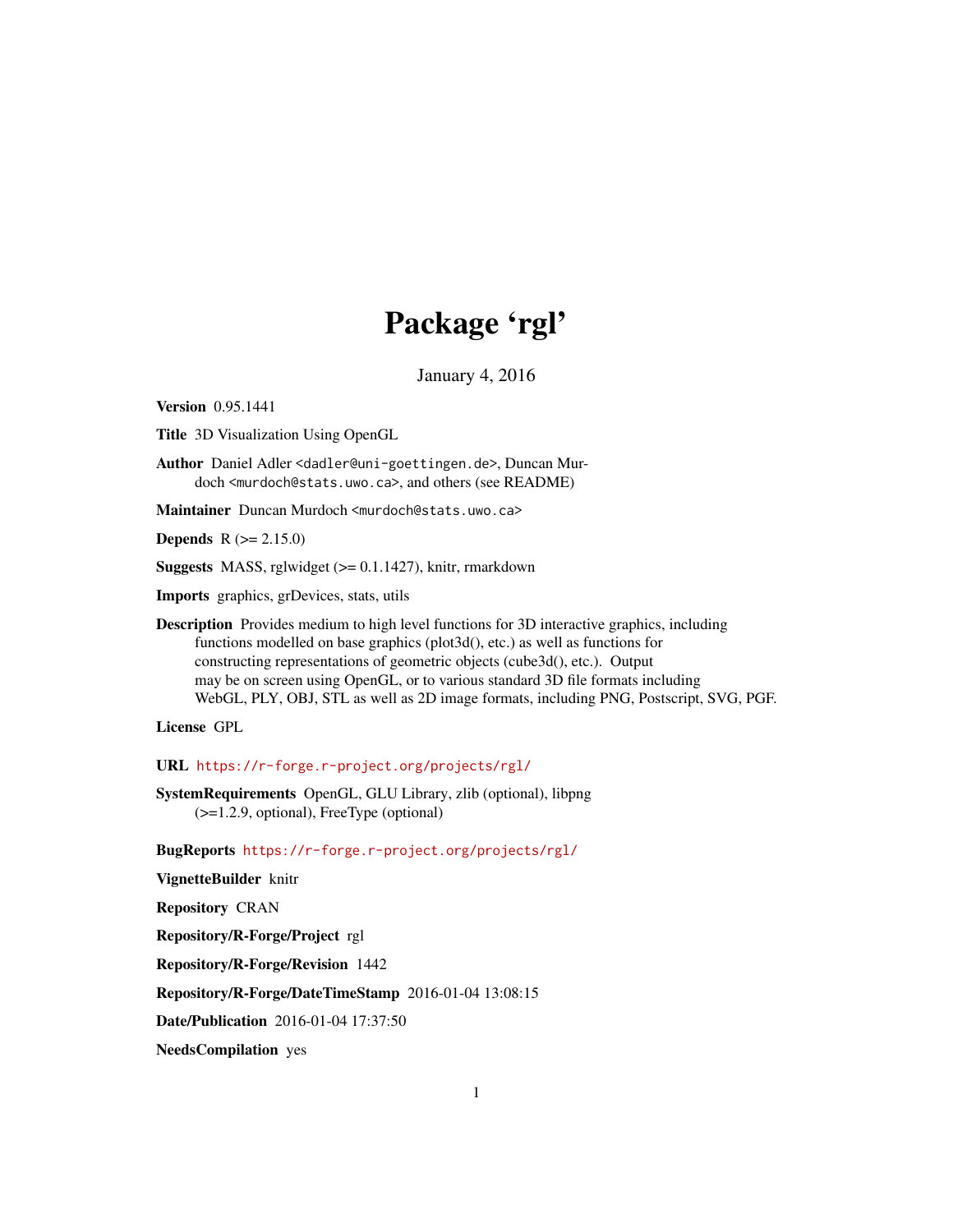# R topics documented:

|                   | 3              |
|-------------------|----------------|
|                   | $\overline{4}$ |
|                   | 5              |
|                   | 6              |
|                   | 7              |
|                   | 8              |
|                   | 9              |
|                   | 11             |
|                   | 13             |
|                   | 14             |
|                   | 16             |
|                   | 17             |
|                   | 18             |
|                   | 19             |
|                   | 21             |
|                   | 22             |
|                   | 23             |
|                   | 24             |
| mesh3d            | 26             |
|                   | 28             |
|                   | 30             |
| par <sub>3d</sub> | 32             |
|                   | 36             |
|                   | 38             |
|                   | 40             |
|                   | 43             |
|                   | 44             |
|                   | 46             |
|                   | 49             |
|                   | 50             |
|                   | 52             |
|                   | 55             |
|                   | 57             |
|                   | 58             |
|                   |                |
|                   | 61             |
|                   | 62             |
| rgl.open          | 65             |
| rgl.pixels        | 66             |
| rgl.postscript    | 68             |
|                   | 69             |
|                   | 70             |
|                   | 71             |
|                   | 73             |
|                   | 74             |
|                   | 76             |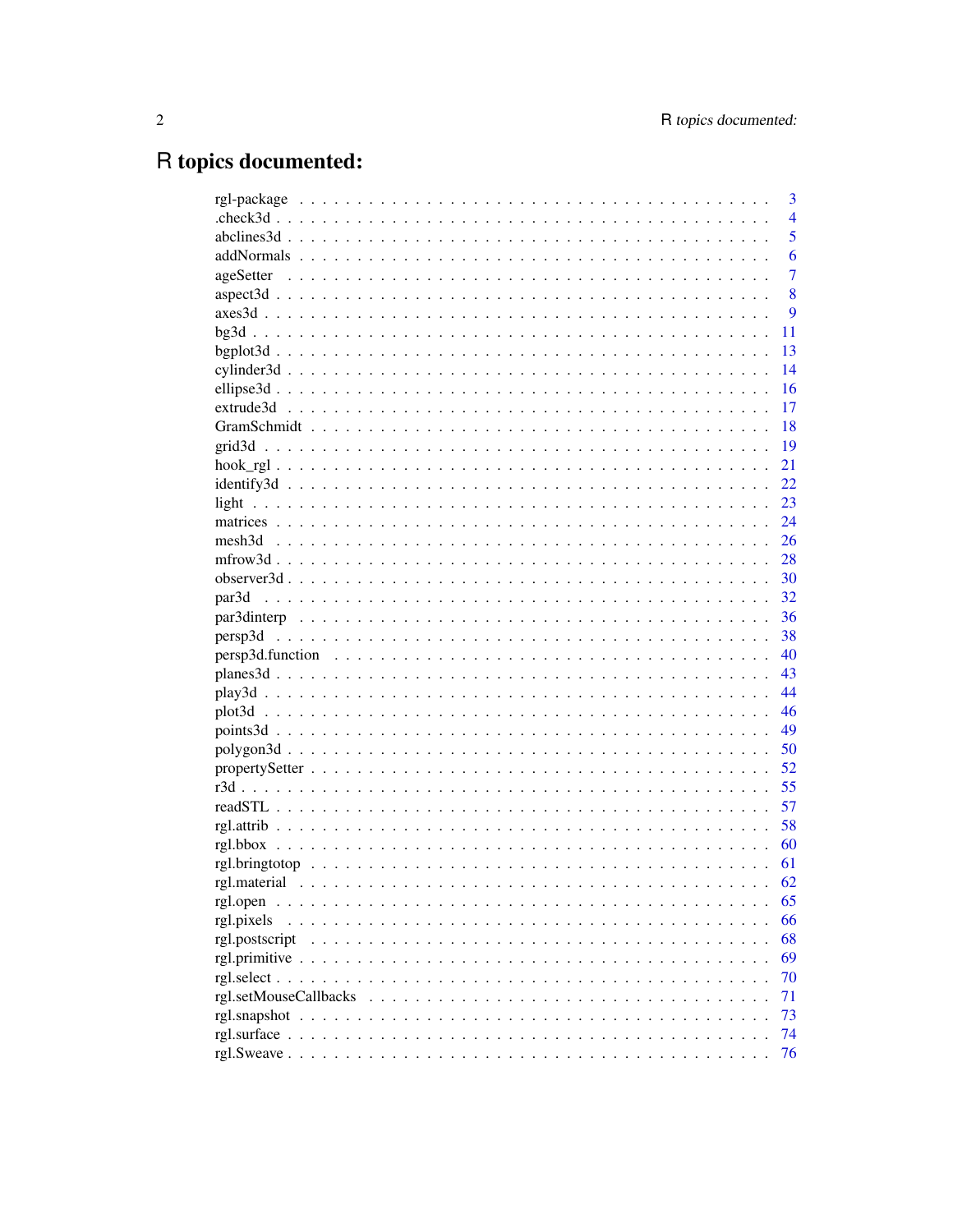<span id="page-2-0"></span>

|       | scene    |
|-------|----------|
|       | -81      |
|       | 83       |
|       |          |
|       |          |
|       |          |
|       | 89       |
|       | -90      |
|       | 91       |
|       |          |
|       | 93       |
|       |          |
|       |          |
|       |          |
|       |          |
|       |          |
|       |          |
|       |          |
|       | writeOBJ |
|       | writePLY |
|       |          |
| Index | 113      |

rgl-package *3D visualization device system*

# Description

3D real-time rendering system.

# Details

RGL is a 3D real-time rendering system for R. Multiple windows are managed at a time. Windows may be divided into "subscenes", where one has the current focus that receives instructions from the R command-line. The device design is oriented towards the R device metaphor. If you send scene management instructions, and there's no device open, it will be opened automatically. Opened devices automatically get the current device focus. The focus may be changed by using [rgl.set\(](#page-64-1)) or [useSubscene3d\(](#page-92-1)).

rgl provides medium to high level functions for 3D interactive graphics, including functions modelled on base graphics  $(plot3d(), etc.)$  $(plot3d(), etc.)$  $(plot3d(), etc.)$  as well as functions for constructing geometric objects ([cube3d\(](#page-25-1)), etc.). Output may be on screen using OpenGL, or to various standard 3D file formats including WebGL, PLY, OBJ, STL as well as 2D image formats, including PNG, Postscript, SVG, PGF.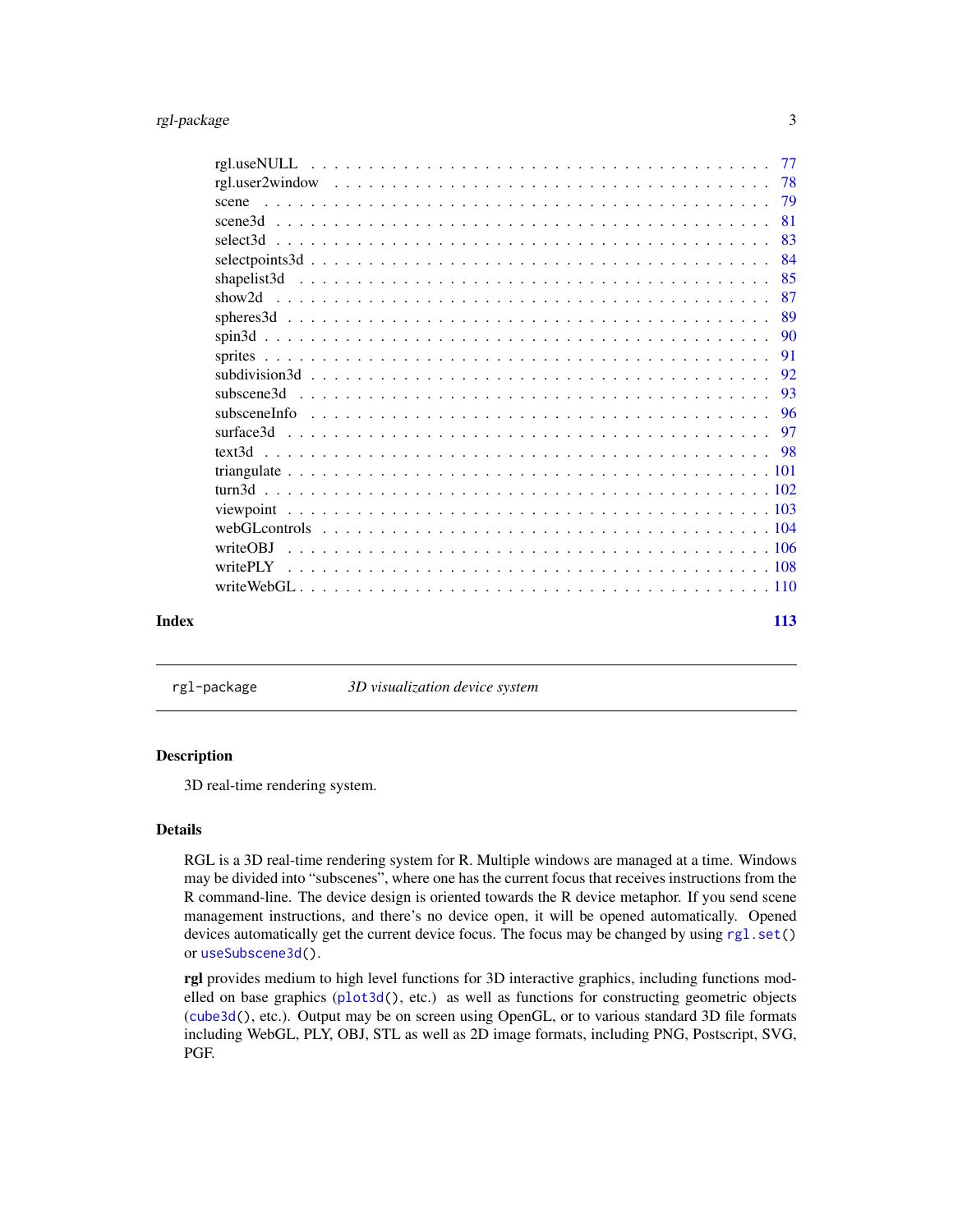<span id="page-3-0"></span>The [open3d\(](#page-31-1)) function attempts to open a new RGL window, using default settings specified by the user.

rgl also includes a lower level interface which is described in the [rgl.open](#page-64-2) help topic. We recommend that you avoid mixing rgl. \* and \*3d calls.

See the first example below to display the ChangeLog.

# See Also

[r3d](#page-54-1) for a description of the \*3d interface; [par3d](#page-31-2) for a description of scene properties and the rendering pipeline; [rgl.useNULL](#page-76-1) for a description of how to use rgl on a system with no graphics support.

# Examples

```
file.show(system.file("NEWS", package = "rgl"))
example(surface3d)
example(plot3d)
```
.check3d *Check for an open rgl window.*

# Description

Mostly for internal use, this function returns the current device number if one exists, or opens a new device and returns that.

#### Usage

.check3d()

# Value

The device number of an rgl device.

#### Author(s)

Duncan Murdoch

#### See Also

[open3d](#page-31-1)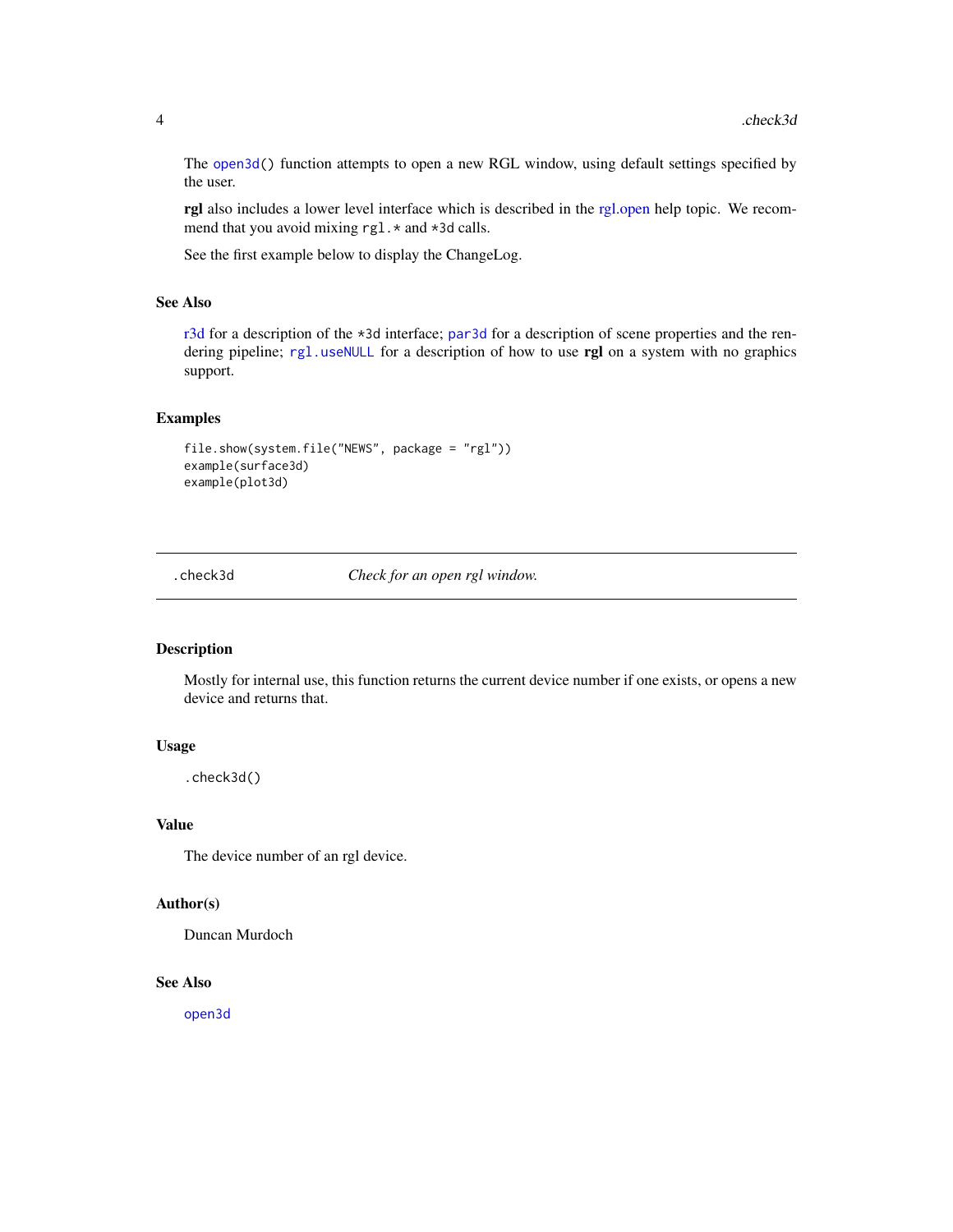<span id="page-4-1"></span><span id="page-4-0"></span>

# Description

This adds mathematical lines to a scene. Their intersection with the current bounding box will be drawn.

#### Usage

```
rgl.abclines(x, y = NULL, z = NULL, a, b = NULL, c = NULL, ...)
abclines3d(x, y = NULL, z = NULL, a, b = NULL, c = NULL, ...)
```
# Arguments

| x, y, z | Coordinates of points through which each line passes. |
|---------|-------------------------------------------------------|
| a, b, c | Coordinates of the direction vectors for the lines.   |
| $\cdot$ | Material properties.                                  |

#### Details

These functions draw the segment of a line that intersects the current bounding box of the scene using the parametrization  $(x, y, z) + (a, b, c) * s$  where s is a real number.

Any reasonable way of defining the coordinates  $x$ ,  $y$ ,  $z$  and  $a$ ,  $b$ ,  $c$  is acceptable. See the function [xyz.coords](#page-0-0) for details.

# Value

A shape ID of the object is returned invisibly.

# See Also

[planes3d](#page-42-1), [rgl.planes](#page-42-2) for mathematical planes.

[segments3d](#page-48-1) draws sections of lines that do not adapt to the bounding box.

#### Examples

```
plot3d(rnorm(100), rnorm(100), rnorm(100))
abclines3d(0, 0, 0, a = diag(3), col = "gray")
```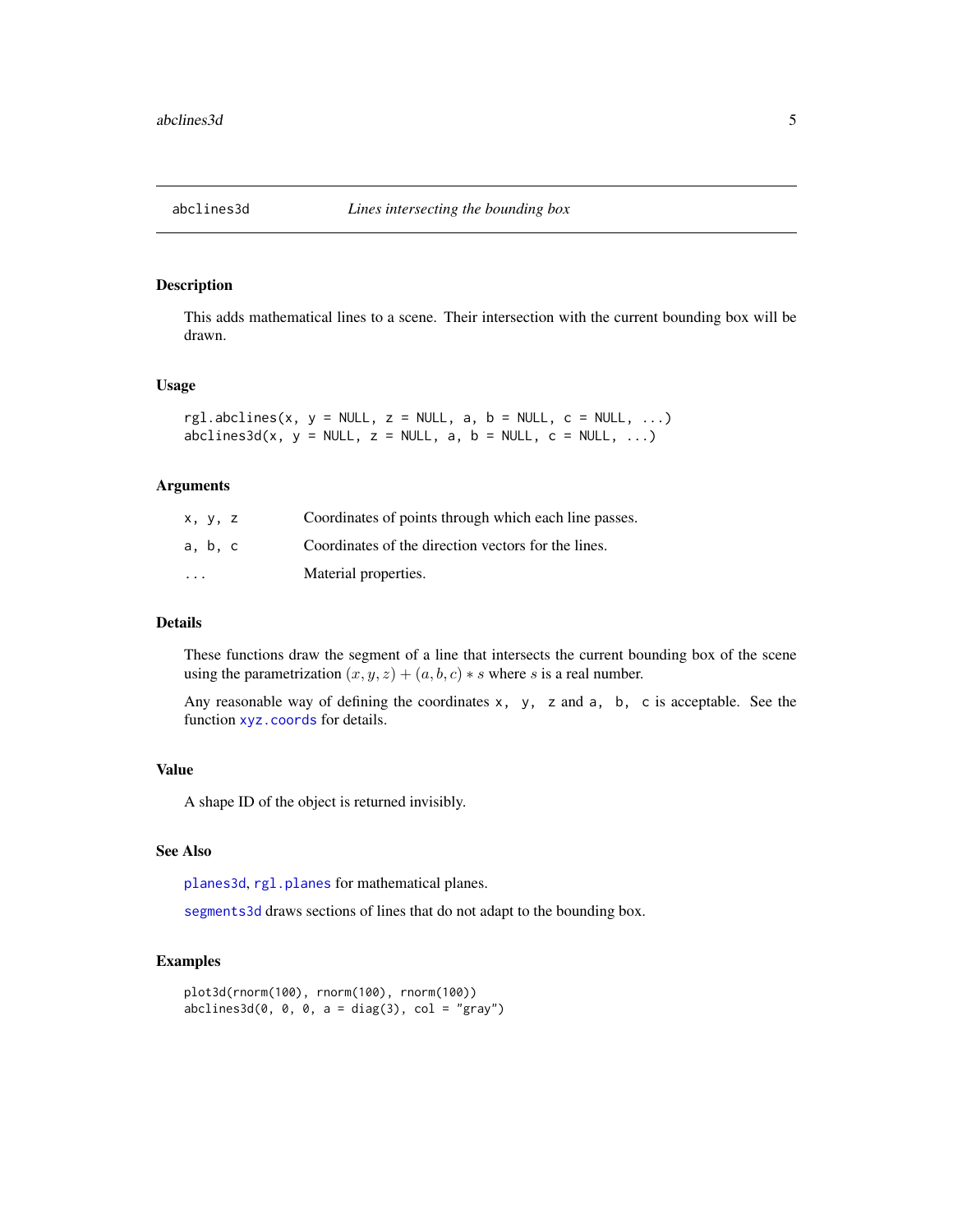<span id="page-5-0"></span>

# Description

This generic function adds normals at each of the vertices of a polyhedron by averaging the normals of each incident face. This has the effect of making the surface of the object appear smooth rather than faceted when rendered.

#### Usage

addNormals(x, ...)

# Arguments

|         | An object to which to add normals.                                           |
|---------|------------------------------------------------------------------------------|
| $\cdot$ | Additional parameters which will be passed to the methods. Currently unused. |

# Details

Currently methods are supplied for ["mesh3d"](#page-25-2) and ["shapelist3d"](#page-84-1) classes.

# Value

A new object of the same class as x, with normals added.

# Author(s)

Duncan Murdoch

# Examples

```
open3d()
y <- subdivision3d(tetrahedron3d(col = "red"), depth = 3)
shade3d(y) # No normals
y <- addNormals(y)
shade3d(translate3d(y, x = 1, y = 0, z = 0)) # With normals
```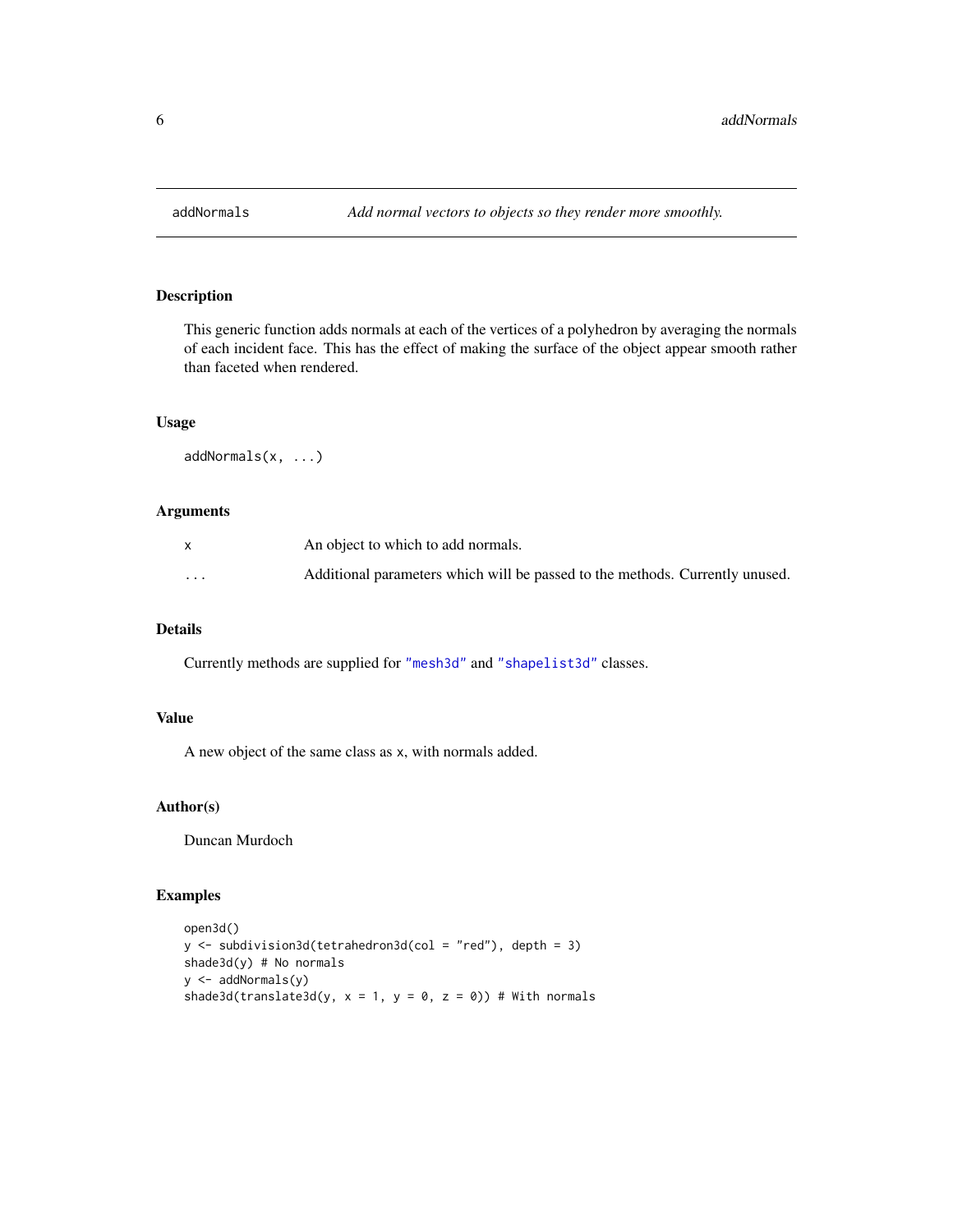<span id="page-6-0"></span>ageSetter *Set WebGL scene properties based on the age of components of objects.*

# Description

Many rgl shapes contain lists of vertices with various attributes (available via [rgl.attrib](#page-57-1)). This function modifies the data for those attributes in a WebGL scene.

#### Usage

```
ageSetter(births, ages,
         colors = NULL, alpha = NULL, radii = NULL,
         vertices = NULL, normals = NULL, origins = NULL,
         texcoords = NULL,
         objids, prefixes = ", digits = 7,
         param = seq(floor(min(births)), ceiling(max(births))))
```
# Arguments

| births           | Numeric vector with one value per vertex, used to determine the "age" of the<br>vertex when displaying it.                |
|------------------|---------------------------------------------------------------------------------------------------------------------------|
| ages             | A non-decreasing sequence of "ages".                                                                                      |
|                  | colors, alpha, radii, vertices, normals, origins, texcoords                                                               |
|                  | Attributes of the vertices. Non-NULL attributes will be interpolated from these<br>values. See the Details section below. |
| objids, prefixes |                                                                                                                           |
|                  | The object ids and scene prefixes to modify. These are recycled to the same<br>length.                                    |
| digits           | How many digits to output in the generated Javascript code.                                                               |
| param            | Default values to be used by a slider control calling the generated function.                                             |

#### Details

The vertex attributes are specified as follows:

colors A vector of colors in a format suitable for input to [col2rgb](#page-0-0)

alpha A numeric vector of alpha values between 0 and 1.

radii A numeric vector of sphere radii.

vertices A 3-column matrix of vertex coordinates.

normals A 3-column matrix of vertex normals.

origins A 2-column matrix of origins for text or sprites.

texcoords A 2-column matrix of texture coordinates.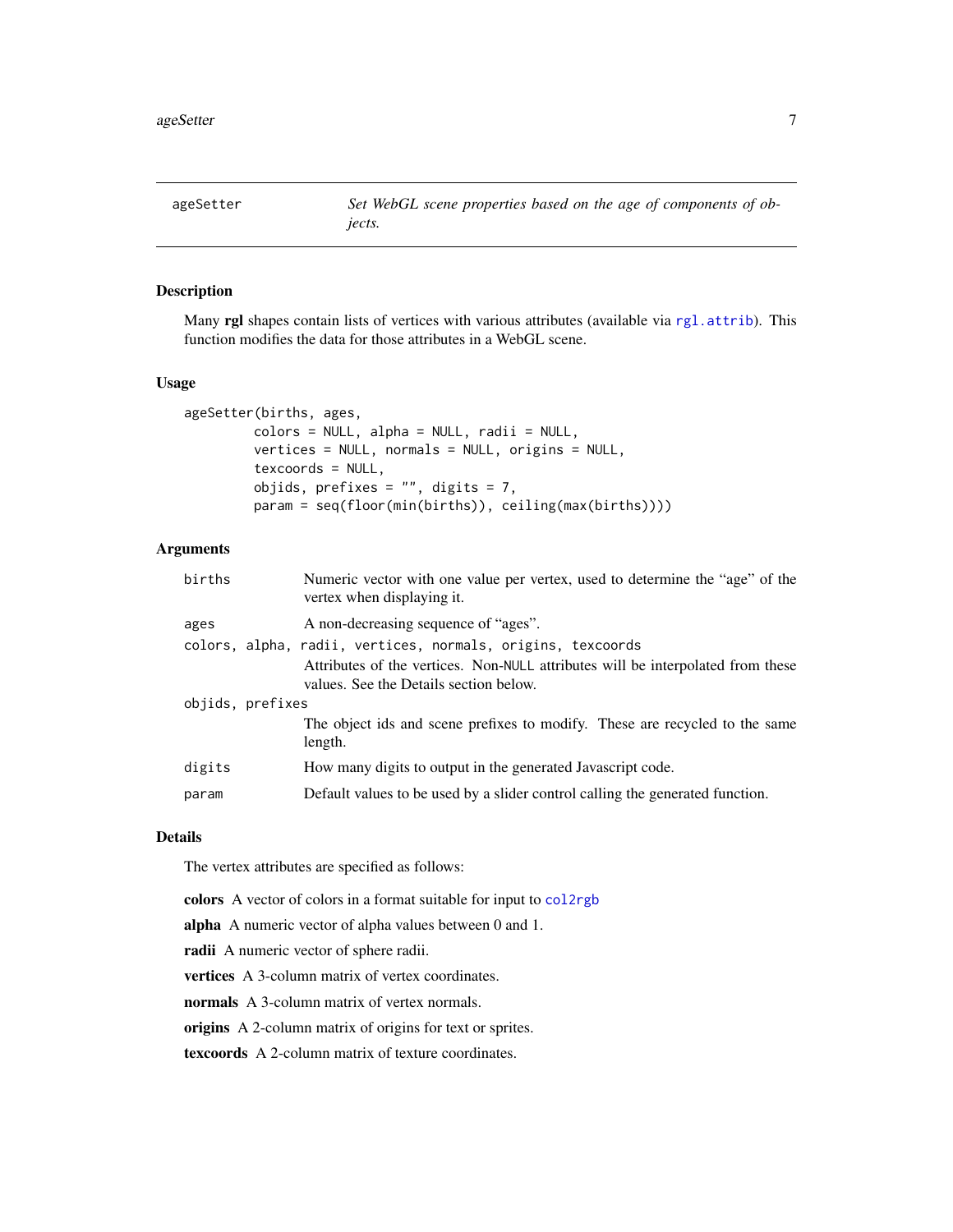<span id="page-7-0"></span>All attributes must have the same number of entries (rows for the matrices) as the ages vector. The births vector must have the same number of entries as the number of vertices in the object.

Not all objects contain all attributes listed here; if one is chosen that is not a property of the corresponding object, a Javascript alert() will be generated.

# Value

A character vector of class c("ageSetter", "propertySetter") containing Javascript code defining a function suitable for use in a [propertySlider](#page-51-1).

The function takes a single argument, time, and uses it to compute the "age" of vertex i as time - births[i]. Those are then used with the ages argument to linearly interpolate settings of the specified attributes. Extrapolation is constant. Repeated values in ages can be used to obtain discontinuities in the settings.

# Author(s)

Duncan Murdoch

# See Also

[propertySlider](#page-51-1); more detailed control is available in [vertexSetter](#page-51-1).

# Examples

```
if (require(rglwidget))
 propertySlider(ageSetter(births = 1:10, ages = c(-1, 0, 1),
             alpha = c(0, 1, 1), objids = 123)
```
<span id="page-7-1"></span>aspect3d *Set the aspect ratios of the current plot*

#### Description

This function sets the apparent ratios of the x, y, and z axes of the current bounding box.

# Usage

 $aspect3d(x, y = NULL, z = NULL)$ 

#### Arguments

| The ratio for the x axis, or all three ratios, or "iso" |
|---------------------------------------------------------|
| The ratio for the y axis                                |
| The ratio for the z axis                                |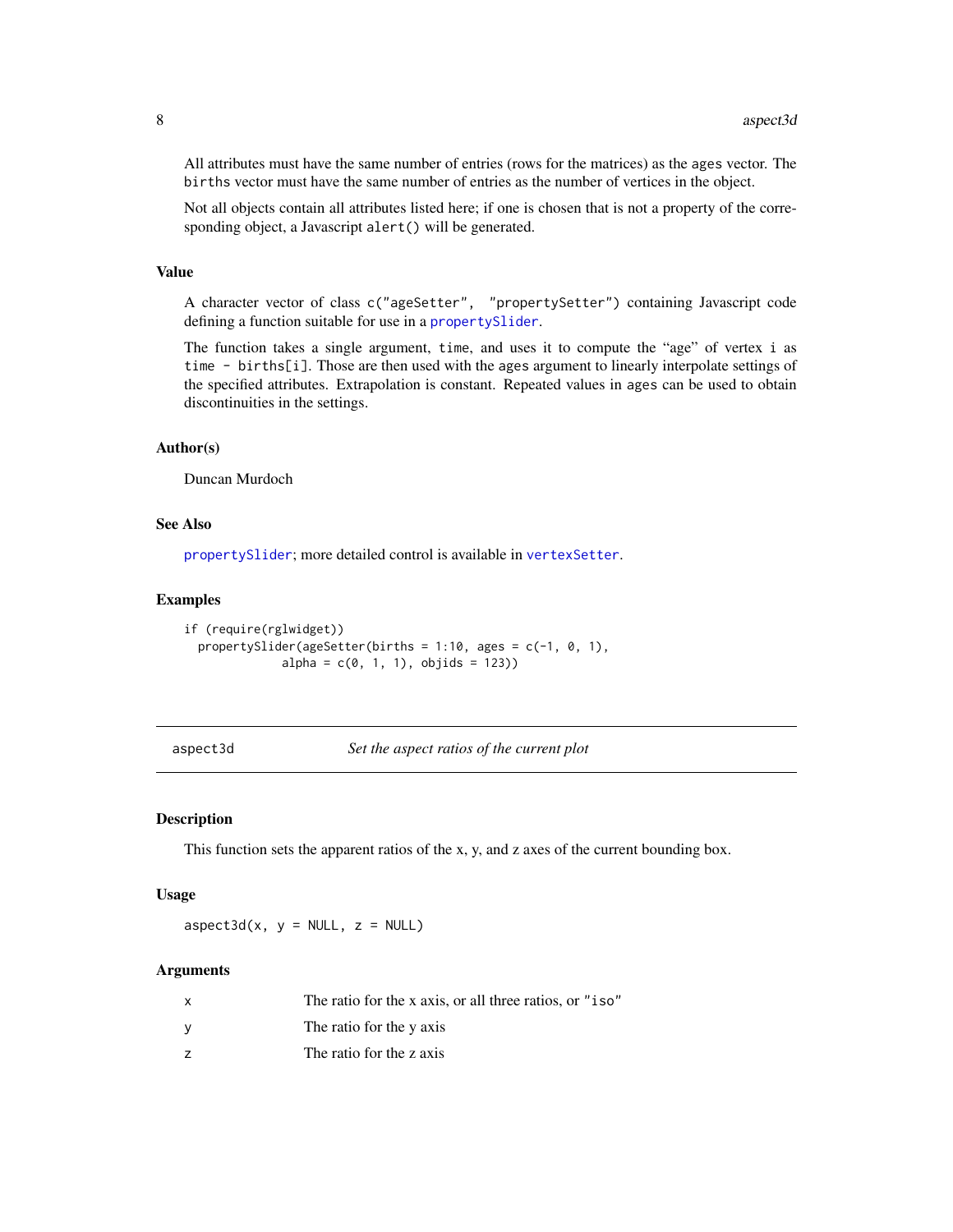#### <span id="page-8-0"></span> $axes3d$  9

# Details

If the ratios are all 1, the bounding box will be displayed as a cube approximately filling the display. Values may be set larger or smaller as desired. Aspect "iso" signifies that the coordinates should all be displayed at the same scale, i.e. the bounding box should not be rescaled. (This corresponds to the default display before aspect3d has been called.) Partial matches to "iso" are allowed.

aspect3d works by modifying par3d("scale").

# Value

The previous value of the scale is returned invisibly.

#### Author(s)

Duncan Murdoch

# See Also

[plot3d](#page-45-1), [par3d](#page-31-2)

# Examples

```
x < - rnorm(100)
y <- rnorm(100)*2
z <- rnorm(100)*3
open3d()
plot3d(x, y, z)
aspect3d(1, 1, 0.5)
open3d()
plot3d(x, y, z)
aspect3d("iso")
```
axes3d *Draw boxes, axes and other text outside the data*

#### <span id="page-8-1"></span>Description

These functions draw axes, boxes and text outside the range of the data. axes3d, box3d and title3d are the higher level functions; normally the others need not be called directly by users.

```
axes3d(edges = "bbox", labels = TRUE, tick = TRUE, nticks = 5,box = FALSE, expand = 1.03, ...box3d(...)
title3d(main = NULL, sub = NULL, xlab = NULL, ylab = NULL,
zlab = NULL, line = NA, ...)
axis3d(edge, at = NULL, labels = TRUE, tick = TRUE, line = 0,
```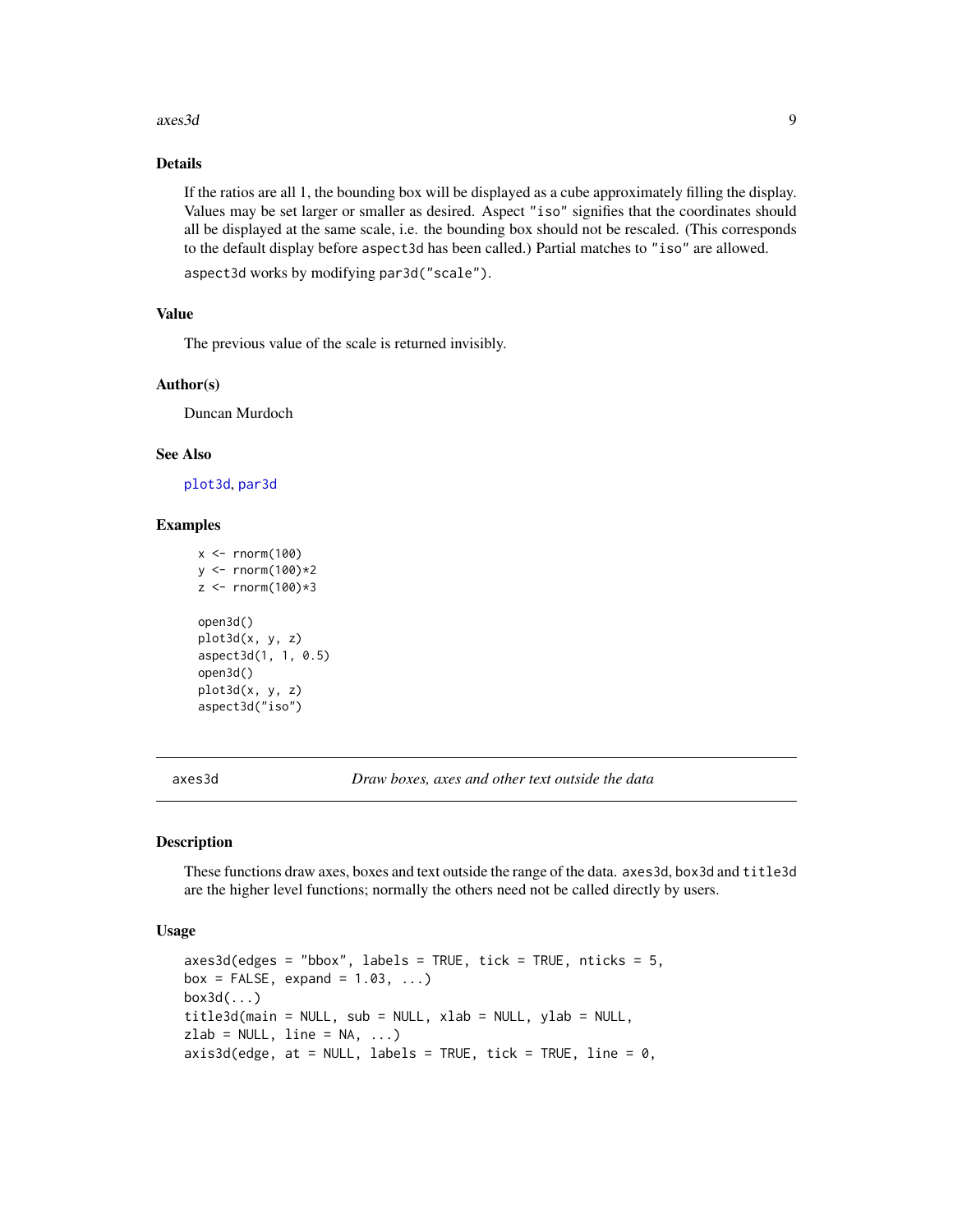10 axes3d

```
pos = NULL, \n  <i>n</i>ticks = 5, ...)mtext{Text3d(text, edge, line = 0, at = NULL, pos = NA, ...})
```
# Arguments

| edges            | a code to describe which $edge(s)$ of the box to use; see Details below |
|------------------|-------------------------------------------------------------------------|
| labels           | whether to label the axes, or (for axis3d) the labels to use            |
| tick             | whether to use tick marks                                               |
| nticks           | suggested number of ticks                                               |
| box              | draw the full box if "bbox" axes are used                               |
| expand           | how much to expand the box around the data                              |
| main             | the main title for the plot                                             |
| sub              | the subtitle for the plot                                               |
| xlab, ylab, zlab |                                                                         |
|                  | the axis labels for the plot                                            |
| line             | the "line" of the plot margin to draw the label on                      |
| edge, pos        | the position at which to draw the axis or text                          |
| text             | the text to draw                                                        |
| at               | the value of a coordinate at which to draw the axis                     |
| $\ddotsc$        | additional parameters which are passed to bbox 3d or material 3d        |

#### Details

The rectangular prism holding the 3D plot has 12 edges. They are identified using 3 character strings. The first character ('x', 'y', or 'z') selects the direction of the axis. The next two characters are each '-' or '+', selecting the lower or upper end of one of the other coordinates. If only one or two characters are given, the remaining characters default to '-'. For example edge =  $'x+'$  draws an x-axis at the high level of y and the low level of z.

By default, axes3d uses the [bbox3d](#page-59-1) function to draw the axes. The labels will move so that they do not obscure the data. Alternatively, a vector of arguments as described above may be used, in which case fixed axes are drawn using axis3d.

If pos is a numeric vector of length 3, edge determines the direction of the axis and the tick marks, and the values of the other two coordinates in pos determine the position. See the examples.

# Value

These functions are called for their side effects. They return the object IDs of objects added to the scene.

# Author(s)

Duncan Murdoch

# See Also

Classic graphics functions [axis](#page-0-0), [box](#page-0-0), [title](#page-0-0), [mtext](#page-0-0), and rgl function [bbox3d](#page-59-1).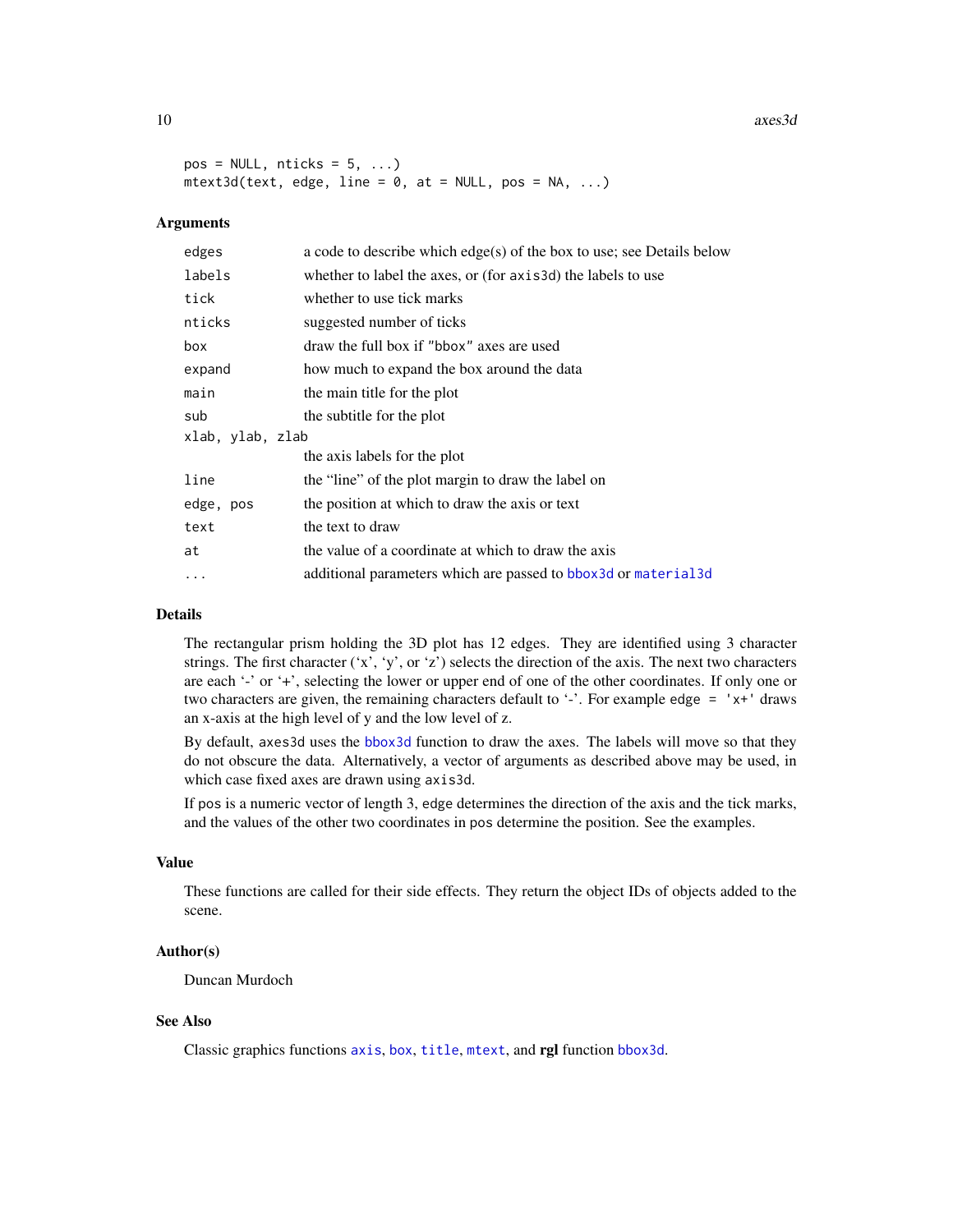#### <span id="page-10-0"></span> $bg3d$  11

# Examples

```
open3d()
points3d(rnorm(10), rnorm(10), rnorm(10))
# First add standard axes
axes3d()
# and one in the middle (the NA will be ignored, a number would
# do as well)
axis3d('x', pos = c(NA, 0, 0))# add titles
title3d('main', 'sub', 'xlab', 'ylab', 'zlab')
rgl.bringtotop()
open3d()
points3d(rnorm(10), rnorm(10), rnorm(10))
# Use fixed axes
axes3d(c('x', 'y', 'z'))
# Put 4 x-axes on the plot
axes3d(c('x--', 'x-+', 'x+-', 'x++'))
axis3d('x', pos = c(NA, 0, 0))title3d('main', 'sub', 'xlab', 'ylab', 'zlab')
```
# <span id="page-10-1"></span>bg3d *Set up Background*

# Description

Set up the background of the scene.

# Usage

```
bg3d(...)
rgl.bg( sphere = FALSE, fogtype = "none", color = c("black", "white"),
back = "lines", ...)
```
#### Arguments

| fogtype | fog type:                    |
|---------|------------------------------|
|         | "none" no fog                |
|         | "linear" linear fog function |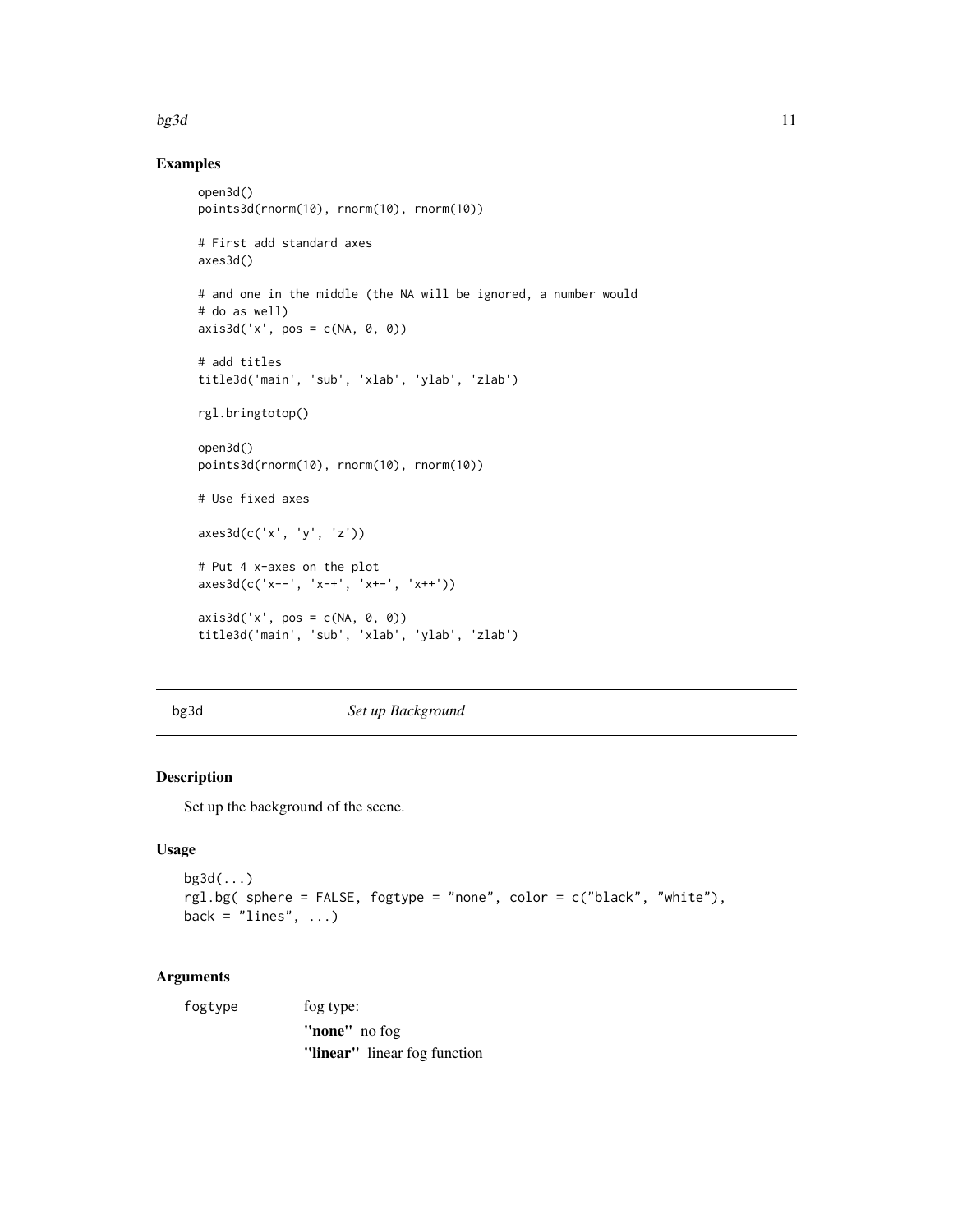|          | "exp" exponential fog function                                                                                                                          |
|----------|---------------------------------------------------------------------------------------------------------------------------------------------------------|
|          | "exp2" squared exponential fog function                                                                                                                 |
| sphere   | logical, if true, an environmental sphere geometry is used for the background<br>decoration.                                                            |
| color    | Primary color is used for background clearing and as fog color. Secondary color<br>is used for background sphere geometry. See material 3d for details. |
| back     | Specifies the fill style of the sphere geometry. See material 3d for details.                                                                           |
| $\cdots$ | Material properties. See material 3d for details.                                                                                                       |
|          |                                                                                                                                                         |

# Details

If sphere is set to TRUE, an environmental sphere enclosing the whole scene is drawn.

If not, but the material properties include a bitmap as a texture, the bitmap is drawn in the background of the scene. (The bitmap colors modify the general color setting.)

If neither a sphere nor a bitmap background is drawn, the background is filled with a solid color.

# Note

The [writeWebGL](#page-109-1) function only supports solid color backgrounds.

# See Also

[material3d](#page-61-1), [bgplot3d](#page-12-1) to add a 2D plot as background.

#### Examples

```
open3d()
# a simple white background
bg3d("white")
# the holo-globe (inspired by star trek):
bg3d(sphere = TRUE, color = c("black", "green"), lit = FALSE, back = "lines" )
# an environmental sphere with a nice texture.
bg3d(sphere = TRUE, texture = system.file("textures/sunsleep.png", package = "rgl"),
      back = "filled" )# The same texture as a fixed background
open3d()
```
bg3d(texture = system.file("textures/sunsleep.png", package = "rgl"), col = "white")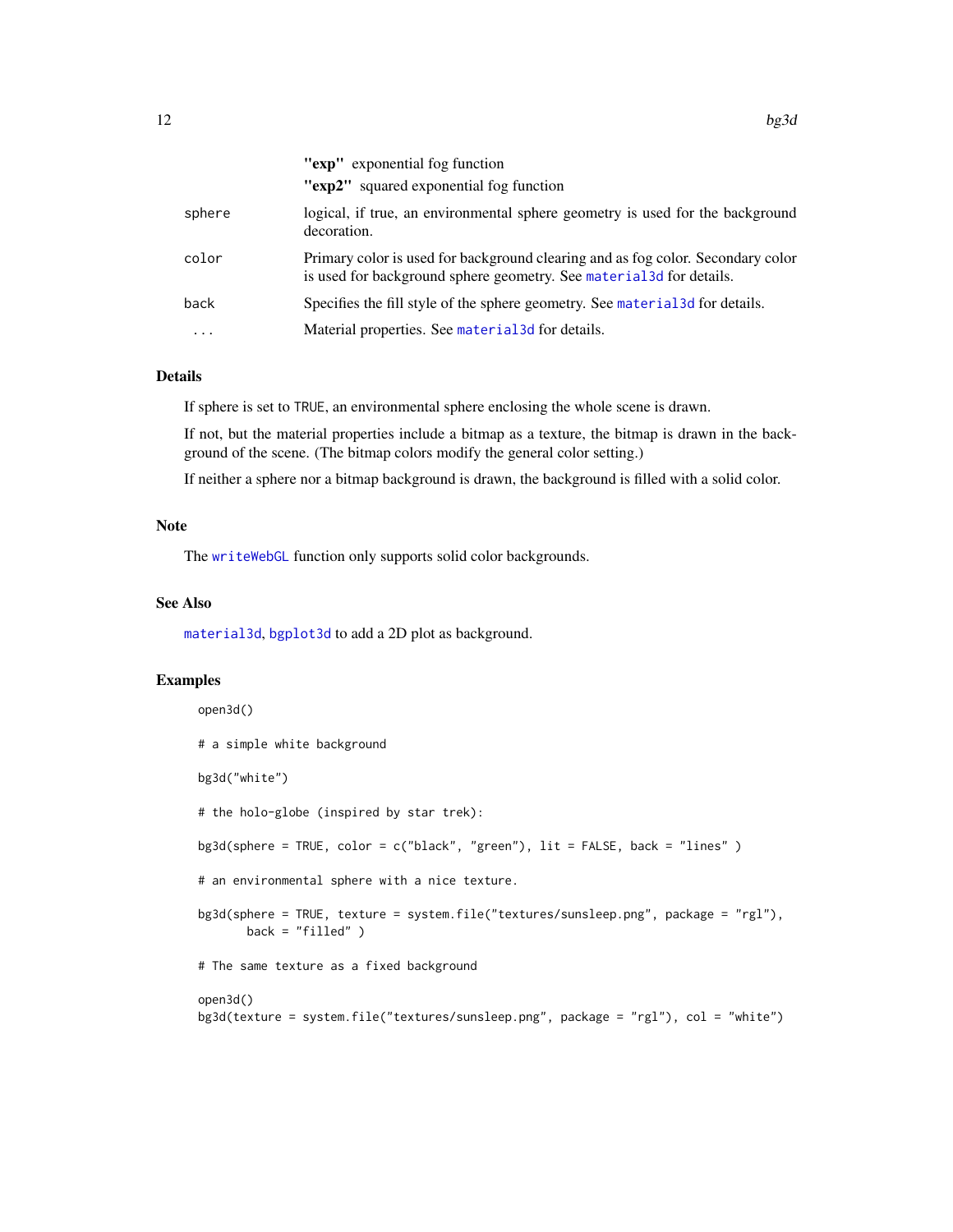<span id="page-12-1"></span><span id="page-12-0"></span>

# Description

Add a 2D plot or a legend in the background of an RGL window.

# Usage

```
bgplot3d(expression)
legend3d(...)
```
# Arguments

| expression | Any plotting commands to produce a plot.  |
|------------|-------------------------------------------|
| $\cdots$   | Arguments to pass to the legend function. |

# Details

The bgplot3d function opens a [png](#page-0-0) device and executes expression, producing a plot there. This plot is then used as a bitmap background for the current RGL subscene.

The legend3d function draws a standard 2D legend to the background of the current subscene by calling bgplot3d to open a device, and setting up a plot region there to fill the whole display.

# Value

The bgplot3d function invisibly returns the ID of the background object that was created, with attribute "value" holding the value returned when the expression was evaluated.

The legend3d function does similarly. The "value" attribute is the result of the call to [legend](#page-0-0). The scaling of the coordinates runs from 0 to 1 in X and Y.

#### Note

Because the background plots are drawn as bitmaps, they do not resize very gracefully. It's best to size your window first, then draw the background at that size.

# Author(s)

Duncan Murdoch

# See Also

[bg3d](#page-10-1) for other background options.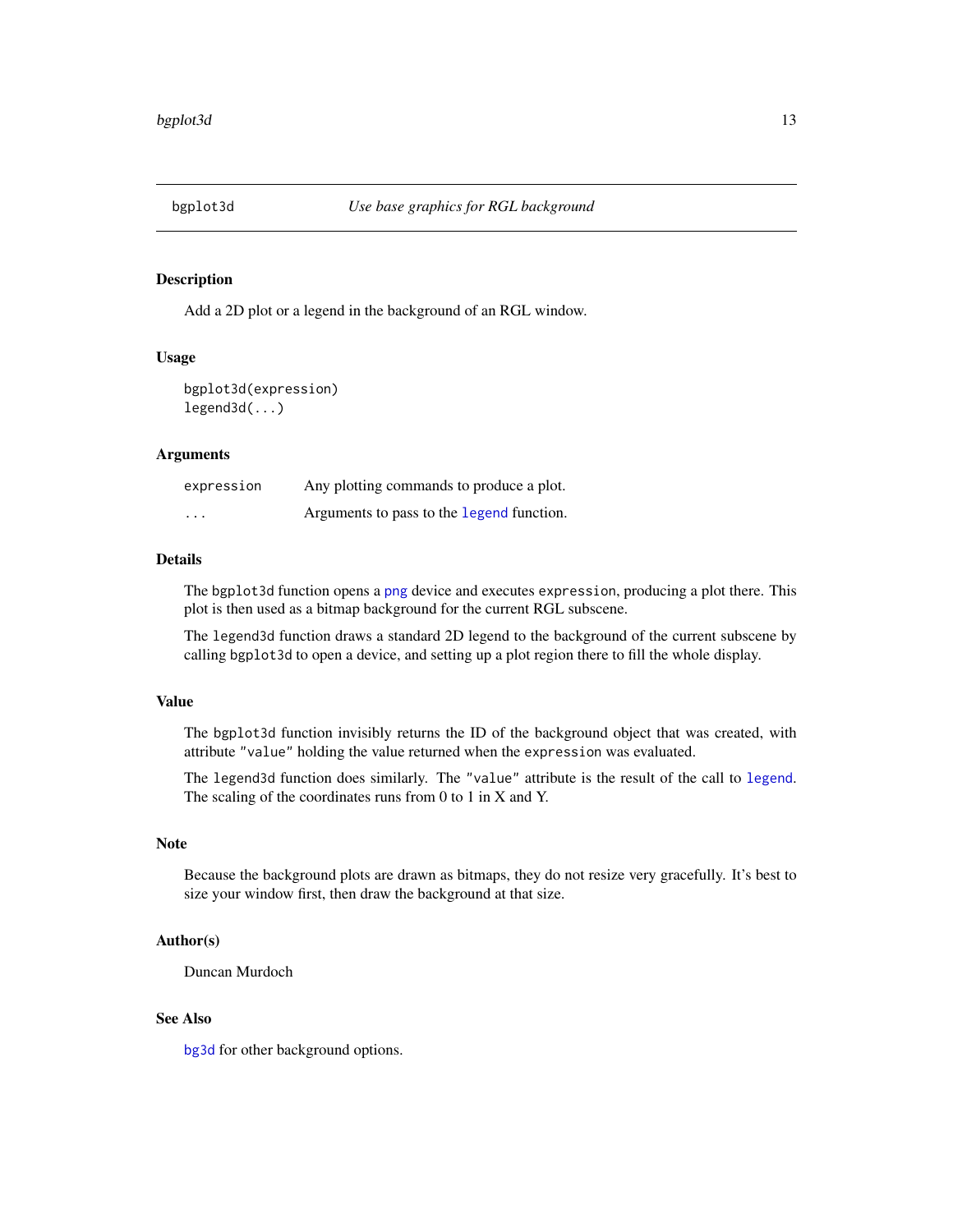# Examples

```
x \le rnorm(100)
y \le - rnorm(100)z \le- rnorm(100)
open3d()
# Needs to be a bigger window than the default
par3d(windowRect = c(100, 100, 612, 612))
Sys.sleep(0.1) # Allow sluggish window managers to catch up
parent <- currentSubscene3d()
mfrow3d(2, 2)
plot3d(x, y, z)
next3d(reuse = FALSE)
bgplot3d(plot(y, z))
next3d(reuse = FALSE)
bgplot3d(plot(x, z))
next3d(reuse = FALSE)
legend3d("center", c("2D Points", "3D Points"), pch = c(1, 16))
useSubscene3d(parent)
```
cylinder3d *Create cylindrical or "tube" plots.*

#### Description

This function converts a description of a space curve into a ["mesh3d"](#page-25-2) object forming a cylindrical tube around the curve.

# Usage

```
cylinder3d(center, radius = 1, twist = 0, e1 = NULL, e2 = NULL, e3 = NULL,
sides = 8, section = NULL, closed = 0, debug = FALSE, keepVars = FALSE)
```
#### Arguments

| center     | An n by 3 matrix whose columns are the x, y and z coordinates of the space<br>curve.                                                          |
|------------|-----------------------------------------------------------------------------------------------------------------------------------------------|
| radius     | The radius of the cross-section of the tube at each point in the center.                                                                      |
| twist      | The amount by which the polygon forming the tube is twisted at each point.                                                                    |
| e1, e2, e3 | The Frenet coordinates to use at each point on the space curve.                                                                               |
| sides      | The number of sides in the polygon cross section.                                                                                             |
| section    | The polygon cross section as a two-column matrix, or NULL.                                                                                    |
| closed     | Whether to treat the first and last points of the space curve as identical, and close<br>the curve, or put caps on the ends. See the Details. |
| debug      | If TRUE, plot the local Frenet coordinates at each point.                                                                                     |
| keepVars   | If TRUE, return the local variables in attribute "vars".                                                                                      |

<span id="page-13-0"></span>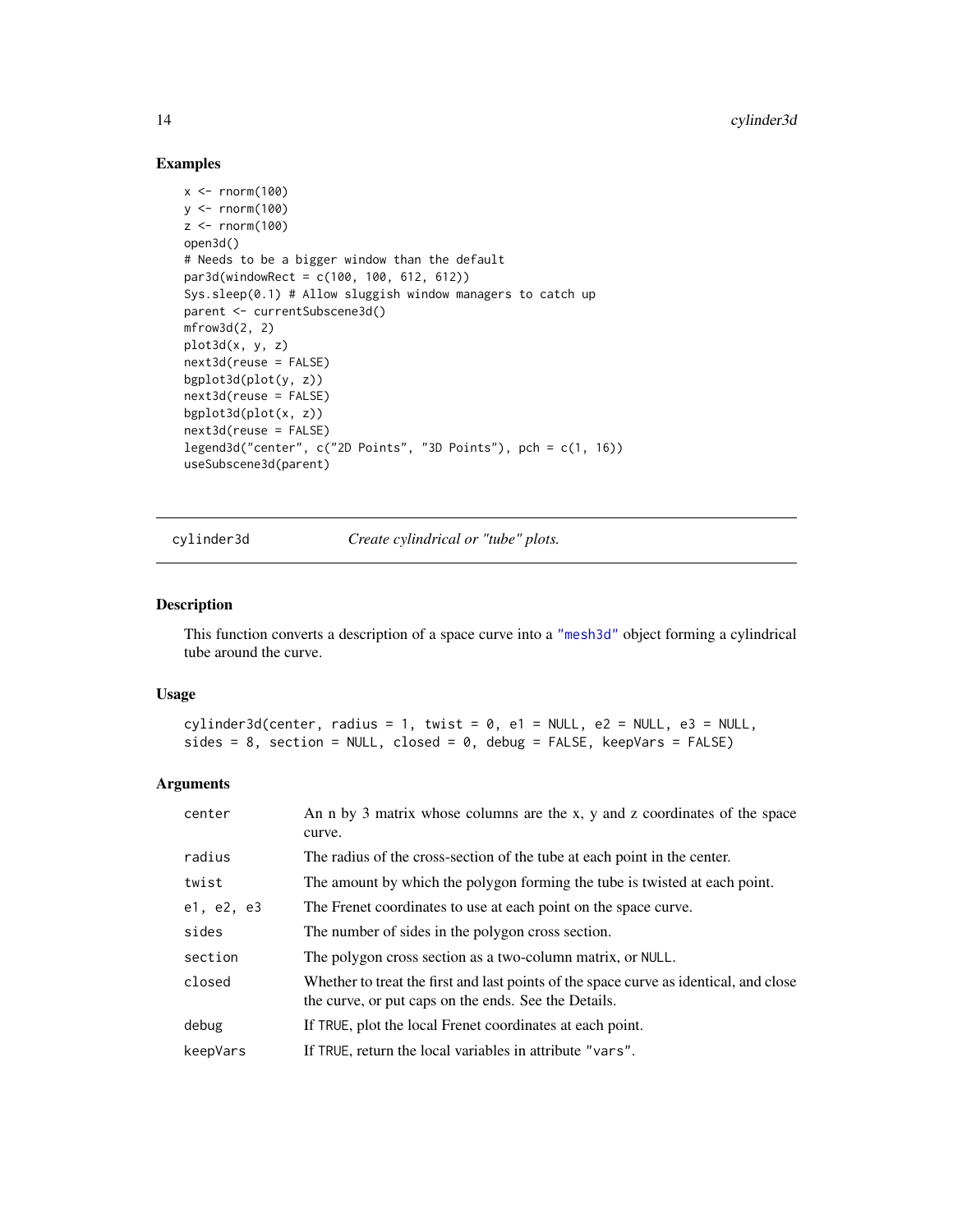#### cylinder3d 15

#### Details

The number of points in the space curve is determined by the vector lengths in center, after using [xyz.coords](#page-0-0) to convert it to a list. The other arguments radius, twist, e1, e2, and e3 are extended to the same length.

The closed argument controls how the ends of the cylinder are handled. If closed  $> 0$ , it represents the number of points of overlap in the coordinates. closed == TRUE is the same as closed = 1. Negative values indicate that caps should be put on the ends of the cylinder. If closed  $== -1$ , a cap will be put on the end corresponding to center [1, ]. If closed  $== -2$ , caps will be put on both ends.

If section is NULL (the default), a regular sides-sided polygon is used, and radius measures the distance from the center of the cylinder to each vertex. If not NULL, sides is ignored (and set internally to nrow(section)), and radius is used as a multiplier to the vertex coordinates. twist specifies the rotation of the polygon. Both radius and twist may be vectors, with values recycled to the number of rows in center, while sides and section are the same at every point along the curve.

The three optional arguments e1, e2, and e3 determine the local coordinate system used to create the vertices at each point in center. If missing, they are computed by simple numerical approximations. e1 should be the tangent coordinate, giving the direction of the curve at the point. The cross-section of the polygon will be orthogonal to e1. e2 defaults to an approximation to the normal or curvature vector; it is used as the image of the y axis of the polygon cross-section. e3 defaults to an approximation to the binormal vector, to which the x axis of the polygon maps. The vectors are orthogonalized and normalized at each point.

# Value

A ["mesh3d"](#page-25-2) object holding the cylinder, possibly with attribute "vars" containing the local environment of the function.

# Author(s)

Duncan Murdoch

#### Examples

```
# A trefoil knot
open3d()
theta \leq seq(0, 2*pi, len = 25)
knot <- cylinder3d(
      center = cbind(
        sin(theta) + 2*sin(2*theta),
        2*sin(3*theta),
        cos(theta) - 2*cos(2*theta),
      e1 = \text{cbind}(
        cos(theta) + 4*cos(2*theta),
        6*cos(3*theta),
        sin(theta) + 4*sin(2*theta)),
      radius = 0.8,
      closed = TRUE)
```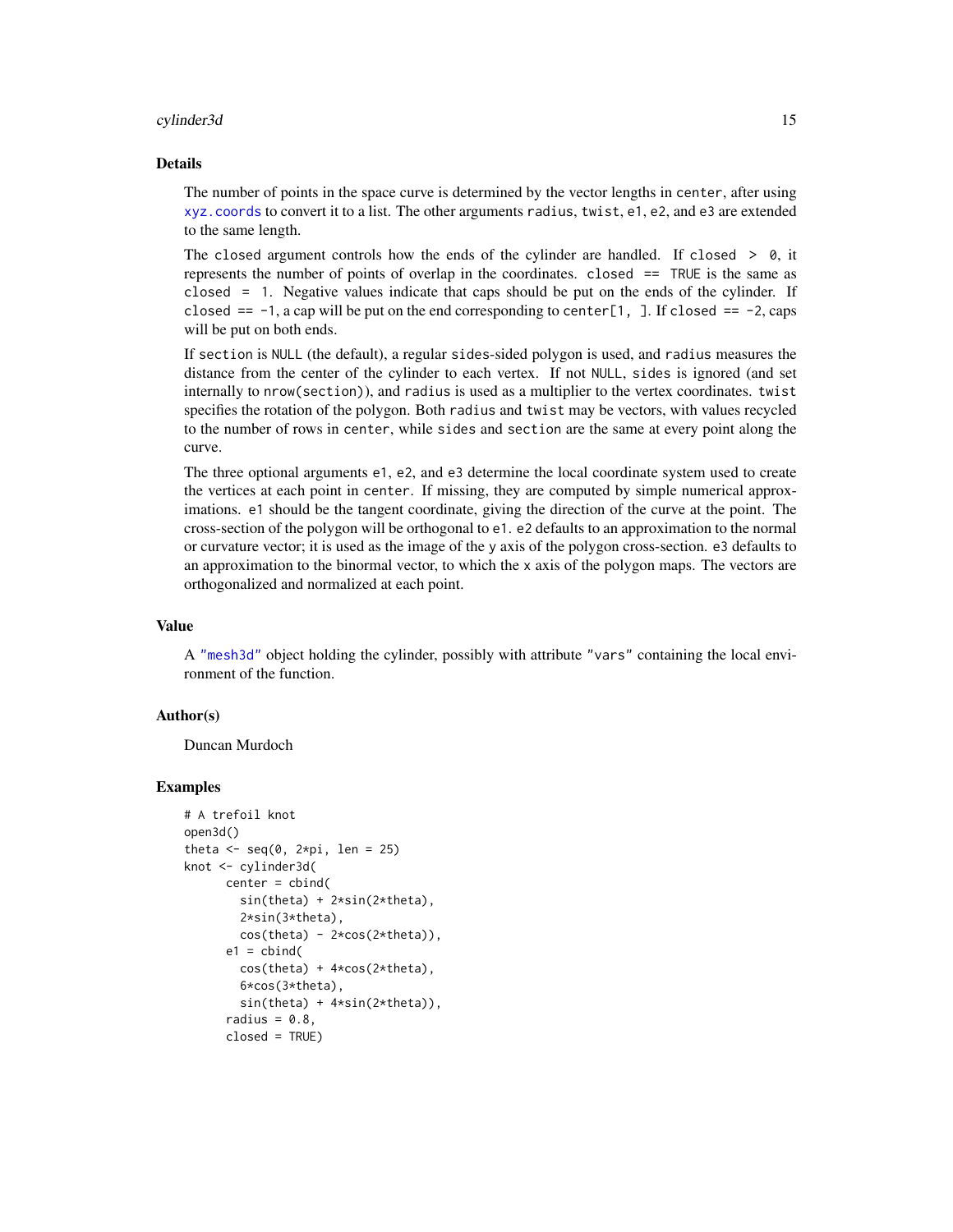shade3d(addNormals(subdivision3d(knot, depth = 2)), col = "green")

ellipse3d *Make an ellipsoid*

# Description

A generic function and several methods returning an ellipsoid or other outline of a confidence region for three parameters.

# Usage

```
ellipse3d(x, ...)
## Default S3 method:
ellipse3d(x, scale = c(1, 1, 1), centre = c(0, 0, 0), level = 0.95,
t = sqrt(qchisq(level, 3)), which = 1:3, subdivide = 3, smooth = TRUE, ...)
## S3 method for class 'lm'
ellipse3d(x, which = 1:3, level = 0.95, t = sqrt(3 * qf(level,
                                                3, x$df.residual)), ...)
## S3 method for class 'glm'
ellipse3d(x, which = 1:3, level = 0.95, t, dispersion, ...)
## S3 method for class 'nls'
ellipse3d(x, which = 1:3, level = 0.95, t = sqrt(3 * qf(level,
                                                3, s$df[2])), ...)
```
# Arguments

| x          | An object. In the default method the parameter x should be a square positive def-<br>inite matrix at least 3x3 in size. It will be treated as the correlation or covariance<br>of a multivariate normal distribution. |
|------------|-----------------------------------------------------------------------------------------------------------------------------------------------------------------------------------------------------------------------|
| $\cdots$   | Additional parameters to pass to the default method or to qmesh3d.                                                                                                                                                    |
| scale      | If x is a correlation matrix, then the standard deviations of each parameter can<br>be given in the scale parameter. This defaults to $c(1, 1, 1)$ , so no rescaling<br>will be done.                                 |
| centre     | The centre of the ellipse will be at this position.                                                                                                                                                                   |
| level      | The confidence level of a simultaneous confidence region. The default is 0.95,<br>for a 95% region. This is used to control the size of the ellipsoid.                                                                |
| $^{\rm t}$ | The size of the ellipse may also be controlled by specifying the value of a t-<br>statistic on its boundary. This defaults to the appropriate value for the confidence<br>region.                                     |
| which      | This parameter selects which variables from the object will be plotted. The<br>default is the first 3.                                                                                                                |
| subdivide  | This controls the number of subdivisions (see subdivision 3d) used in con-<br>structing the ellipsoid. Higher numbers give a smoother shape.                                                                          |

<span id="page-15-0"></span>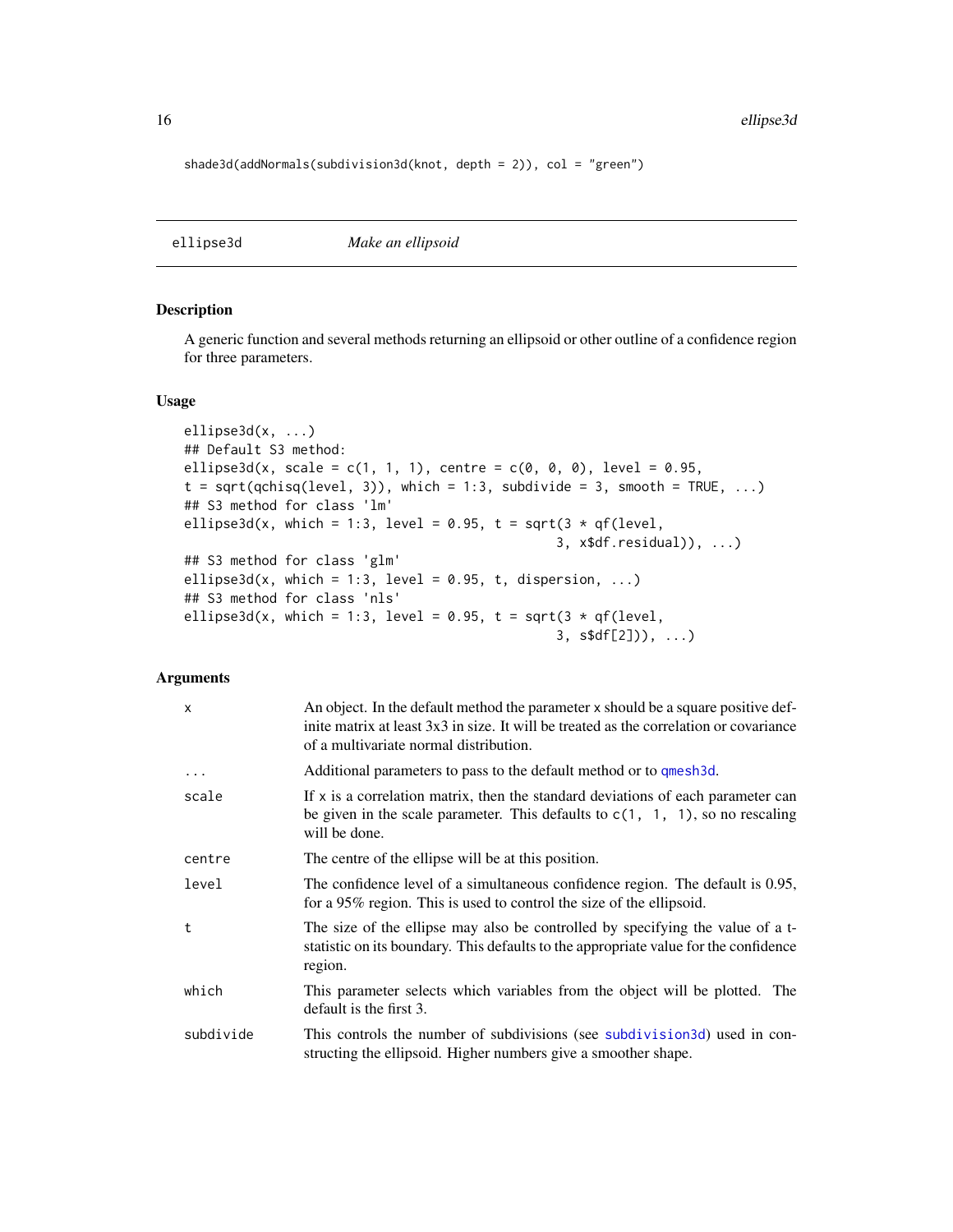#### <span id="page-16-0"></span>extrude3d and the state of the state of the state of the state of the state of the state of the state of the state of the state of the state of the state of the state of the state of the state of the state of the state of

| smooth     | If TRUE, smooth interpolation of normals is used; if FALSE, a faceted ellipsoid<br>will be displayed.                                                   |
|------------|---------------------------------------------------------------------------------------------------------------------------------------------------------|
| dispersion | The value of dispersion to use. If specified, it is treated as fixed, and chi-square<br>limits for t are used. If missing, it is taken from summary(x). |

# Value

A [mesh3d](#page-25-2) object representing the ellipsoid.

#### Examples

```
# Plot a random sample and an ellipsoid of concentration corresponding to a 95%
# probability region for a
# trivariate normal distribution with mean 0, unit variances and
# correlation 0.8.
if (requireNamespace("MASS")) {
 Sigma <- matrix(c(10, 3, 0, 3, 2, 0, 0, 0, 1), 3, 3)
 Mean <-1:3x <- MASS::mvrnorm(1000, Mean, Sigma)
 open3d()
 plot3d(x, box = FALSE)plot3d( ellipse3d(Sigma, centre = Mean), col = "green", alpha = 0.5, add = TRUE)
}
# Plot the estimate and joint 90% confidence region for the displacement and cylinder
# count linear coefficients in the mtcars dataset
data(mtcars)
fit \leq lm(mpg \sim disp + cyl, mtcars)
open3d()
plot3d(ellipse3d(fit, level = 0.90), col = "blue", alpha = 0.5, aspect = TRUE)
```
extrude3d *Generate extrusion mesh*

# Description

Given a two-dimensional polygon, this generates a three-dimensional extrusion of the shape by triangulating the polygon and creating a cylinder with that shape as the end faces.

```
extrude3d(x, y = NULL, thickness = 1, smooth = FALSE, ...)
```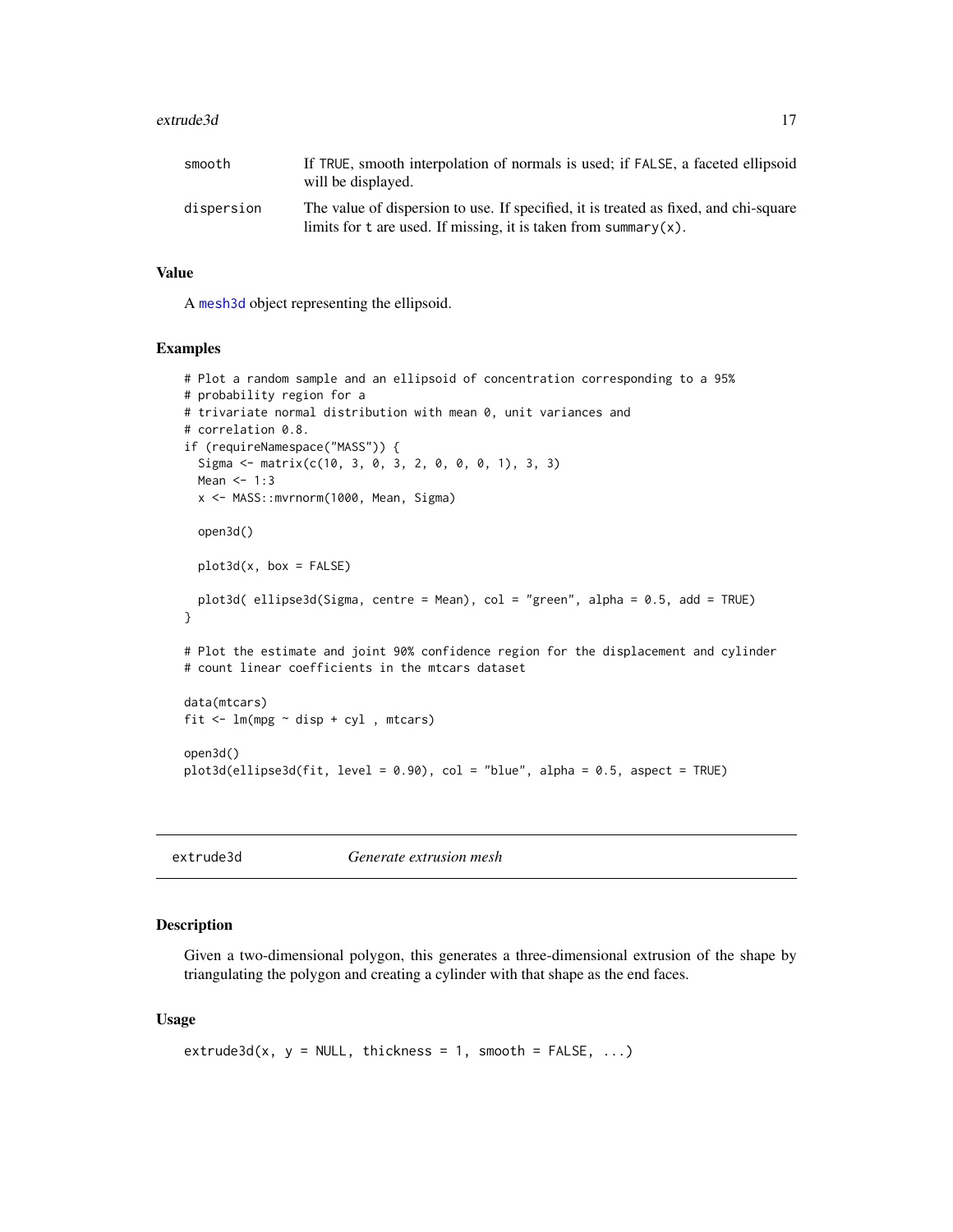#### <span id="page-17-0"></span>Arguments

| x, y      | A polygon description in one of the forms supported by triangulate.                   |
|-----------|---------------------------------------------------------------------------------------|
| thickness | The extrusion will have this thickness.                                               |
| smooth    | logical; should normals be added so that the edges of the extrusion appear<br>smooth? |
| .         | Other parameters to pass to tmesh 3d when constructing the mesh.                      |

# Details

The extrusion is always constructed with the polygon in the xy plane at  $z = 0$  and another copy at z = thickness. Use the transformation functions (e.g. [rotate3d](#page-23-1)) to obtain other orientations and placements.

# Value

A mesh object containing a triangulation of the polygon for each face, and quadrilaterals for the sides.

# Author(s)

Duncan Murdoch

# See Also

[polygon3d](#page-49-1) for a simple polygon, [triangulate](#page-100-1) for the triangulation, [turn3d](#page-101-1) for a solid of rotation.

# Examples

```
x \leq c(1:10, 10:1)y \le -rev(c(rep(c(0, 2), 5), rep(c(1.5, -0.5), 5)))
plot(x, y, type = "n")polygon(x, y)
open3d()
shade3d( extrude3d(x, y), col = "red")
```
GramSchmidt *The Gram-Schmidt algorithm*

# Description

Generate a 3x3 orthogonal matrix using the Gram-Schmidt algorithm.

```
GramSchmidt(v1, v2, v3, order = 1:3)
```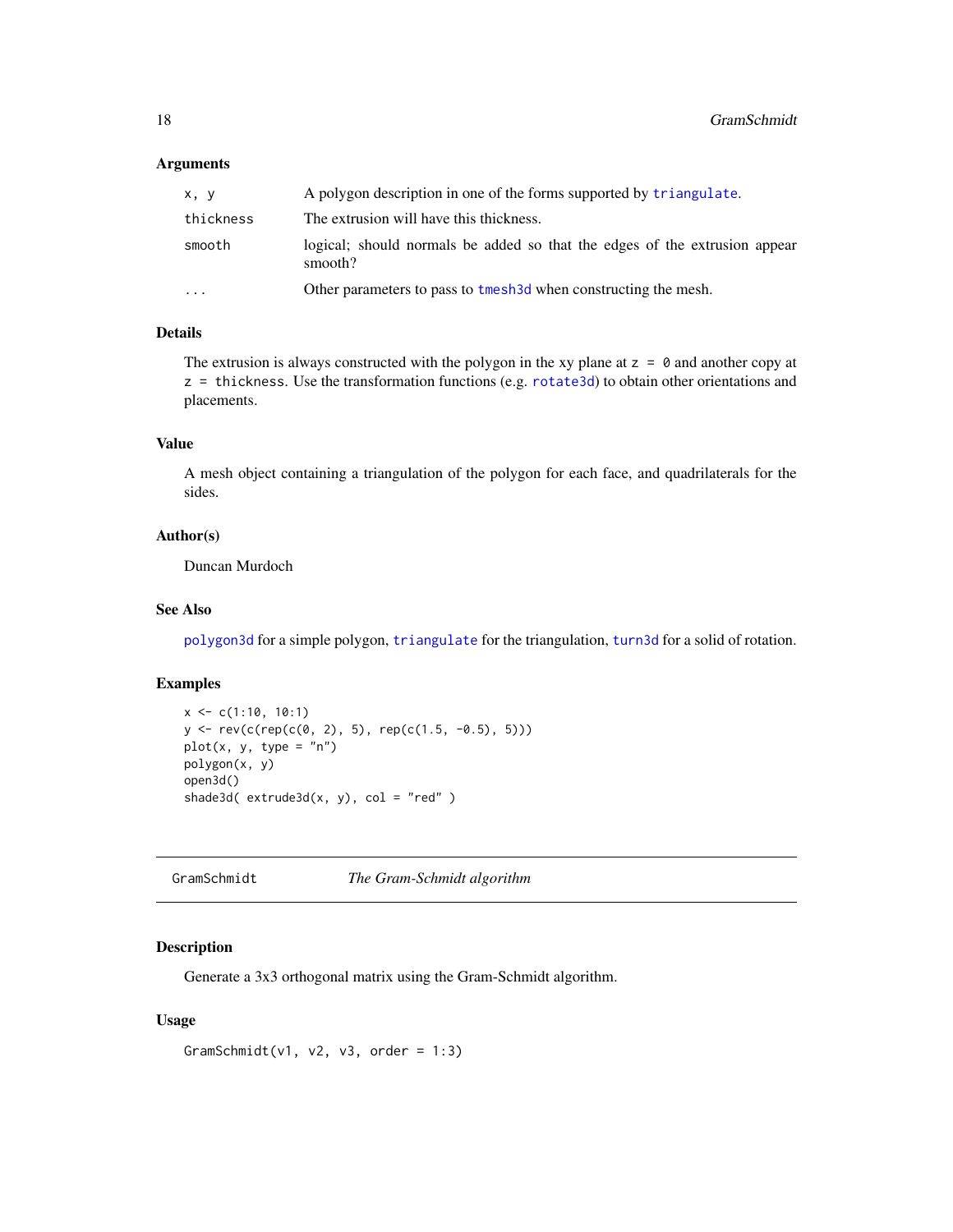#### <span id="page-18-0"></span>grid3d 19

#### Arguments

| v1, v2, v3 | Three length 3 vectors (taken as row vectors).     |
|------------|----------------------------------------------------|
| order      | The precedence order for the vectors; see Details. |

# Details

This function orthogonalizes the matrix rbind(v1, v2, v3) using the Gram-Schmidt algorithm. It can handle rank 2 matrices (returning a rank 3 matrix). If the original is rank 1, it is likely to fail.

The order vector determines the precedence of the original vectors. For example, if it is  $c(i, j, k)$ , then row i will be unchanged (other than normalization); row j will normally be transformed within the span of rows i and j. Row k will be transformed orthogonally to the span of the others.

# Value

A 3x3 matrix whose rows are the orthogonalization of the original row vectors.

## Author(s)

Duncan Murdoch

#### Examples

```
# Proceed through the rows in order
print(A <- matrix(rnorm(9), 3, 3))
GramSchmidt(A[1, ], A[2, ], A[3, ])
```

```
# Keep the middle row unchanged
print(A \leq matrix(c(rnorm(2), 0, 1, 0, 0, rnorm(3)), 3, 3, byrow = TRUE))GramSchmidt(A[1, ], A[2, ], A[3, ], order = c(2, 1, 3))
```
grid3d *Add a grid to a 3D plot*

# Description

This function adds a reference grid to an RGL plot.

```
grid3d(side, at = NULL, col = "gray", lwd = 1, lty = 1, n = 5)
```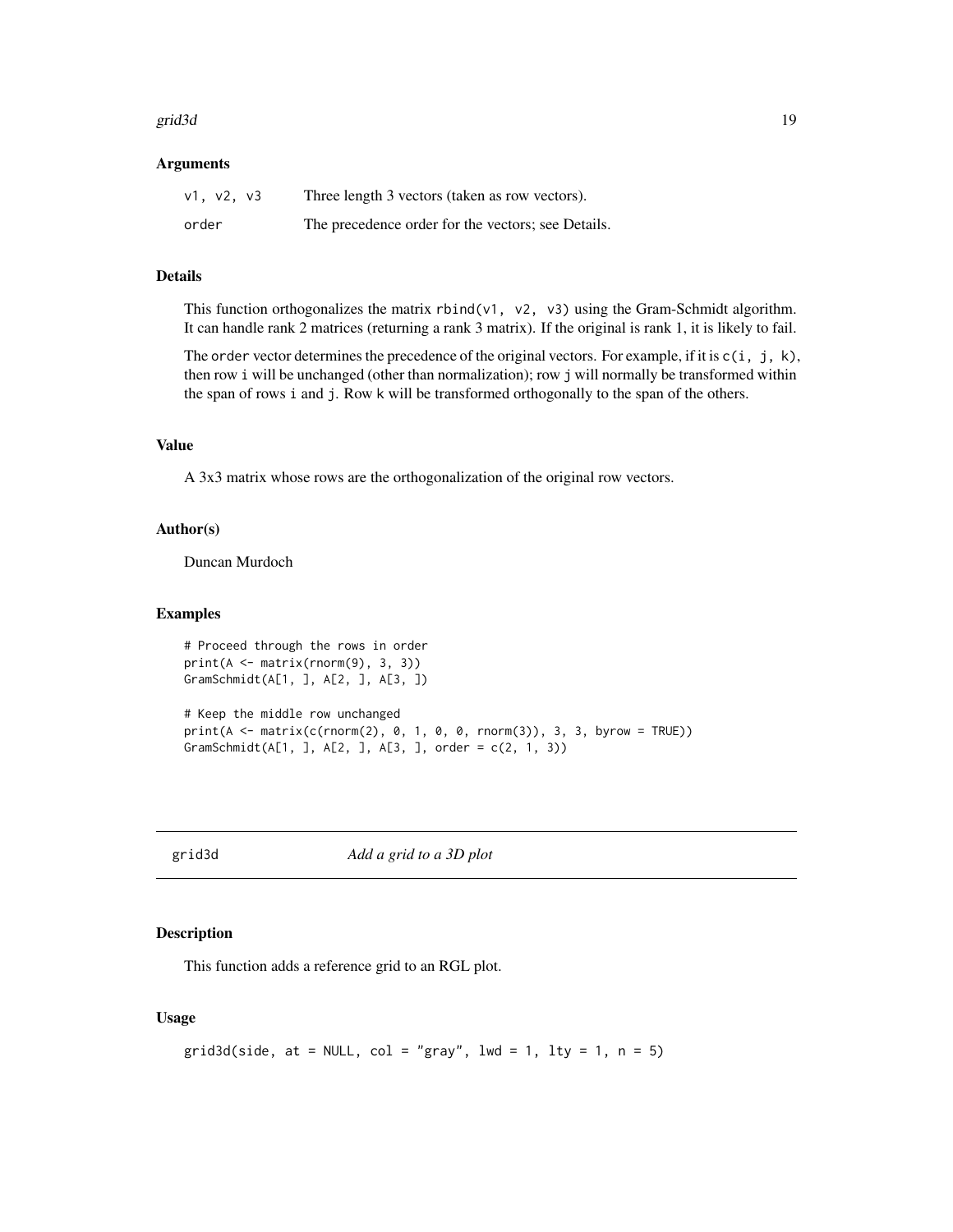#### Arguments

| side | Where to put the grid; see the Details section.                            |
|------|----------------------------------------------------------------------------|
| at   | How to draw the grid; see the Details section.                             |
| col  | The color of the grid lines.                                               |
| lwd  | The line width of the grid lines. (Currently only $1ty = 1$ is supported.) |
| ltv  | The line type of the grid lines.                                           |
| n    | Suggested number of grid lines; see the Details section.                   |

#### Details

This function is similar to [grid](#page-0-0) in classic graphics, except that it draws a 3D grid in the plot.

The grid is drawn in a plane perpendicular to the coordinate axes. The first letter of the side argument specifies the direction of the plane: "x", "y" or "z" (or uppercase versions) to specify the coordinate which is constant on the plane.

If at = NULL (the default), the grid is drawn at the limit of the box around the data. If the second letter of the side argument is "-" or is not present, it is the lower limit; if "+" then at the upper limit. The grid lines are drawn at values chosen by [pretty](#page-0-0) with n suggested locations. The default locations should match those chosen by [axis3d](#page-8-1) with nticks = n.

If at is a numeric vector, the grid lines are drawn at those values.

If at is a list, then the "x" component is used to specify the x location, the "y" component specifies the y location, and the "z" component specifies the z location. Missing components are handled using the default as for  $at = NULL$ .

Multiple grids may be drawn by specifying multiple values for side or for the component of at that specifies the grid location.

# Value

A vector or matrix of object ids is returned invisibly.

# Note

If the scene is resized, the grid will not be resized; use [abclines3d](#page-4-1) to draw grid lines that will automatically resize.

# Author(s)

Ben Bolker and Duncan Murdoch

# See Also

[axis3d](#page-8-1)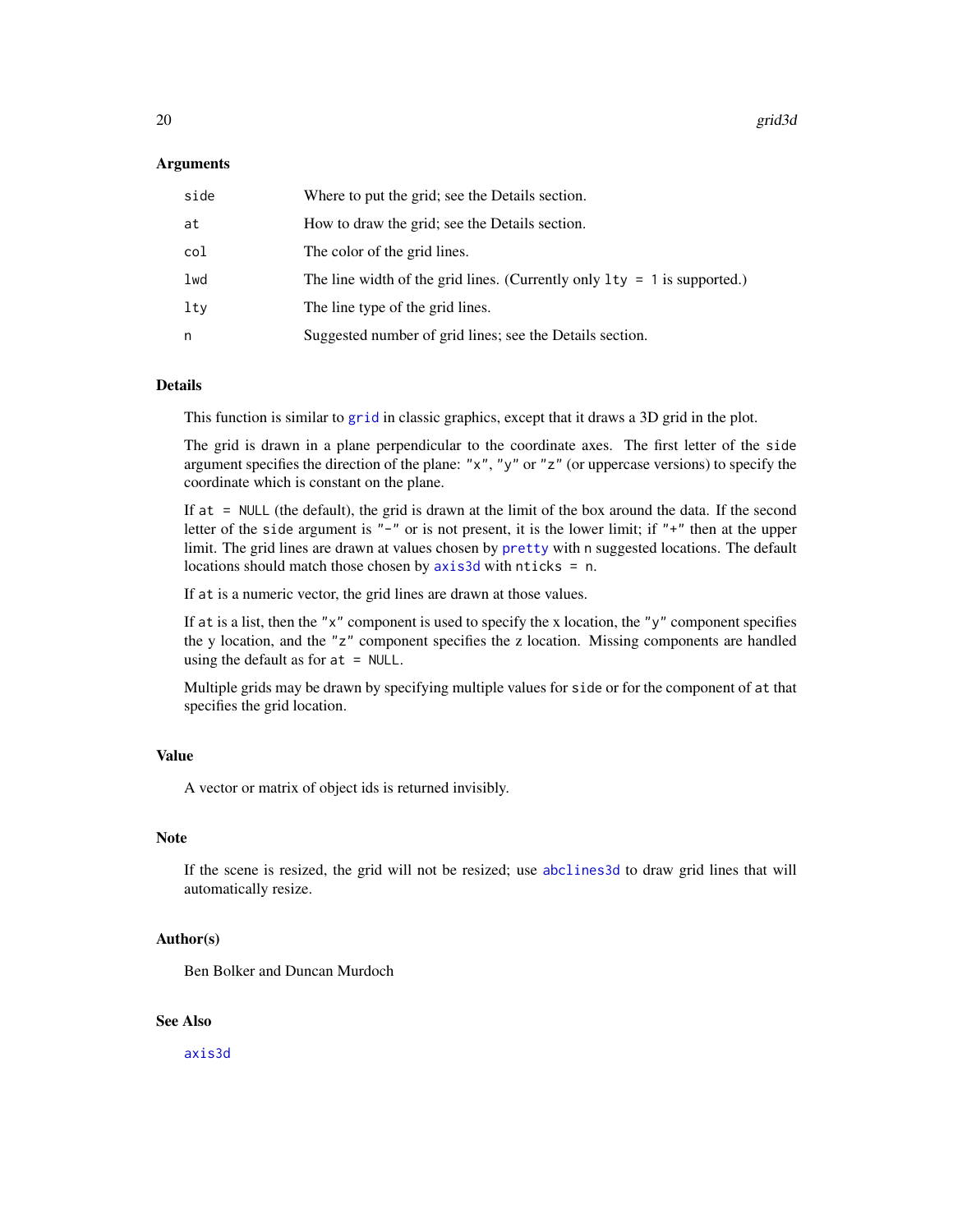#### <span id="page-20-0"></span>hook\_rgl 21

#### Examples

```
x \le -1:10y \le -1:10z \le matrix(outer(x - 5, y - 5) + rnorm(100), 10, 10)
open3d()
persp3d(x, y, z, col = "red", alpha = 0.7, aspect = c(1, 1, 0.5))grid3d(c("x", "y+", "z"))
```
hook\_rgl *Hook functions to use with* knitr

# **Description**

These functions allow rgl graphics to be embedded in knitr documents, either as bitmaps (hook\_rgl with format "png"), fixed vector graphics (hook\_rgl with format "eps", "pdf" or "postscript"), or interactive WebGL graphics (hook\_webgl).

#### Usage

```
setupKnitr()
hook_rgl(before, options, envir)
hook_webgl(before, options, envir)
```
# Arguments

before, options, envir Standard knitr hook function arguments.

# Details

The setupKnitr() function needs to be called once at the start of the document to install the knitr hooks and to initialize hook\_webgl.

The following chunk options are supported:

- rgl.keepopen: no longer used. Ignored with a warning.
- rgl.newwindow (default FALSE): Whether to open a new window for the display.
- rgl.margin (default 100): number of pixels by which to indent the WebGL window.
- dpi, fig.retina, fig.width, fig.height: standard knitr chunk options used to set the size of the output.
- dev: used by hook\_rgl to set the output format. May be "eps", "postscript", "pdf" or "png" (default: "png").

# Value

A string to be embedded into the output, or NULL if called when no output is available.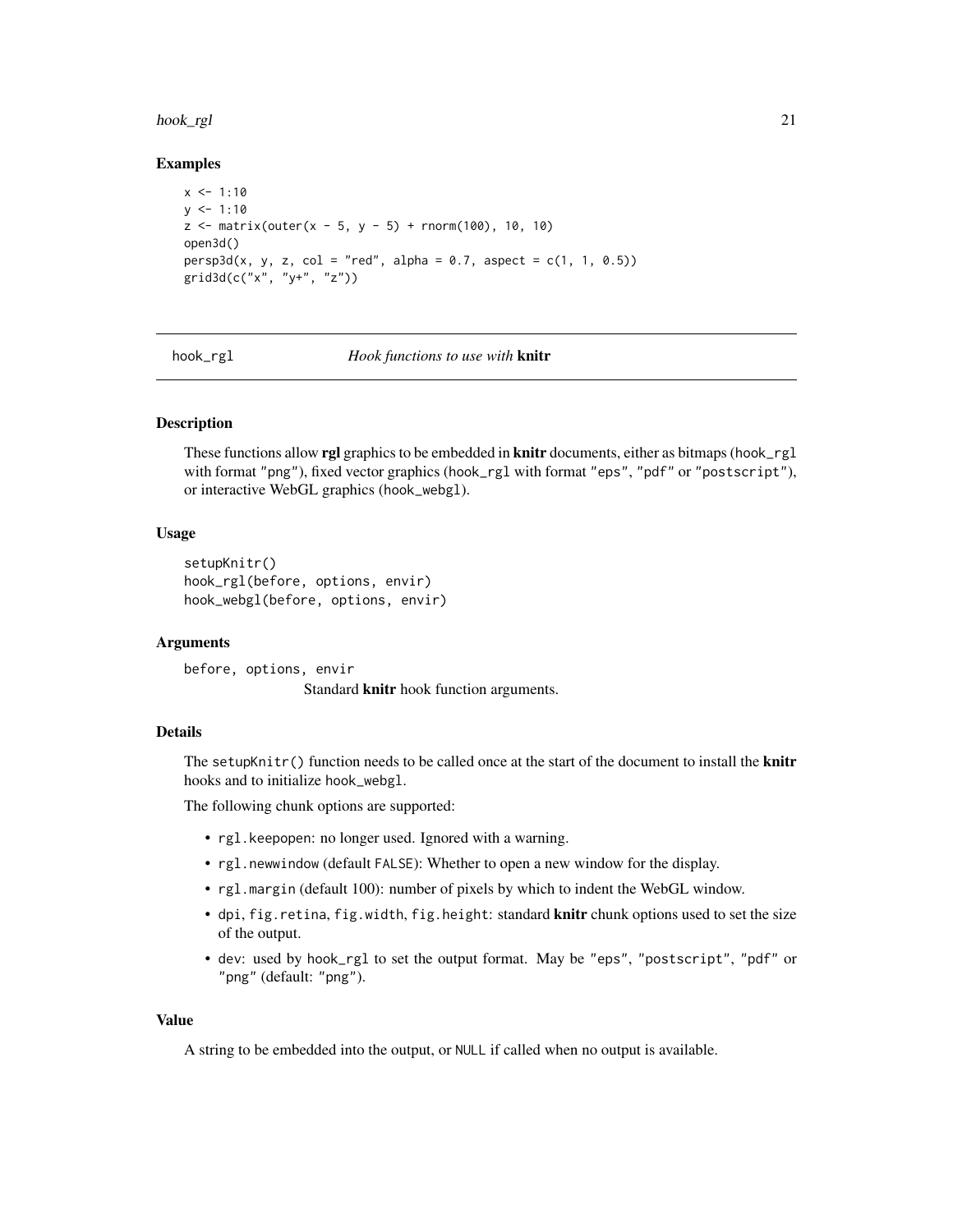#### <span id="page-21-0"></span>Author(s)

Originally by Yihui Xie in the knitr package; modified by Duncan Murdoch.

#### See Also

[rgl.Sweave](#page-75-1) embeds fixed images in Sweave documents.

| identify3d | Identify points in plot. |  |
|------------|--------------------------|--|
|------------|--------------------------|--|

# Description

Identify points in a plot, similarly to the [identify](#page-0-0) function in base graphics.

# Usage

 $identity3d(x, y = NULL, z = NULL, labels = seq_along(x), n = length(x),$ plot = TRUE,  $adj = c(-0.1, 0.5)$ , tolerance = 20, buttons = c("right", "middle"))

# Arguments

| x, y, z   | coordinates of points in a scatter plot. Alternatively, any object which defines<br>coordinates (see xyz. coords) can be given as x, and y and z left missing. |
|-----------|----------------------------------------------------------------------------------------------------------------------------------------------------------------|
| labels    | an optional character vector giving labels for the points. Will be coerced using<br>as character, and recycled if necessary to the length of x.                |
| n         | the maximum number of points to be identified.                                                                                                                 |
| plot      | logical: if plot is TRUE, the labels are printed near the points and if FALSE they<br>are omitted.                                                             |
| adj       | numeric vector to use as adj parameter to text3d when plotting the labels.                                                                                     |
| tolerance | the maximal distance (in pixels) for the pointer to be 'close enough' to a point.                                                                              |
| buttons   | a length 1 or 2 character vector giving the buttons to use for selection and quit-<br>ting.                                                                    |

# Details

If buttons is length 1, the user can quit by reaching n selections, or by hitting the escape key, but the result will be lost if escape is used.

# Value

A vector of selected indices.

# Author(s)

Duncan Murdoch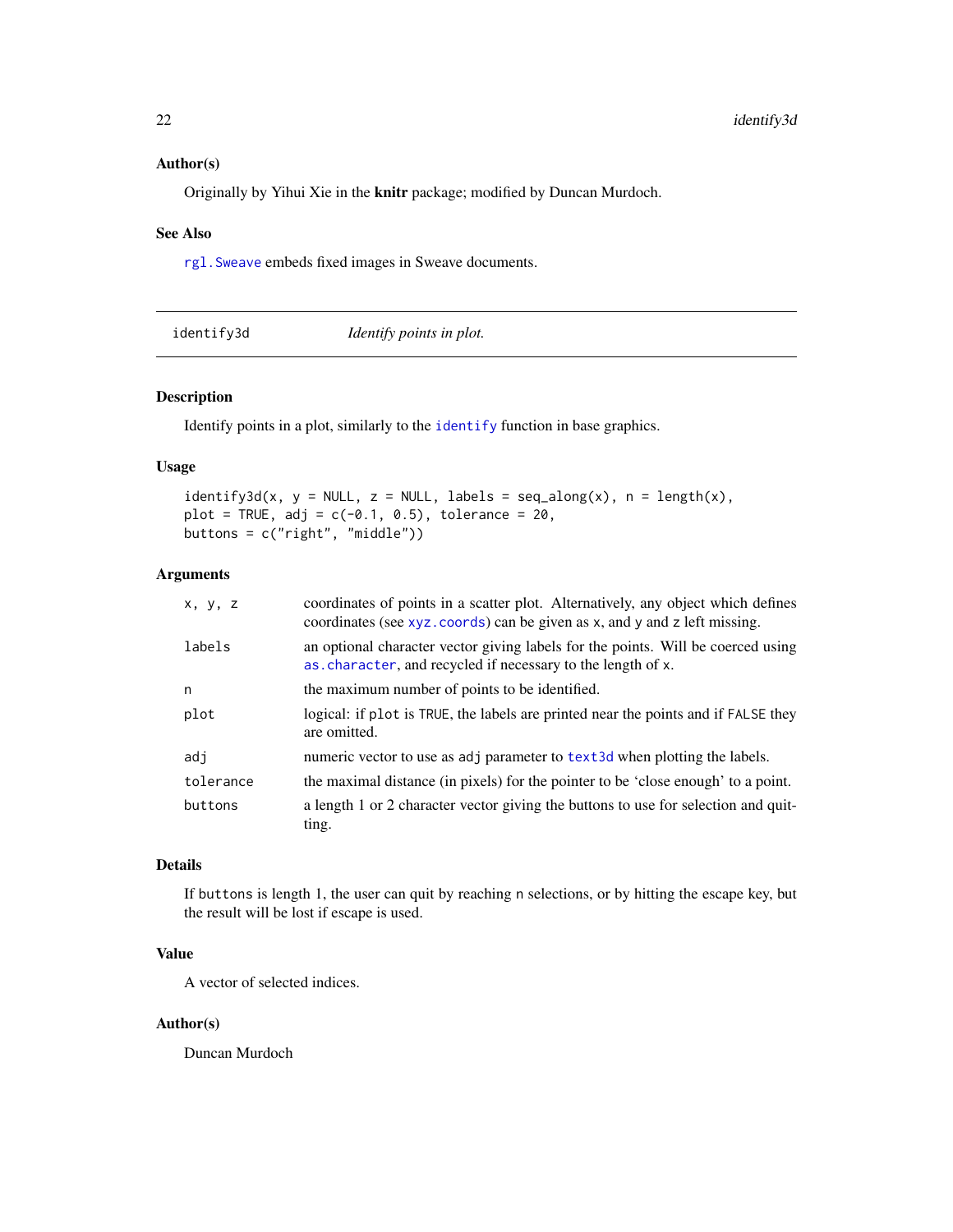#### <span id="page-22-0"></span>light 23

# See Also

[identify](#page-0-0) for base graphics, [select3d](#page-82-1) for selecting regions.

light *add light source*

# Description

add a light source to the scene.

#### Usage

```
light3d(theta = 0, phi = 15, x = NULL, ...)
rgl.light( theta = 0, phi = 0, viewpoint.rel = TRUE, ambient = "#FFFFFF",
         diffuse = "#FFFFFF", specular = "#FFFFFF", x = NULL, y = NULL, z = NULL)
```
# Arguments

| theta, phi                 | polar coordinates, used by default                                                                  |
|----------------------------|-----------------------------------------------------------------------------------------------------|
| viewpoint.rel              | logical, if TRUE light is a viewpoint light that is positioned relative to the current<br>viewpoint |
| ambient, diffuse, specular | light color values used for lighting calculation                                                    |
| x, y, z                    | cartesian coordinates, optional                                                                     |
| $\cdots$                   | generic arguments passed through to RGL-specific (or other) functions                               |

# Details

Up to 8 light sources are supported. They are positioned either in world space or relative to the camera. By providing polar coordinates to theta and phi a directional light source is used. If numerical values are given to x, y and z, a point-like light source with finite distance to the objects in the scene is set up.

If x is non-null, [xyz.coords](#page-0-0) will be used to form the location values, so all three coordinates can be specified in x.

# Value

This function is called for the side effect of adding a light. A light ID is returned to allow [rgl.pop](#page-78-1) to remove it.

# See Also

[rgl.clear](#page-78-1) [rgl.pop](#page-78-1)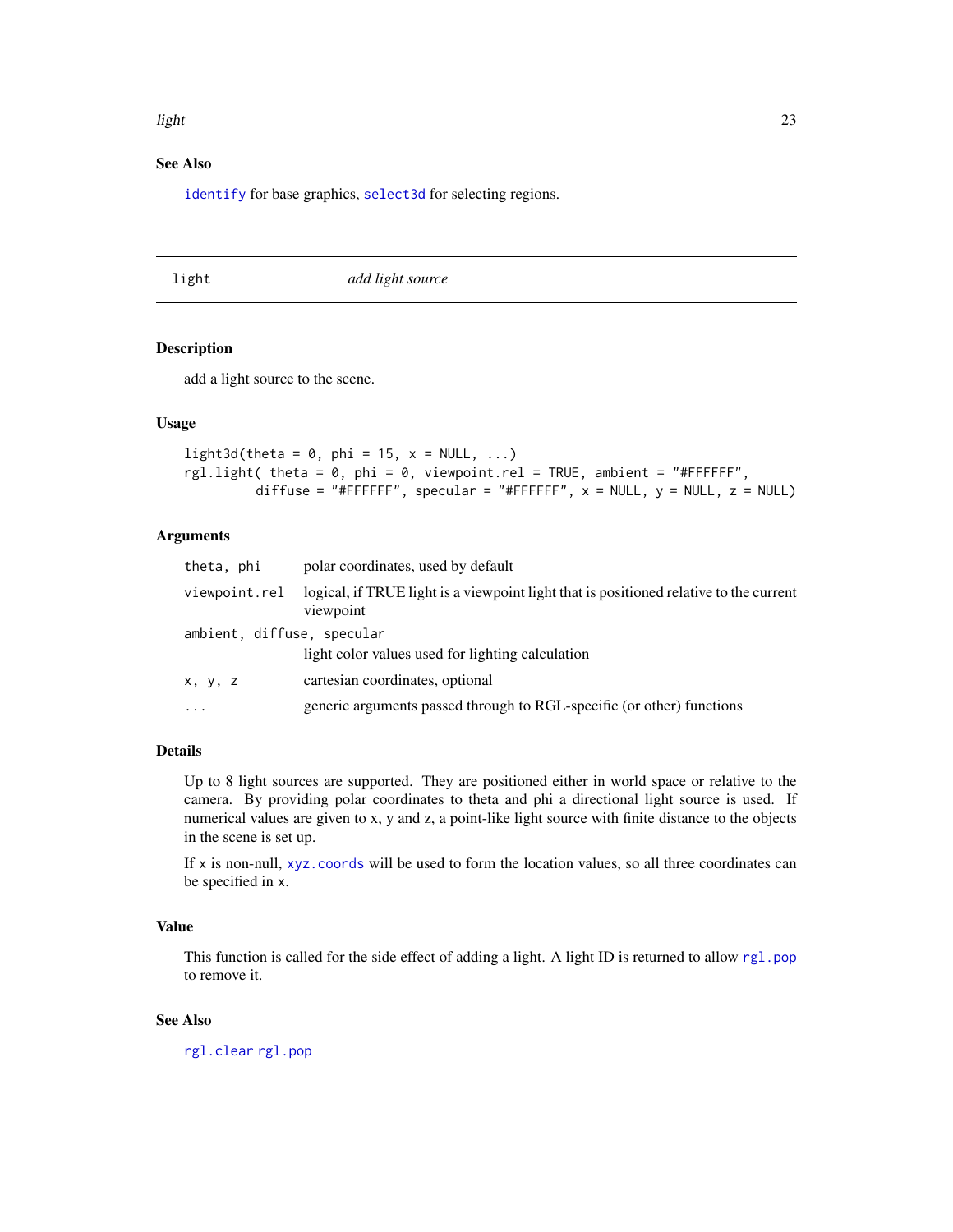# Examples

```
#
# a lightsource moving through the scene
#
data(volcano)
z \le -2 * volcano # Exaggerate the relief
x \le -10 \times (1: nrow(z)) # 10 meter spacing (S to N)
y \le -10 \times (1:\text{ncol}(z)) \# 10 meter spacing (E to W)
zlim \leftarrow range(z)zlen <- zlim[2] - zlim[1] + 1
colorlut <- terrain.colors(zlen) # height color lookup table
col \le colorlut[ z - zlim[1] + 1 ] # assign colors to heights for each point
open3d()
bg3d("gray50")
surface3d(x, y, z, color = col, back = "lines")r \leq -\max(y) - \text{mean}(y)lightid \leq spheres3d(1, 1, 1, alpha = 0)
frame <- function(time) {
    a \leftarrow pi\star(time - 1)
    save <- par3d(skipRedraw = TRUE)
    clear3d(type = "lights")
    rgl.pop(id = lightid)
    xyz <- matrix(c(r*sin(a) + mean(x), r*cos(a) + mean(y), max(z)), ncol = 3)
    light3d(x = xyz, diffuse = "gray75",specular = "gray75", viewpoint.rel = FALSE)
    light3d(diffuse = "gray10", specular = "gray25")
    lightid <<- spheres3d(xyz, emission = "white", radius = 4)
    par3d(save)
    Sys.sleep(0.02)
    NULL
}
play3d(frame, duration = 2)
```
<span id="page-23-2"></span>

matrices *Work with homogeneous coordinates*

#### <span id="page-23-1"></span>Description

These functions construct 4x4 matrices for transformations in the homogeneous coordinate system used by OpenGL, and translate vectors between homogeneous and Euclidean coordinates.

```
identityMatrix()
scaleMatrix(x, y, z)
translationMatrix(x, y, z)
rotationMatrix(angle, x, y, z, matrix)
```
<span id="page-23-0"></span>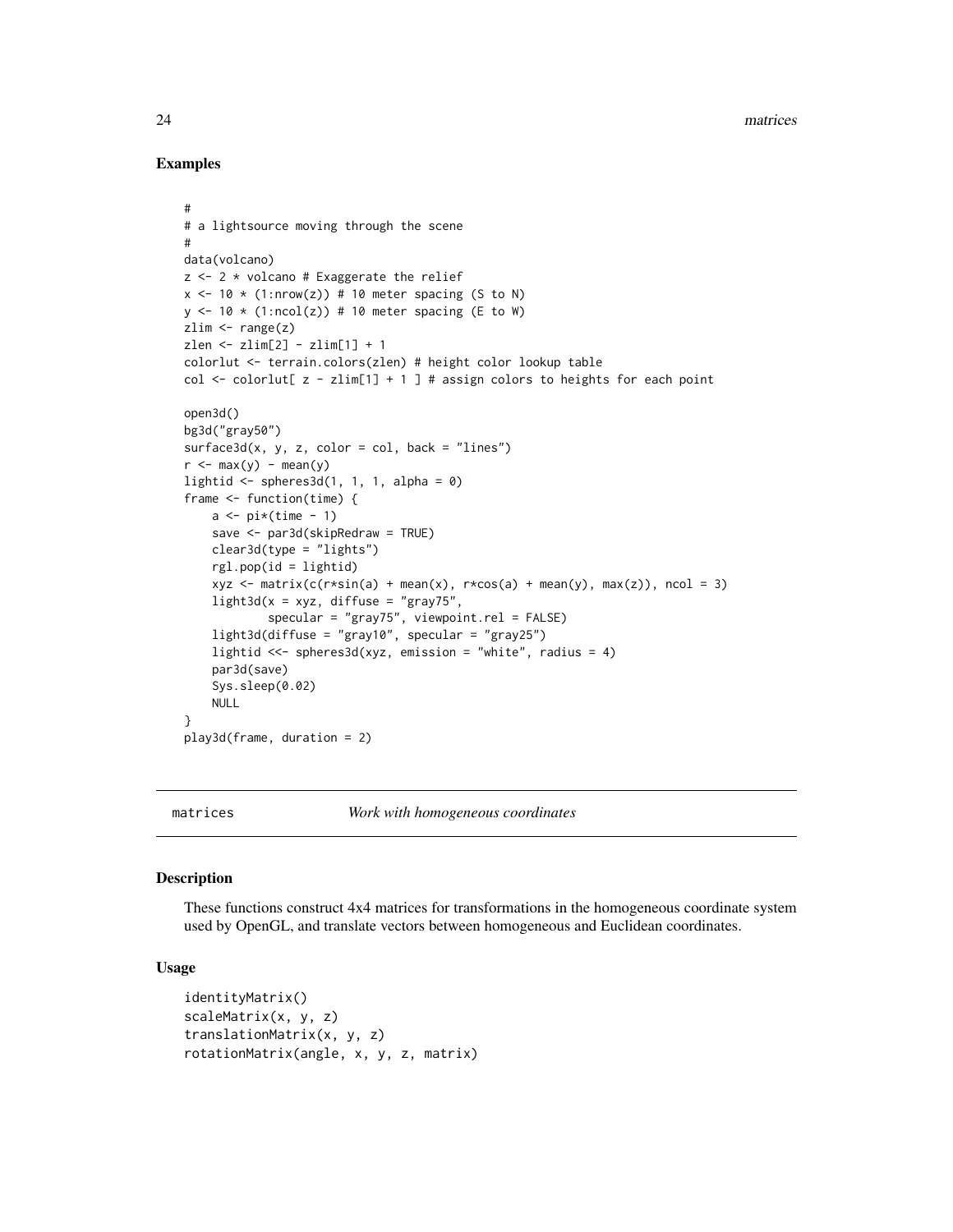#### matrices 25

```
asHomogeneous(x)
asEuclidean(x)
scale3d(obj, x, y, z, ...)translate3d(obj, x, y, z, ...)
rotate3d(obj, angle, x, y, z, matrix, ...)
transform3d(obj, matrix, ...)
```
#### Arguments

| x, y, z, angle, matrix |                                               |
|------------------------|-----------------------------------------------|
|                        | See details                                   |
| obi                    | An object to be transformed                   |
|                        | Additional parameters to be passed to methods |

# Details

OpenGL uses homogeneous coordinates to handle perspective and affine transformations. The homogeneous point  $(x, y, z, w)$  corresponds to the Euclidean point  $(x/w, y/w, z/w)$ . The matrices produced by the functions scaleMatrix, translationMatrix, and rotationMatrix are to be left-multiplied by a row vector of homogeneous coordinates; alternatively, the transpose of the result can be right-multiplied by a column vector. The generic functions scale3d, translate3d and rotate3d apply these transformations to the obj argument. The transform3d function is a synonym for  $rotate3d(obj, matrix = matrix)$ .

By default, it is assumed that obj is a row vector (or a matrix of row vectors) which will be multiplied on the right by the corresponding matrix, but users may write methods for these generics which operate differently. Methods are supplied for [mesh3d](#page-25-2) objects.

To compose transformations, use matrix multiplication. The effect is to apply the matrix on the left first, followed by the one on the right.

identityMatrix returns an identity matrix.

scaleMatrix scales each coordinate by the given factor. In Euclidean coordinates, (u, v, w) is transformed to (x\*u, y\*v, z\*w).

translationMatrix translates each coordinate by the given translation, i.e.  $(u, v, w)$  is transformed to  $(u + x, v + y, w + z)$ .

rotationMatrix can be called in three ways. With arguments angle, x, y, z it represents a rotation of angle radians about the axis x, y, z. If matrix is a 3x3 rotation matrix, it will be converted into the corresponding matrix in 4x4 homogeneous coordinates. Finally, if a 4x4 matrix is given, it will be returned unchanged. (The latter behaviour is used to allow transform3d to act like a generic function, even though it is not.)

Use as Homogeneous $(x)$  to convert the Euclidean vector x to homogeneous coordinates, and as Euclidean $(x)$ for the reverse transformation.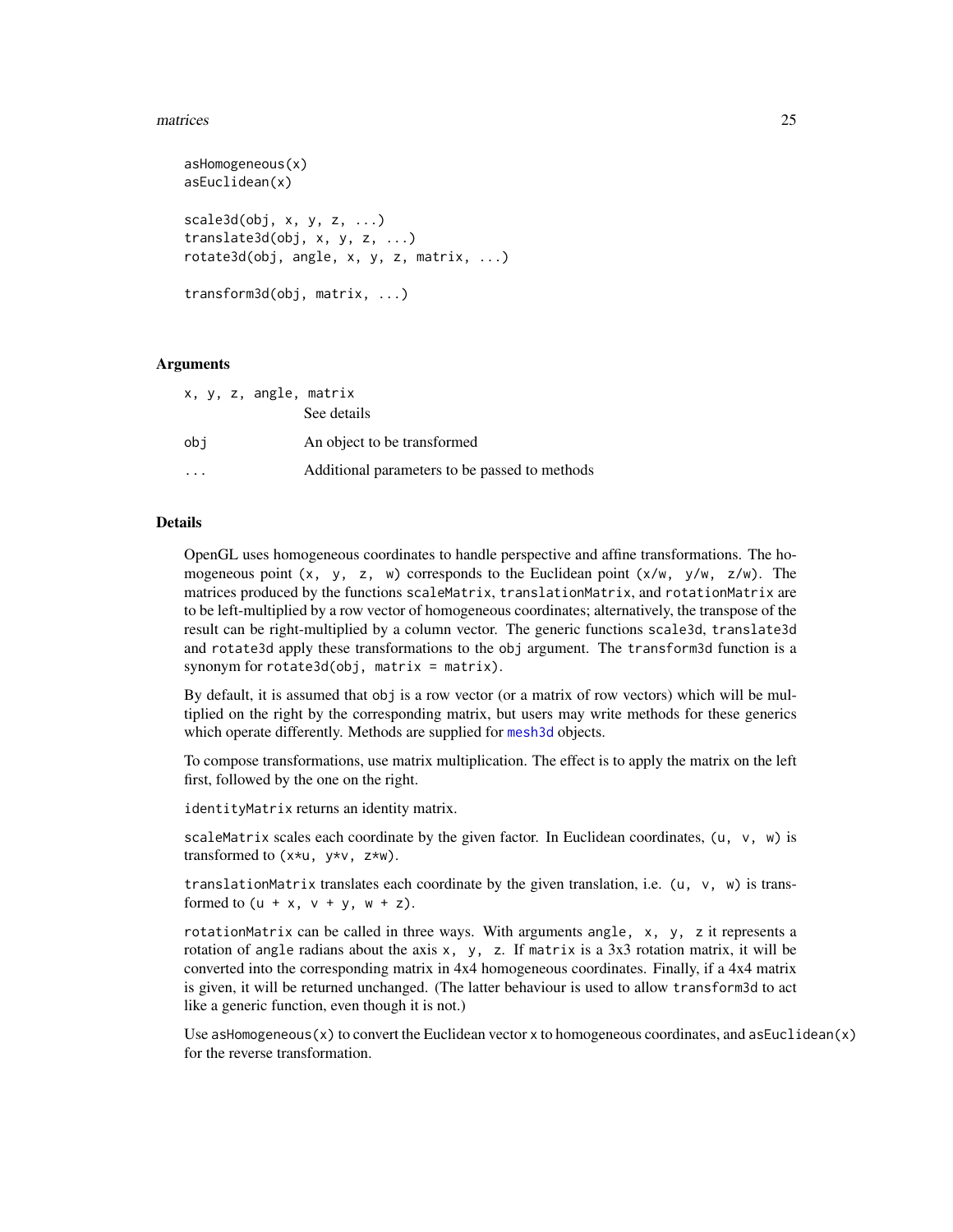# Value

identityMatrix, scaleMatrix, translationMatrix, and rotationMatrix produce a 4x4 matrix representing the requested transformation in homogeneous coordinates.

scale3d, translate3d and rotate3d transform the object and produce a new object of the same class.

# Author(s)

Duncan Murdoch

# See Also

[par3d](#page-31-2) for a description of how rgl uses matrices in rendering.

# Examples

# A 90 degree rotation about the x axis:

rotationMatrix(pi/2, 1, 0, 0)

# Find what happens when you rotate (2, 0, 0) by 45 degrees about the y axis:

```
x \leftarrow asHomogeneous(c(2, 0, 0))
y \leq -xasEuclidean(y)
# or more simply...
```

```
rotate3d(c(2, 0, 0), pi/4, 0, 1, 0)
```
<span id="page-25-2"></span>

mesh3d *3D Mesh objects*

#### <span id="page-25-1"></span>Description

3D triangle and quadrangle mesh object creation and a collection of sample objects.

```
qmesh3d(vertices, indices, homogeneous = TRUE, material = NULL,
       normals = NULL, texcoords = NULL)
tmesh3d(vertices, indices, homogeneous = TRUE, material = NULL,
      normals = NULL, texcoords = NULL)
cube3d(trans = identityMatrix(), ...)tetrahedron3d(trans = identityMatrix(), ...)
octahedron3d(trans = identityMatrix(), ...)
```
<span id="page-25-0"></span>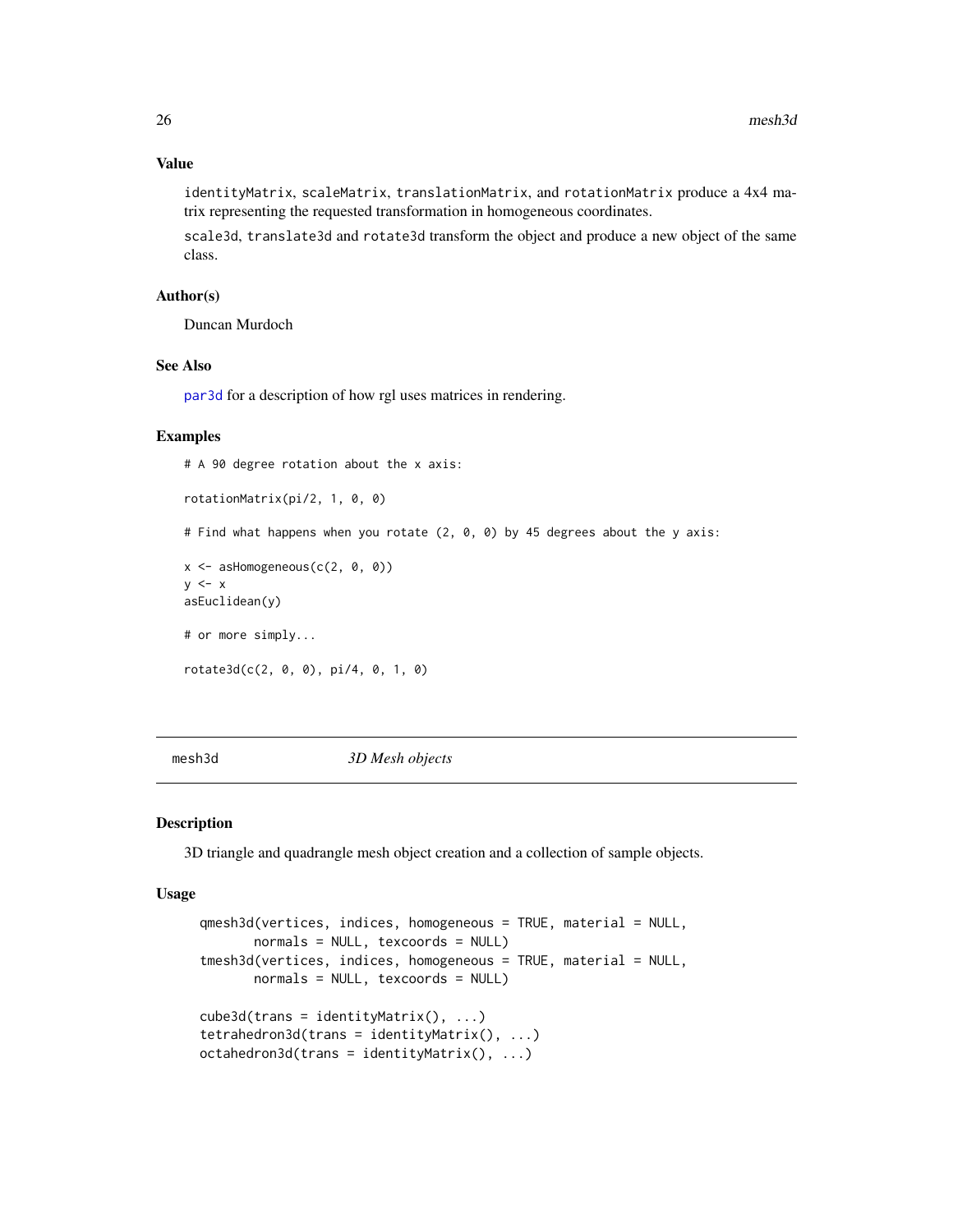```
icosahedron3d(trans = identityMatrix(), ...)dodecahedron3d(trans = identityMatrix(), ...)
 cuboctahedron3d(trans = identityMatrix(), ...)oh3d(trans = identityMatrix(), ...) # an 'o' object
 dot3d(x, ...) # draw dots at the vertices of an object
 ## S3 method for class 'mesh3d'
dot3d(x, override = TRUE, ...)wire3d(x, ...) # draw a wireframe object
 ## S3 method for class 'mesh3d'
wire3d(x, override = TRUE, ...)shade3d(x, ...) # draw a shaded object
 ## S3 method for class 'mesh3d'
shade3d(x, override = TRUE, ...)
```
# Arguments

| x           | a mesh3d object (class qmesh3d or tmesh3d)                                |
|-------------|---------------------------------------------------------------------------|
| vertices    | 3- or 4-component vector of coordinates                                   |
| indices     | 4-component vector of vertex indices                                      |
| homogeneous | logical indicating if homogeneous (four component) coordinates are used.  |
| material    | material properties for later rendering                                   |
| normals     | normals at each vertex                                                    |
| texcoords   | texture coordinates at each vertex                                        |
| trans       | transformation to apply to objects; see below for defaults                |
| $\cdots$    | additional rendering parameters                                           |
| override    | should the parameters specified here override those stored in the object? |

## Details

These functions create and work with mesh3d objects, which consist of a matrix of vertex coordinates together with a matrix of indices indicating which vertex is part of which face. Such objects may have triangular faces, planar quadrilateral faces, or both.

The sample objects optionally take a matrix transformation trans as an argument. This transformation is applied to all vertices of the default shape. The default is an identity transformation.

The "shape3d" class is a general class for shapes that can be plotted by dot3d, wire3d or shade3d.

The "mesh3d" class is a class of objects that form meshes: the vertices are in member vb, as a 3 or 4 by n matrix. Meshes with triangular faces will contain it, a  $3 \times n$  matrix giving the indices of the vertices in each face. Quad meshes will have vertex indices in ib, a  $4 \times n$  matrix.

# Value

qmesh3d, cube3d, oh3d, tmesh3d, tetrahedron3d, octahedron3d, icosahedron3d and dodecahedron3d return objects of class c("mesh3d", "shape3d"). The first three of these are quad meshes, the rest are triangle meshes.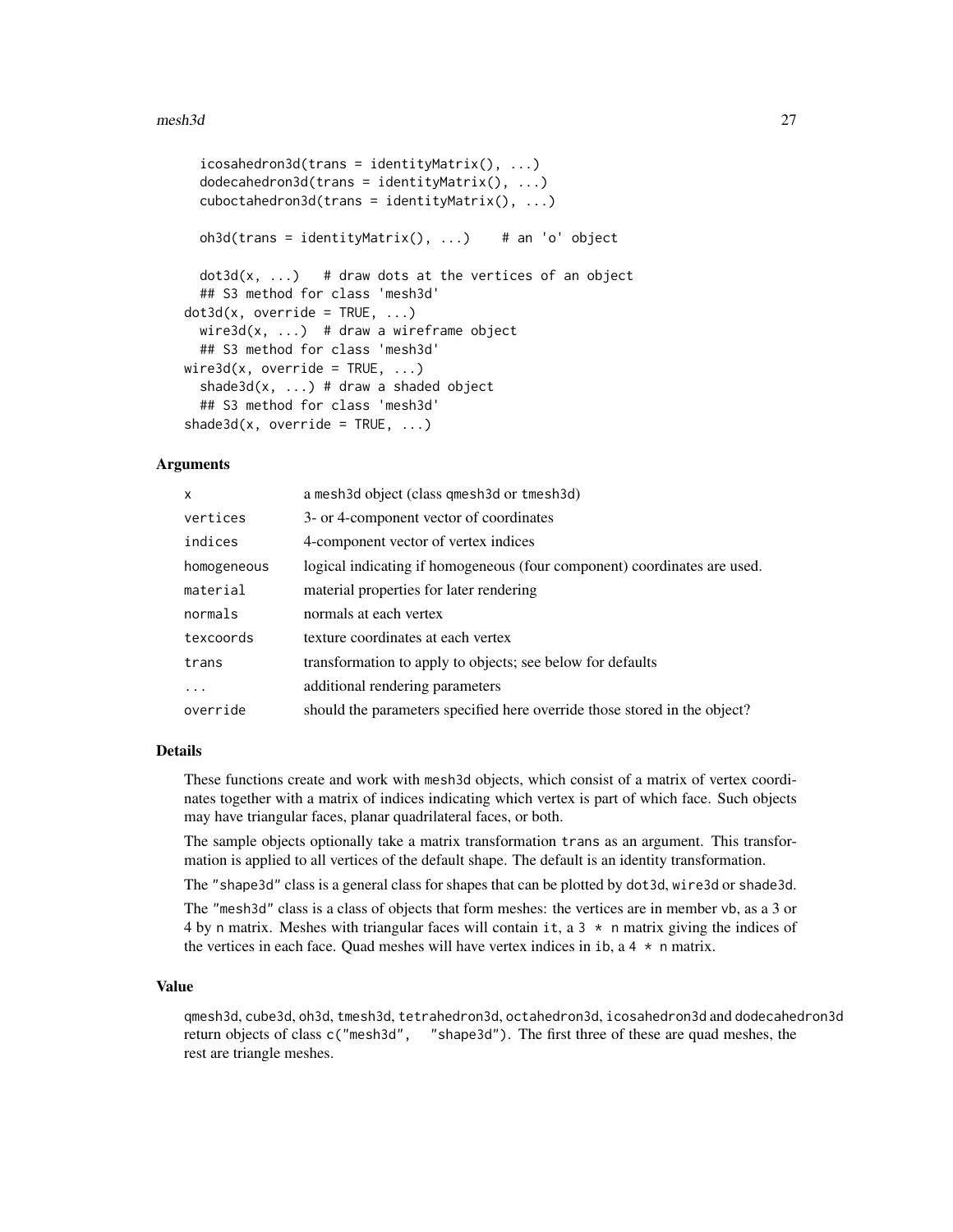<span id="page-27-0"></span>dot3d, wire3d, and shade3d are called for their side effect of drawing an object into the scene; they return an object ID (or vector of IDs, for some classes) invisibly.

See [rgl.primitive](#page-68-1) for a discussion of texture coordinates.

# See Also

[r3d](#page-54-1), [par3d](#page-31-2), [shapelist3d](#page-84-1) for multiple shapes

# Examples

```
# generate a quad mesh object
vertices <- c(
  -1.0, -1.0, 0, 1.0,1.0, -1.0, 0, 1.0,
   1.0, 1.0, 0, 1.0,
   -1.0, 1.0, 0, 1.0\lambdaindices \leq c(1, 2, 3, 4)open3d()
wire3d( qmesh3d(vertices, indices) )
# render 4 meshes vertically in the current view
open3d()
bg3d("gray")
l0 <- oh3d(tran = par3d("userMatrix"), color = "green" )
shade3d( translate3d( 10, -6, 0, 0 ))
l1 <- subdivision3d( l0 )
shade3d( translate3d( l1 , -2, 0, 0 ), color = "red", override = FALSE )
l2 <- subdivision3d( l1 )
shade3d( translate3d( 12, 2, 0, 0 ), color = "red", override = TRUE )
l3 <- subdivision3d( l2 )
shade3d( translate3d( l3 , 6, 0, 0 ), color = "red" )
# render all of the Platonic solids
open3d()
shade3d( translate3d( tetrahedron3d(col = "red"), 0, 0, 0) )
shade3d( translate3d( cube3d(col = "green"), 3, 0, 0) )
shade3d( translate3d( octahedron3d(col = "blue"), 6, 0, 0) )
shade3d( translate3d( dodecahedron3d(col = "cyan"), 9, 0, 0) )
shade3d( translate3d( icosahedron3d(col = "magenta"), 12, 0, 0) )
```
mfrow3d *Set up multiple figure layouts in rgl.*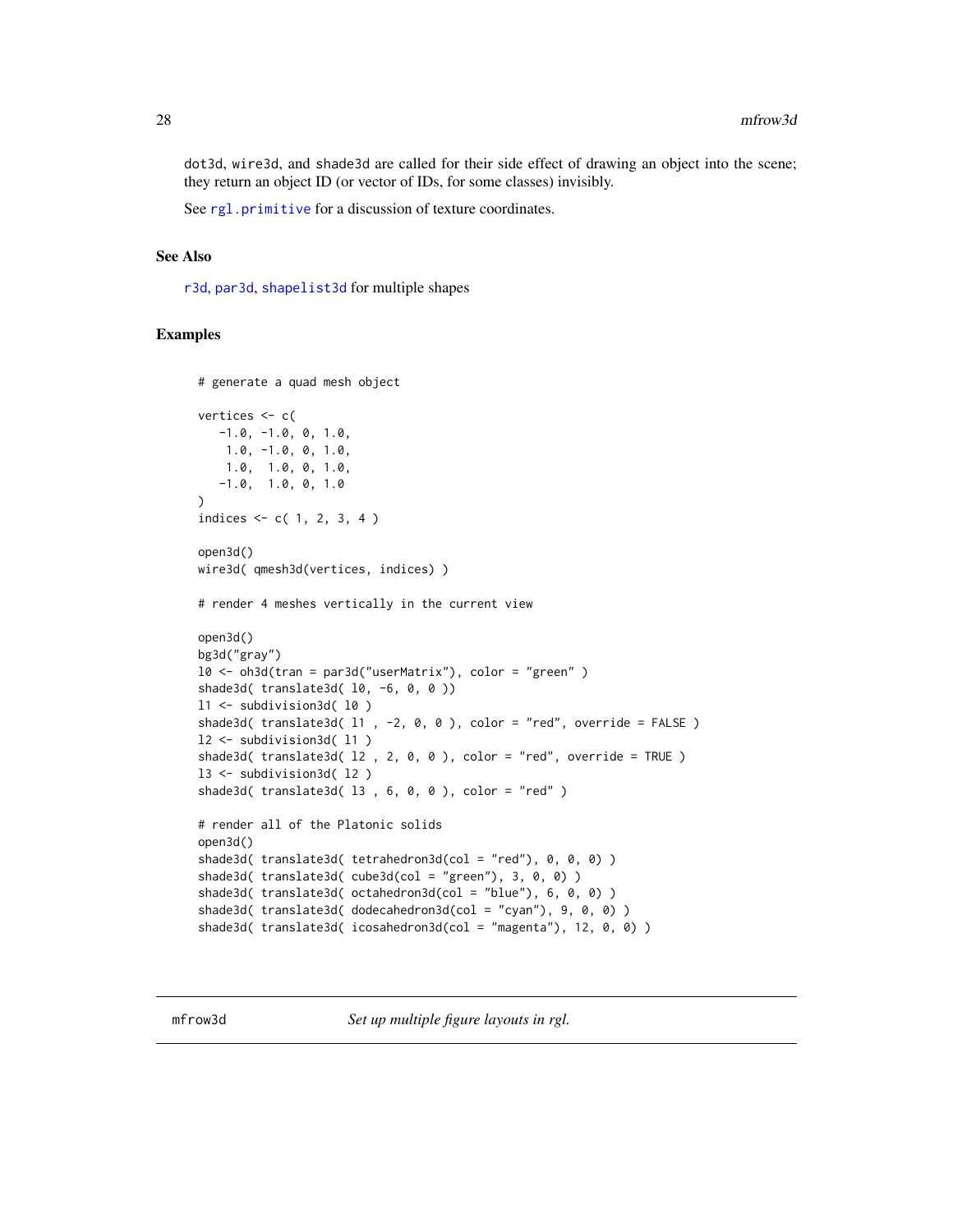#### mfrow3d 29

# Description

The mfrow3d and layout3d functions provide functionality in rgl similar to [par\(](#page-0-0)"mfrow") and [layout](#page-0-0) in classic R graphics.

# Usage

```
subsceneList(value, window = rgl.cur())
```

```
mfrow3d(nr, nc, byrow = TRUE, parent = NA, sharedMouse = FALSE, ...)
layout3d(mat, widths = rep.int(1, ncol(mat)),
             heights = rep.int(1, nrow(mat)),parent = NA, sharedMouse = FALSE,
              ...)
next3d(current = NA, clear = TRUE, reuse = TRUE)
clearSubsceneList(delete = currentSubscene3d() %in% subsceneList(),
                 window = rgl.cur()
```
# Arguments

| value                | A new subscene list to set. If missing, return the current one (or NULL).                            |
|----------------------|------------------------------------------------------------------------------------------------------|
| window               | Which window to operate on.                                                                          |
| nr, nc               | Number of rows and columns of figures.                                                               |
| byrow                | Whether figures progress by row (as with $par("mfrom")$ ) or by column (as with<br>$par("mfcol")$ ). |
| mat, widths, heights |                                                                                                      |
|                      | Layout parameters; see layout for their interpretation.                                              |
| parent               | The parent subscene. NA indicates the current subscene. See Details below.                           |
| sharedMouse          | Whether to make all subscenes par3d ("listeners") to each other.                                     |
| $\ddots$             | Additional parameters to pass to new Subscene 3d as each subscene is created.                        |
| current              | The subscene to move away from. NA indicates the current subscene.                                   |
| clear                | Whether the newly entered subscene should be cleared upon entry.                                     |
| reuse                | Whether to skip advancing if the current subscene has no objects in it.                              |
| delete               | If TRUE, delete the subscenes in the current window.                                                 |
|                      |                                                                                                      |

#### Details

rgl can maintain a list of subscenes; the mfrow3d and layout3d functions create that list. When the list is in place, next3d causes rgl to move to the next scene in the list, or cycle back to the first one.

Unlike the classic R graphics versions of these functions, these functions are completely compatible with each other. You can mix them within a single rgl window.

In the default case where parent is missing, mfrow3d and layout3d will call clearSubsceneList() at the start.

By default clearSubsceneList() checks whether the current subscene is in the current subscene list; if so, it will delete all subscenes in the list, and call [gc3d](#page-92-1) to delete any objects that are no longer shown. The subscene list will be set to a previous value if one was recorded, or NULL if not.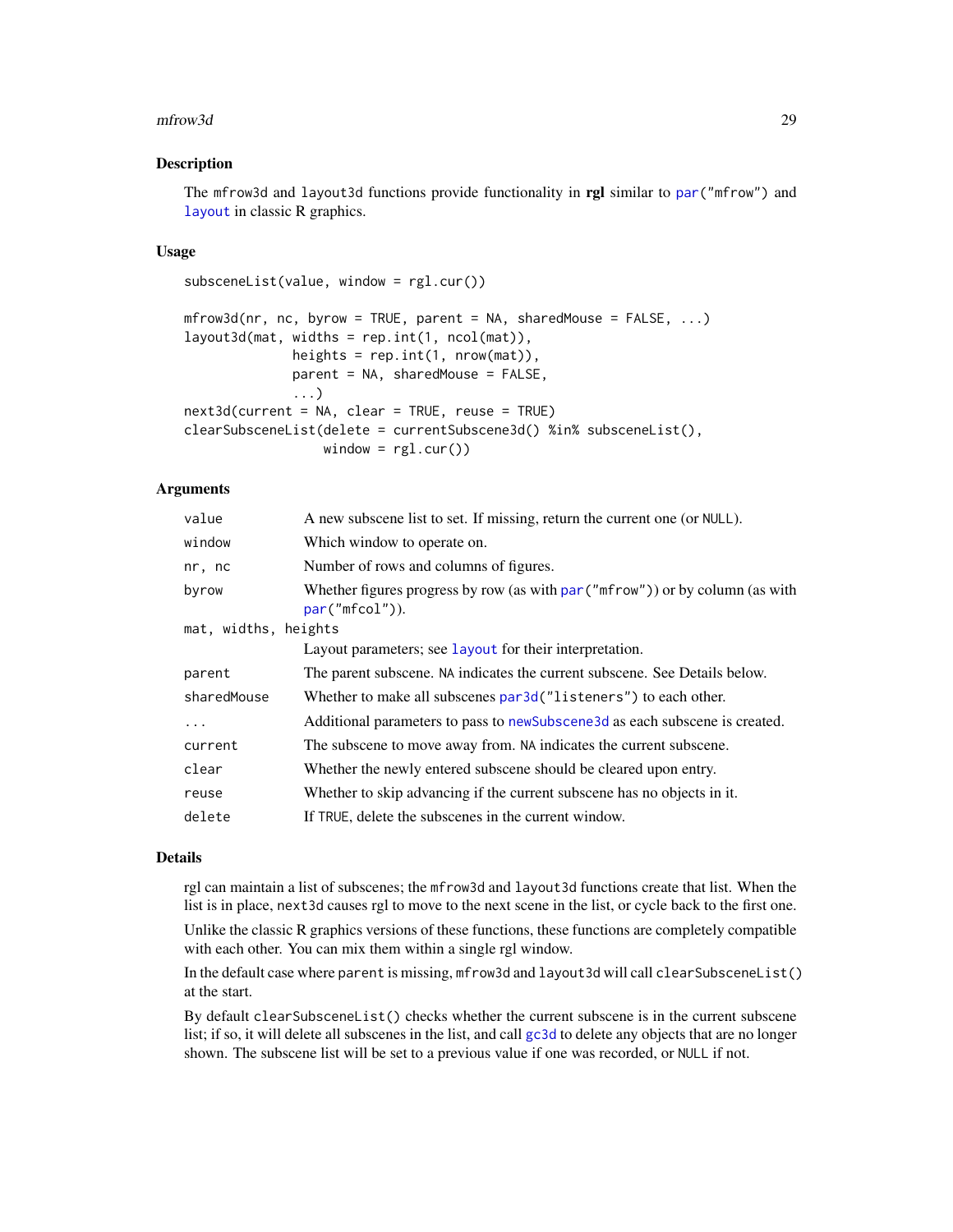<span id="page-29-0"></span>If parent is specified in mfrow3d or layout3d (even as NA), the new subscenes will be created within the parent.

#### Value

mfrow3d and layout3d return a vector of subscene id values that have just been created. If a previous subscene list was in effect and was not automatically cleared, it is attached as an attribute "prev".

# Author(s)

Duncan Murdoch

# See Also

[newSubscene3d](#page-92-1), [par](#page-0-0), [layout](#page-0-0).

# Examples

```
shapes <- list(Tetrahedron = tetrahedron3d(), Cube = cube3d(), Octahedron = octahedron3d(),
               Icosahedron = icosahedron3d(), Dodecahedron = dodecahedron3d(),
               Cuboctahedron = cuboctahedron3d())
col <- rainbow(6)
open3d()
mfrow3d(3, 2)
for (i in 1:6) {
 next3d() # won't advance the first time, since it is empty
  shade3d(shapes[[i]], col = col[i])
}
open3d()
mat <- matrix(1:4, 2, 2)
mat \le- rbind(mat, mat + 4, mat + 8)
layout3d(mat, height = rep(c(3, 1), 3), sharedMouse = TRUE)for (i in 1:6) {
  next3d()
  shade3d(shapes[[i]], col = col[i])
  next3d()
  text3d(0, 0, 0, names(shapes)[i])
}
```
<span id="page-29-1"></span>observer3d *Set the observer location.*

#### Description

This function sets the location of the viewer.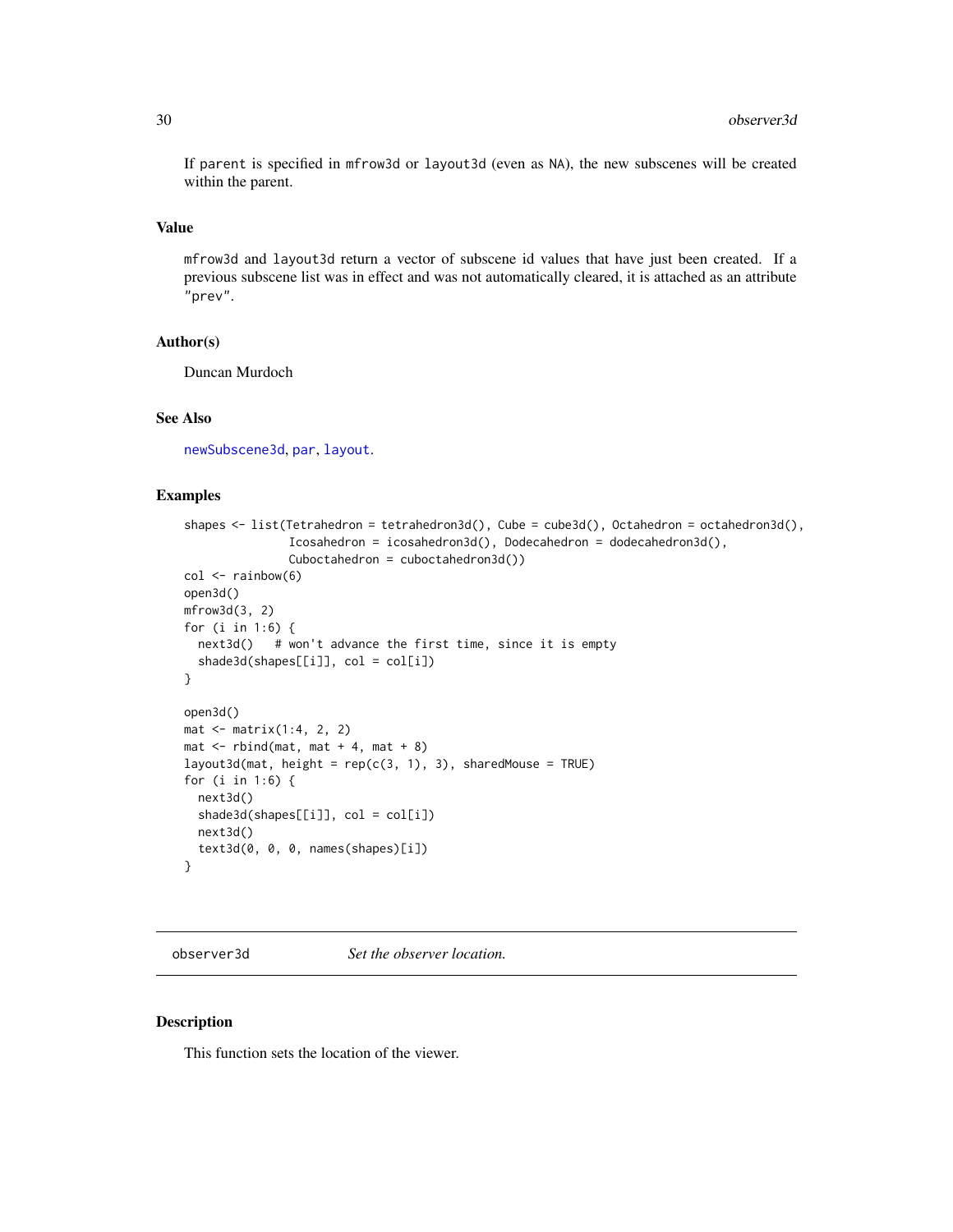#### observer3d 31

# Usage

 $observer3d(x, y = NULL, z = NULL, auto = FALSE)$ 

#### Arguments

| X, Y, Z | The location as a 3 vector, using the usual xyz. coords conventions for speci-<br>fication. If x is missing or any coordinate is NA, no change will be made to the<br>location. |
|---------|---------------------------------------------------------------------------------------------------------------------------------------------------------------------------------|
| auto    | If TRUE, the location will be set automatically by <b>rgl</b> to make the whole bounding<br>box visible.                                                                        |

# Details

This function sets the location of the viewer relative to the scene, after the model transformations (scaling, rotation) have been done, but before lighting or projection have been applied. (See [par3d](#page-31-2) for details on the rendering pipeline.)

The coordinate system is a slightly strange one: the X coordinate moves the observer location from left to right, and the Y coordinate moves up and down. The Z coordinate changes the depth from the viewer. All are measured relative to the center of the bounding box (par("bbox")) of the subscene. The observer always looks in the positive Z direction after the model rotation have been done. The coordinates are in post-scaling units.

# Value

Invisibly returns the previous value.

# Note

This function is likely to change in future versions of rgl, to allow more flexibility in the specification of the observer's location and orientation.

# Author(s)

Duncan Murdoch

# Examples

```
example(surface3d) # The volcano data
observer3d(0, 0, 440) # Viewed from very close up
```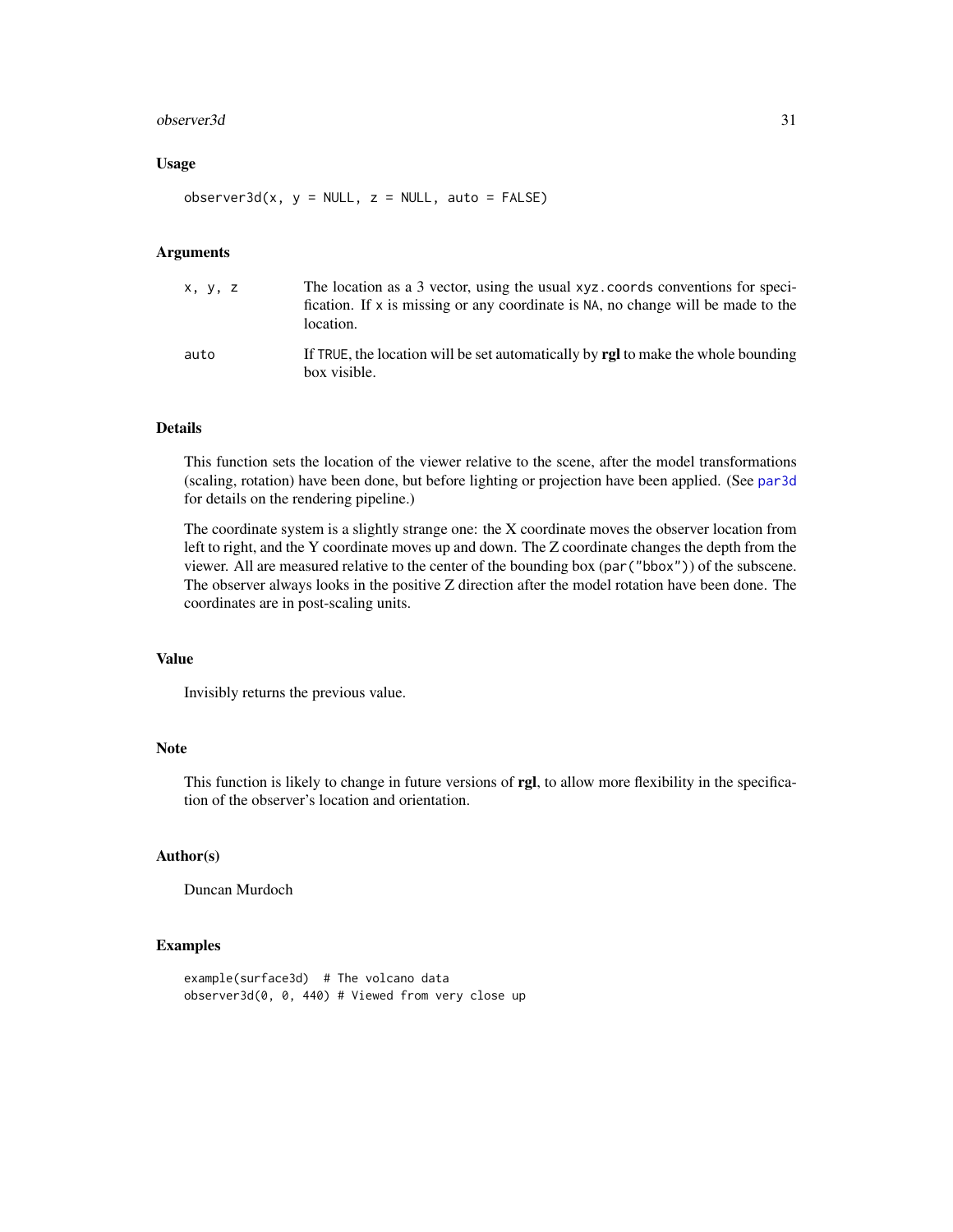# <span id="page-31-2"></span><span id="page-31-1"></span><span id="page-31-0"></span>Description

par3d can be used to set or query graphical parameters in rgl. Parameters can be set by specifying them as arguments to par3d in tag = value form, or by passing them as a list of tagged values.

# Usage

```
par3d(..., no.readonly = FALSE, dev = rg1.cur(),subscene = currentSubscene3d(dev))
open3d(..., params = getr3dDefaults(),
```

```
useNULL = rgl.useNULL())
```
getr3dDefaults()

r3dDefaults

# Arguments

| $\ddots$ .  | arguments in tag = value form, or a list of tagged values. The tags must come<br>from the graphical parameters described below.         |
|-------------|-----------------------------------------------------------------------------------------------------------------------------------------|
| no.readonly | logical; if TRUE and there are no other arguments, only those parameters which<br>can be set by a subsequent par3d() call are returned. |
| dev         | integer; the rgl device.                                                                                                                |
| subscene    | integer; the subscene.                                                                                                                  |
| params      | a list of graphical parameters                                                                                                          |
| useNULL     | whether to use the null graphics device                                                                                                 |

#### Details

Parameters are queried by giving one or more character vectors to par3d.

par3d() (no arguments) or par3d(no.readonly = TRUE) is used to get *all* the graphical parameters (as a named list).

By default, queries and modifications apply to the current subscene on the current device; specify dev and/or subscene to change this. Some parameters apply to the device as a whole; these are marked in the list below.

open3d opens a new rgl device, and sets the parameters as requested. The r3dDefaults list returned by the getr3dDefaults function will be used as default values for parameters. As installed this sets the point of view to 'world coordinates' (i.e. x running from left to right, y from front to back, z from bottom to top), the mouseMode to (zAxis, zoom, fov), and the field of view to 30 degrees. Users may create their own variable named r3dDefaults in the global environment and it will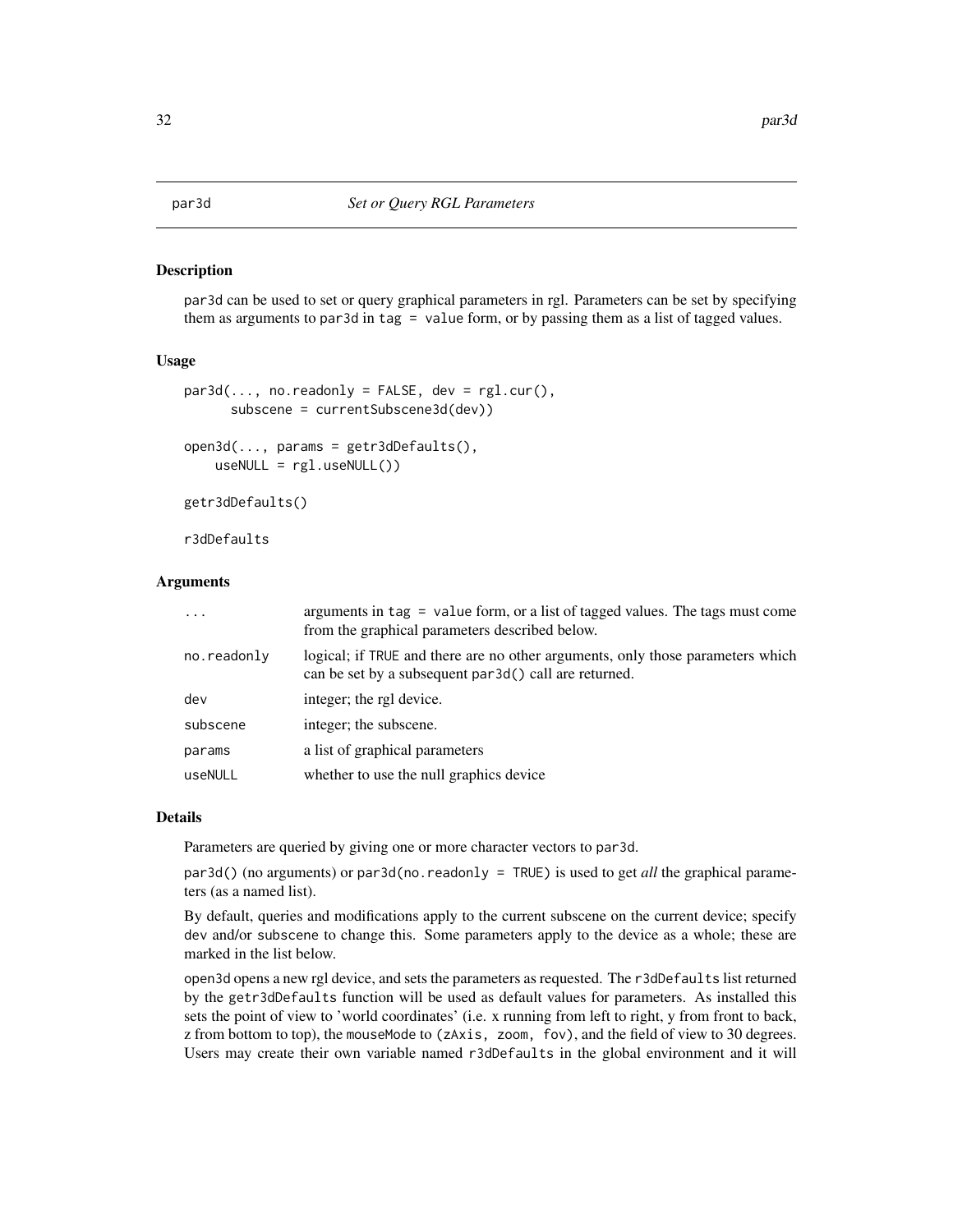#### $par3d$  33

override the installed one. If there is a bg element in the list or the arguments, it should be a list of arguments to pass to the [bg3d](#page-10-1) function to set the background.

The arguments to open3d may include material, a list of material properties as in [r3dDefaults](#page-31-1), but note that high level functions such as [plot3d](#page-45-1) normally use the r3dDefaults values in preference to this setting.

If useNULL is TRUE, rgl will use a "null" device. This device records objects as they are plotted, but displays nothing. It is intended for use with [writeWebGL](#page-109-1) and similar functions.

#### Value

When parameters are set, their former values are returned in an invisible named list. Such a list can be passed as an argument to par3d to restore the parameter values. Use par3d(no.readonly = TRUE) for the full list of parameters that can be restored.

When just one parameter is queried, its value is returned directly. When two or more parameters are queried, the result is a list of values, with the list names giving the parameters.

Note the inconsistency: setting one parameter returns a list, but querying one parameter returns an object.

The r3dDefaults variable is a list containing default settings. The getr3dDefaults function searches the user's global environment for r3dDefaults and returns the one in the rgl namespace if it was not found there. The components of the list may include any settable par3d parameter, or "material", which should include a list of default [material3d](#page-61-1) properties, or "bg", which is a list of defaults to pass to the [bg3d](#page-10-1) function.

# **Parameters**

*R.O.* indicates *read-only arguments*: These may only be used in queries, i.e., they do *not* set anything.

- antialias *R.O.* in par3d, may be set in open3d. The (requested) number of hardware antialiasing planes to use (with multisample antialiasing). The OpenGL driver may not support the requested number, in which case par3d("antialias") will report what was actually set. Applies to the whole device.
- cex real. The default size for text.
- family character. The default device independent family name; see [text3d](#page-97-1). Applies to the whole device.
- font integer. The default font number (from 1 to 5; see [text3d](#page-97-1). Applies to the whole device.
- useFreeType logical. Should FreeType fonts be used? Applies to the whole device.
- fontname **R.O.**; the system-dependent name of the current font. Applies to the whole device.
- FOV real. The field of view, from 0 to 179 degrees. This controls the degree of parallax in the perspective view. Isometric perspective corresponds to FOV = 0.
- ignoreExtent logical. Set to TRUE so that subsequently plotted objects will be ignored in calculating the bounding box of the scene. Applies to the whole device.
- maxClipPlanes *R.O.*; an integer giving the maximum number of clip planes that can be defined in the current system. Applies to the whole device.
- modelMatrix *R.O.*; a 4 by 4 matrix describing the position of the user data. See the Note below.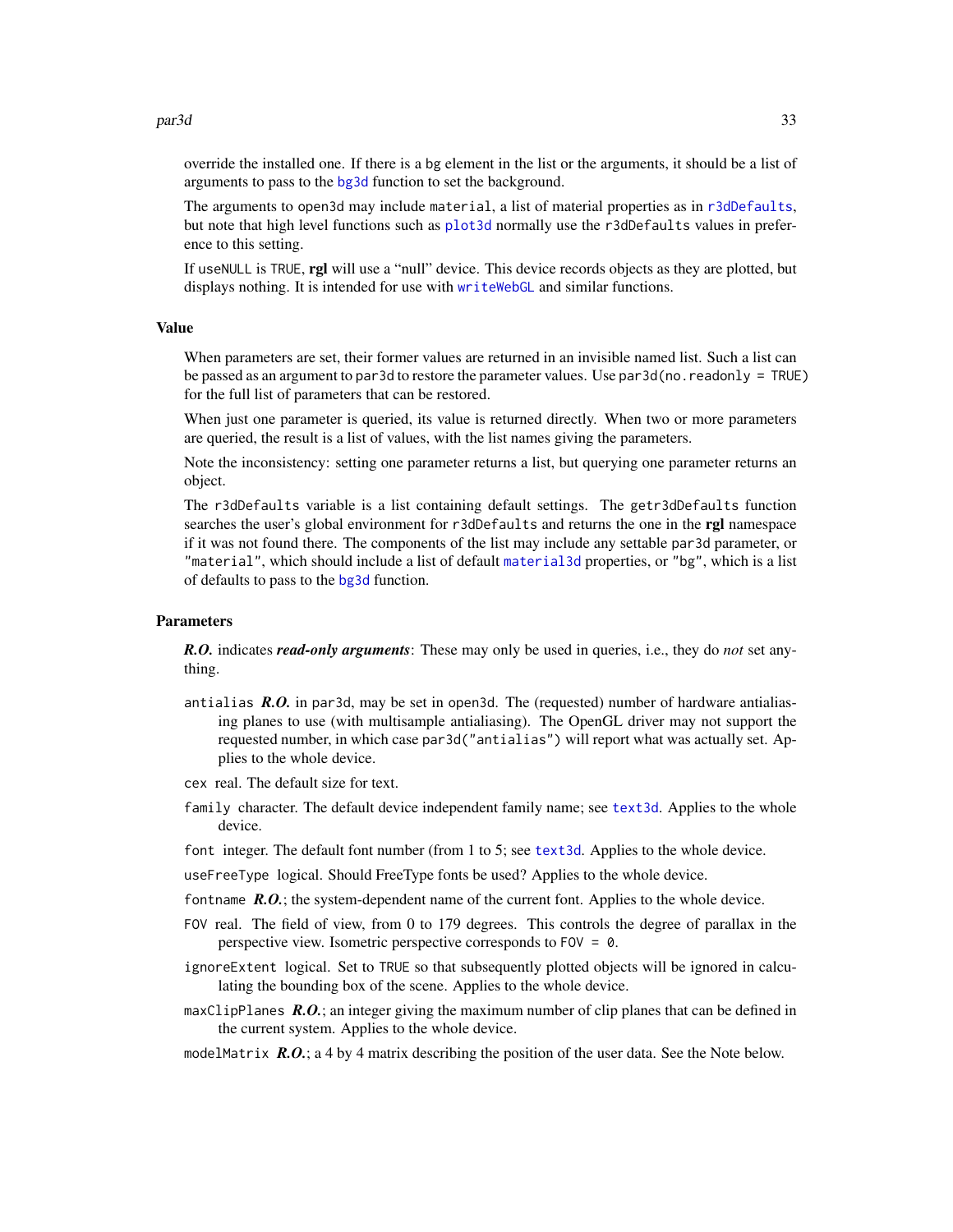- listeners integer. A vector of subscene id values. If a subscene receives a mouse event (see mouseMode just below), the same action will be carried out on all subscenes in this list. (The subscene itself is normally listed as a listener. If it is not listed, it will not respond to its own mouse events.)
- mouseMode character. A vector of 4 strings describing what the 3 mouse buttons and the mouse wheel do. Partial matching is used. Possible values for the first 3 entries of mouseMode (corresponding to the mouse buttons are

"none" No action for this button.

- "trackball" Mouse acts as a virtual trackball, rotating the scene.
- "xAxis" Similar to "trackball", but restricted to X axis rotation.
- "yAxis" Y axis rotation.
- "zAxis" Z axis rotation.
- "polar" Mouse rotates the scene by moving in polar coordinates.
- "selecting" Mouse is used for selection. This is not normally set by the user, but is used internally by the [select3d](#page-82-1) function.
- "zoom" Mouse is used to zoom the display.
- "fov" Mouse changes the field of view of the display.

"user" Used when a user handler is set by [rgl.setMouseCallbacks](#page-70-1).

Possible values for the 4th entry corresponding to the mouse wheel are

"none" No action.

- "pull" Pulling on the mouse wheel increases magnification, i.e. "pulls the scene closer".
- "push" Pulling on the mouse wheel decreases magnification, i.e. "pushes the scene away".

"user" Used when a user handler is set by [rgl.setWheelCallback](#page-70-2).

A common default on Mac OSX is to convert a two finger drag on a trackpad to a mouse wheel rotation.

Applies to the whole device.

- observer *R.O.*; the position of the observer relative to the model. Set by [observer3d](#page-29-1). See the Note below.
- projMatrix *R.O.*; a 4 by 4 matrix describing the current projection of the scene.
- scale real. A vector of 3 values indicating the amount by which to rescale each axis before display. Set by [aspect3d](#page-7-1).
- skipRedraw whether to update the display. Set to TRUE to suspend updating while making multiple changes to the scene. See demo(hist3d) for an example. Applies to the whole device.
- userMatrix a 4 by 4 matrix describing user actions to display the scene.
- viewport real. A vector giving the dimensions of the window in pixels. The entries are taken to be  $c(x, y, width, height)$  where  $c(x, y)$  are the coordinates in pixels of the lower left corner within the window.
- zoom real. A positive value indicating the current magnification of the scene.
- bbox  $R.O.$ ; real. A vector of six values indicating the current values of the bounding box of the scene (xmin, xmax, ymin, ymax, zmin, zmax)
- windowRect integer. A vector of four values indicating the left, top, right and bottom of the displayed window (in pixels). Applies to the whole device.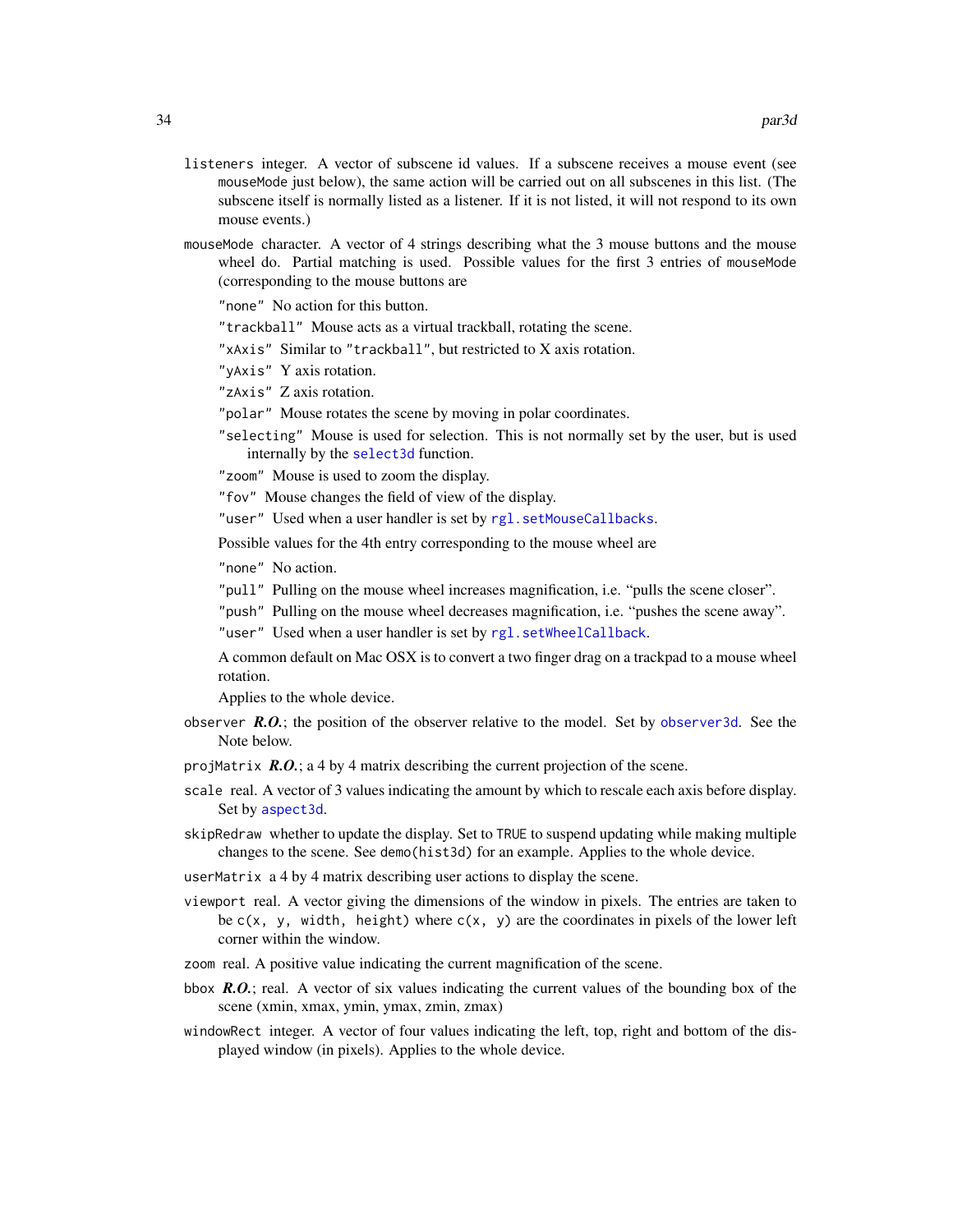#### par3d 35

#### Rendering

The parameters returned by par3d are sufficient to determine where rgl would render a point on the screen. Given a column vector  $(x, y, z)$  in a subscene s, it performs the equivalent of the following operations:

- 1. It converts the point to homogeneous coordinates by appending  $w = 1$ , giving the vector  $v = (x, y, z, 1).$
- 2. It calculates the  $M = par3d("modelMatrix")$  as a product from right to left of the following matrices:
	- A matrix to translate the centre of the bounding box to the origin.
	- A matrix to rescale according to par3d("scale").
	- The par3d("userMatrix") as set by the user.
	- A matrix which may be set by mouse movements.
	- If s has the "model" set to "modify", a similar collection of matrices using parameters from the parent subscene.
- 3. It multiplies the point by M giving  $u = M$  %\*% v.
- 4. It multiplies that point by a matrix based on the observer position to translate the origin to the centre of the viewing region.
- 5. Using this location and information on the normals (which have been similarly transformed), it performs lighting calculations.
- 6. It obtains the projection matrix  $P = \text{par}3d('projMatrix")$  and multiplies the point by it giving P  $%*$  u =  $(x2, y2, z2, w2)$ .
- 7. It converts back to Euclidean coordinates by dividing the first 3 coordinates by w2.
- 8. The new value z2/w2 represents the depth into the scene of the point. Depending on what has already been plotted, this depth might be obscured, in which case nothing more is plotted.
- 9. If the point is not culled due to depth, the x2 and y2 values are used to determine the point in the image. The par3d("viewport") values are used to translate from the range  $(-1, 1)$  to pixel locations, and the point is plotted.
- 10. If hardware antialiasing is enabled, then the whole process is repeated multiple times (at least conceptually) with different locations in each pixel sampled to determine what is plotted there, and then the images are combined into what is displayed.

See [?matrices](#page-23-2) for more information on homogeneous and Euclidean coordinates.

Note that many of these calculations are done on the graphics card using single precision; you will likely see signs of rounding error if your scene requires more than 4 or 5 digit precision to distinguish values in any coordinate.

#### **Note**

The "xAxis", "yAxis" and "zAxis" mouse modes rotate relative to the coordinate system of the data, regardless of the current orientation of the scene.

When multiple parameters are set, they are set in the order given. In some cases this may lead to warnings and ignored values; for example, some font families only support cex = 1, so changing both cex and family needs to be done in the right order. For example, when using the "bitmap"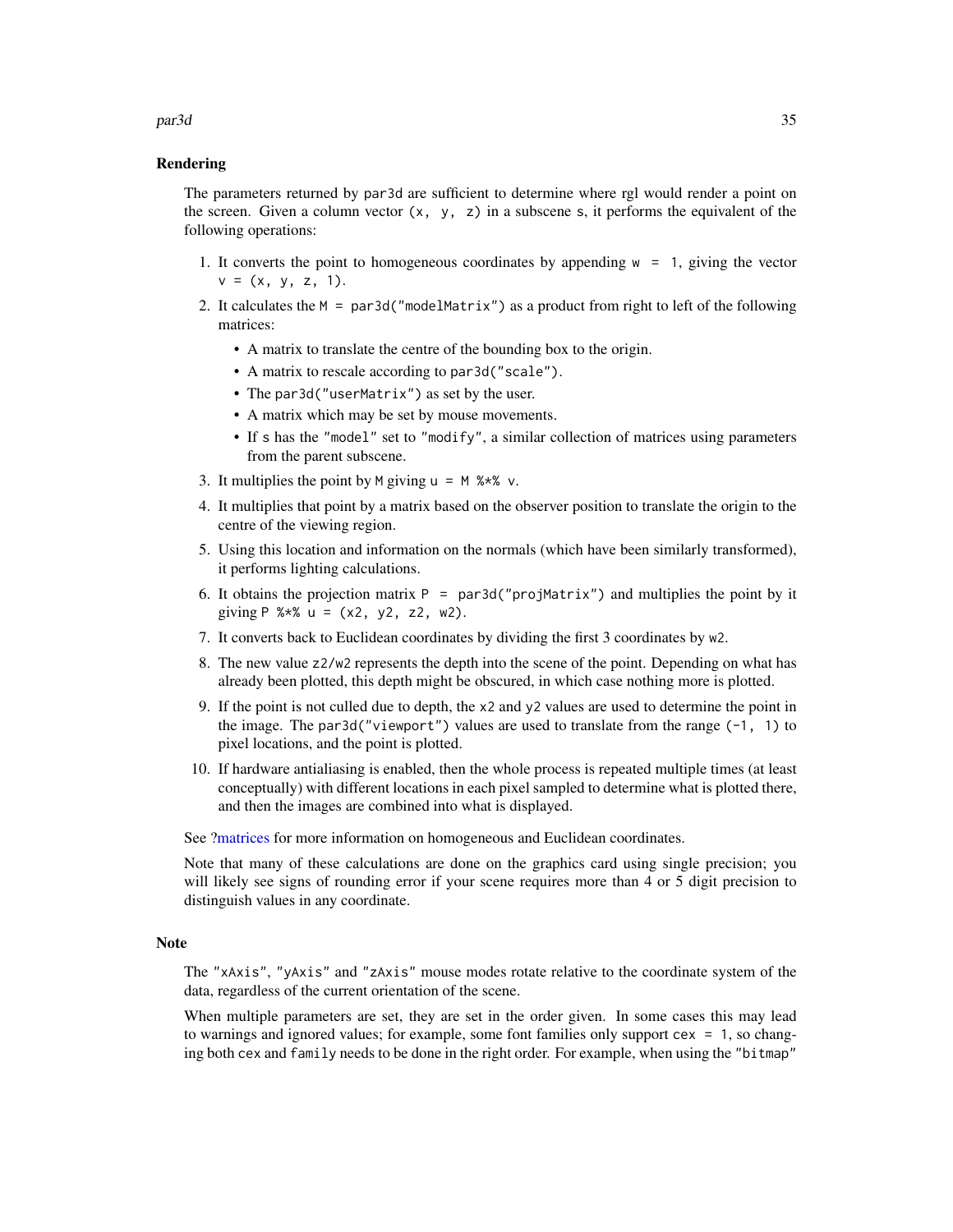family on Windows, par3d(family = "sans", cex = 2) will work, but par3d(cex = 2, family = "sans") will leave cex at 1 (with a warning that the "bitmap" family only supports that size).

Although par3d("viewport") names the entries of the reported vector, names are ignored when setting the viewport and entries must be specified in the standard order.

In rgl versions 0.94.x the modelMatrix entry had a changed meaning; before and after that it contains a copy of the OpenGL MODELVIEW matrix.

# References

OpenGL Architecture Review Board (1997). OpenGL Programming Guide. Addison-Wesley.

# See Also

[rgl.viewpoint](#page-102-1) to set FOV and zoom.

[rgl.useNULL](#page-76-1) for default usage of null device.

# Examples

```
r3dDefaults
open3d()
shade3d(cube3d(color = rep(rainbow(6), rep(4, 6))))save <- par3d(userMatrix = rotationMatrix(90*pi/180, 1, 0, 0))
save
par3d("userMatrix")
par3d(save)
par3d("userMatrix")
```
par3dinterp *Interpolator for par3d parameters*

# Description

Returns a function which interpolates par3d parameter values, suitable for use in animations.

#### Usage

```
par3dinterp(times = NULL, userMatrix, scale, zoom, FOV,
            method = c("spline", "linear"),
            extrapolate = c("oscillate", "cycle", "constant", "natural"),
            dev = rgl.cur(), subscene = currentSubscene3d(dev))
```
# Arguments

| times      | Times at which values are recorded or a list; see below |
|------------|---------------------------------------------------------|
| userMatrix | Values of par3d("userMatrix")                           |
| scale      | Values of par3d("scale")                                |
| zoom       | Values of par3d("zoom")                                 |

<span id="page-35-0"></span>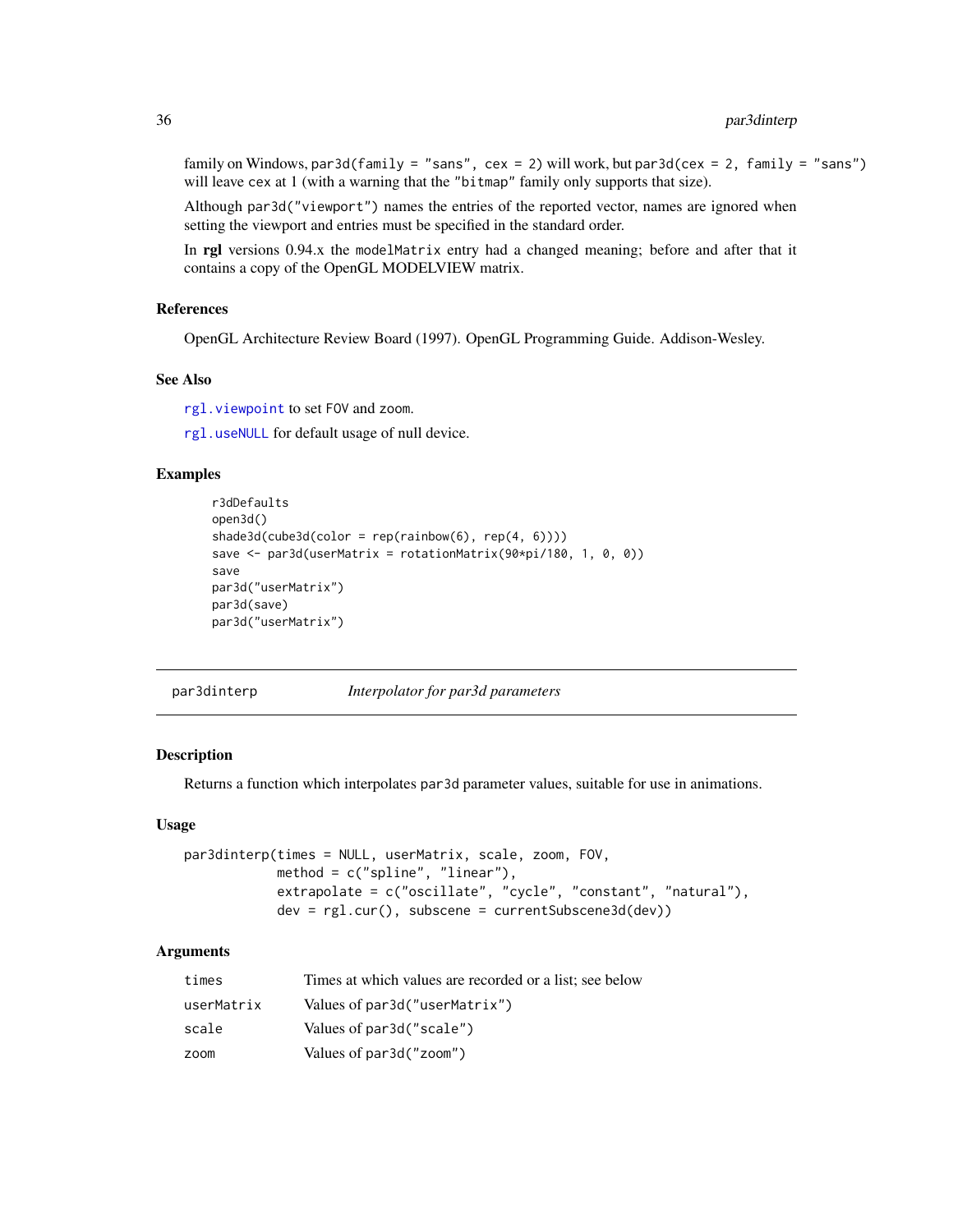# par3dinterp 37

| <b>FOV</b>  | Values of par3d("FOV")                    |
|-------------|-------------------------------------------|
| method      | Method of interpolation                   |
| extrapolate | How to extrapolate outside the time range |
| dev         | Which rgl device to use                   |
| subscene    | Which subscene to use                     |

#### Details

This function is intended to be used in constructing animations. It produces a function that returns a list suitable to pass to [par3d](#page-31-0), to set the viewpoint at a given point in time.

All of the parameters are optional. Only those par3d parameters that are specified will be returned.

The input values other than times may each be specified as lists, giving the parameter value settings at a fixed time, or as matrices or arrays. If not lists, the following formats should be used: userMatrix can be a 4  $\times$  4  $\times$  n array, or a 4  $\times$  4n matrix; scale should be an n  $\times$  3 matrix; zoom and FOV should be length n vectors.

An alternative form of input is to put all of the above arguments into a list (i.e. a list of lists, or a list of arrays/matrices/vectors), and pass it as the first argument. This is the most convenient way to use this function with the [tkrgl](#page-0-0) function [par3dsave](#page-0-0).

Interpolation is by cubic spline or linear interpolation in an appropriate coordinate-wise fashion. Extrapolation may oscillate (repeat the sequence forward, backward, forward, etc.), cycle (repeat it forward), be constant (no repetition outside the specified time range), or be natural (linear on an appropriate scale). In the case of cycling, the first and last specified values should be equal, or the last one will be dropped. Natural extrapolation is only supported with spline interpolation.

# Value

A function is returned. The function takes one argument, and returns a list of par3d settings interpolated to that time.

#### Author(s)

Duncan Murdoch

## See Also

[play3d](#page-43-0) to play the animation.

```
f \leftarrow par3dinterp( zoom = c(1, 2, 3, 1))f(0)
f(1)
f(0.5)## Not run:
play3d(f)
```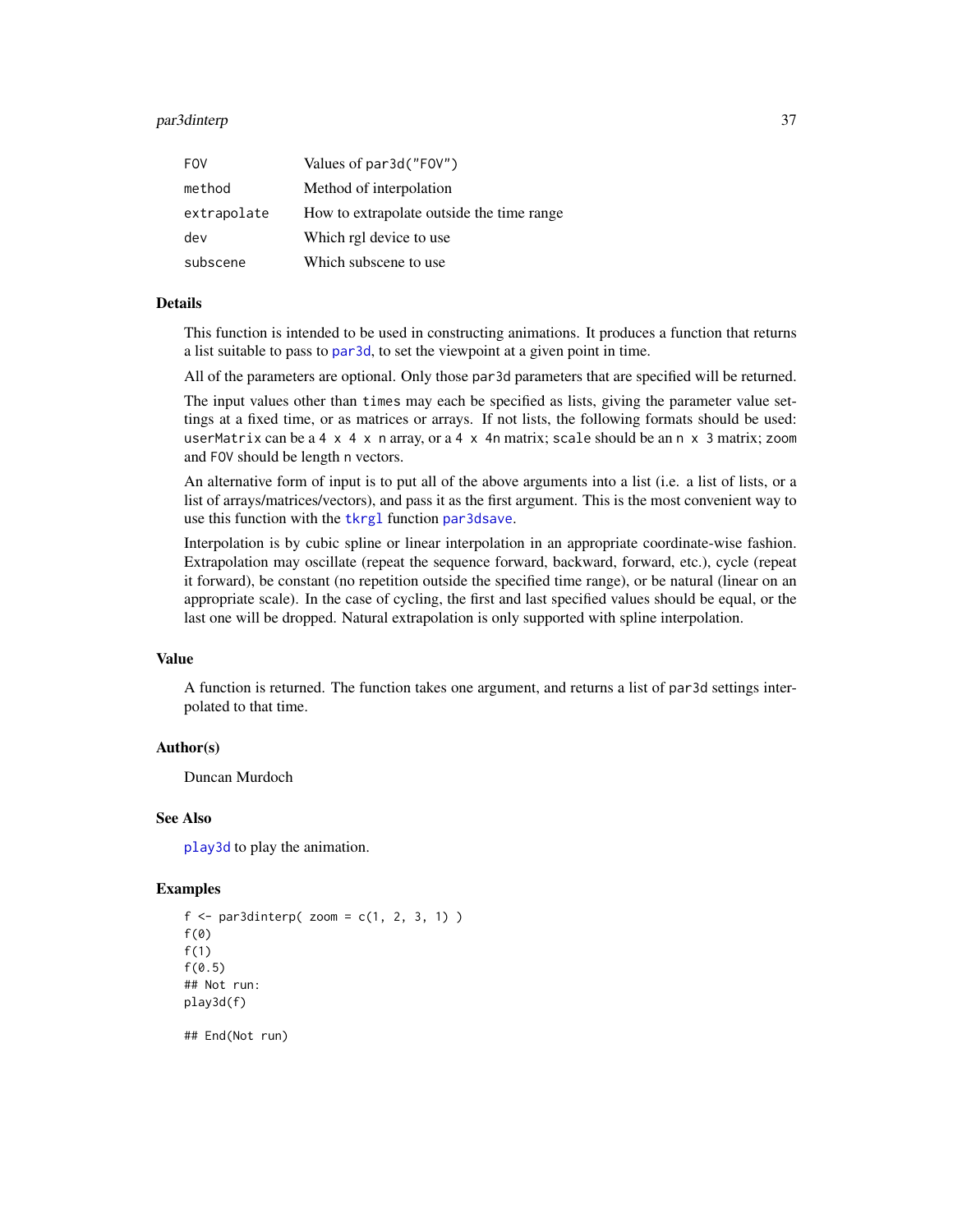<span id="page-37-0"></span>

## Description

This function draws plots of surfaces in 3-space. persp3d is a generic function.

# Usage

```
persp3d(x, ...)## Default S3 method:
persp3d(x = seq(0, 1, len = nrow(z)), y = seq(0, 1, len = ncol(z)), z,xlim = NULL, ylim = NULL, zlim = NULL,
    xlab = NULL, ylab = NULL, zlab = NULL, add = FALSE, aspect = !add,
    forceClipregion = FALSE, ...)
```
#### Arguments

| x, y             | locations of grid lines at which the values in z are measured. These may be<br>given as vectors or matrices. If vectors, they must be in ascending order. Either<br>one or both may be matrices. If x is a list, its components x\$x and x\$y are<br>used for x and y, respectively. |
|------------------|--------------------------------------------------------------------------------------------------------------------------------------------------------------------------------------------------------------------------------------------------------------------------------------|
| z                | a matrix containing the values to be plotted. Note that x can be used instead of<br>z for convenience.                                                                                                                                                                               |
| xlim, ylim, zlim |                                                                                                                                                                                                                                                                                      |
|                  | x-, y- and z-limits. If present, the plot is clipped to this region.                                                                                                                                                                                                                 |
| xlab, ylab, zlab |                                                                                                                                                                                                                                                                                      |
|                  | titles for the axes. N.B. These must be character strings; expressions are not<br>accepted. Numbers will be coerced to character strings.                                                                                                                                            |
| add              | whether to add the points to an existing plot.                                                                                                                                                                                                                                       |
| aspect           | either a logical indicating whether to adjust the aspect ratio, or a new ratio.                                                                                                                                                                                                      |
| forceClipregion  |                                                                                                                                                                                                                                                                                      |
|                  | force a clipping region to be used, whether or not limits are given.                                                                                                                                                                                                                 |
| $\ddots$         | additional material parameters to be passed to surface 3d and decorate 3d.                                                                                                                                                                                                           |
|                  |                                                                                                                                                                                                                                                                                      |

# Details

This is similar to [persp](#page-0-0) with user interaction. See plot 3d for more general details.

One difference from [persp](#page-0-0) is that colors are specified on each vertex, rather than on each facet of the surface. To emulate the [persp](#page-0-0) color handling, you need to do the following. First, convert the color vector to an (nx - 1) by (ny - 1) matrix; then add an extra row before row 1, and an extra column after the last column, to convert it to nx by ny. (These extra colors will not be used). For example, col <- rbind(1, cbind(matrix(col,  $nx - 1$ ,  $ny - 1$ ), 1)). Finally, call persp3d with material property smooth = FALSE.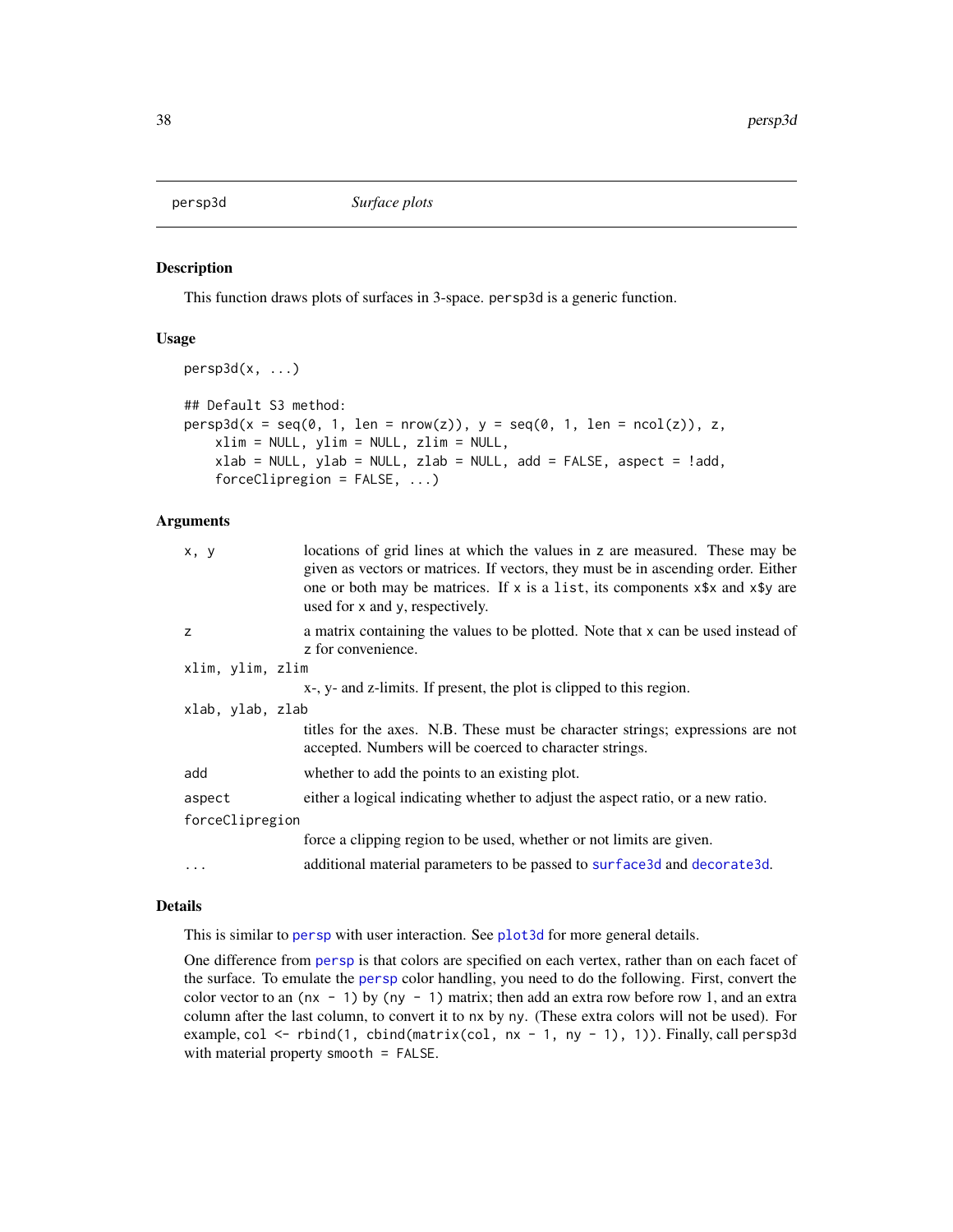#### persp3d 39

If the x or y argument is a matrix, then it must be of the same dimension as z, and the values in the matrix will be used for the corresponding coordinates. This is used to plot shapes such as spheres or cylinders where z is not a function of x and y. See the fourth and fifth examples below.

See the "Clipping" section in [plot3d](#page-45-1) for more details on xlim, ylim, zlim and forceClipregion.

### Value

This function is called for the side effect of drawing the plot. A vector of shape IDs is returned invisibly.

## Author(s)

Duncan Murdoch

#### See Also

[plot3d](#page-45-1), [persp](#page-0-0). There is a [persp3d.function](#page-39-0) method for drawing functions.

```
# (1) The Obligatory Mathematical surface.
# Rotated sinc function.
x \le - seq(-10, 10, length = 30)
y \le -xf <- function(x, y) { r <- sqrt(x^2 + y^2); 10 * sin(r)/r }
z \le outer(x, y, f)
z[is.na(z)] <- 1
open3d()
bg3d("white")
material3d(col = "black")
persp3d(x, y, z, aspect = c(1, 1, 0.5), col = "lightblue",xlab = "X", ylab = "Y", zlab = "Sinc( r )")# (2) Add to existing persp plot:
xE <- c(-10, 10); xy <- expand.grid(xE, xE)
points3d(xy[, 1], xy[, 2], 6, col = "red")
lines3d(x, y = 10, z = 6 + sin(x), col = "green")phi <- seq(0, 2*pi, len = 201)
r1 < -7.725 # radius of 2nd maximum
xr \leq r1 * cos(\phi hi)yr < - r1 * sin(\phi)lines3d(xr, yr, f(xr, yr), col = "pink", lw = 2)# (3) Visualizing a simple DEM model
z \le -2 * volcano # Exaggerate the relief
x \le -10 \times (1: nrow(z)) # 10 meter spacing (S to N)
y \le -10 \times (1:\text{ncol}(z)) # 10 meter spacing (E to W)
```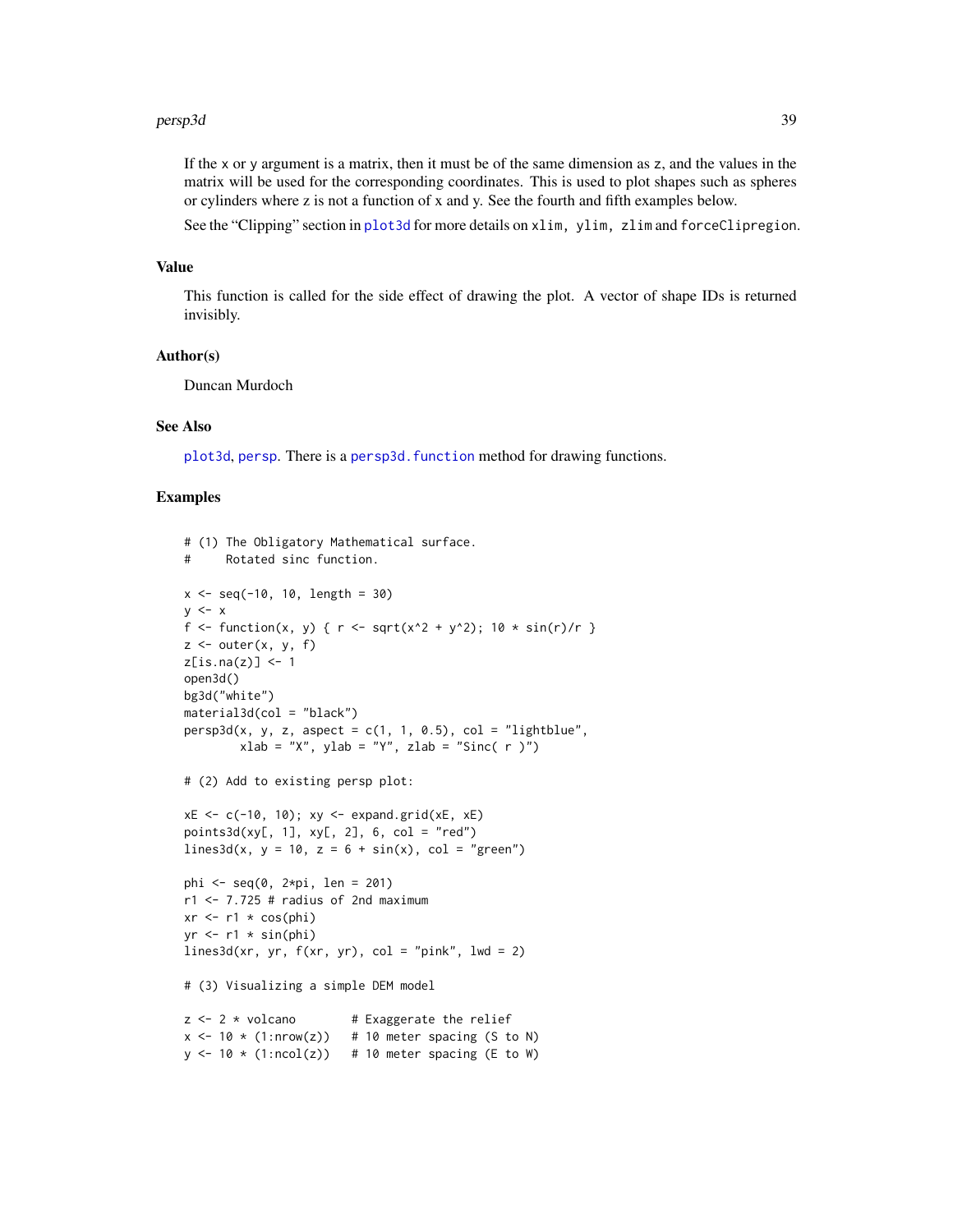```
open3d()
bg3d("slategray")
material3d(col = "black")
persp3d(x, y, z, col = "green3", aspect = "iso",axes = FALSE, box = FALSE)# (4) A globe
lat <- matrix(seq(90, -90, len = 50)*pi/180, 50, 50, byrow = TRUE)
long <- matrix(seq(-180, 180, len = 50)*pi/180, 50, 50)
r <- 6378.1 # radius of Earth in kmx <- r*cos(lat)*cos(long)
y <- r*cos(lat)*sin(long)
z <- r*sin(lat)
open3d()
persp3d(x, y, z, col = "white",texture = system.file("textures/worldsmall.png", package = "rgl"),
       specular = "black", axes = FALSE, box = FALSE, xlab = "", ylab = "", zlab = "",
       normal_x = x, normal_y = y, normal_z = z)
if (!rgl.useNULL())
  play3d(spin3d(axis = c(0, 0, 1), rpm = 16), duration = 2.5)## Not run:
# This looks much better, but is slow because the texture is very big
persp3d(x, y, z, col = "white",texture = system.file("textures/world.png", package = "rgl"),
       specular = "black", axes = FALSE, box = FALSE, xlab = "", ylab = "", zlab = "",
       normal_x = x, normal_y = y, normal_z = z)
## End(Not run)
```
<span id="page-39-0"></span>persp3d.function *Plot a function of two variables*

#### <span id="page-39-1"></span>Description

Plot a function  $z(x, y)$  or a parametric function  $(x(s, t), y(s, t), z(s, t))$ .

#### Usage

```
## S3 method for class 'function'
persp3d(x,
 x \lim = c(0, 1), y \lim = c(0, 1),slim = NULL, tlim = NULL,
 n = 101,xvals = seq.int(min(xlim), max(xlim), length.out = n[1]),yvals = seq.int(min(ylim), max(ylim), length.out = n[2]),
```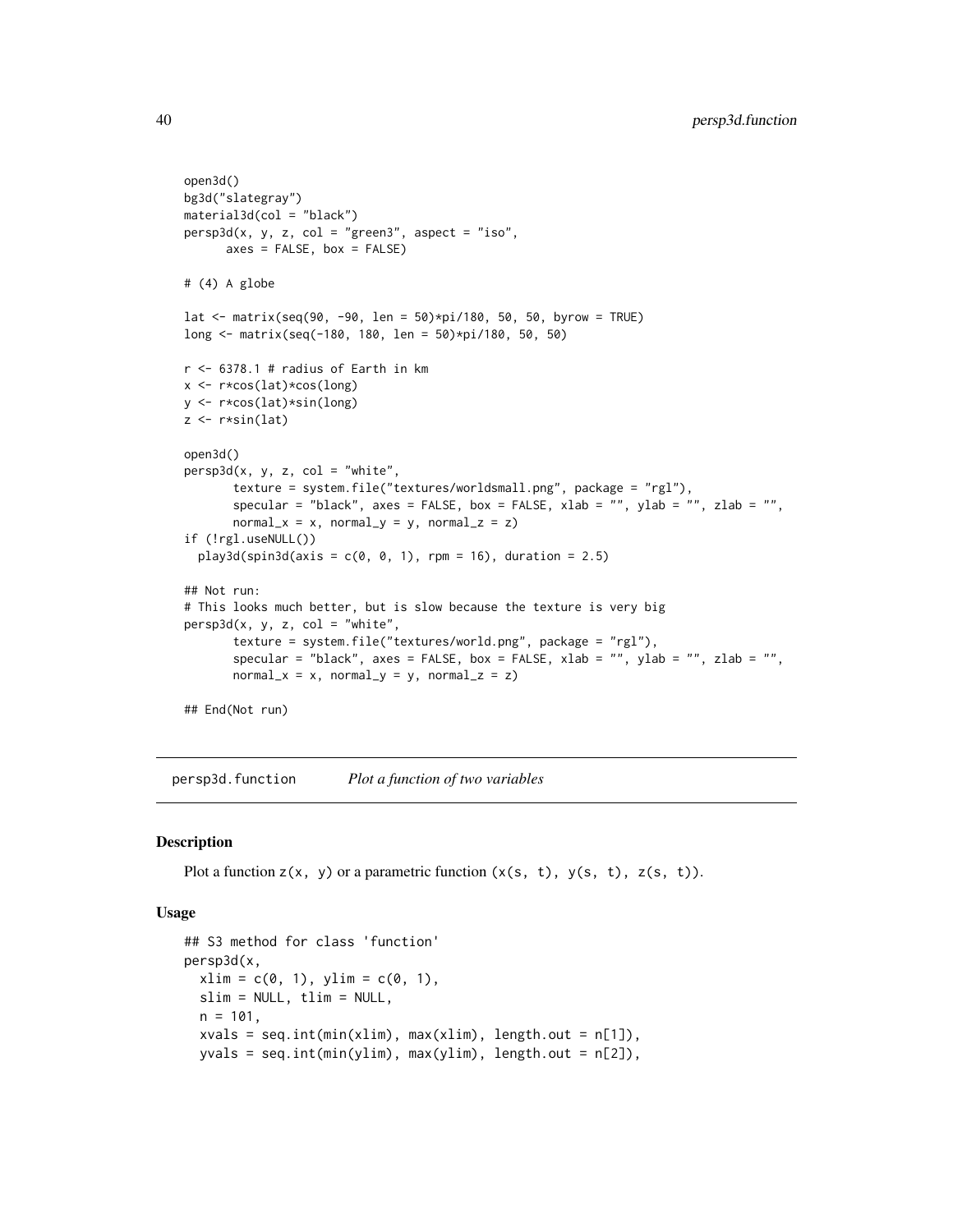```
svals = seq.int(min(slim), max(slim), length.out = n[1]),
  tvals = seq.int(min(tlim), max(tlim), length.out = n[2]),
 xlab, ylab, zlab,
 col = "gray", others = list(),normal = NULL, texture = NULL, ...)## S3 method for class 'function'
plot3d(x, \ldots)
```
#### Arguments

| X.               | A function of two arguments. See the details below.                                                                                                                                                    |
|------------------|--------------------------------------------------------------------------------------------------------------------------------------------------------------------------------------------------------|
| xlim, ylim       | By default, the range of x and y values. For a parametric surface, if these are not<br>missing, they are used as limits on the displayed x and y values.                                               |
| slim, tlim       | If not NULL, these give the range of s and t in the parametric specification of the<br>surface. If only one is given, the other defaults to $c(0, 1)$ .                                                |
| n                | A one or two element vector giving the number of steps in the x and y (or s and<br>t) grid.                                                                                                            |
| xvals, yvals     | The values at which to evaluate x and y. Ignored for a parametric surface. If<br>used, xlim and/or ylim are ignored.                                                                                   |
| svals, tvals     | The values at which to evaluate s and t for a parametric surface. Only used if<br>slim or tlim is not NULL. As with xvals and yvals, these override the corre-<br>sponding slim or tlim specification. |
| xlab, ylab, zlab |                                                                                                                                                                                                        |
|                  | The axis labels. See the details below for the defaults.                                                                                                                                               |
| col              | The color to use for the plot. See the details below.                                                                                                                                                  |
| otherargs        | Additional arguments to pass to the function.                                                                                                                                                          |
| normal, texture  |                                                                                                                                                                                                        |
|                  | Functions to set surface normals or texture coordinates. See the details below.                                                                                                                        |
| $\cdots$         | Additional arguments to pass to persp3d.                                                                                                                                                               |

#### Details

The "function" method for plot3d simply passes all arguments to persp3d. Thus this description applies to both.

The first argument x is required to be a function. It is named x only because of the requirements of the S3 system; in the remainder of this help page, we will assume that the assignment  $f \leq x$  has been made, and will refer to the function f().

persp3d.function evaluates f() on a two-dimensional grid of values, and displays the resulting surface. The values on the grid will be passed in as vectors in the first two arguments to the function, so  $f()$  needs to be vectorized. Other optional arguments to  $f()$  can be specified in the otherargs list.

In the default form where slim and tlim are both NULL, it is assumed that  $f(x, y)$  returns heights, which will be plotted in the z coordinate. The default axis labels will be taken from the argument names to f() and the expression passed as argument x to this function.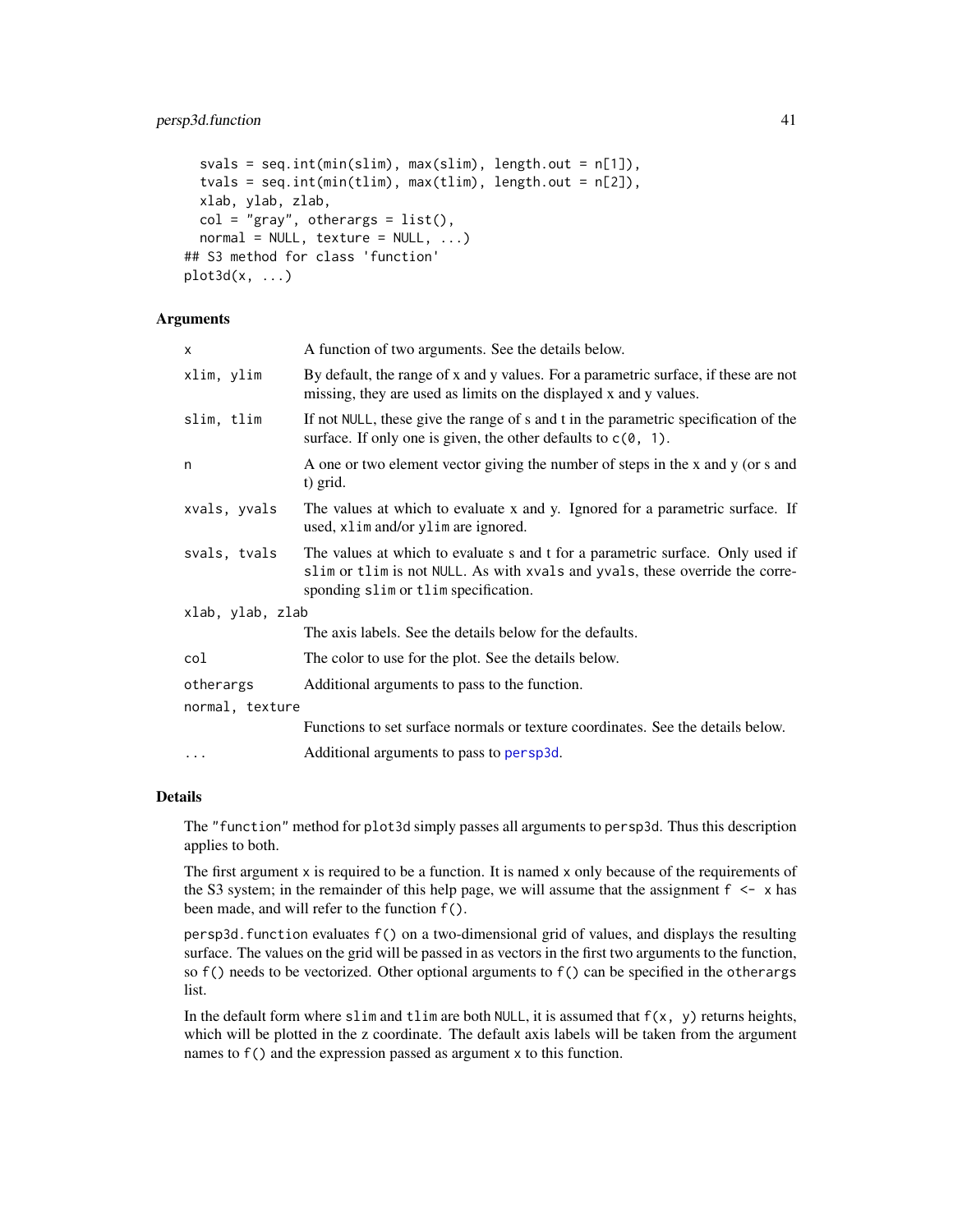If slim or tlim is specified, a parametric surface is plotted. The function  $f(s, t)$  must return a 3-column matrix, giving x, y and z coordinates of points on the surface. The default axis labels will be the column names if those are present. In this case xlim, ylim and zlim are used to define a clipping region only if specified; the defaults are ignored.

The color of the surface may be specified as the name of a color, or a vector or matrix of color names. In this case the colors will be recycled across the points on the grid of values.

Alternatively, a function may be given: it should be a function like [rainbow](#page-0-0) that takes an integer argument and returns a vector of colors. In this case the colors are mapped to z values.

The normal argument allows specification of a function to compute normal vectors to the surface. This function is passed the same arguments as f() (incuding otherargs if present), and should produce a 3-column matrix containing the x, y and z coordinates of the normals.

The texture argument is a function similar to normal, but it produces a 2-column matrix containing texture coordinates.

Both normal and texture may also contain matrices, with 3 and 2 columns respectively, and rows corresponding to the points that were passed to f().

#### Value

This function constructs a call to [persp3d](#page-37-0) and returns the value from that function.

# Author(s)

Duncan Murdoch

#### See Also

The [curve](#page-0-0) function in base graphics does something similar for functions of one variable. See the example below for space curves.

```
# (1) The Obligatory Mathematical surface.
      Rotated sinc function, with colors
f \leftarrow function(x, y) {
  r <- sqrt(x^2 + y^2)
  ifelse(r = 0, 10, 10 * sin(r)/r)
}
open3d()
plot3d(f, col = colorRampPalette(c("blue", "white", "red")),
       xlab = "X", ylab = "Y", zlab = "Sinc( r )",xlim = c(-10, 10), ylim = c(-10, 10),aspect = c(1, 1, 0.5)# (2) A cylindrical plot
f \leftarrow function(s, t) {
  r < -1 + \exp(-\text{pmin}(\text{ s} - \text{ t})^2),
                        (s - t - 1)^2,
```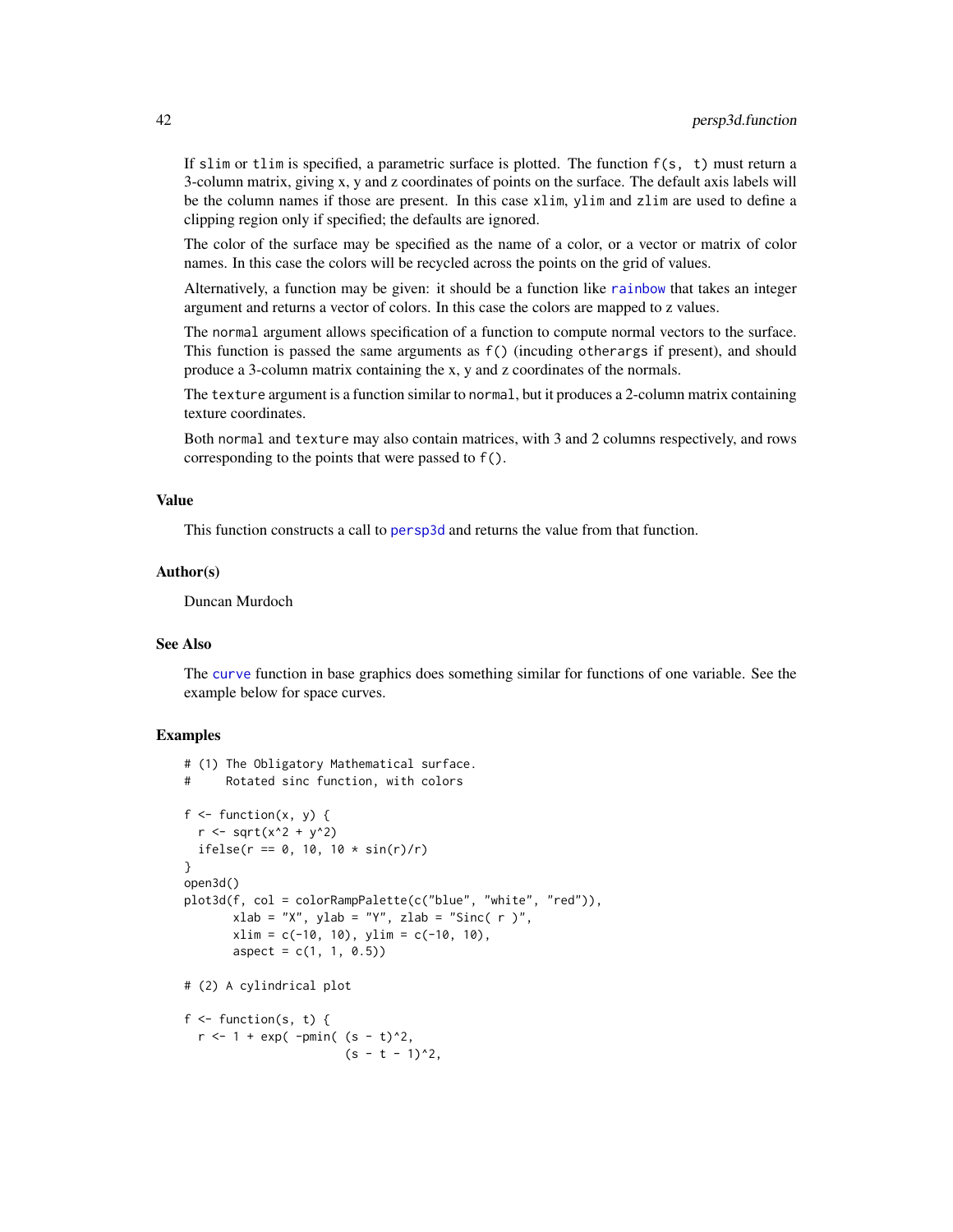#### planes3d 43

```
(s - t + 1)^2 )(0.01)cbind(r*cos(t*2*pi), r*sin(t*2*pi), s)
}
open3d()
plot3d(f, slim = c(0, 1), tlim = c(0, 1), col = "red", alpha = 0.8)# Add a curve to the plot, fixing s at 0.5.
plot3d(f(0.5, seq.int(0, 1, length.out = 100)), type = "l", add = TRUE,lwd = 3, depth_test = "lequal")
```

| planes3d | add planes |  |  |
|----------|------------|--|--|
|----------|------------|--|--|

# **Description**

planes3d and rgl.planes add mathematical planes to a scene. Their intersection with the current bounding box will be drawn. clipplanes3d and rgl.clipplanes add clipping planes to a scene.

#### Usage

```
planes3d(a, b = NULL, c = NULL, d = 0, ...)
rgl.planes(a, b = NULL, c = NULL, d = 0, ...)
clipplanes3d(a, b = NULL, c = NULL, d = 0)
rgl.clipplanes(a, b = NULL, c = NULL, d = 0)
```
#### Arguments

| a. b. c                 | Coordinates of the normal to the plane. Any reasonable way of defining the<br>coordinates is acceptable. See the function xyz. coords for details. |
|-------------------------|----------------------------------------------------------------------------------------------------------------------------------------------------|
| d.                      | Coordinates of the "offset". See the details.                                                                                                      |
| $\cdot$ $\cdot$ $\cdot$ | Material properties. See rg1. material for details.                                                                                                |

## Details

planes3d and rgl.planes draw planes using the parametrization  $ax + by + cz + d = 0$ . Multiple planes may be specified by giving multiple values for any of a, b, c, d; the other values will be recycled as necessary.

clipplanes3d and rgl.clipplanes define clipping planes using the same equations. Clipping planes suppress the display of other objects (or parts of them) in the subscene, based on their coordinates. Points (or parts of lines or surfaces) where the coordinates x, y, z satisfy  $ax +$  $by + cz + d < 0$  will be suppressed.

The number of clipping planes supported by the OpenGL driver is implementation dependent; use par3d("maxClipPlanes") to find the limit.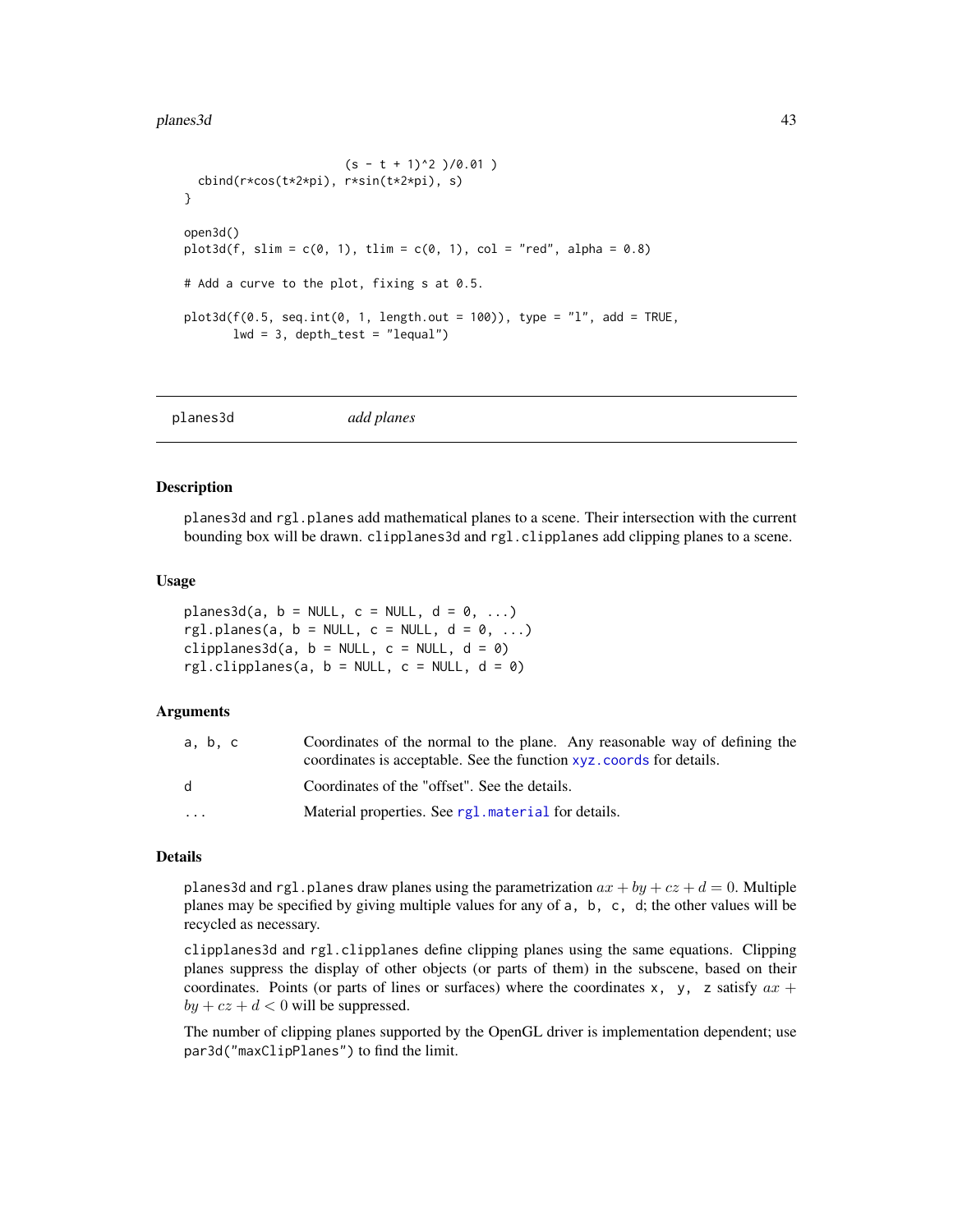# Value

A shape ID of the planes or clipplanes object is returned invisibly.

# See Also

[abclines3d](#page-4-0), [rgl.abclines](#page-4-1) for mathematical lines.

[triangles3d](#page-48-0), [rgl.triangles](#page-68-0) or the corresponding functions for quadrilaterals may be used to draw sections of planes that do not adapt to the bounding box.

The example in [subscene3d](#page-92-0) shows how to combine clipping planes to suppress complex shapes.

# Examples

```
# Show regression plane with z as dependent variable
open3d()
x \le rnorm(100)
y \le - rnorm(100)z \le -0.2*x - 0.3*y + rnorm(100, sd = 0.3)fit \leftarrow lm(z \sim x + y)plot3d(x, y, z, type = "s", col = "red", size = 1)coefs <- coef(fit)
a \leftarrow \text{coeffs["x"]b \leftarrow \text{coeffs}['y'']c <- -1d <- coefs["(Intercept)"]
planes3d(a, b, c, d, alpha = 0.5)open3d()
ids \le plot3d(x, y, z, type = "s", col = "red", size = 1, forceClipregion = TRUE)
useSubscene3d(ids["clipregion"])
clipplanes3d(a, b, c, d)
```
<span id="page-43-0"></span>play3d *Play animation of rgl scene*

# Description

play3d calls a function repeatedly, passing it the elapsed time in seconds, and using the result of the function to reset the viewpoint. movie3d does the same, but records each frame to a file to make a movie.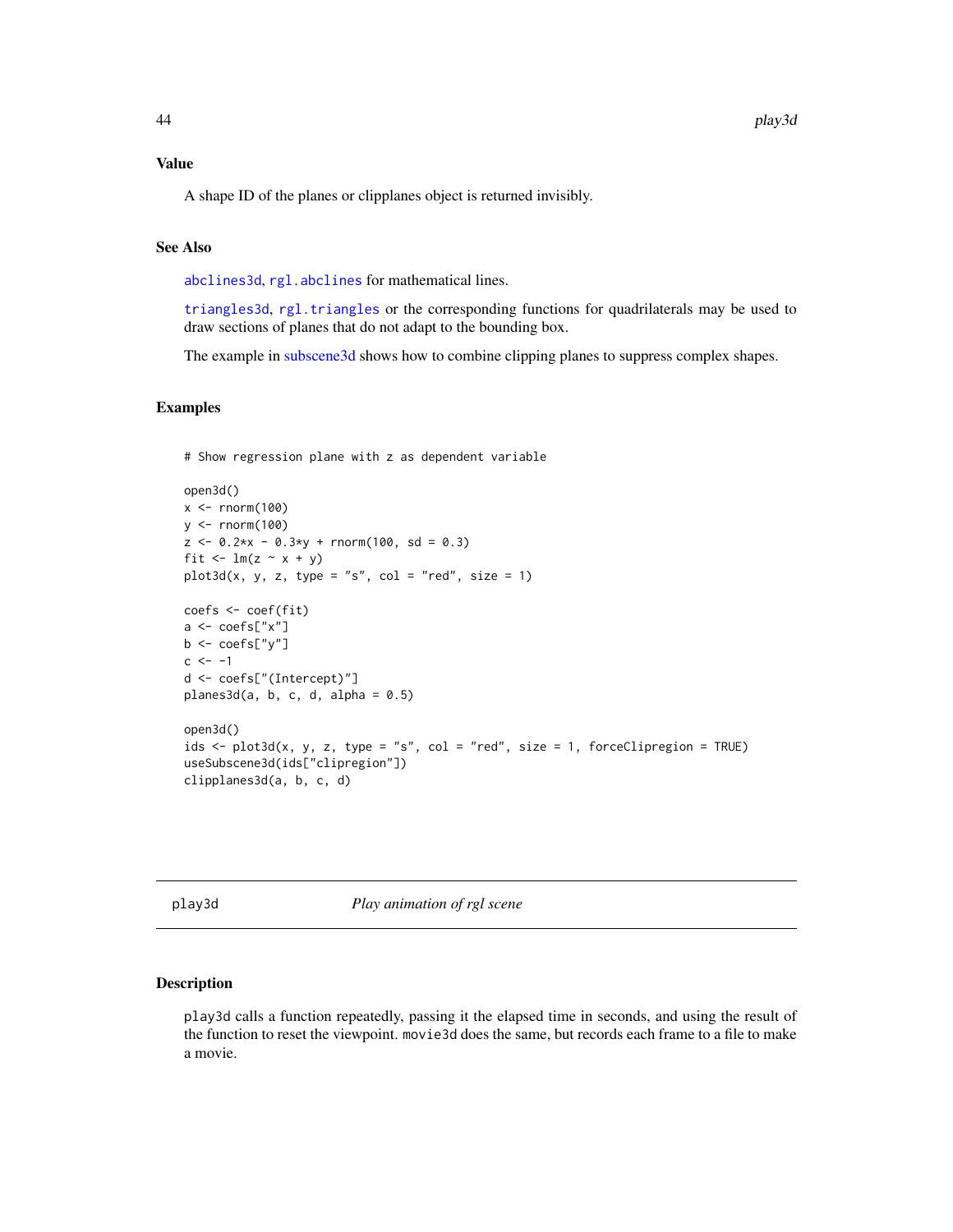#### play3d 45

# Usage

```
play3d(f, duration = Inf, dev = rg1.cur(), ..., startTime = 0)movie3d(f, duration, dev = rgl.cur(), ..., fps = 10,
                   movie = "movie", frames = movie, dir = tempdir(),convert = TRUE, clean = TRUE, verbose = TRUE,
                    top = TRUE, type = "gif", startTime = 0)
```
# Arguments

| $\mathsf{f}$ | A function returning a list that may be passed to par 3d                       |
|--------------|--------------------------------------------------------------------------------|
| duration     | The duration of the animation                                                  |
| dev          | Which rgl device to select                                                     |
| .            | Additional parameters to pass to f.                                            |
| startTime    | Initial time at which to start the animation                                   |
| fps          | Number of frames per second                                                    |
| movie        | The base of the output filename, not including .gif                            |
| frames       | The base of the name for each frame                                            |
| dir          | A directory in which to create temporary files for each frame of the movie     |
| convert      | Whether to try to convert the frames to a single GIF movie, or a command to do |
|              | SO.                                                                            |
| clean        | If convert is TRUE, whether to delete the individual frames                    |
| verbose      | Whether to report the convert command and the output filename                  |
| top          | Whether to call rgl. bringtotop before each frame                              |
| type         | What type of movie to create. See Details.                                     |

# Details

The function f will be called in a loop with the first argument being the startTime plus the time in seconds since the start (where the start is measured after all arguments have been evaluated).

play3d is likely to place a high load on the CPU; if this is a problem, calls to [Sys.sleep](#page-0-0) should be made within the function to release time to other processes.

play3d will run for the specified duration (in seconds), but can be interrupted by pressing ESC while the rgl window has the focus.

movie3d saves each frame to disk in a filename of the form 'framesXXX.png', where XXX is the frame number, starting from 0. If convert is TRUE, it uses ImageMagick to convert them to a single file, by default an animated GIF. The type argument will be passed to ImageMagick to use as a file extension to choose the file type.

Alternatively, convert can be a template for a command to execute in the standard shell (wildcards are allowed). The template is converted to a command using

[sprintf\(](#page-0-0)convert, fps, frames, movie, type, dir, duration)

For example, code = TRUE uses the template "convert -delay 1x%d %s\*.png %s.%s". All work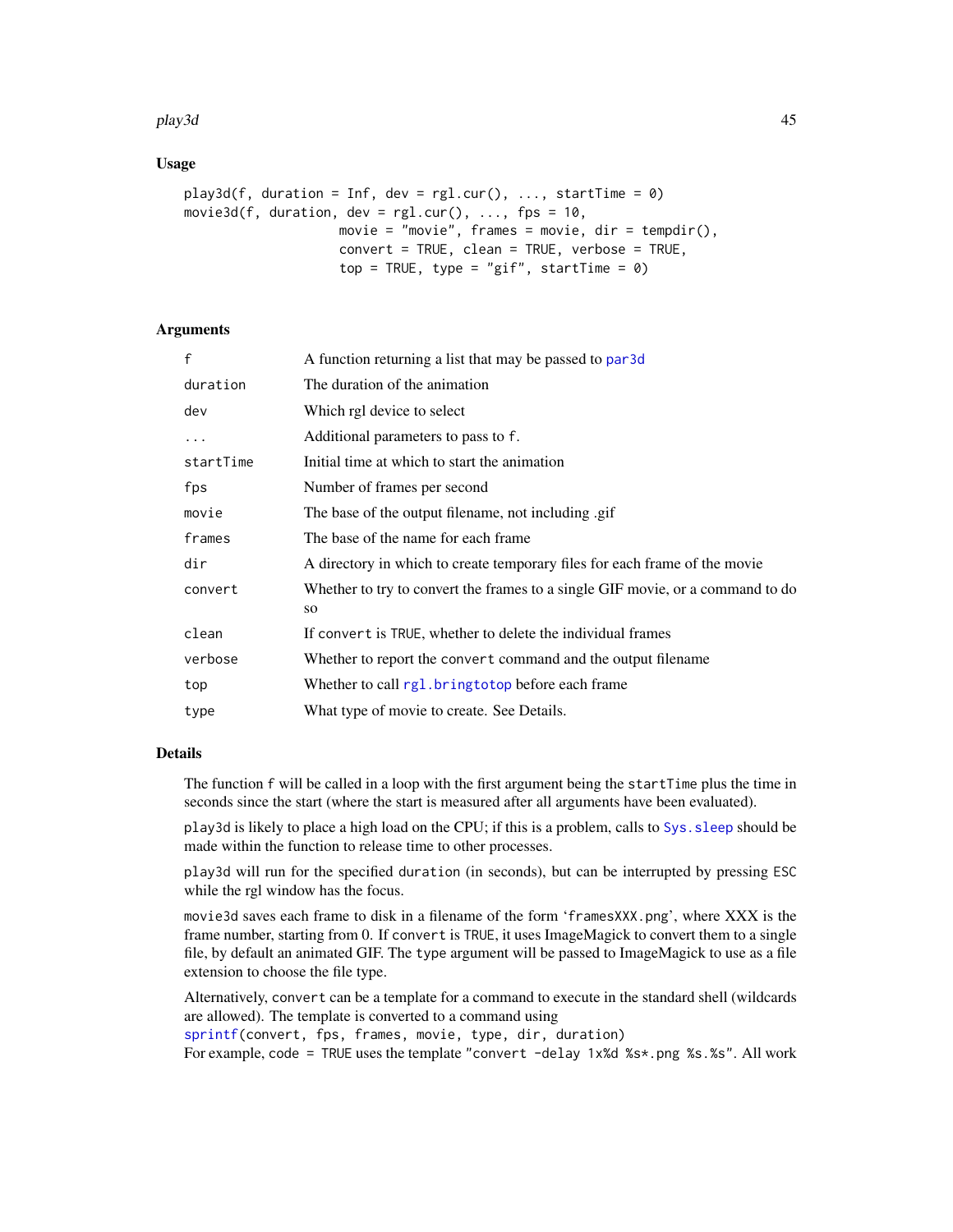is done in the directory dir, so paths should not be needed in the command. (Note that [sprintf](#page-0-0) does not require all arguments to be used, and supports formats that use them in an arbitrary order.)

The top = TRUE default is designed to work around an OpenGL limitation: in some implementations, rgl. snapshot will fail if the window is not topmost.

As of rgl version 0.94, the dev argument is not needed: the function f can specify its device, as [spin3d](#page-89-0) does, for example. However, if dev is specified, it will be selected as the current device as each update is played.

# Value

This function is called for the side effect of its repeated calls to f. It returns NULL invisibly.

#### Author(s)

Duncan Murdoch, based on code by Michael Friendly

# See Also

[spin3d](#page-89-0) and [par3dinterp](#page-35-0) return functions suitable to use as f. See demo(flag) for an example that modifies the scene in f.

#### Examples

```
open3d()
plot3d( cube3d(col = "green") )
M <- par3d("userMatrix")
if (!rgl.useNULL())
  play3d( par3dinterp(time = (0:2)*0.75, userMatrix = list(M,
                                     rotate3d(M, pi/2, 1, 0, 0),
                                     rotate3d(M, pi/2, 0, 1, 0) ) ),
        duration = 3)
## Not run:
movie3d( spin3d(), duration = 5 )
## End(Not run)
```
<span id="page-45-1"></span>plot3d *3D Scatterplot*

#### <span id="page-45-0"></span>Description

Draws a 3D scatterplot.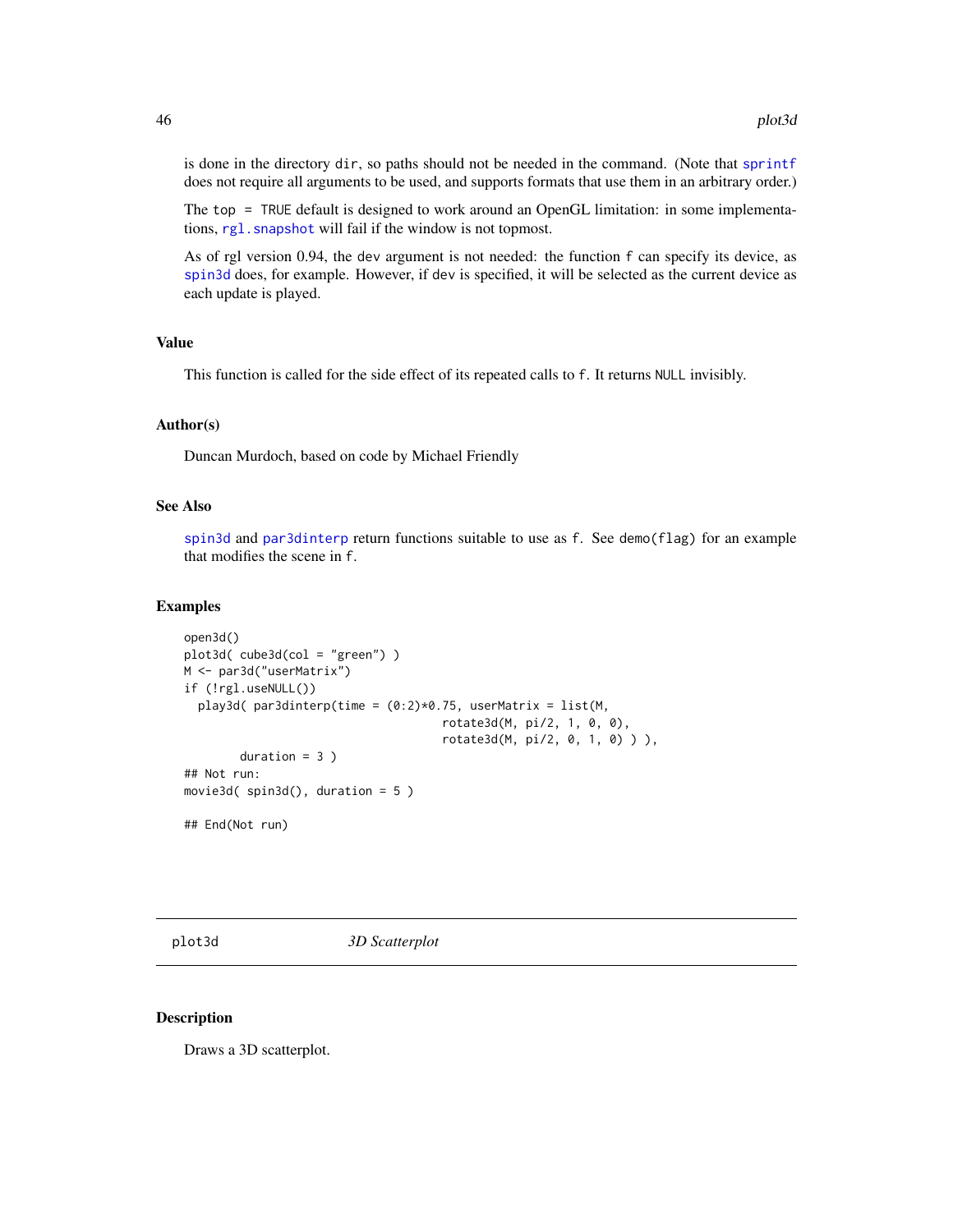## plot3d 47

# Usage

```
plot3d(x, \ldots)## Default S3 method:
plot3d(x, y, z,
xlab, ylab, zlab, type = "p", col,
size, lwd, radius,
add = FALSE, aspect = !add,xlim = NULL, ylim = NULL, zlim = NULL,
forceClipregion = FALSE, ...)## S3 method for class 'mesh3d'
plot3d(x, xlab = "x", ylab = "y", zlab = "z", type = c("shade", "wire", "dots"),add = FALSE, \ldots)decorate3d(xlim, ylim, zlim,
xlab = "x", ylab = "y", zlab = "z",box = TRUE, axes = TRUE, main = NULL, sub = NULL,
top = TRUE, aspect = FALSE, expand = 1.03,
...)
```
# Arguments

| x, y, z          | vectors of points to be plotted. Any reasonable way of defining the coordinates<br>is acceptable. See the function xyz. coords for details.                                                                                                                                                                 |  |
|------------------|-------------------------------------------------------------------------------------------------------------------------------------------------------------------------------------------------------------------------------------------------------------------------------------------------------------|--|
| xlab, ylab, zlab |                                                                                                                                                                                                                                                                                                             |  |
|                  | labels for the coordinates.                                                                                                                                                                                                                                                                                 |  |
| type             | For the default method, a single character indicating the type of item to plot.<br>Supported types are: 'p' for points, 's' for spheres, 'l' for lines, 'h' for line<br>segments from $z = 0$ , and 'n' for nothing. For the mesh3d method, one of<br>'shade', 'wire', or 'dots'. Partial matching is used. |  |
| col              | the color to be used for plotted items.                                                                                                                                                                                                                                                                     |  |
| size             | the size for plotted points.                                                                                                                                                                                                                                                                                |  |
| lwd              | the line width for plotted items.                                                                                                                                                                                                                                                                           |  |
| radius           | the radius of spheres: see Details below.                                                                                                                                                                                                                                                                   |  |
| add              | whether to add the points to an existing plot.                                                                                                                                                                                                                                                              |  |
| aspect           | either a logical indicating whether to adjust the aspect ratio, or a new ratio.                                                                                                                                                                                                                             |  |
| expand           | how much to expand the box around the data, if it is drawn.                                                                                                                                                                                                                                                 |  |
| xlim, ylim, zlim |                                                                                                                                                                                                                                                                                                             |  |
|                  | In plot3d, if not NULL, set clipping limits for the plot. In decorate3d, these are<br>used for the labels.                                                                                                                                                                                                  |  |
| forceClipregion  |                                                                                                                                                                                                                                                                                                             |  |
|                  | Force a clipping region to be used, whether or not limits are given.                                                                                                                                                                                                                                        |  |
| $\cdots$         | additional parameters which will be passed to par3d, material3d or decorate3d.                                                                                                                                                                                                                              |  |
| box, axes        | whether to draw a box and axes.                                                                                                                                                                                                                                                                             |  |
| main, sub        | main title and subtitle.                                                                                                                                                                                                                                                                                    |  |
| top              | whether to bring the window to the top when done.                                                                                                                                                                                                                                                           |  |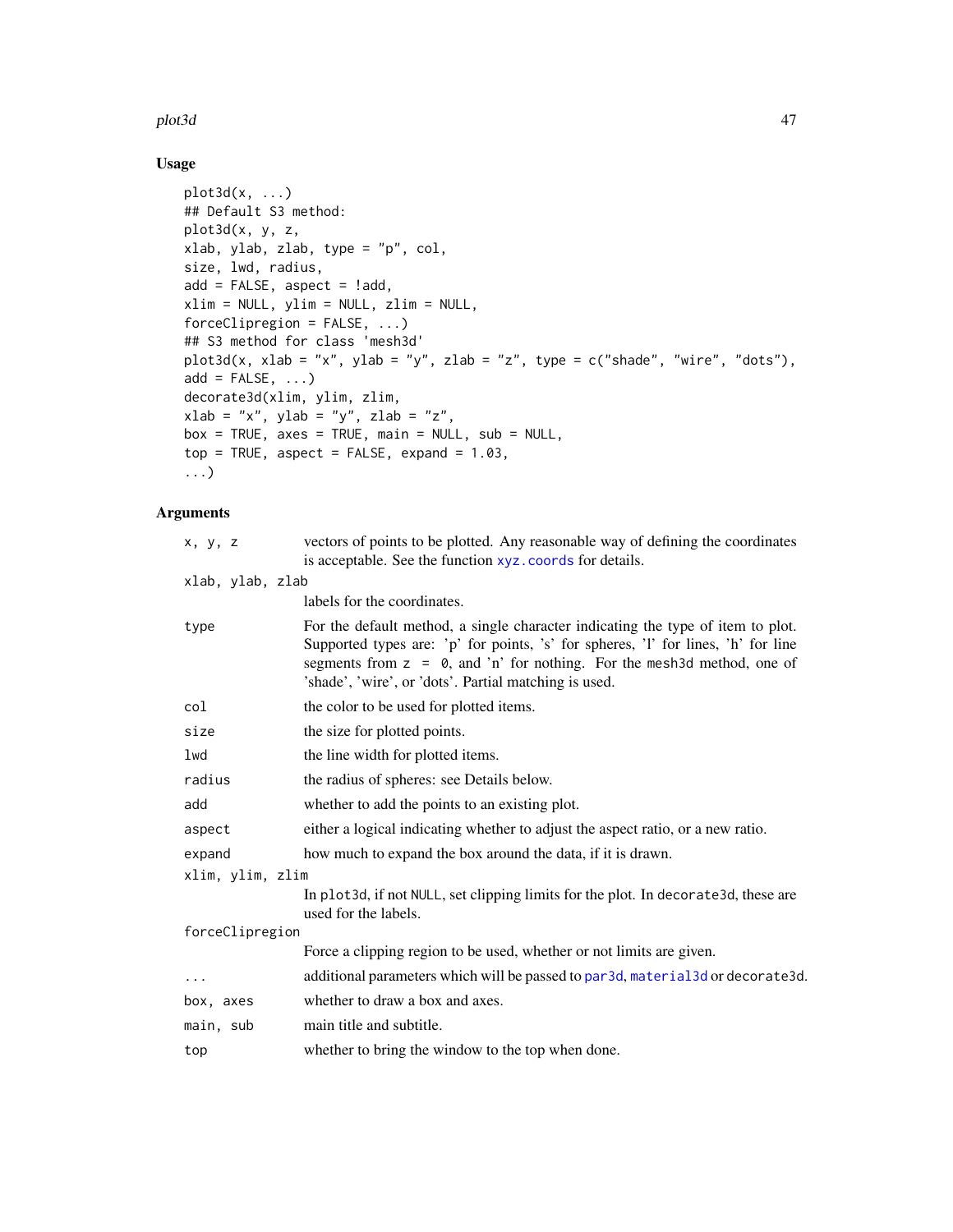# Details

plot3d is a partial 3D analogue of plot.default.

Missing values in the data are skipped, as in standard graphics.

If aspect is TRUE, aspect ratios of  $c(1, 1, 1)$  are passed to [aspect3d](#page-7-0). If FALSE, no aspect adjustment is done. In other cases, the value is passed to [aspect3d](#page-7-0).

With type = "s", spheres are drawn centered at the specified locations. The radius may be controlled by size (specifying the size relative to the plot display, with the default size  $= 3$  giving a radius about 1/20 of the plot region) or radius (specifying it on the data scale if an isometric aspect ratio is chosen, or on an average scale if not).

# Value

plot3d is called for the side effect of drawing the plot; a vector of object IDs is returned.

decorate3d adds the usual decorations to a plot: labels, axes, etc.

# Clipping

If any of xlim, ylim or zlim are specified, they should be length two vectors giving lower and upper clipping limits for the corresponding coordinate. NA limits will be ignored.

If any clipping limits are given, then the data will be plotted in a newly created subscene within the current one; otherwise plotting will take place directly in the current subscene. This subscene is named "clipregion" in the results.

Use forceClipregion = TRUE to force creation of this subscene even without specifying limits.

#### Author(s)

Duncan Murdoch

# See Also

[plot.default](#page-0-0), [open3d](#page-31-1), [par3d](#page-31-0). There is a [plot3d.function](#page-39-1) method for plotting surfaces.

```
open3d()
x <- sort(rnorm(1000))
y <- rnorm(1000)
z <- rnorm(1000) + atan2(x, y)
plot3d(x, y, z, col = rainbow(1000))
```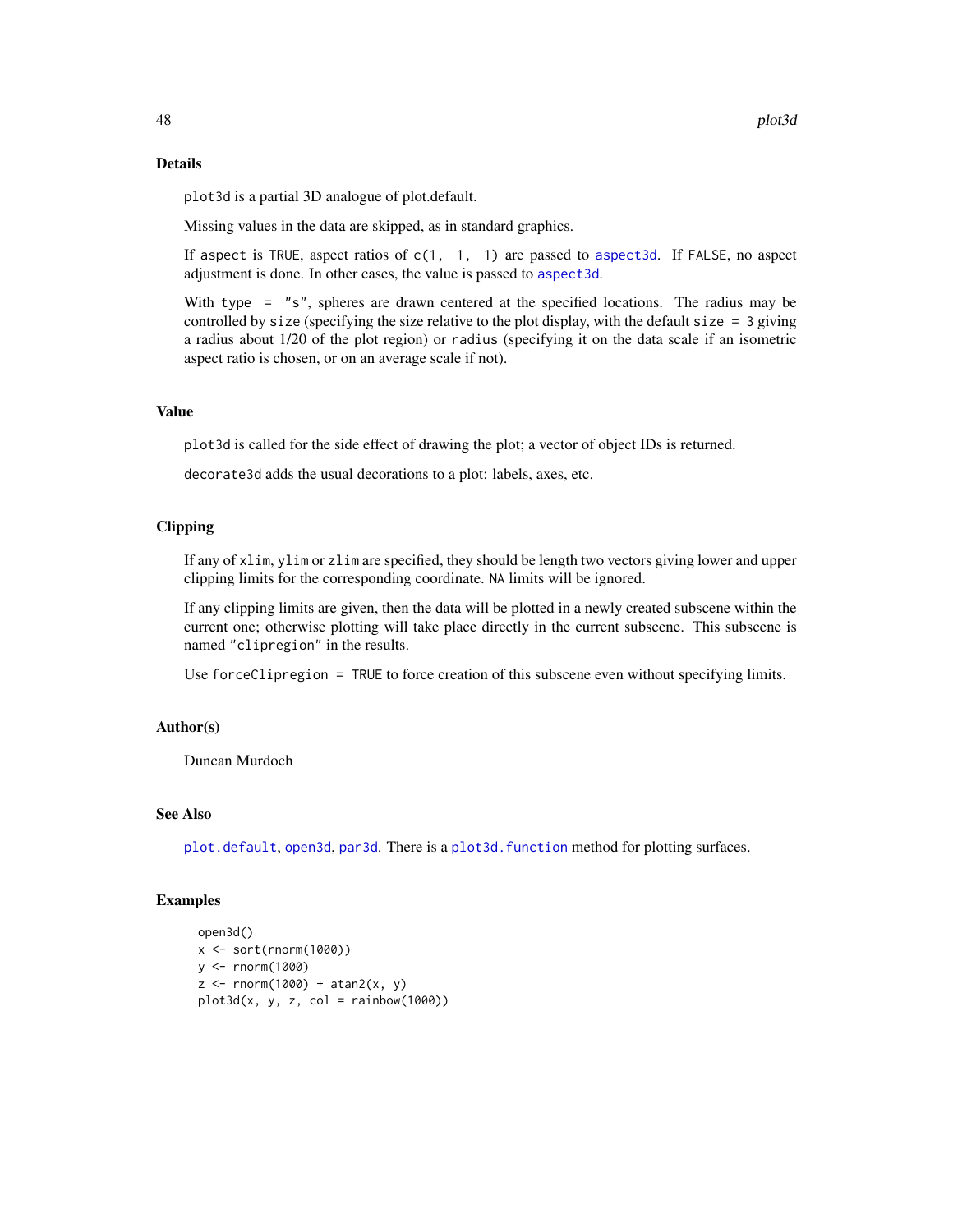<span id="page-48-1"></span>

#### <span id="page-48-0"></span>Description

Adds a shape node to the current scene

#### Usage

```
points3d(x, y = NULL, z = NULL, ...)lines3d(x, y = NULL, z = NULL, ...)segments3d(x, y = NULL, z = NULL, ...)triangle3d(x, y = NULL, z = NULL, ...)quads3d(x, y = NULL, z = NULL, ...)
```
## Arguments

| x, y, z                 | coordinates. Any reasonable way of defining the coordinates is acceptable. See<br>the function xyz. coords for details.                         |
|-------------------------|-------------------------------------------------------------------------------------------------------------------------------------------------|
| $\cdot$ $\cdot$ $\cdot$ | Material properties (see rg1, material). For normals use normals and for tex-<br>ture coordinates use texcoords; see rgl.primitive for details. |

#### Details

The functions points3d, lines3d, segments3d, triangles3d and quads3d add points, joined lines, line segments, filled triangles or quadrilaterals to the plots. They correspond to the OpenGL types GL\_POINTS, GL\_LINE\_STRIP, GL\_LINES, GL\_TRIANGLES and GL\_QUADS respectively.

Points are taken in pairs by segments3d, triplets as the vertices of the triangles, and quadruplets for the quadrilaterals. Colors are applied vertex by vertex; if different at each end of a line segment, or each vertex of a polygon, the colors are blended over the extent of the object. Quadrilaterals must be entirely in one plane and convex, or the results are undefined.

These functions call the lower level functions [rgl.points](#page-68-0), [rgl.linestrips](#page-68-0), and so on, and are provided for convenience.

The appearance of the new objects are defined by the material properties. See [rgl.material](#page-61-0) for details.

The two principal differences between the rgl.  $\star$  functions and the  $\star$ 3d functions are that the former set all unspecified material properties to defaults, whereas the latter use current values as defaults; the former make persistent changes to material properties with each call, whereas the latter make temporary changes only for the duration of the call.

#### Value

Each function returns the integer object ID of the shape that was added to the scene. These can be passed to [rgl.pop](#page-78-0) to remove the object from the scene.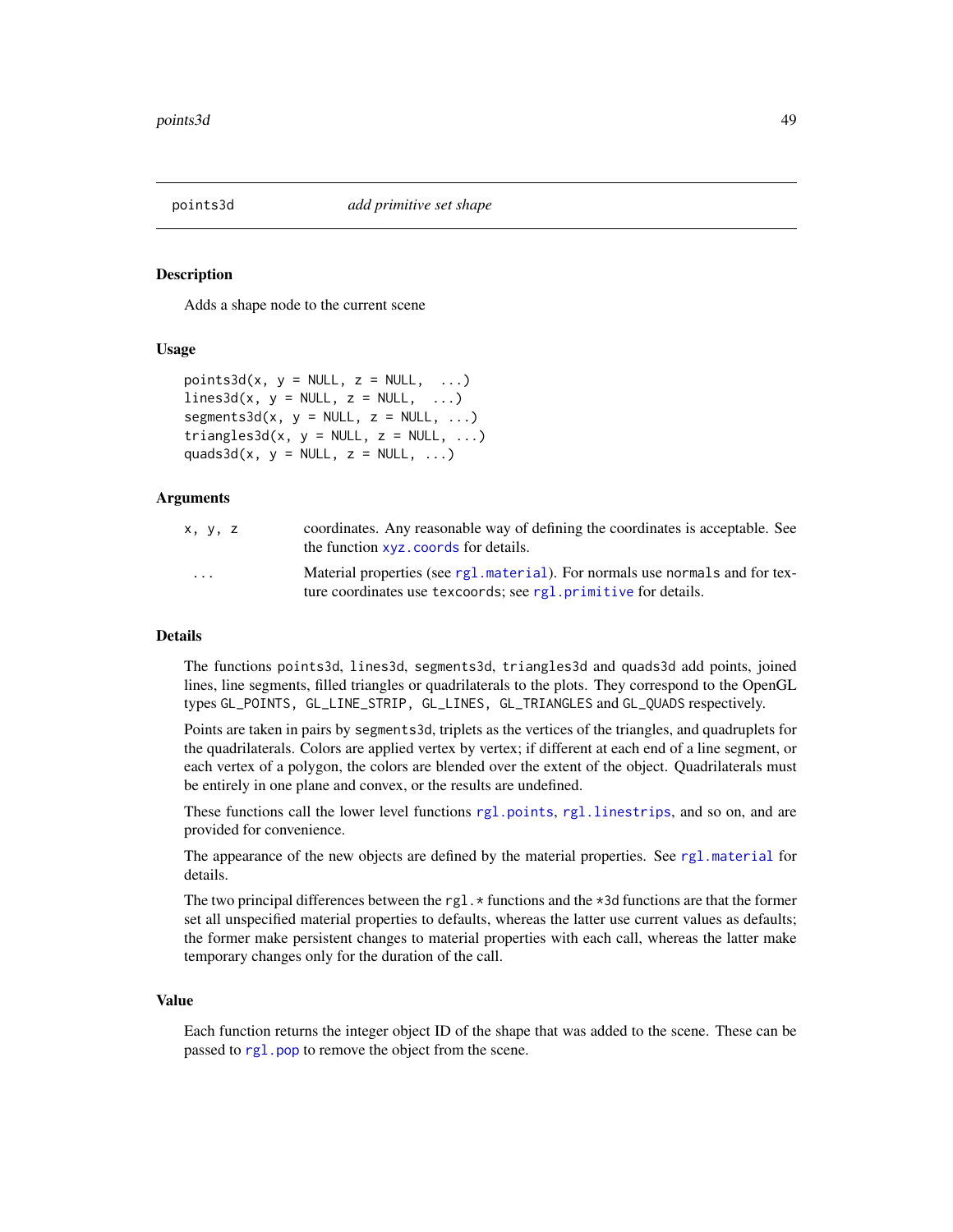## Author(s)

Ming Chen and Duncan Murdoch

# Examples

```
# Show 12 random vertices in various ways.
M \leftarrow matrix(rnorm(36), 3, 12, dimnames = list(c('x', 'y', 'z'),
                                        rep(LETTERS[1:4], 3)))
# Force 4-tuples to be convex in planes so that quads3d works.
for (i in c(1, 5, 9)) {
   quad \leq as.data.frame(M[, i + 0:3])
    coeffs \le runif(2, 0, 3)
   if (mean(coeffs) < 1) coeffs <- coeffs + 1 - mean(coeffs)
   quad$C <- with(quad, coeffs[1]*(B - A) + coeffs[2]*(D - A) + A)
   M[, i + 0:3] <- as.matrix(quad)
}
open3d()
# Rows of M are x, y, z coords; transpose to plot
M \leftarrow t(M)shift \leq matrix(c(-3, 3, 0), 12, 3, byrow = TRUE)
points3d(M)
lines3d(M + shift)
segments3d(M + 2*shift)
triangles3d(M + 3*shift, col = 'red')
quads3d(M + 4*shift, col = 'green')
text3d(M + 5*shift, texts = 1:12)# Add labels
shift \leq outer(0:5, shift[1, ])
shift[, 1] <- shift[, 1] + 3
text3d(shift,
       texts = c('points3d', 'lines3d', 'segments3d',
         'triangles3d', 'quads3d', 'text3d'),
       adj = 0rgl.bringtotop()
```
polygon3d *Triangulate and draw a polygon in three dimensions.*

#### Description

This function takes a description of a flat polygon in x, y and z coordinates, and draws it in three dimensions.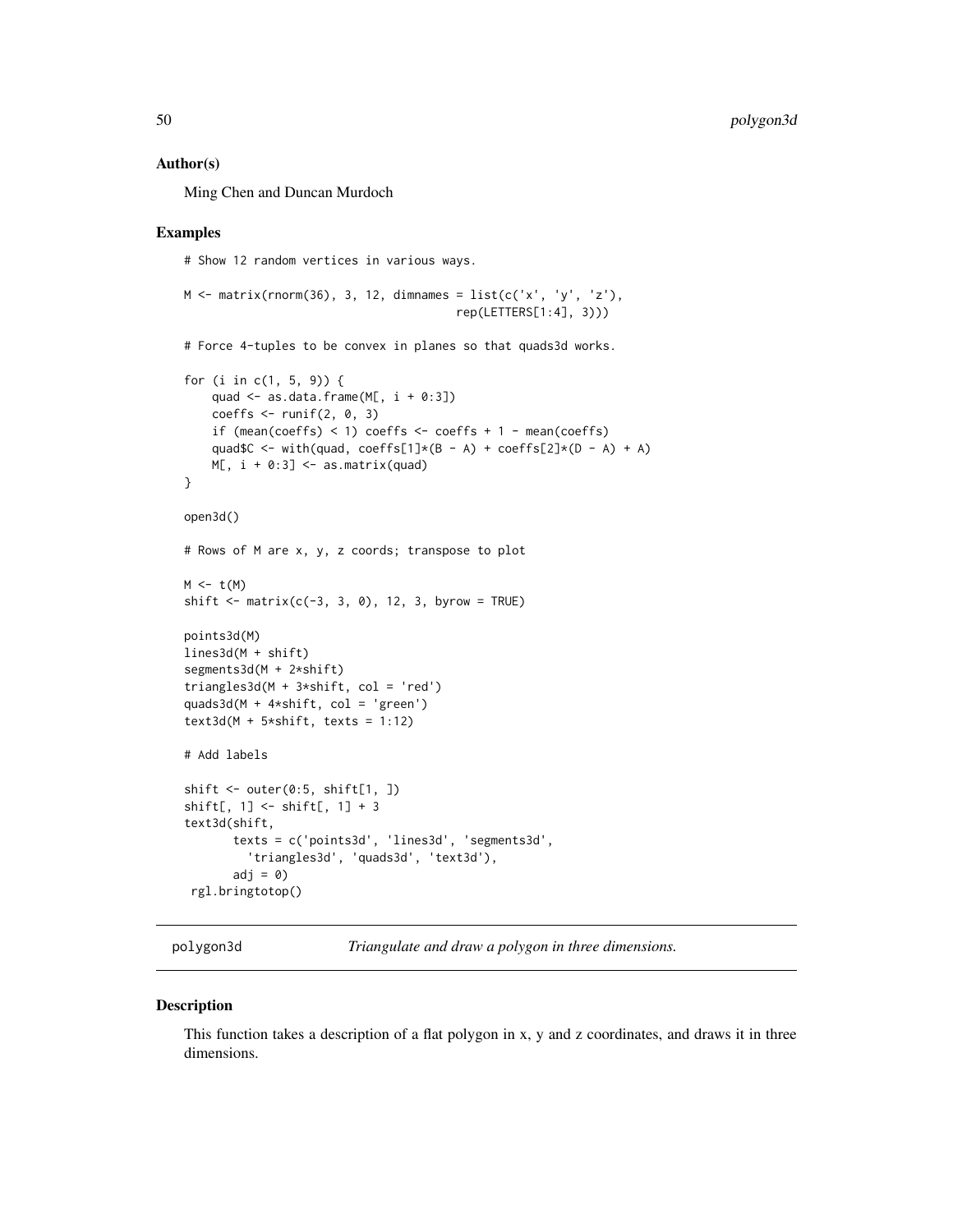# polygon3d 51

## Usage

 $polygon3d(x, y = NULL, z = NULL, fill = TRUE, plot = TRUE,$ coords =  $1:2$ , random = TRUE, ...)

#### Arguments

| X, Y, Z | Vertices of the polygon in a form accepted by xyz.coords.           |
|---------|---------------------------------------------------------------------|
| fill    | logical; should the polygon be filled?                              |
| plot    | logical; should the polygon be displayed?                           |
| coords  | Which two coordinates $(x = 1, y = 2, z = 3)$ describe the polygon. |
| random  | Should a random triangulation be used?                              |
| $\cdot$ | Other parameters to pass to $lines3d$ or shade 3d if plot = TRUE.   |

# Details

The function triangulates the two dimensional polygon described by coords, then applies the triangulation to all three coordinates. No check is made that the polygon is actually all in one plane, but the results may be somewhat unpredictable (especially if random = TRUE) if it is not.

Polygons need not be simple; use NA to indicate separate closed pieces. For fill = FALSE there are no other restrictions on the pieces, but for fill = TRUE the resulting two-dimensional polygon needs to be one that [triangulate](#page-100-0) can handle.

# Value

If plot = TRUE, the id number of the lines (for  $fill = FALSE$ ) or triangles (for  $fill = TRUE$ ) that have been plotted.

If plot = FALSE, then for fill = FALSE, a vector of indices into the XYZ matrix that could be used to draw the polygon. For fill = TRUE, a triangular mesh object representing the triangulation.

# Author(s)

Duncan Murdoch

# See Also

[extrude3d](#page-16-0) for a solid extrusion of a polygon, [triangulate](#page-100-0) for the triangulation.

```
theta \leq seq(0, 4*pi, len = 50)
r <- theta + 1
r < -c(r[-50], rev(the tax 0.8) + 1)theta <- c(theta[-50], rev(theta))
x <- r*cos(theta)
y <- r*sin(theta)
plot(x, y, type = "n")polygon(x, y)
polygon3d(x, y, x + y, col = "blue")
```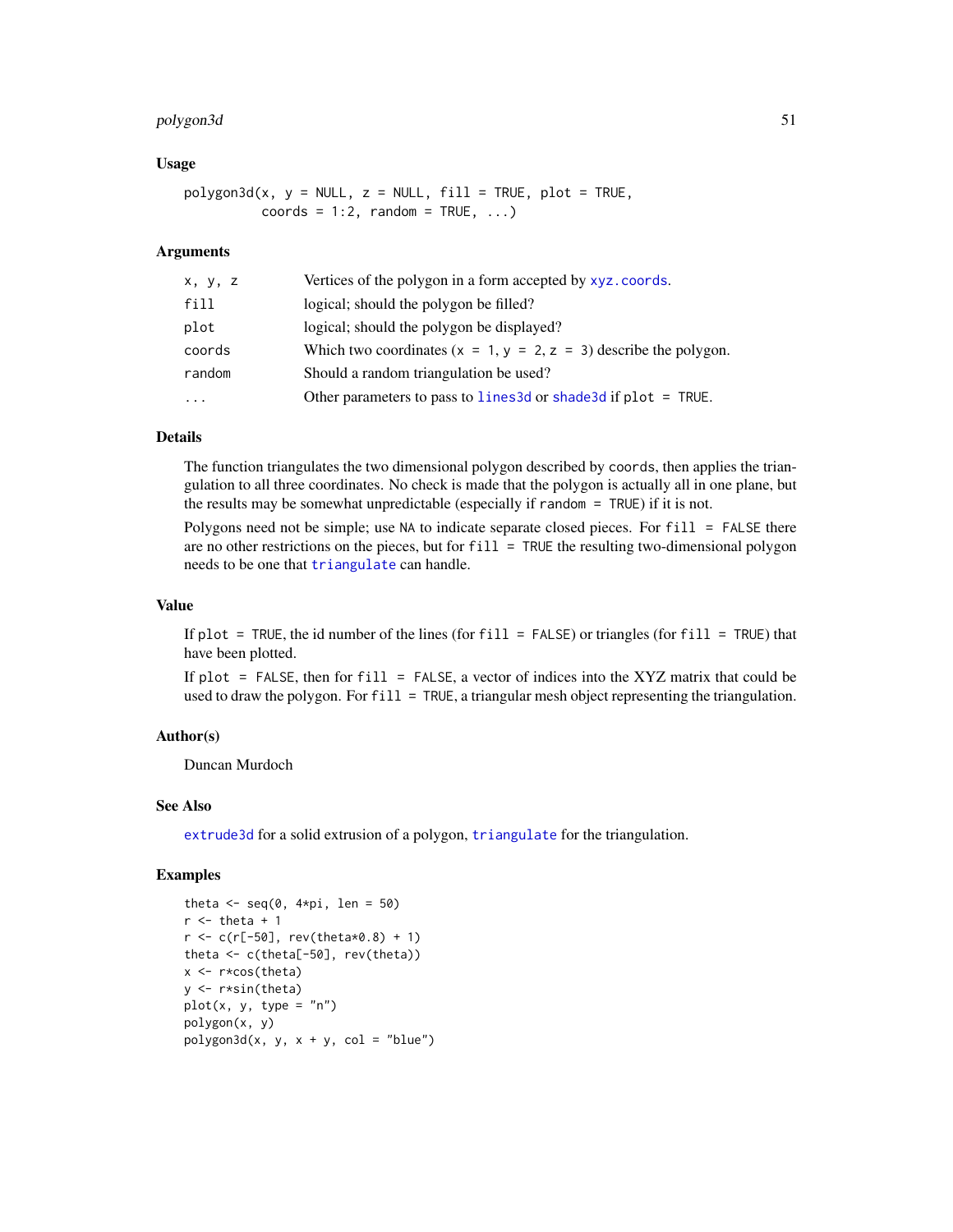#### Description

propertySlider writes out HTML code to control WebGL displays on the same page via a slider; par3dinterpSetter and propertySetter return Javascript code to be used in HTML controls.

#### Usage

```
propertySlider(setter = propertySetter,
             minS, maxS, step = 1, init = minS,
     labels,
     id = basename(tempfile("input")), name = id,
     outputid = paste0(id, "text"),
     index = NULL,...)
propertySetter(values = NULL, entries, properties, objids, prefixes = "",
               param = seq_len(NROW(values)), interp = TRUE, digits = 7)
par3dinterpSetter(fn, from, to, steps, subscene, omitConstant = TRUE,
                  rename = character(), ...)
matrixSetter(fns, from, to, steps, subscene = currentSubscene3d(),
             matrix = "userMatrix", omitConstant = TRUE, prefix = "", ...)
vertexSetter(values, vertices = 1, attributes, objid, prefix = "",
     param = seq_len(NROW(values)), interp = TRUE,
```
#### Arguments

digits  $= 7$ )

| setter                 | A function to write Javascript code, or its output, or a list containing several of                                                 |
|------------------------|-------------------------------------------------------------------------------------------------------------------------------------|
|                        | these.                                                                                                                              |
| minS, maxS, step, init |                                                                                                                                     |
|                        | Slider values to be displayed. Reasonable defaults are used if missing.                                                             |
| labels                 | Labels to display for each slider value. The defaults are calculated using internal<br>variables. If NULL, no labels will be shown. |
| id                     | The id of the input control that will be generated.                                                                                 |
| name                   | The name of the input control that will be generated.                                                                               |
| outputid               | The id of the output control that will display the slider value, or NULL for none.                                                  |
| index                  | The 1-based index of this slider: it controls the corresponding entry in an in-<br>dexed setter such as matrix Setter.              |
| $\ddotsc$              | See Details below.                                                                                                                  |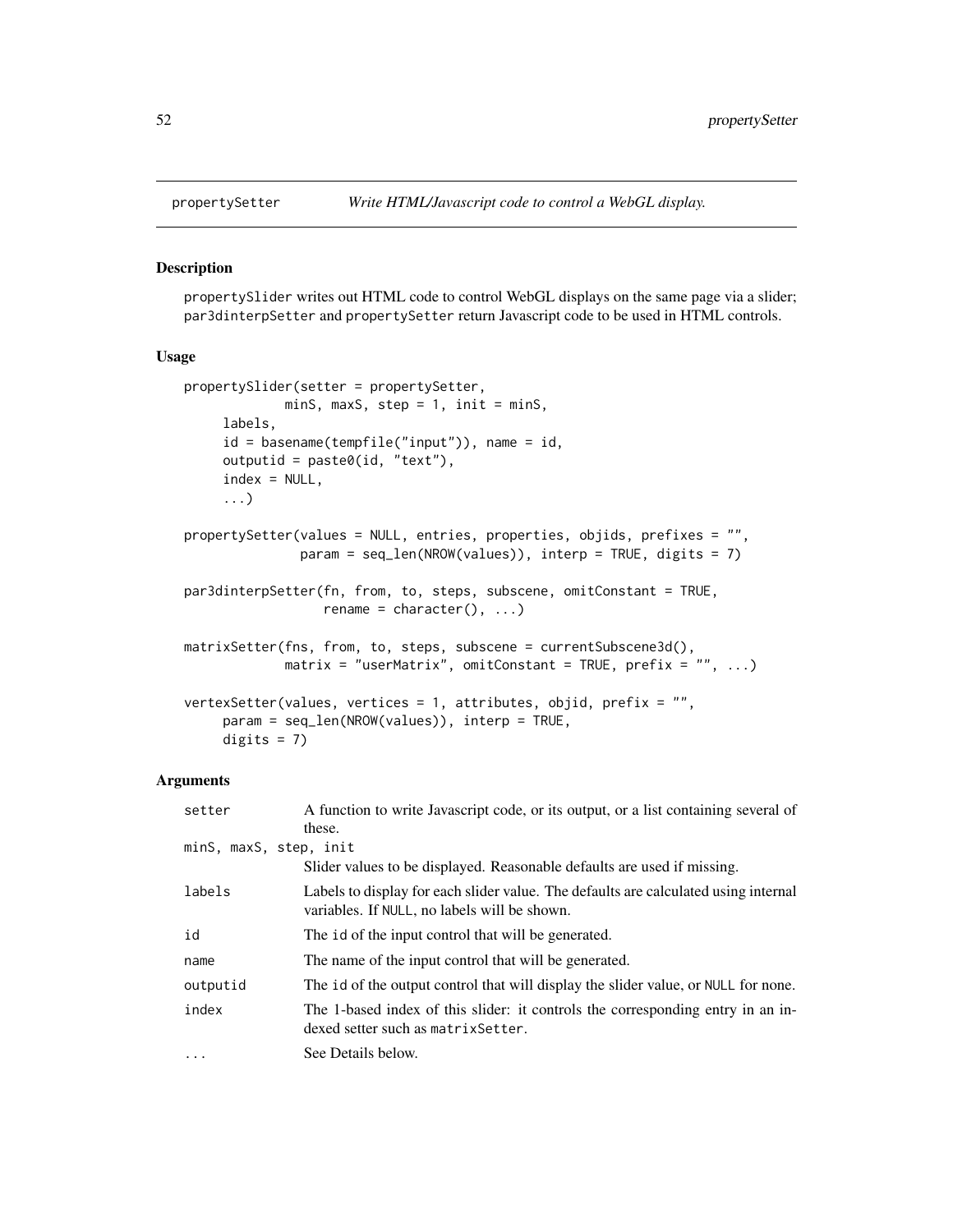# propertySetter 53

| values          | An array of values; rows correspond to slider positions. Alternatively, NULL;<br>the generated function takes a single value or array of values and applies them<br>directly. |
|-----------------|-------------------------------------------------------------------------------------------------------------------------------------------------------------------------------|
|                 | entries, properties, objids, prefixes                                                                                                                                         |
|                 | Vectors describing the columns of values. See the details below.                                                                                                              |
| param           | Parameter values corresponding to each row of values.                                                                                                                         |
| interp          | Whether to interpolate values. If FALSE, the Javascript function will expect non-<br>negative integer values. Ignored if values is NULL.                                      |
| digits          | How many significant digits to emit in the Javascript code.                                                                                                                   |
| fn              | A function returned from par3dinterp.                                                                                                                                         |
| from, to, steps |                                                                                                                                                                               |
|                 | Values where fn should be evaluated.                                                                                                                                          |
| subscene        | Which subscene's properties should be modified?                                                                                                                               |
| omitConstant    | If TRUE, do not set values that are constant across the range.                                                                                                                |
| rename          | A named character vector of names of Javascript properties to modify. See the<br>details.                                                                                     |
| fns             | A list containing functions returned from par3dinterp.                                                                                                                        |
| matrix          | A character string giving the Javascript property name of the matrix to modify.                                                                                               |
| prefix          | The prefix of the scene containing matrix.                                                                                                                                    |
| vertices        | A vector of vertex numbers (1-based) within an object.                                                                                                                        |
| attributes      | A vector of attributes of a vertex, from c("x", "y", "z", "r", "g", "b", "a", "nx", "ny", "nz",<br>See Details.                                                               |
| objid           | The object containing the vertices to be modified.                                                                                                                            |
|                 |                                                                                                                                                                               |

# Details

The ... parameters to propertySlider will be passed to setter if the latter is a function, otherwise ignored.

The ... parameters to par3dinterpSetter will be passed to propertySetter.

The ... parameters to matrixSetter will be passed to the par3dinterpSetter functions used for each of the functions in fns.

propertySetter is a low-level general purpose function for modifying properties of objects in the scene. It is mainly for internal use. propertySlider uses it to generate Javascript for a slider control to manipulate those properties.

vertexSetter modifies attributes of vertices in a single object. The attributes are properties of each vertex in a scene; not all are applicable to all objects. In order, the are: coordinates of the vertex "x", "y", "z", color of the vertex "r", "g", "b", "a", normal at the vertex "nx", "ny", "nz", radius of a sphere at the vertex "radius", origin within a texture "ox", "oy" and perhaps "oz", texture coordinates "ts", "tt".

propertySetter and vertexSetter allow values to be specified in two ways. The normal way when used with a slider is to interpolate between specified values indexed by the slider. If values = NULL, the value of the slider is used directly (and only one entry can be set). Multiple entries can be set directly by passing an array of values in custom Javascript code.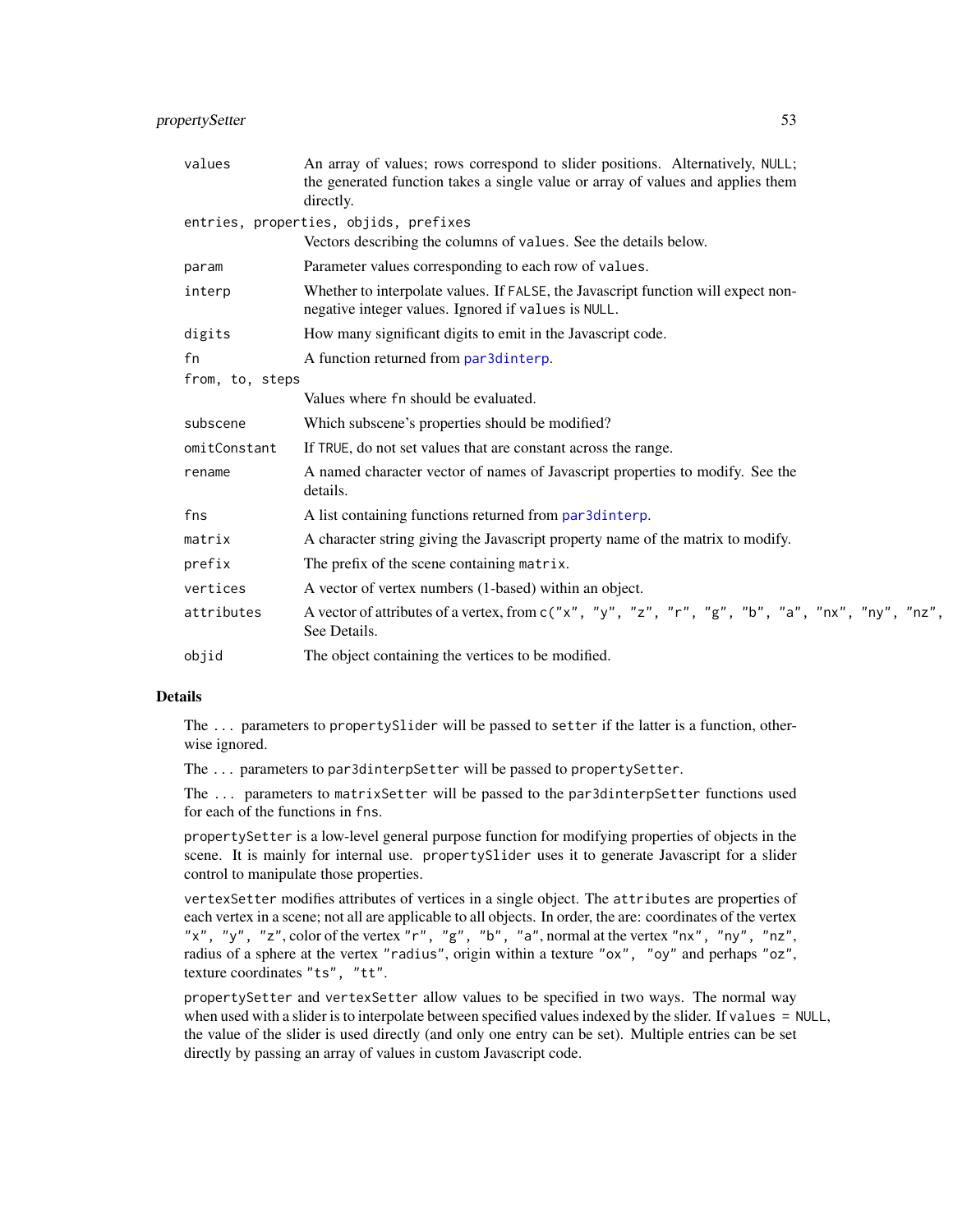# 54 propertySetter

par3dinterpSetter uses propertySetter to set parameters corresponding to values produced by the result of par3dinterp. Its rename argument allows translation of names, e.g. rename = c(userMatrix = "myMatrix") would cause the "userMatrix" result from [par3dinterp](#page-35-0) to be used to modify the Javascript myMatrix property.

matrixSetter is used in the situation where multiple controls (e.g. sliders) are used to determine the value of a matrix, typically "userMatrix". It will generate one par3dinterpSetter function for each of the entries in fns; these will be called when a propertySlider with the corresponding (1-based) index is changed, and the results multiplied together from right to left to produce a new value for whichever property is named in matrix.

The rows of the values matrix correspond to different settings for numeric properties. The columns are values to insert into those properties.

Argument entries gives the numeric (zero based) index into the Javascript property named by properties, for the object id objids, in the display with prefix prefixes. All of these may be vectors, corresponding to the columns of values. All but entries will be recycled to the appropriate length; its length needs to match the number of columns in values.

There are two modes for determining the values to substitute. In the simplest mode (interp = FALSE in propertySetter), each row of values corresponds to a location for the slider, and the values are simply copied into place. This requires that param, min, max and step take on their default values.

In other cases, linear interpolation is used between successive rows of values, with extrapolation outside the range of param repeating the first or last row. param should then contain the values that correspond to exact rows.

In both cases, param must be a strictly increasing vector.

#### Value

propertySlider prints the full code to generate the control, and returns the id of the control that was generated.

propertySetter returns a single element character vector containing the Javascript source for a function to set the appropriate properties. It does not assign the function to a variable or include any of the HTML wrapper text that propertySlider adds.

The character vector has class "propertySetter", and an attribute named "env" which gives access to the local environment where it was created, so for example attr(value, "env")\$prefixes will give access to the prefixes argument if value was produced by "propertySetter".

par3dinterpSetter returns a propertySetter result.

matrixSetter is similar to propertySetter, but the Javascript function takes arguments value, index, and the class of the result is c("matrixSetter", "indexedSetter", "propertySetter").

vertexSetter is similar to propertySetter, but the class of the result is c("vertexSetter", "propertySetter").

#### Author(s)

Duncan Murdoch

## See Also

[writeWebGL](#page-109-0). [clipplaneSlider](#page-103-0) makes use of propertySlider.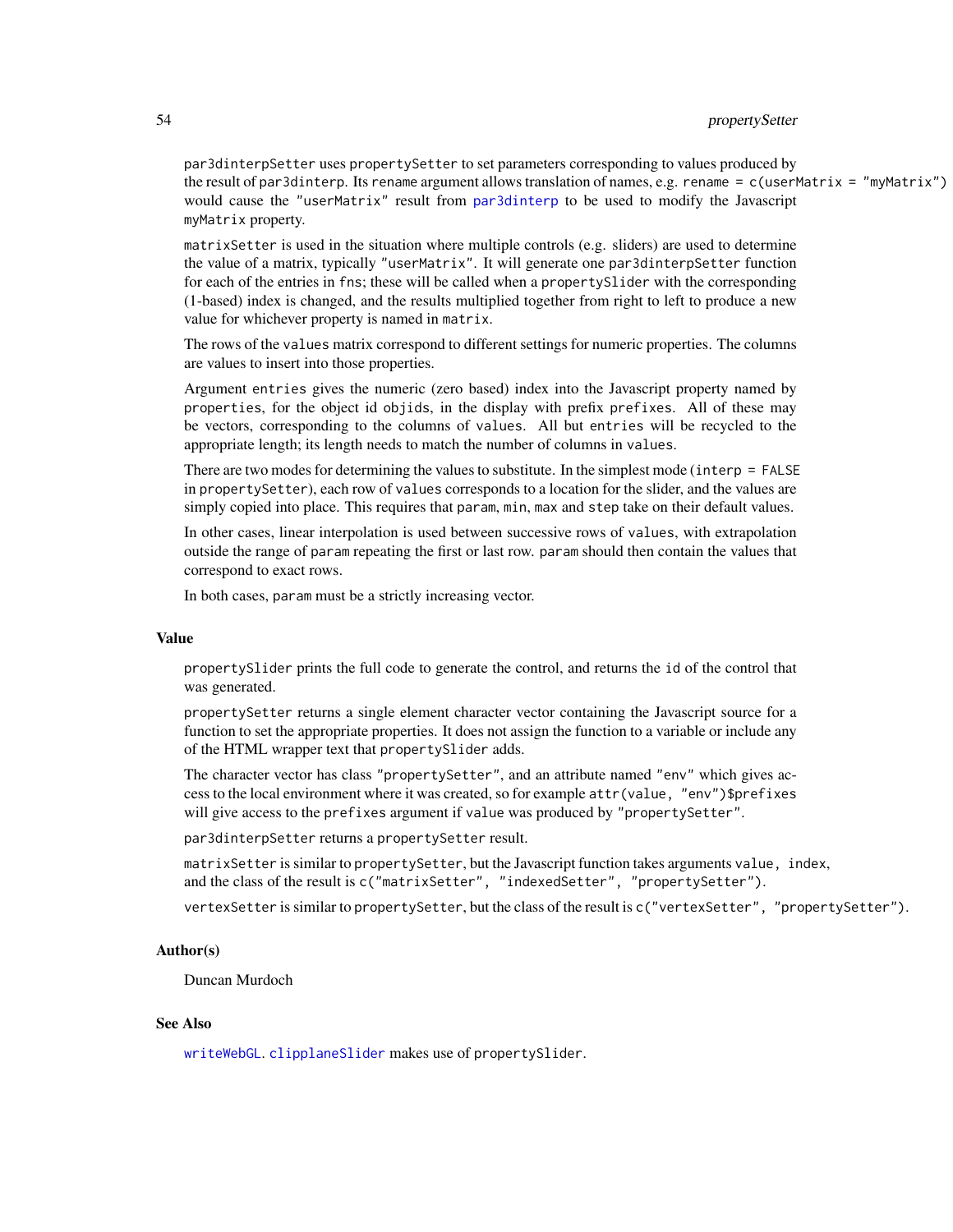[ageSetter](#page-6-0) can be used as the setter argument to propertySlider to modify objects according to a linear (age) scale.

#### Examples

```
if (require(rglwidget)) {
 # Just the setter function
 cat(propertySetter(1:4, entries = 12, properties = "values", objids = 13))
 # A 4-position slider
 propertySlider(values = 1:4, entries = 12, properties = "values", objids = 13, interp = FALSE)
 # A 10-position slider interpolating the 4-position slider
 propertySlider(values = 1:4, entries = 12, properties = "values", objids = 13,
              step = (4-1)/9)
 # The userMatrix interpolation from example(play3d)
 M <- r3dDefaults$userMatrix
 fn \le par3dinterp(time = (0:2)*0.75, userMatrix = list(M,
                                     rotate3d(M, pi/2, 1, 0, 0),
                                     rotate3d(M, pi/2, 0, 1, 0) ) )
 cat(par3dinterpSetter(fn, 0, 3, steps=10))
}
```
<span id="page-54-0"></span>r3d *Generic 3D interface*

#### Description

Generic 3D interface for 3D rendering and computational geometry.

## Details

R3d is a design for an interface for 3d rendering and computation without dependency on a specific rendering implementation. R3d includes a collection of 3D objects and geometry algorithms. All r3d interface functions are named \*3d. They represent generic functions that delegate to implementation functions.

The interface can be grouped into 8 categories: Scene Management, Primitive Shapes, High-level Shapes, Geometry Objects, Visualization, Interaction, Transformation, Subdivision.

The rendering interface gives an abstraction to the underlying rendering model. It can be grouped into four categories:

Scene Management: A 3D scene consists of shapes, lights and background environment.

Primitive Shapes: Generic primitive 3D graphics shapes such as points, lines, triangles, quadrangles and texts.

High-level Shapes: Generic high-level 3D graphics shapes such as spheres, sprites and terrain.

Interaction: Generic interface to select points in 3D space using the pointer device.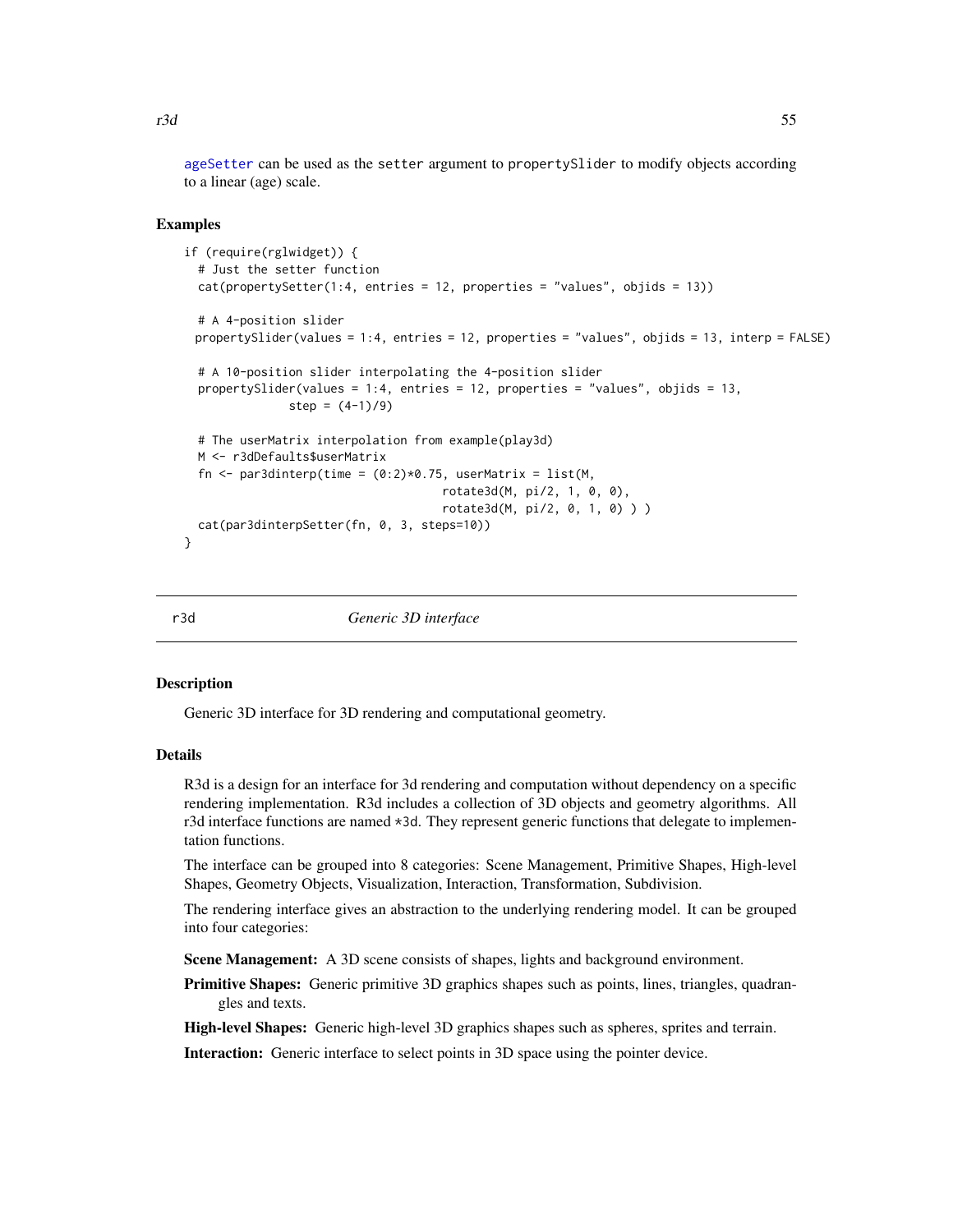In this package we include an implementation of r3d using the underlying  $rg1.*$  functions.

3D computation is supported through the use of object structures that live entirely in R.

Geometry Objects: Geometry and mesh objects allow to define high-level geometry for computational purpose such as triangle or quadrangle meshes (see [mesh3d](#page-25-1).

Transformation: Generic interface to transform 3d objects.

Visualization: Generic rendering of 3d objects such as dotted, wired or shaded.

Computation: Generic subdivision of 3d objects.

At present, the main practical differences between the r3d functions and the rg1, $\star$  functions are as follows.

The r3d functions call [open3d](#page-31-1) if there is no device open, and the rgl. $*$  functions call [rgl.open](#page-64-0). By default [open3d](#page-31-1) sets the initial orientation of the coordinate system in 'world coordinates', i.e. a right-handed coordinate system in which the x-axis increases from left to right, the y-axis increases with depth into the scene, and the z-axis increases from bottom to top of the screen.  $rg1.*$  functions, on the other hand, use a right-handed coordinate system similar to that used in OpenGL. The x-axis matches that of r3d, but the y-axis increases from bottom to top, and the z-axis decreases with depth into the scene. Since the user can manipulate the scene, either system can be rotated into the other one.

The r3d functions also preserve the rgl.material setting across calls (except for texture elements, in the current implementation), whereas the rg1. $\star$  functions leave it as set by the last call.

The example code below illustrates the two coordinate systems.

## See Also

[points3d](#page-48-1), [lines3d](#page-48-0), [segments3d](#page-48-0), [triangles3d](#page-48-0), [quads3d](#page-48-0), [text3d](#page-97-0), [spheres3d](#page-88-0), [sprites3d](#page-90-0), [terrain3d](#page-96-1), [select3d](#page-82-0), [dot3d](#page-25-0), [wire3d](#page-25-0), [shade3d](#page-25-0), [transform3d](#page-23-0), [rotate3d](#page-23-0), [subdivision3d](#page-91-0), [mesh3d](#page-25-1), [cube3d](#page-25-0), [rgl](#page-2-0)

```
x \leq -c(0, 1, 0, 0)y \leq -c(0, 0, 1, 0)z \leq c(0, 0, 0, 1)labels <- c("Origin", "X", "Y", "Z")
i \leq c(1, 2, 1, 3, 1, 4)# rgl.* interface
rgl.open()
rgl.texts(x, y, z, labels)
rgl.texts(1, 1, 1, "rgl.* coordinates")
rgl.lines(x[i], y[i], z[i])
# *3d interface
open3d()
text3d(x, y, z, labels)
```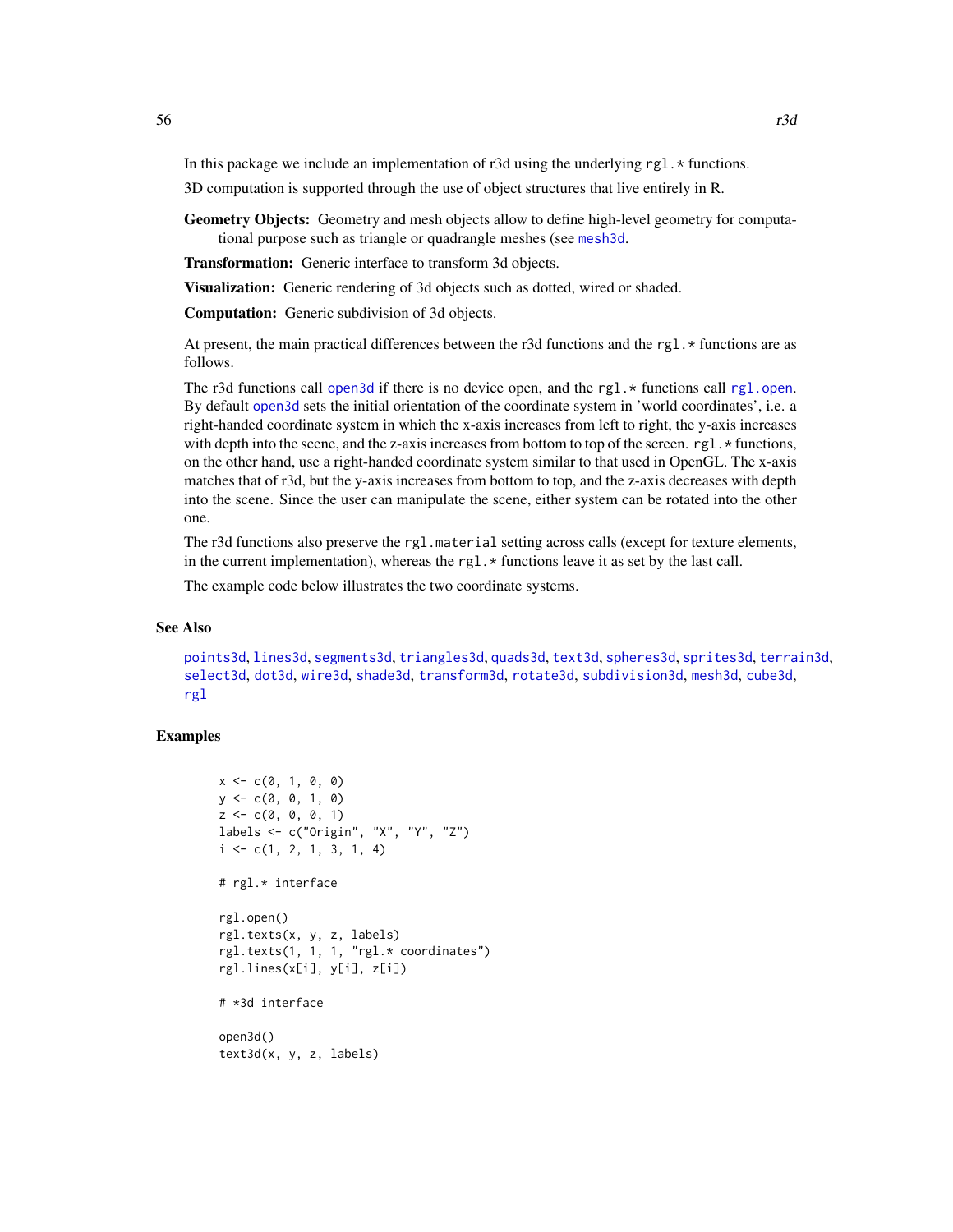#### readSTL 57

```
text3d(1, 1, 1, "*3d coordinates")
segments3d(x[i], y[i], z[i])
```
#### readSTL *Read and write STL (stereolithography) format files*

# <span id="page-56-0"></span>Description

These functions read and write STL files. This is a simple file format that is commonly used in 3D printing. It does not represent text, only triangles. The writeSTL function converts some RGL object types to triangles.

#### Usage

```
readSTL(con, <math>ascii = FALSE, plot = TRUE, ...)</math>)writeSTL(con, ascii = FALSE,
         pointRadius = 0.005,
         pointShape = icosahedron3d(),
         lineRadius = pointRadius,
         lineSides = 20,
         ids = NULL)
```
#### Arguments

| con                     | A connection or filename.                                                                    |  |
|-------------------------|----------------------------------------------------------------------------------------------|--|
| ascii                   | Whether to use the ASCII format or the binary format.                                        |  |
| plot                    | On reading, should the object be plotted?                                                    |  |
| $\cdots$                | If plotting, other parameters to pass to triangles3d                                         |  |
| pointRadius, lineRadius |                                                                                              |  |
|                         | The radius of points and lines relative to the overall scale of the figure.                  |  |
| pointShape              | A mesh shape to use for points. It is scaled by the point Radius.                            |  |
| lineSides               | Lines are rendered as cylinders with this many sides.                                        |  |
| ids                     | The identifiers (from rg1.ids) of the objects to write. If NULL, try to write<br>everything. |  |

#### Details

The current implementation is limited. For reading, it ignores normals and color information. For writing, it only outputs triangles, quads, planes, spheres, points, line segments, line strips and surfaces, and does not write color information. Lines and points are rendered in an isometric scale: if your data scales vary, they will look strange.

Since the STL format only allows one object per file, all RGL objects are combined into a single object when output.

The output file is readable by Blender and Meshlab; the latter can write in a number of other formats, including U3D, suitable for import into a PDF document.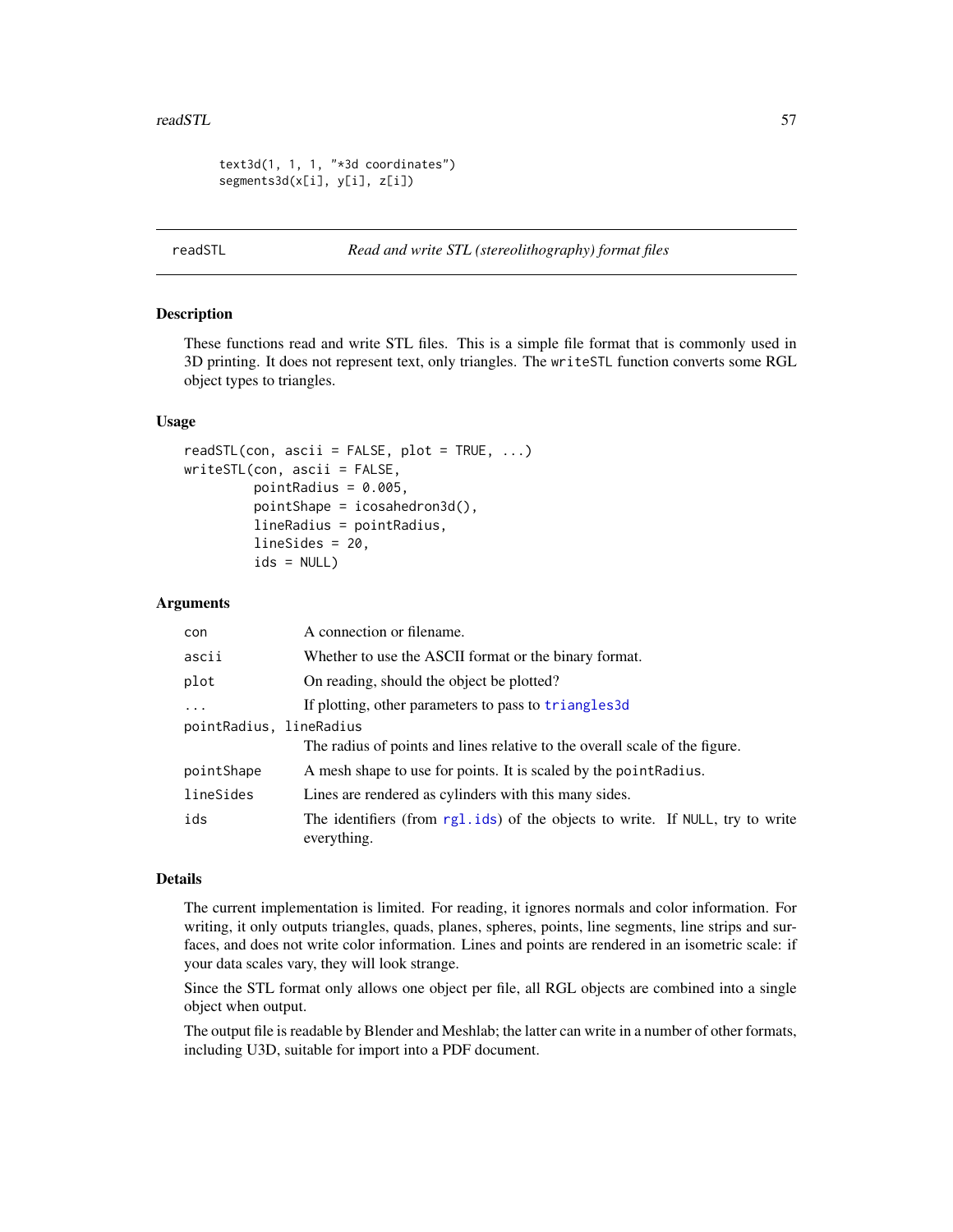# Value

readSTL invisibly returns the object id if plot = TRUE, or (visibly) a matrix of vertices of the triangles if not.

writeSTL invisibly returns the name of the connection to which the data was written.

# Author(s)

Duncan Murdoch

# References

The file format was found on Wikipedia on October 25, 2012. I learned about the STL file format from David Smith's blog reporting on Ian Walker's r2stl function.

#### See Also

[scene3d](#page-80-0) saves a copy of a scene to an R variable; [writeWebGL](#page-109-0), [writePLY](#page-107-0), [writeOBJ](#page-105-0) and [writeSTL](#page-56-0) write the scene to a file in various other formats.

# Examples

```
filename <- tempfile(fileext = ".stl")
open3d()
shade3d( icosahedron3d(col = "magenta") )
writeSTL(filename)
open3d()
readSTL(filename, col = "red")
```

```
rgl.attrib Get information about shapes
```
## Description

Retrieves information about the shapes in a scene.

#### Usage

```
rgl.attrib.count(id, attrib)
rgl.attrib(id, attrib, first = 1,
last = rgl.attrib.count(id, attrib))
```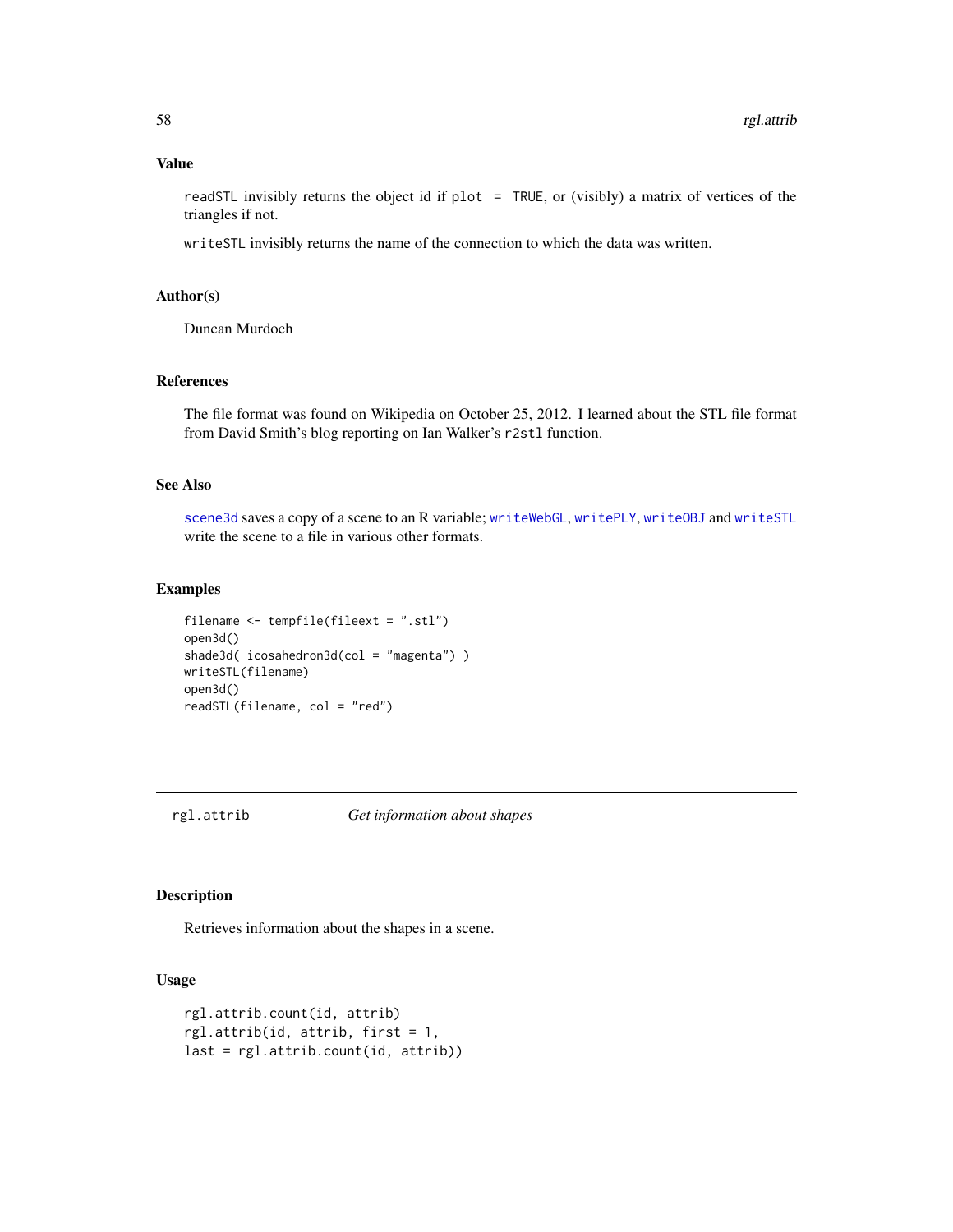#### rgl.attrib 59

# Arguments

| id          | A shape identifier, as returned by rgl. ids.                                                                                                                                                                                                                     |
|-------------|------------------------------------------------------------------------------------------------------------------------------------------------------------------------------------------------------------------------------------------------------------------|
| attrib      | An attribute of a shape. Currently supported: one of<br>"vertices", "normals", "colors", "texcoords", "dim", "texts", "cex",<br>"adj","radii","centers","ids","usermatrix","types","flags","offsets",<br>"family", "font"<br>or unique prefixes to one of those. |
| first, last | Specify these to retrieve only those rows of the result.                                                                                                                                                                                                         |

# Details

If the identifier is not found or is not a shape that has the given attribute, zero will be returned by rgl.attrib.count, and an empty matrix will be returned by rgl.attrib.

The first four attrib names correspond to the usual OpenGL properties; "dim" is used just for surfaces, defining the rows and columns in the rectangular grid; "cex", "adj", "family" and "font" apply only to text objects.

# Value

rgl.attrib.count returns the count of the requested attribute. rgl.attrib returns the values of the attribute. Attributes are mostly real-valued, with the following sizes:

| "vertices"   | 3 values | x, y, z    |
|--------------|----------|------------|
| "normals"    | 3 values | x, y, z    |
| "centers"    | 3 values | x, y, z    |
| "colors"     | 4 values | r, g, b, a |
| "texcoords"  | 2 values | s, t       |
| "dim"        | 2 values | r, c       |
| "cex"        | 1 value  | cex        |
| "adi"        | 2 values | x, y       |
| "radii"      | 1 value  | r          |
| " $ids"$     | 1 value  | id         |
| "usermatrix" | 4 values | x, y, z, w |
| "texts"      | 1 value  | text       |
| "types"      | 1 value  | type       |
| "flags"      | 1 value  | flag       |
| "family"     | 1 value  | family     |
| "font"       | 1 value  | font       |

The "texts", "types" and "family" attributes are character-valued; the flags attribute is logical valued, with named rows.

These are returned as matrices with the row count equal to the count for the attribute, and the columns as listed above.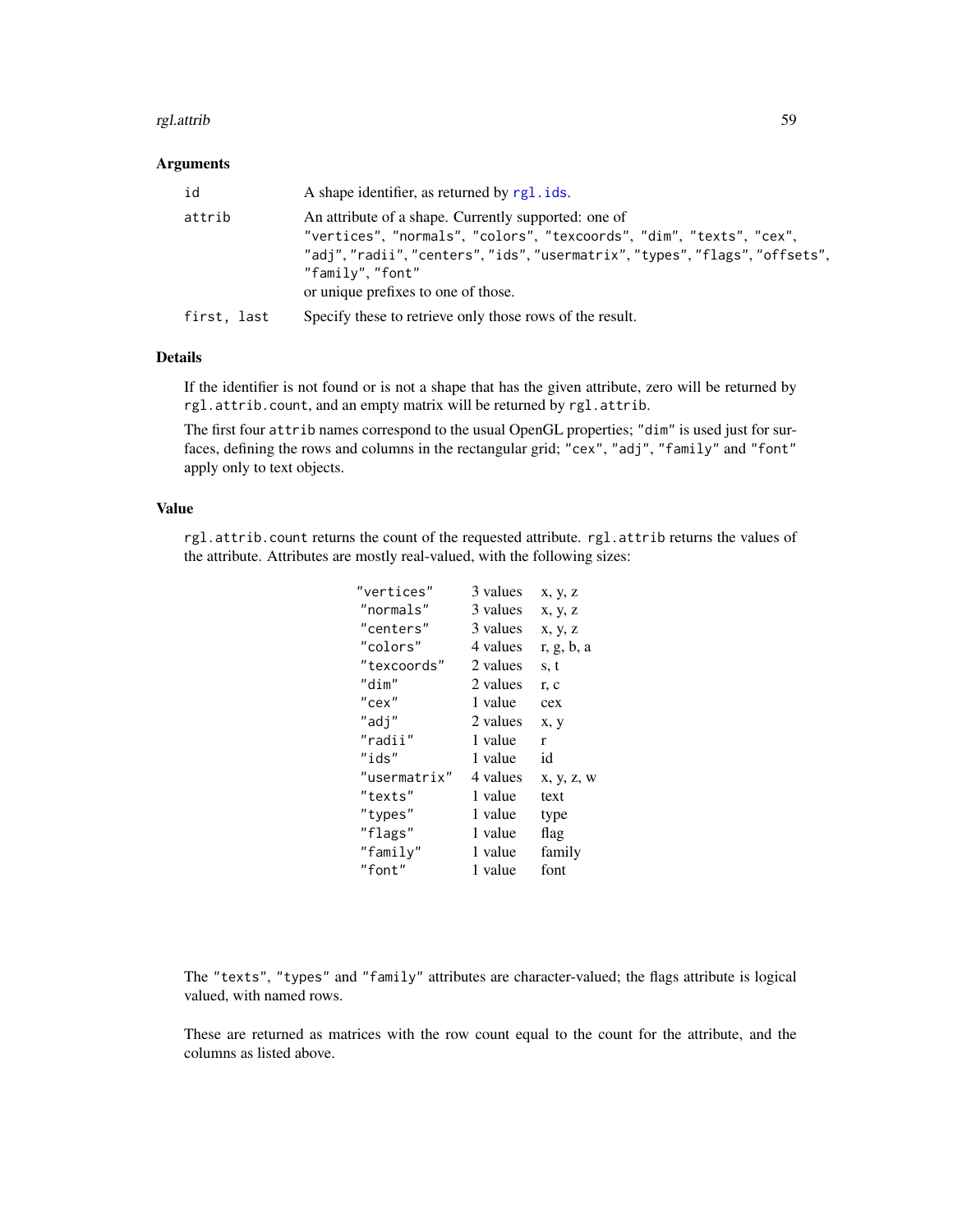#### Author(s)

Duncan Murdoch

#### See Also

[rgl.ids](#page-78-0)

# Examples

```
p \leftarrow plot3d(rnorm(100), rnorm(100), rnorm(100), type = "s", col = "red")rgl.attrib.count(p["data"], "vertices")
rgl.attrib(p["data"], "vertices", last = 10)
```
<span id="page-59-0"></span>rgl.bbox *Set up Bounding Box decoration*

## <span id="page-59-1"></span>Description

Set up the bounding box decoration.

# Usage

```
rgl.bbox(
xat = NULL, xlab = NULL, xunit = 0, xlen = 5,
yat = NULL, ylab = NULL, yunit = 0, ylen = 5,
zat = NULL, zlab = NULL, zunit = 0, zlen = 5,
marklen = 15.0, marklen.rel = TRUE, expand = 1,
draw_front = FALSE, ...)bbox3d(xat = NULL, yat = NULL, zat = NULL,xunit = "pretty", yunit = "pretty", zunit = "pretty",
expand = 1.03,
draw_front = FALSE, ...)
```
# Arguments

|                     | xat, yat, zat vector specifying the tickmark positions                                                                                      |
|---------------------|---------------------------------------------------------------------------------------------------------------------------------------------|
| xlab, ylab, zlab    |                                                                                                                                             |
|                     | character vector specifying the tickmark labeling                                                                                           |
| xunit, yunit, zunit |                                                                                                                                             |
|                     | value specifying the tick mark base for uniform tick mark layout                                                                            |
| xlen, ylen, zlen    |                                                                                                                                             |
|                     | value specifying the number of tickmarks                                                                                                    |
| marklen             | value specifying the length of the tickmarks                                                                                                |
| marklen.rel         | logical, if TRUE tick mark length is calculated using 1/marklen * axis length,<br>otherwise tick mark length is marklen in coordinate space |
| expand              | value specifying how much to expand the bounding box around the data                                                                        |
|                     |                                                                                                                                             |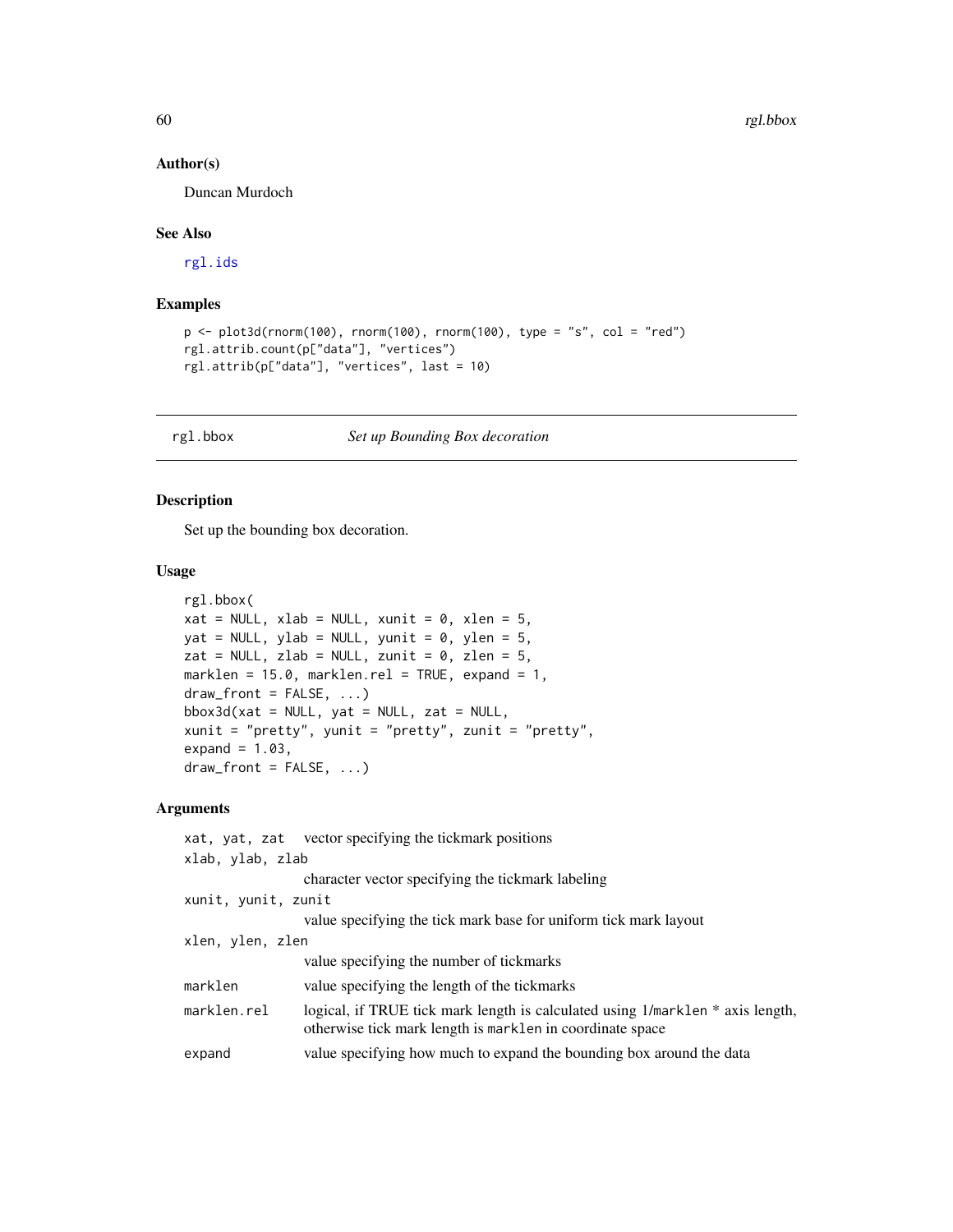| draw front | draw the front faces of the bounding box                                                                     |
|------------|--------------------------------------------------------------------------------------------------------------|
| $\cdots$   | Material properties (or other rg1, bbox parameters in the case of bbox 3d). See<br>rgl.material for details. |

#### Details

Four different types of tick mark layouts are possible. This description applies to the X axis; other axes are similar: If xat is not NULL, the ticks are set up at custom positions. If xunit is numeric but not zero, it defines the tick mark base. If it is "pretty" (the default in bbox3d), ticks are set at [pretty](#page-0-0) locations. If xlen is not zero, it specifies the number of ticks (a suggestion if xunit is "pretty").

The first color specifies the bounding box, while the second one specifies the tick mark and font color.

bbox3d defaults to [pretty](#page-0-0) locations for the axis labels and a slightly larger box, whereas rgl.bbox covers the exact range.

[axes3d](#page-8-0) offers more flexibility in the specification of the axes, but they are static, unlike those drawn by [rgl.bbox](#page-59-0) and [bbox3d](#page-59-1).

# Value

This function is called for the side effect of setting the bounding box decoration. A shape ID is returned to allow [rgl.pop](#page-78-0) to delete it.

## See Also

[rgl.material](#page-61-0), [axes3d](#page-8-0)

## Examples

```
rgl.open()
rgl.points(rnorm(100), rnorm(100), rnorm(100))
rgl.bbox(color = c("#333377", "white"), emission = "#333377",
         specular = "#3333FF", shininess = 5, alpha = 0.8 )
open3d()
points3d(rnorm(100), rnorm(100), rnorm(100))
bbox3d(color = c("#333377", "black"), emission = "#333377",
       specular = "#3333FF", shininess = 5, alpha = 0.8)
```
<span id="page-60-0"></span>rgl.bringtotop *Assign focus to an RGL window*

# Description

'rgl.bringtotop' brings the current RGL window to the front of the window stack (and gives it focus).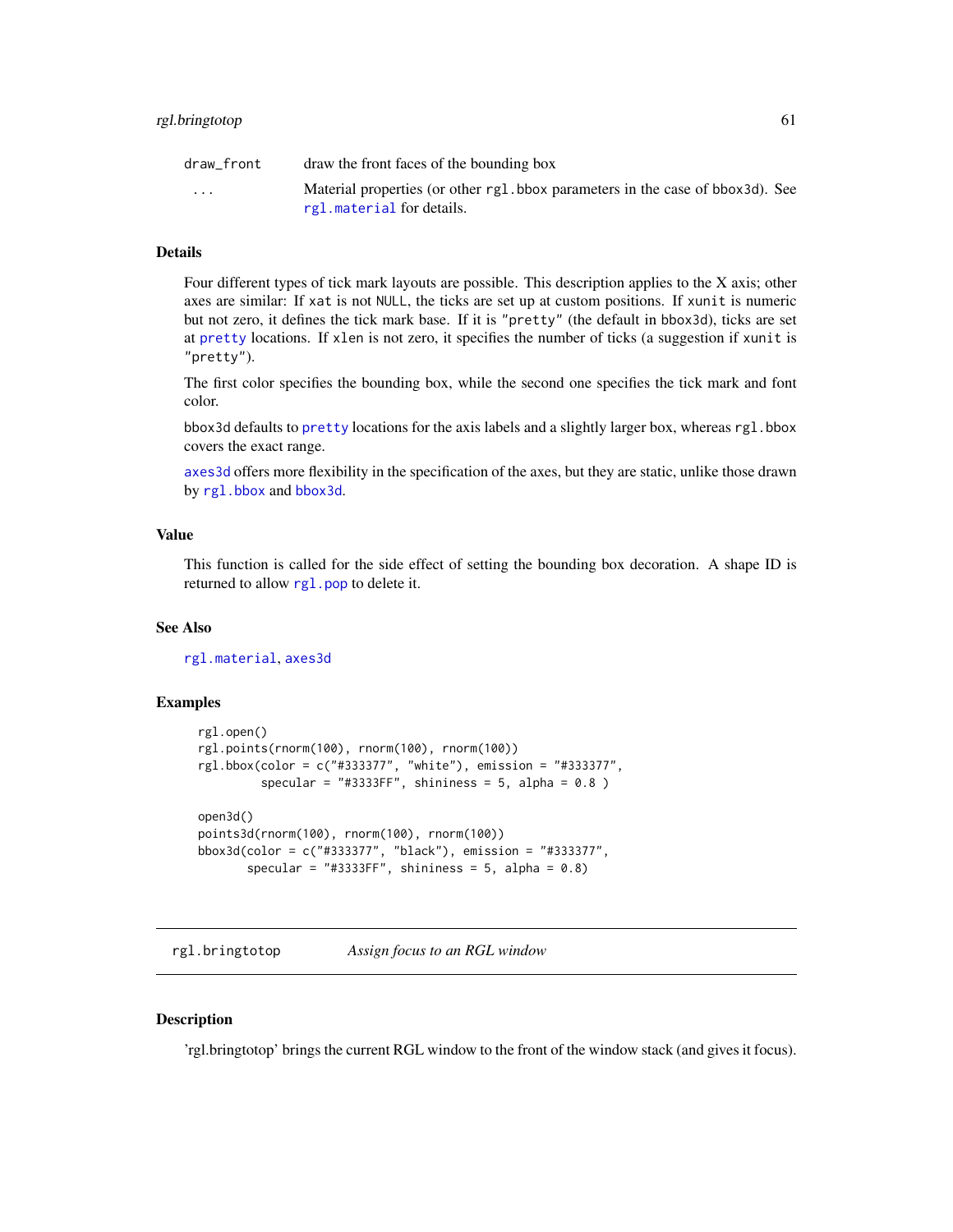#### Usage

rgl.bringtotop(stay = FALSE)

#### Arguments

stay whether to make the window stay on top.

# Details

If stay is TRUE, then the window will stay on top of normal windows.

#### Note

not completely implemented for X11 graphics (stay not implemented; window managers such as KDE may block this action (set "Focus stealing prevention level" to None in Control Center/Window Behavior/Advanced)). Not currently implemented under OS/X.

#### Author(s)

Ming Chen/Duncan Murdoch

## Examples

```
rgl.open()
rgl.points(rnorm(1000), rnorm(1000), rnorm(1000), color = heat.colors(1000))
rgl.bringtotop(stay = TRUE)
```
<span id="page-61-0"></span>rgl.material *Generic Appearance setup*

# <span id="page-61-1"></span>Description

Set material properties for geometry appearance.

# Usage

```
rgl.material(
 color = c("white"),alpha = c(1.0),
 lit = TRUE,ambient = "black",
 specialar = "white",emission = "black",
 shininess = 50.0,
 smooth = TRUE,
 text{text} = NULL,text{textype} = "rgb"
 texmipmap = FALSE,
```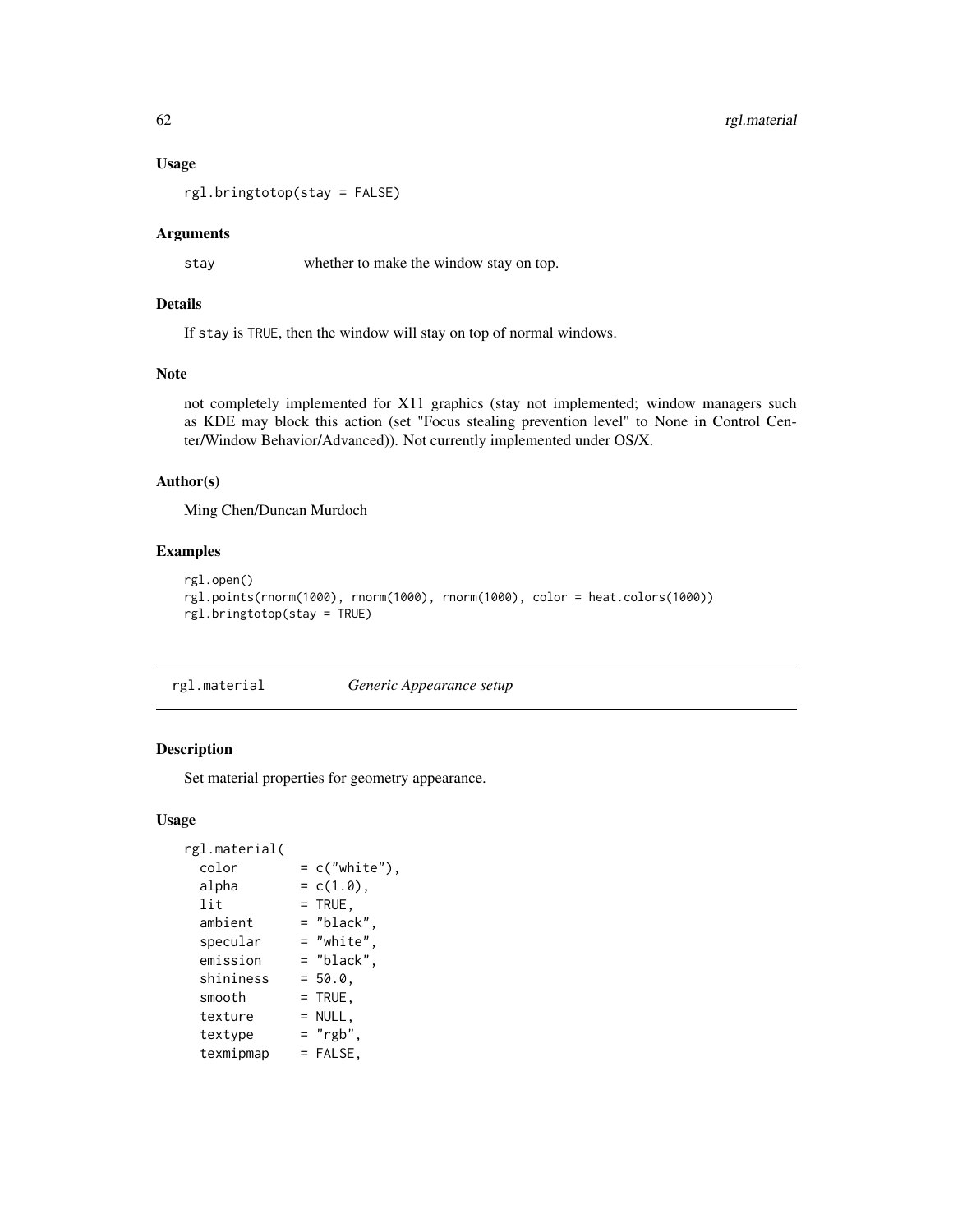# rgl.material 63

```
texminfilter = "linear",
 texmagfilter = "linear",
 texen{vmap} = FALSE,
 front = "fill",
 back = "fill",<br>size = 3.0,= 3.0,1wd = 1.0,
 f \circ g = TRUE,
 point_antialias = FALSE,
 line_antialias = FALSE,
 depth\_mask = TRUE,
 depth_test = "less",
  ...
material3d(...)
```
# Arguments

)

| color        | vector of R color characters. Represents the diffuse component in case of light-<br>ing calculation (lit = TRUE), otherwise it describes the solid color characteris-<br>tics. |
|--------------|--------------------------------------------------------------------------------------------------------------------------------------------------------------------------------|
| lit          | logical, specifying if lighting calculation should take place on geometry<br>ambient, specular, emission, shininess                                                            |
|              | properties for lighting calculation. ambient, specular, emission are R color char-<br>acter string values; shininess represents a numerical.                                   |
| alpha        | vector of alpha values between 0.0 (fully transparent)  1.0 (opaque).                                                                                                          |
| smooth       | logical, specifying whether Gouraud shading (smooth) or flat shading should be<br>used.                                                                                        |
| texture      | path to a texture image file. Supported formats: png.                                                                                                                          |
| textype      | specifies what is defined with the pixmap                                                                                                                                      |
|              | "alpha" alpha values                                                                                                                                                           |
|              | "luminance" luminance                                                                                                                                                          |
|              | "luminance.alpha" luminance and alpha                                                                                                                                          |
|              | "rgb" color                                                                                                                                                                    |
|              | "rgba" color and alpha texture                                                                                                                                                 |
| texmipmap    | Logical, specifies if the texture should be mipmapped.                                                                                                                         |
| texmagfilter | specifies the magnification filtering type (sorted by ascending quality):                                                                                                      |
|              | "nearest" texel nearest to the center of the pixel                                                                                                                             |
|              | "linear" weighted linear average of a 2x2 array of texels                                                                                                                      |
| texminfilter | specifies the minification filtering type (sorted by ascending quality):                                                                                                       |
|              | "nearest" texel nearest to the center of the pixel                                                                                                                             |
|              | "linear" weighted linear average of a 2x2 array of texels                                                                                                                      |
|              | "nearest.mipmap.nearest" low quality mipmapping                                                                                                                                |
|              | "nearest.mipmap.linear" medium quality mipmapping                                                                                                                              |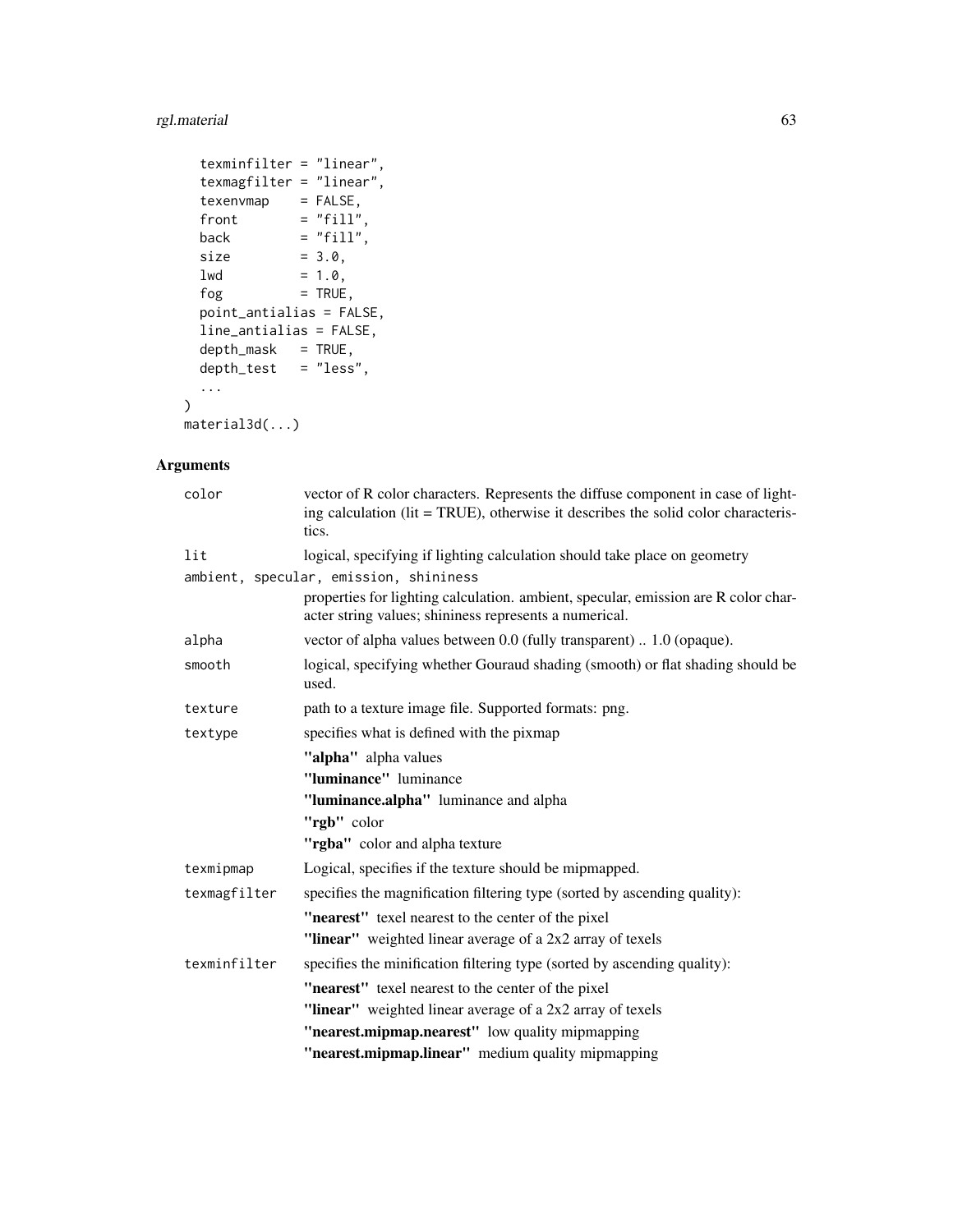|             | "linear.mipmap.nearest" medium quality mipmapping                                                                                                                                                                                                                                                                       |
|-------------|-------------------------------------------------------------------------------------------------------------------------------------------------------------------------------------------------------------------------------------------------------------------------------------------------------------------------|
|             | "linear.mipmap.linear" high quality mipmapping                                                                                                                                                                                                                                                                          |
| texenvmap   | logical, specifies if auto-generated texture coordinates for environment-mapping<br>should be performed on geometry.                                                                                                                                                                                                    |
| front, back | Determines the polygon mode for the specified side:                                                                                                                                                                                                                                                                     |
|             | "fill" filled polygon                                                                                                                                                                                                                                                                                                   |
|             | "line" wireframed polygon                                                                                                                                                                                                                                                                                               |
|             | "points" point polygon                                                                                                                                                                                                                                                                                                  |
|             | "cull" culled (hidden) polygon                                                                                                                                                                                                                                                                                          |
| size        | numeric, specifying the size of points in pixels                                                                                                                                                                                                                                                                        |
| lwd         | numeric, specifying the line width in pixels                                                                                                                                                                                                                                                                            |
| fog         | logical, specifying if fog effect should be applied on the corresponding shape                                                                                                                                                                                                                                          |
|             | point_antialias, line_antialias                                                                                                                                                                                                                                                                                         |
|             | logical, specifying if points and lines should be antialiased                                                                                                                                                                                                                                                           |
| depth_mask  | logical, specifying whether the object's depth should be stored.                                                                                                                                                                                                                                                        |
| depth_test  | Determines which depth test is used to see if this object is visible, depending<br>on its apparent depth in the scene compared to the stored depth. Possible values<br>are "never", "less" (the default), "equal", "lequal" (less than or equal),<br>"greater", "notequal", "gequal" (greater than or equal), "always". |
|             | Any of the arguments above; see Details below.                                                                                                                                                                                                                                                                          |

#### Details

Only one side at a time can be culled.

material3d is an alternate interface to the material properties, modelled after [par3d](#page-31-0): rather than setting defaults for parameters that are not specified, they will be left unchanged. material3d may also be used to query the material properties; see the examples below.

The current implementation does not return parameters for textures.

If point\_antialias is TRUE, points will be drawn as circles; otherwise, they will be drawn as squares. Lines tend to appear heavier with line\_antialias == TRUE.

The material member of the [r3dDefaults](#page-31-1) list may be used to set default values for material properties.

The ... parameter to rgl.material is ignored.

#### Value

rgl.material() is called for the side effect of setting the material properties. It returns a value invisibly which is not intended for use by the user.

Users should use material3d() to query material properties. It returns values similarly to [par3d](#page-31-0) as follows: When setting properties, it returns the previous values in a named list. A named list is also returned when more than one value is queried. When a single value is queried it is returned directly.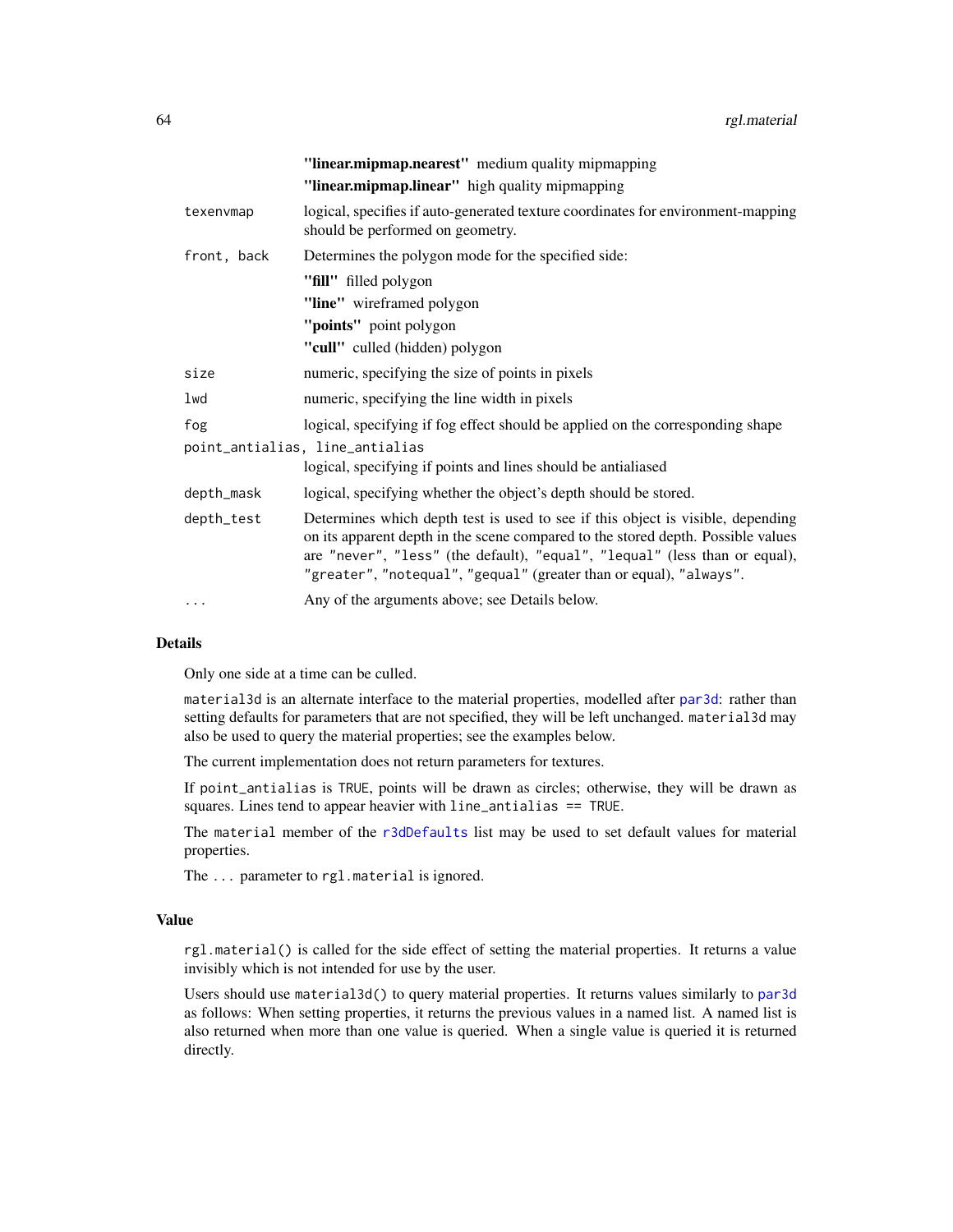#### rgl.open 65

# See Also

```
rgl.primitive, rgl.bbox, rgl.bg, rgl.light
```
#### Examples

```
save <- material3d("color")
material3d(color = "red")
material3d("color")
material3d(color = save)
# this illustrates the effect of depth_test
x \leftarrow c(1:3); x \text{mid} \leftarrow \text{mean}(x)y \leq c(2, 1, 3); ymid \leq mean(y)
z \le -1open3d()
tests <- c("never", "less", "equal", "lequal", "greater",
                   "notequal", "gequal", "always")
for (i in 1:8) {
  triangles3d(x, y, z + i, col = heat.colors(8)[i])
  texts3d(xmid, ymid, z + i, paste(i, tests[i], sep = ". "), depth_test = tests[i])
}
```
# <span id="page-64-0"></span>rgl.open *3D visualization device system*

# Description

3D real-time rendering system.

## Usage

```
# Low level rgl.* interface
rgl.open(useNULL = rgl.useNULL()) # open new device
rgl.close() # close current device
rgl.cur() # returns active device ID
rgl.dev.list() # returns all device IDs
rgl.set(which, silent = FALSE) # set device as active
rgl.quit() # shutdown rgl device system
rgl.init(initValue = 0, only NULL = FALSE) # re-initialize rgl
```
# Arguments

| useNULL   | whether to open the "null" device            |
|-----------|----------------------------------------------|
| which     | device ID                                    |
| silent    | whether to suppress update of window titles  |
| initValue | value for internal use only                  |
| onlyNULL  | only initialize the null (no display) device |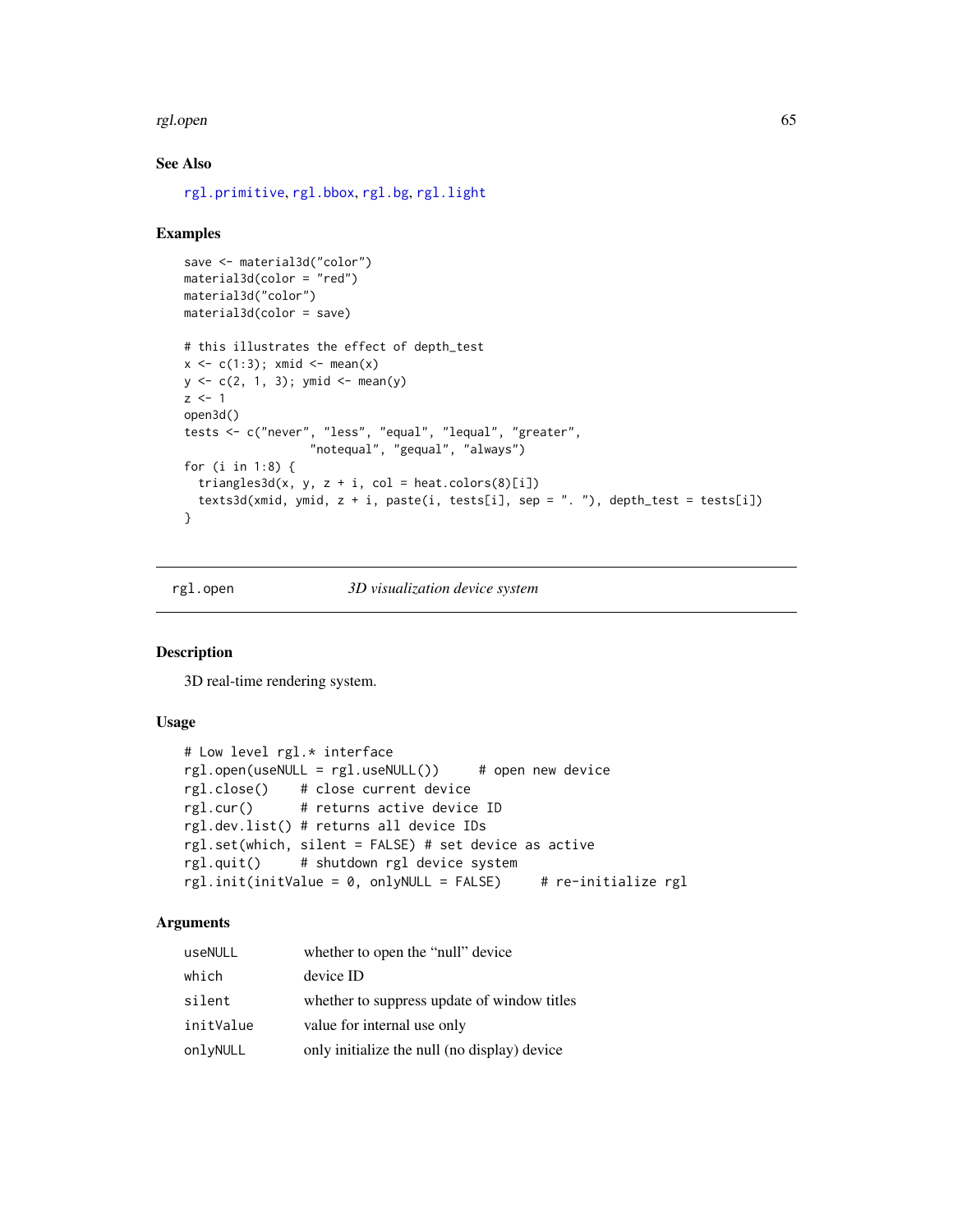## Details

The rgl device design is oriented towards the R device metaphor. If you send scene management instructions, and there's no device open, it will be opened automatically. Opened devices automatically get the current device focus. The focus may be changed by using rgl.set(). rgl.quit() shuts down the rgl subsystem and all open devices, detaches the package including the shared library and additional system libraries.

The rgl.open() function attempts to open a new RGL window. If the "rgl.antialias" option is set, it will be used to select the requested antialiasing. (See [open3d](#page-31-1) for more description of antialiasing and an alternative way to set the value.)

If useNULL is TRUE, rgl will use a "null" device. This device records objects as they are plotted, but displays nothing. It is intended for use with [writeWebGL](#page-109-0) and similar functions.

If rgl.open() fails (e.g. because X windows is not running, or its DISPLAY variable is not set properly), then you can retry the initialization by calling  $rgl$ , init(). Do not do this when windows have already been successfully opened: they will be orphaned, with no way to remove them other than closing R. In fact, it's probably a good idea not to do this at all: quitting R and restarting it is a better solution.

This package also includes a higher level interface which is described in the [r3d](#page-54-0) help topic. That interface is designed to act more like classic 2D R graphics. We recommend that you avoid mixing rgl.\* and \*3d calls.

See the first example below to display the ChangeLog.

#### Value

rgl.open, rgl.close and rgl.set are called for their side effects and return no useful value. Similarly rgl.init and rgl.quit are not designed to return useful values; in fact, users shouldn't call them at all!

rgl.cur returns the currently active devices, or 0 if none is active; rgl.dev.list returns a vector of all open devices. Both functions name the items according to the type of device: null for a hidden null device, wgl for a Windows device, and glX for an X windows device.

### See Also

```
r3d, rgl.clear, rgl.pop, rgl.viewpoint, rgl.light, rgl.bg, rgl.bbox, rgl.points, rgl.lines,
rgl.triangles, rgl.quads, rgl.texts, rgl.surface, rgl.spheres, rgl.sprites, rgl.snapshot,
rgl.useNULL
```
rgl.pixels *Extract pixel information from window*

# **Description**

This function extracts single components of the pixel information from the topmost window.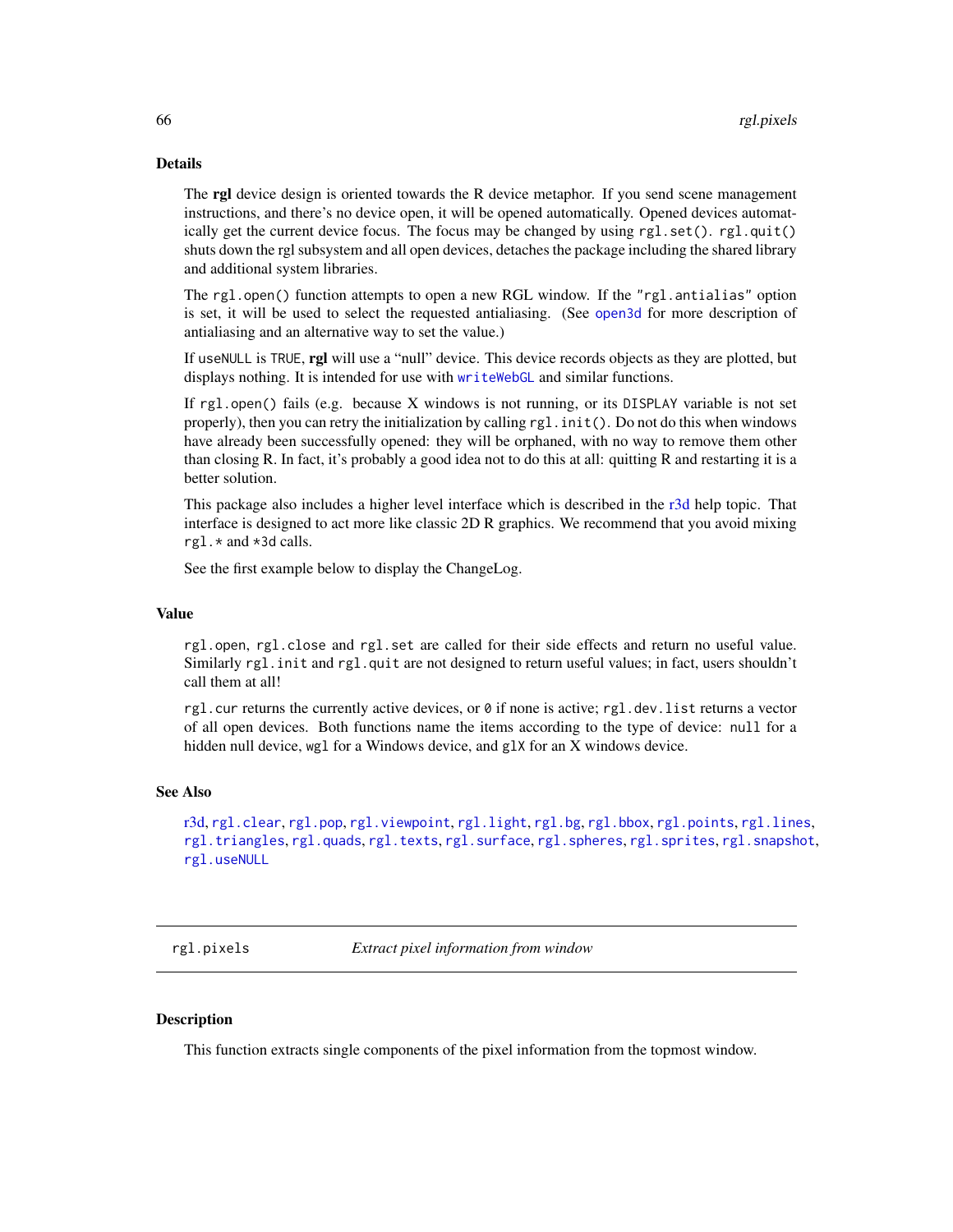#### rgl.pixels 67

## Usage

```
rgl.pixels(component = c("red", "green", "blue"),
       viewport = par3d("viewport"), top = TRUE)
```
# Arguments

| component | Which component(s)?                            |
|-----------|------------------------------------------------|
| viewport  | Lower left corner and size of desired region.  |
| top       | Whether to bring window to top before reading. |

# Details

The possible components are "red", "green", "blue", "alpha", "depth", and "luminance" (the sum of the three colors). All are scaled from 0 to 1.

Note that the luminance is kept below 1 by truncating the sum; this is the definition used for the GL\_LUMINANCE component in OpenGL.

# Value

A vector, matrix or array containing the desired components. If one component is requested, a vector or matrix will be returned depending on the size of block requested (length 1 dimensions are dropped); if more, an array, whose last dimension is the list of components.

# Author(s)

Duncan Murdoch

# See Also

rgl. snapshot to write a copy to a file, demo("stereo") for functions that make use of this to draw a random dot stereogram and an anaglyph.

```
example(surface3d)
depth <- rgl.pixels(component = "depth")
if (length(depth) && is.matrix(depth)) # Protect against empty or single pixel windows
    contour(depth)
```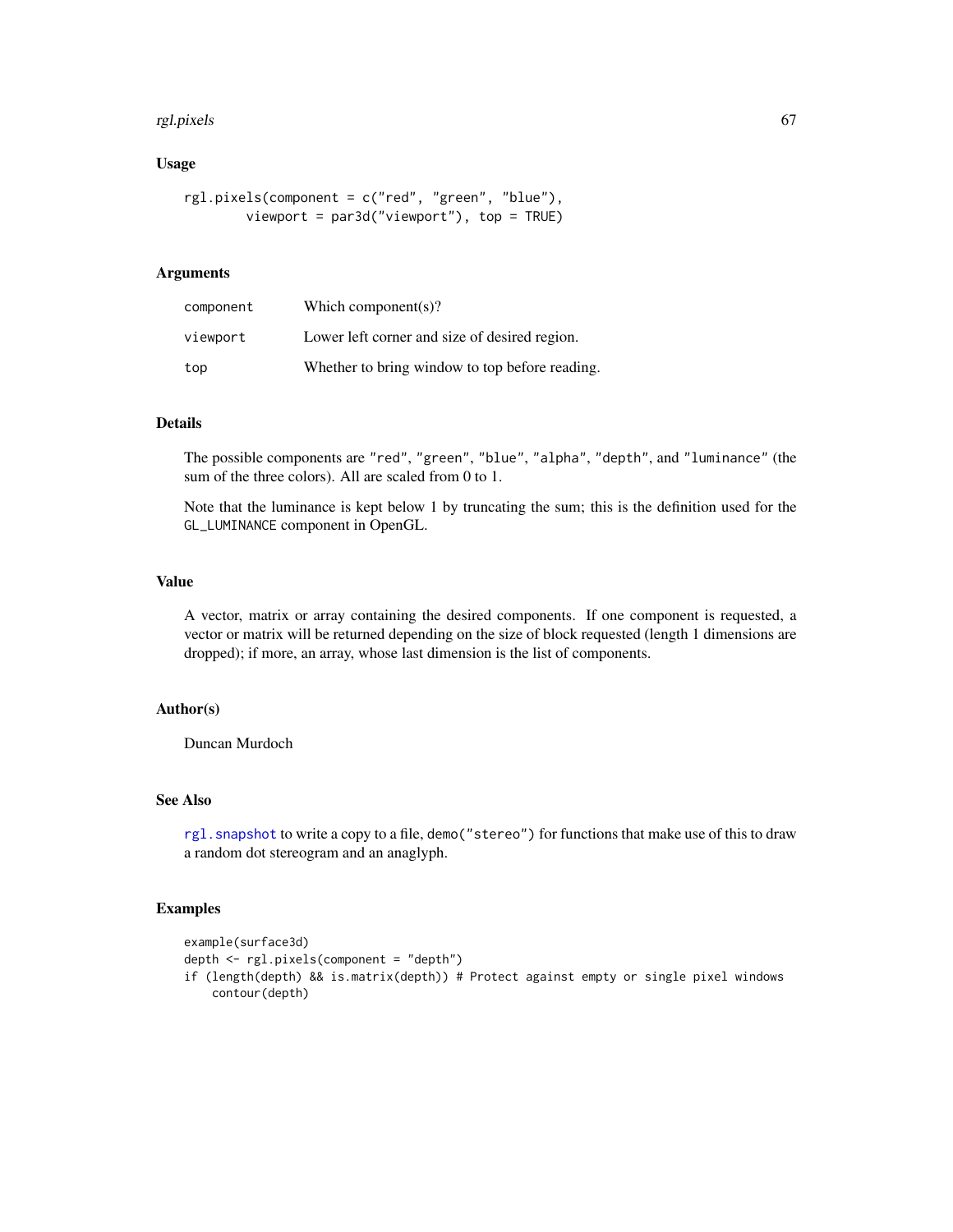rgl.postscript *export screenshot*

#### Description

Saves the screenshot to a file in PostScript or other vector graphics format.

#### Usage

rgl.postscript( filename, fmt = "eps", drawText = TRUE )

# Arguments

| filename | full path to filename.                                          |
|----------|-----------------------------------------------------------------|
| fmt      | export format, currently supported: ps, eps, tex, pdf, svg, pgf |
| drawText | logical, whether to draw text                                   |

#### Details

Animations can be created in a loop modifying the scene and saving a screenshot to a file. (See example below)

This function is a wrapper for the GL2PS library by Christophe Geuzaine, and has the same limitations as that library: not all OpenGL features are supported, and some are only supported in some formats. See the reference for full details.

## Author(s)

Christophe Geuzaine / Albrecht Gebhardt

#### References

GL2PS: an OpenGL to PostScript printing library by Christophe Geuzaine, [http://www.geuz.](http://www.geuz.org/gl2ps/) [org/gl2ps/](http://www.geuz.org/gl2ps/), version 1.3.8.

# See Also

[rgl.viewpoint](#page-102-0), [rgl.snapshot](#page-72-0)

```
x \le -y \le -\text{seq}(-10, 10, \text{ length} = 20)z \le outer(x, y, function(x, y) x^2 + y^2)
persp3d(x, y, z, col = 'lightblue')
title3d("Using LaTeX text", col = 'red', line = 3)
rgl.postscript("persp3da.ps", "ps", drawText = FALSE)
rgl.postscript("persp3da.pdf", "pdf", drawText = FALSE)
```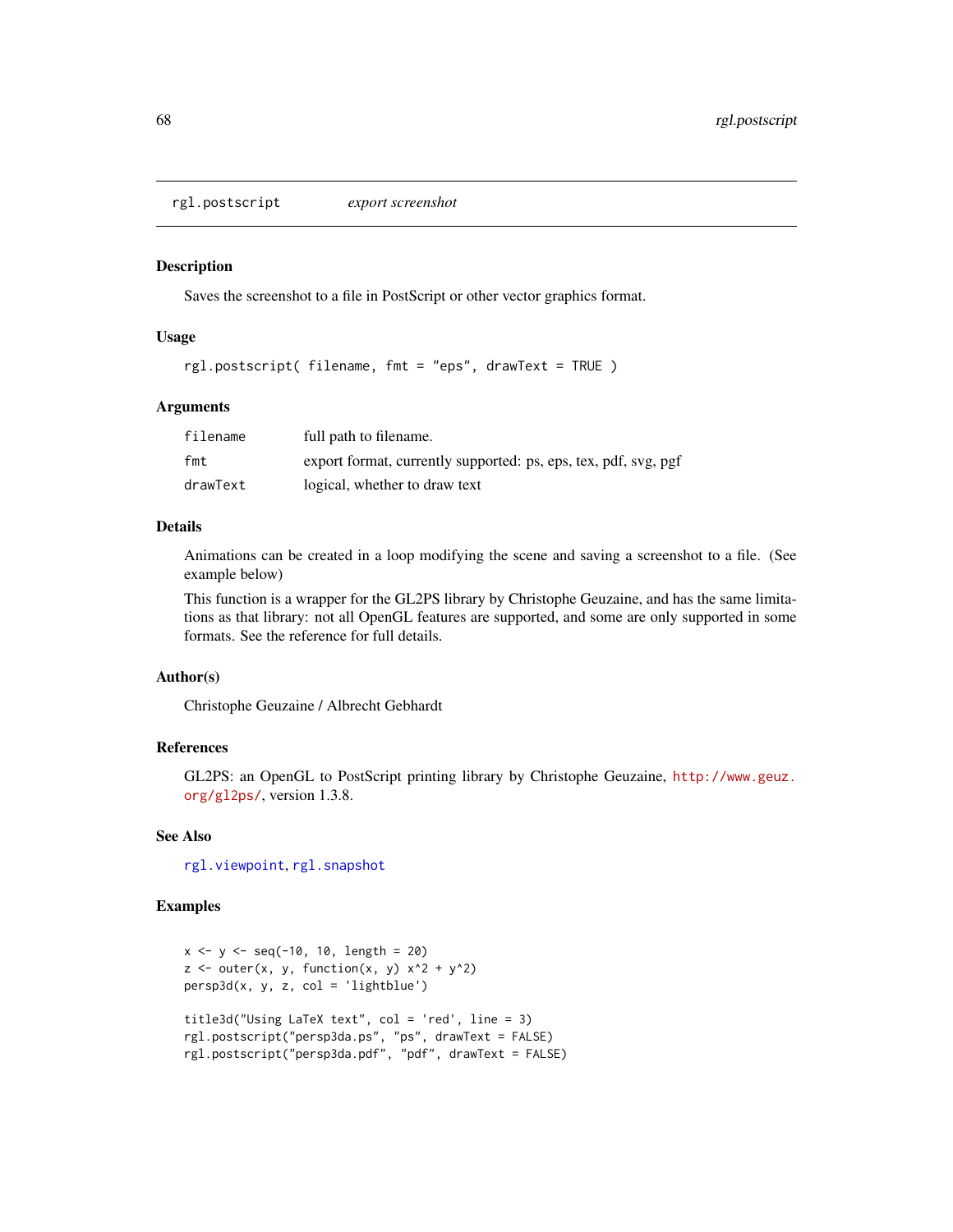# rgl.primitive 69

```
rgl.postscript("persp3da.tex", "tex")
rgl.pop()
title3d("Using ps/pdf text", col = 'red', line = 3)
rgl.postscript("persp3db.ps", "ps")
rgl.postscript("persp3db.pdf", "pdf")
rgl.postscript("persp3db.tex", "tex", drawText = FALSE)
## Not run:
#
# create a series of frames for an animation
#
rgl.open()
shade3d(oh3d(), color = "red")
rgl.viewpoint(0, 20)
for (i in 1:45) {
  rgl.viewpoint(i, 20)
  filename \leq paste("pic", formatC(i, digits = 1, flag = "0"), ".eps", sep = "")
  rgl.postscript(filename, fmt = "eps")
}
```
## End(Not run)

<span id="page-68-1"></span>rgl.primitive *add primitive set shape*

# <span id="page-68-0"></span>Description

Adds a shape node to the current scene

# Usage

```
rgl.points(x, y = NULL, z = NULL, ...)rgl.lines(x, y = NULL, z = NULL, ...)
rgl.linestrips(x, y = NULL, z = NULL, ...)rgl.triangles(x, y = NULL, z = NULL, normals = NULL, texcoordinates = NULL, ...)rgl.quads(x, y = NULL, z = NULL, normals = NULL, tx = count)
```
## Arguments

| X, Y, Z                 | coordinates. Any reasonable way of defining the coordinates is acceptable. See<br>the function $xyz$ . coords for details. |
|-------------------------|----------------------------------------------------------------------------------------------------------------------------|
| normals                 | Normals at each point.                                                                                                     |
| texcoords               | Texture coordinates at each point.                                                                                         |
| $\cdot$ $\cdot$ $\cdot$ | Material properties. See rg1. material for details.                                                                        |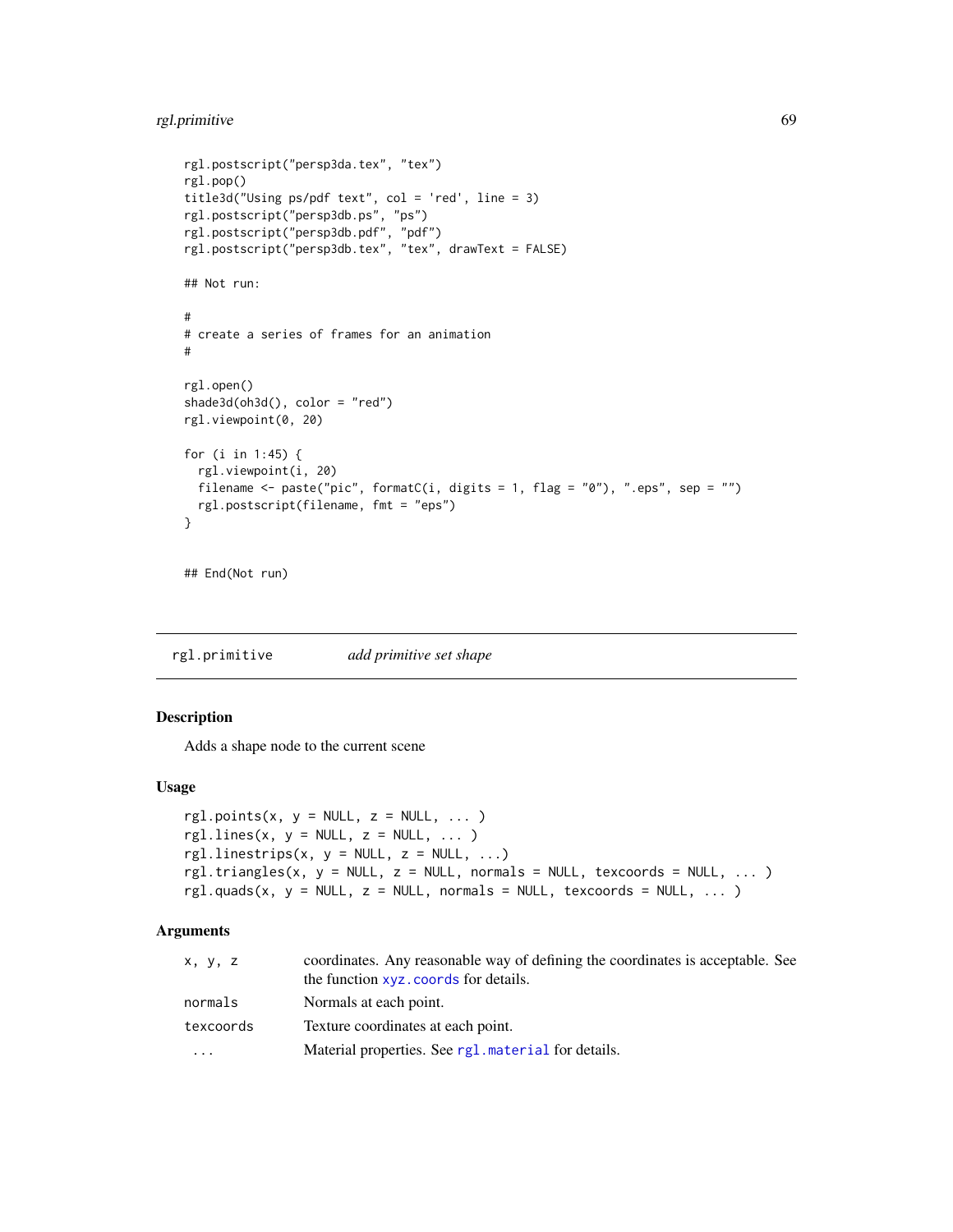#### Details

Adds a shape node to the scene. The appearance is defined by the material properties. See [rgl.material](#page-61-0) for details.

The names of these functions correspond to OpenGL primitives. They all take a sequence of vertices in  $x$ ,  $y$ , z. The only non-obvious ones are rg1. lines which draws line segments based on pairs of vertices, and rgl.linestrips which joins the vertices.

For triangles and quads, the normals at each vertex may be specified using normals. These may be given in any way that would be acceptable as a single argument to [xyz.coords](#page-0-0). These need not match the actual normals to the polygon: curved surfaces can be simulated by using other choices of normals.

Texture coordinates may also be specified. These may be given in any way that would be acceptable as a single argument to [xy.coords](#page-0-0), and are interpreted in terms of the bitmap specified as the material texture, with  $(0, 0)$  at the lower left,  $(1, 1)$  at the upper right. The texture is used to modulate the color of the polygon.

These are the lower level functions called by [points3d](#page-48-1), [segments3d](#page-48-0), [lines3d](#page-48-0), etc. The two principal differences between the rgl.  $*$  functions and the  $*3d$  functions are that the former set all unspecified material properties to defaults, whereas the latter use current values as defaults; the former make persistent changes to material properties with each call, whereas the latter make temporary changes only for the duration of the call.

#### Value

Each primitive function returns the integer object ID of the shape that was added to the scene. These can be passed to [rgl.pop](#page-78-0) to remove the object from the scene.

#### See Also

[rgl.material](#page-61-0), [rgl.spheres](#page-88-1), [rgl.texts](#page-97-1), [rgl.surface](#page-73-0), [rgl.sprites](#page-90-0)

#### Examples

```
rgl.open()
rgl.points(rnorm(1000), rnorm(1000), rnorm(1000), color = heat.colors(1000))
```
rgl.select *Switch to select mode, and return the mouse position selected.*

#### Description

Mostly for internal use, this function temporarily installs a handler on a button of the mouse that will return the mouse coordinates of one click and drag rectangle.

#### Usage

```
rgl.select(button = c("left", "middle", "right"))
```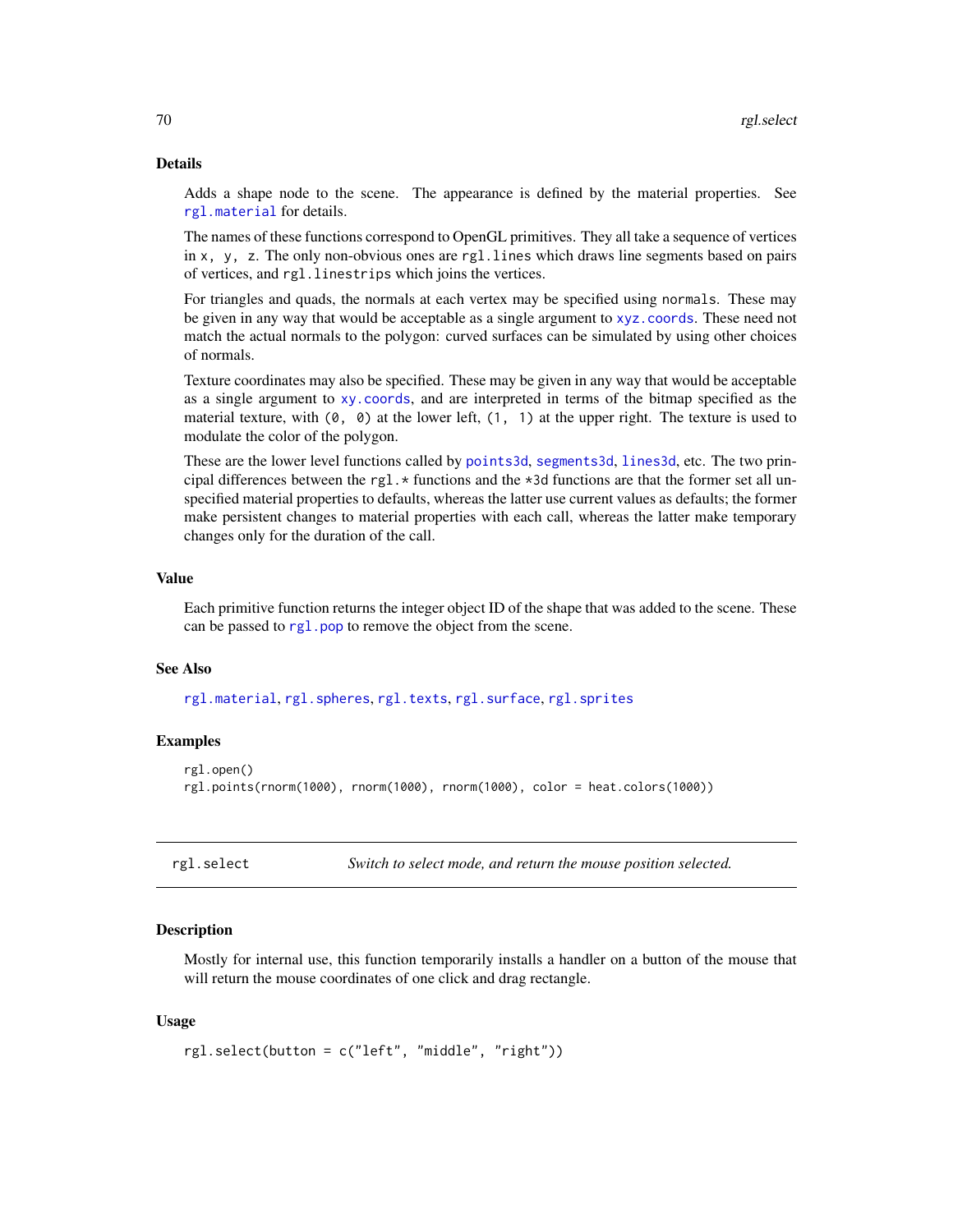#### Arguments

button Which button to use?

# Value

A vector of four coordinates: the X and Y coordinates of the start and end of the dragged rectangle.

## Author(s)

Duncan Murdoch

# See Also

[rgl.select3d](#page-82-1), a version that allows the selection region to be used to select points in the scene.

rgl.setMouseCallbacks *User callbacks on mouse events*

## Description

Set and get user callbacks on mouse events.

#### Usage

```
rgl.setMouseCallbacks(button, begin = NULL, update = NULL, end = NULL)
rgl.getMouseCallbacks(button)
rgl.setWheelCallback(rotate)
rgl.getWheelCallback()
```
#### Arguments

| button | Which button?                       |
|--------|-------------------------------------|
| begin  | Called when mouse down event occurs |
| update | Called when mouse moves             |
| end    | Called when mouse is released       |
| rotate | Called when mouse wheel is rotated  |

#### Details

The set functions set event handlers on mouse events that occur within the current rgl window. The begin and update events should be functions taking two arguments; these will be the mouse coordinates when the event occurs. The end event handler takes no arguments. The rotate event takes a single argument, which will be equal to 1 if the user pushes the wheel away by one click, and 2 if the user pulls the wheel by one click.

Alternatively, the handlers may be set to NULL, the default value, in which case no action will occur.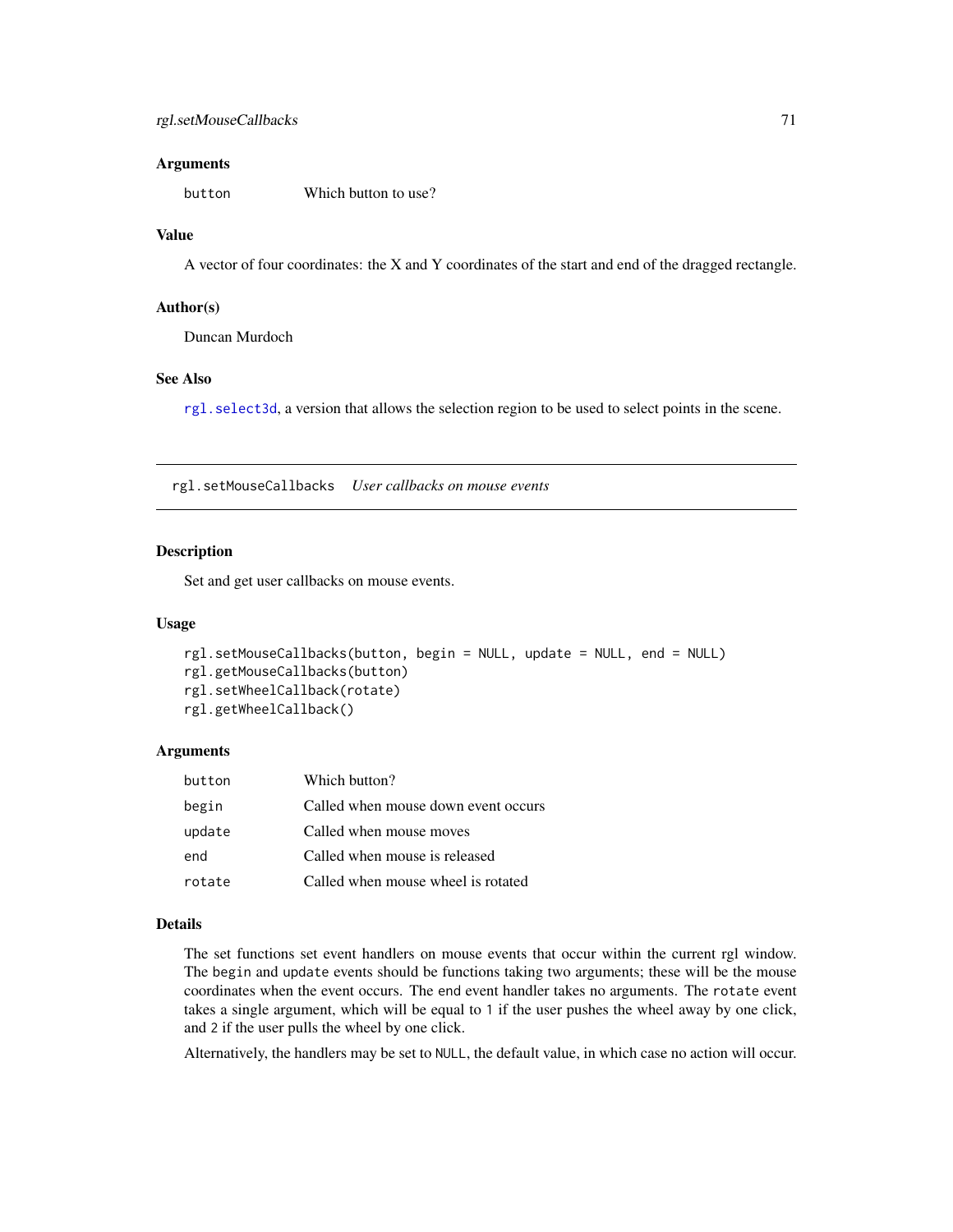If a subscene has multiple listeners, the user action will still only be called for the subscene that received the mouse event. It should consult [par3d\(](#page-31-0)"listeners") if it makes sense to take action on the whole group of subscenes.

The get function retrieves the callbacks that are currently set.

#### Value

The set functions are called for the side effect of setting the mouse event handlers.

The rgl.getMouseCallbacks function returns a list containing the callback functions or NULL if no user callback is set. The rgl.getWheelCallback returns the callback function or NULL.

## Author(s)

Duncan Murdoch

# See Also

[par3d](#page-31-0) to set built-in handlers

```
## Not quite right --- this doesn't play well with rescaling
pan3d <- function(button) {
  start <- list()
  begin \leq function(x, y) {
      start$userMatrix <<- par3d("userMatrix")
      start$viewport <<- par3d("viewport")
      start$scale <<- par3d("scale")
      start$projection <<- rgl.projection()
      start$pos <<- rgl.window2user( x/start$viewport[3], 1 - y/start$viewport[4], 0.5,
                                      projection = start$projection)
  }
  update \leq function(x, y) {
       xlat <- (rgl.window2user( x/start$viewport[3], 1 - y/start$viewport[4], 0.5,
                                 projection = start$projection) - start$pos)*start$scale
       mouseMatrix <- translationMatrix(xlat[1], xlat[2], xlat[3])
       par3d(userMatrix = start$userMatrix %*% t(mouseMatrix) )
  }
  rgl.setMouseCallbacks(button, begin, update)
  cat("Callbacks set on button", button, "of rgl device", rgl.cur(), "\n")
}
pan3d(3)
```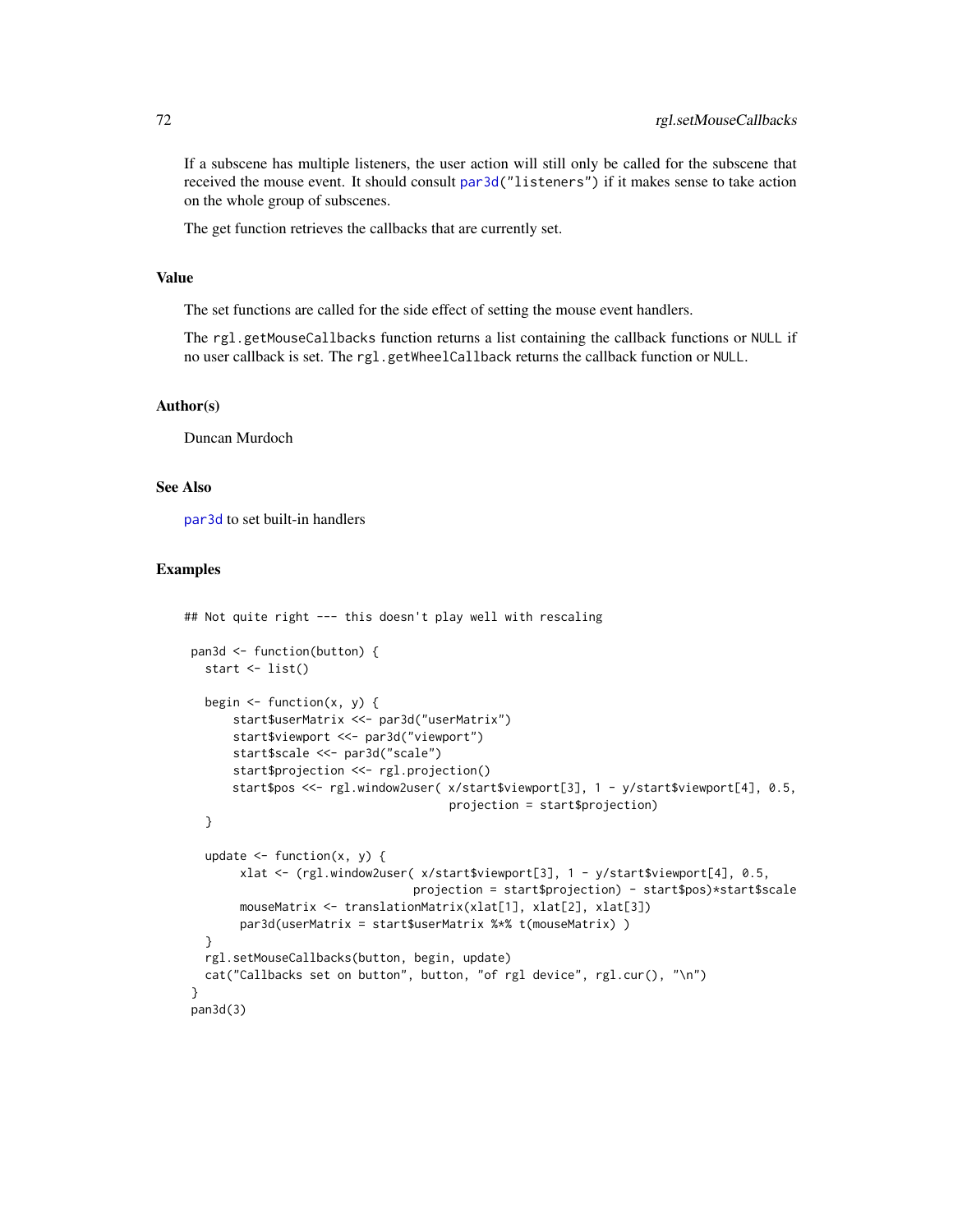rgl.snapshot *export screenshot*

# Description

Saves the screenshot as png file.

#### Usage

```
rgl.snapshot( filename, fmt = "png", top = TRUE )
snapshot3d( ... )
```
## Arguments

| filename | full path to filename.                        |
|----------|-----------------------------------------------|
| fmt      | image export format, currently supported: png |
| top      | whether to call rgl.bringtotop                |
|          | arguments to pass to rgl. snapshot            |

## Details

Animations can be created in a loop modifying the scene and saving each screenshot to a file. Various graphics programs (e.g. ImageMagick) can put these together into a single animation. (See [movie3d](#page-43-0) or the example below.)

## Note

On some systems, the snapshot will include content from other windows if they cover the active rgl window. Setting top = TRUE (the default) will use [rgl.bringtotop](#page-60-0) before the snapshot to avoid this. (See [http://www.opengl.org/resources/faq/technical/rasterization.htm#](http://www.opengl.org/resources/faq/technical/rasterization.htm#rast0070) [rast0070](http://www.opengl.org/resources/faq/technical/rasterization.htm#rast0070) for more details.)

# See Also

[movie3d](#page-43-0), [rgl.viewpoint](#page-102-0)

```
## Not run:
#
# create animation
#
shade3d(oh3d(), color = "red")rgl.bringtotop()
rgl.viewpoint(0, 20)
```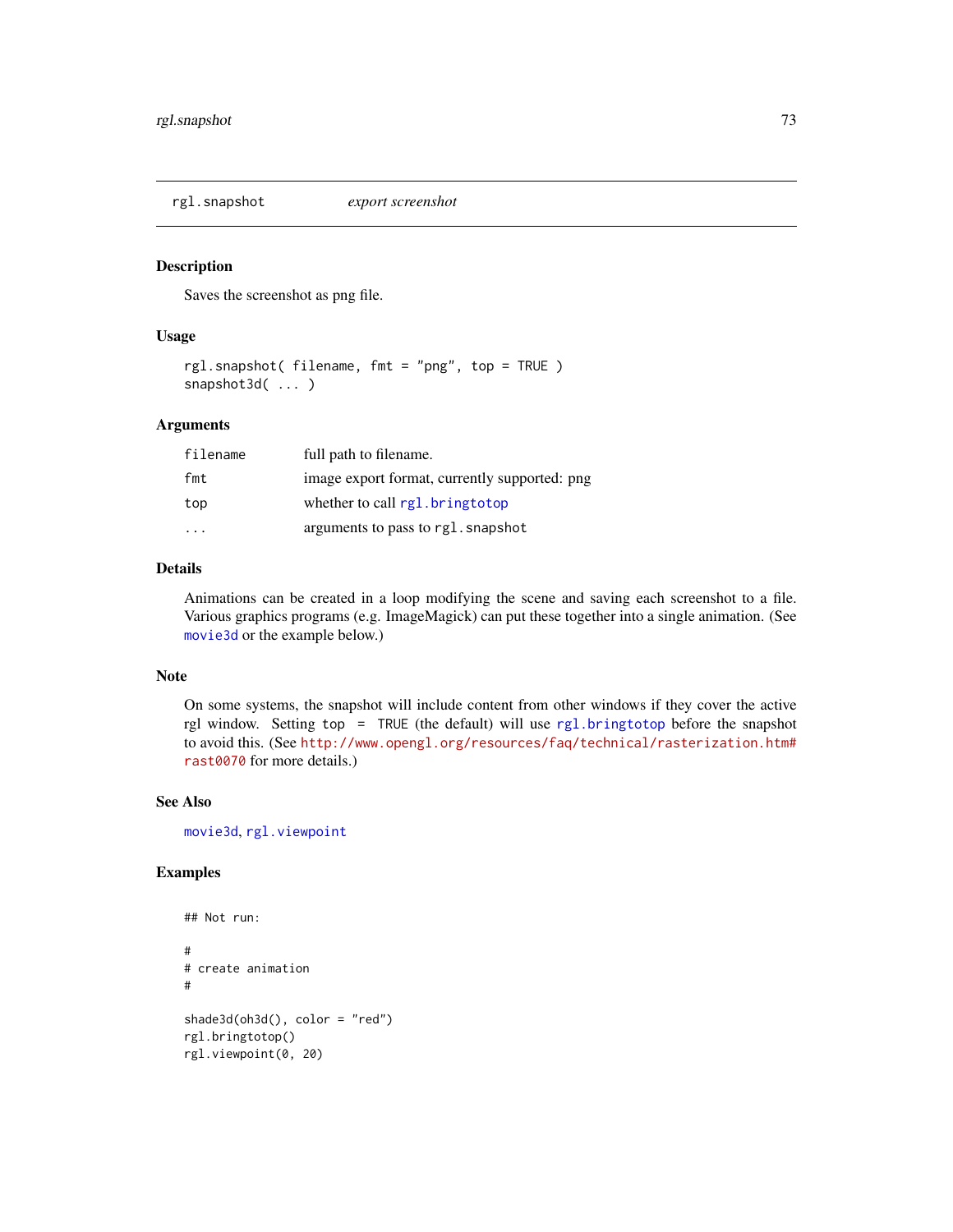```
setwd(tempdir())
for (i in 1:45) {
  rgl.viewpoint(i, 20)
  filename \leq paste("pic", formatC(i, digits = 1, flag = "0"), ".png", sep = "")
  rgl.snapshot(filename)
}
## Now run ImageMagick command:
## convert -delay 10 *.png -loop 0 pic.gif
## End(Not run)
```
# <span id="page-73-0"></span>rgl.surface *add height-field surface shape*

# Description

Adds a surface to the current scene. The surface is defined by a matrix defining the height of each grid point and two vectors defining the grid.

# Usage

 $rgl.surface(x, z, y, coords = 1:3, ...,$  $normal_x = NULL$ ,  $normal_y = NULL$ ,  $normal_z = NULL$  $text{texture_s} = NULL, \text{texture_t} = NULL)$ 

## Arguments

| X                                    | values corresponding to rows of y, or matrix of x coordinates                                               |
|--------------------------------------|-------------------------------------------------------------------------------------------------------------|
| у                                    | matrix of height values                                                                                     |
| z                                    | values corresponding to columns of y, or matrix of z coordinates                                            |
| coords                               | See details                                                                                                 |
| .                                    | Material and texture properties. See rg1. material for details.                                             |
| $normal_x$ , $normal_y$ , $normal_z$ | matrices of the same dimension as y giving the coordinates of normals at each<br>grid point                 |
| texture_s, texture_t                 | matrices of the same dimension as z giving the coordinates within the current<br>texture of each grid point |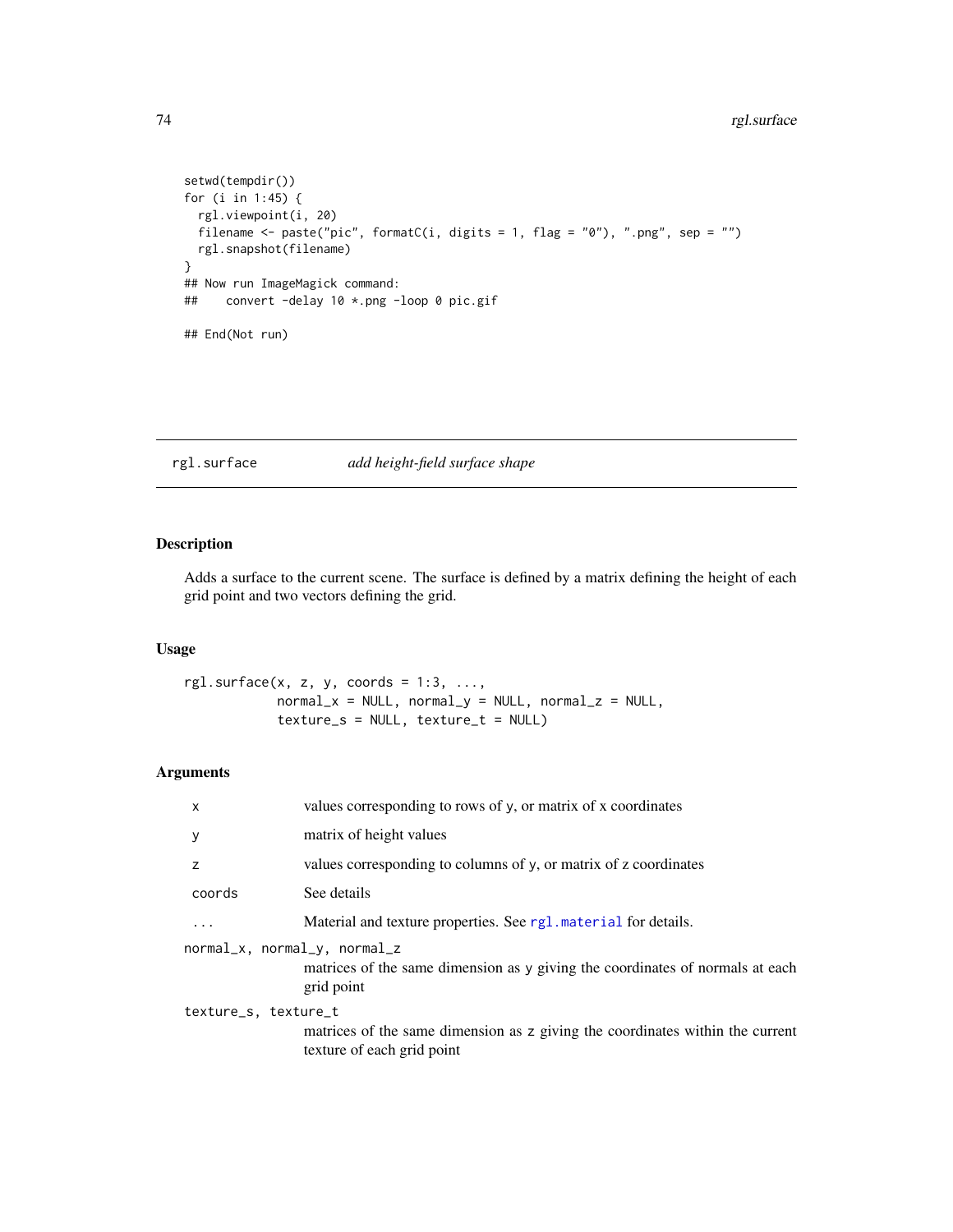#### rgl.surface 75

#### Details

Adds a surface mesh to the current scene. The surface is defined by the matrix of height values in y, with rows corresponding to the values in x and columns corresponding to the values in z.

The coords parameter can be used to change the geometric interpretation of x, y, and z. The first entry of coords indicates which coordinate  $(1 = X, 2 = Y, 3 = Z)$  corresponds to the x parameter. Similarly the second entry corresponds to the y parameter, and the third entry to the z parameter. In this way surfaces may be defined over any coordinate plane.

If the normals are not supplied, they will be calculated automatically based on neighbouring points.

Texture coordinates run from 0 to 1 over each dimension of the texture bitmap. If texture coordinates are not supplied, they will be calculated to render the texture exactly once over the grid. Values greater than 1 can be used to repeat the texture over the surface.

rgl.surface always draws the surface with the 'front' upwards (i.e. towards higher y values). This can be used to render the top and bottom differently; see [rgl.material](#page-61-0) and the example below.

If the x or z argument is a matrix, then it must be of the same dimension as y, and the values in the matrix will be used for the corresponding coordinates. This is used to plot shapes such as cylinders where y is not a function of x and z.

NA values in the height matrix are not drawn.

## Value

The object ID of the displayed surface is returned invisibly.

## See Also

[rgl.material](#page-61-0), [surface3d](#page-96-0), [terrain3d](#page-96-1). See [persp3d](#page-37-0) for a higher level interface.

```
#
# volcano example taken from "persp"
#
data(volcano)
y \le -2 * volcano # Exaggerate the relief
x \le -10 \times (1: nrow(y)) # 10 meter spacing (S to N)
z \le -10 \times (1:\text{ncol}(y)) # 10 meter spacing (E to W)
ylim < -range(y)ylen <- ylim[2] - ylim[1] + 1
colorlut <- terrain.colors(ylen) # height color lookup table
col \leftarrow colorlut[ y - ylim[1] + 1 ] # assign colors to heights for each point
rgl.open()
```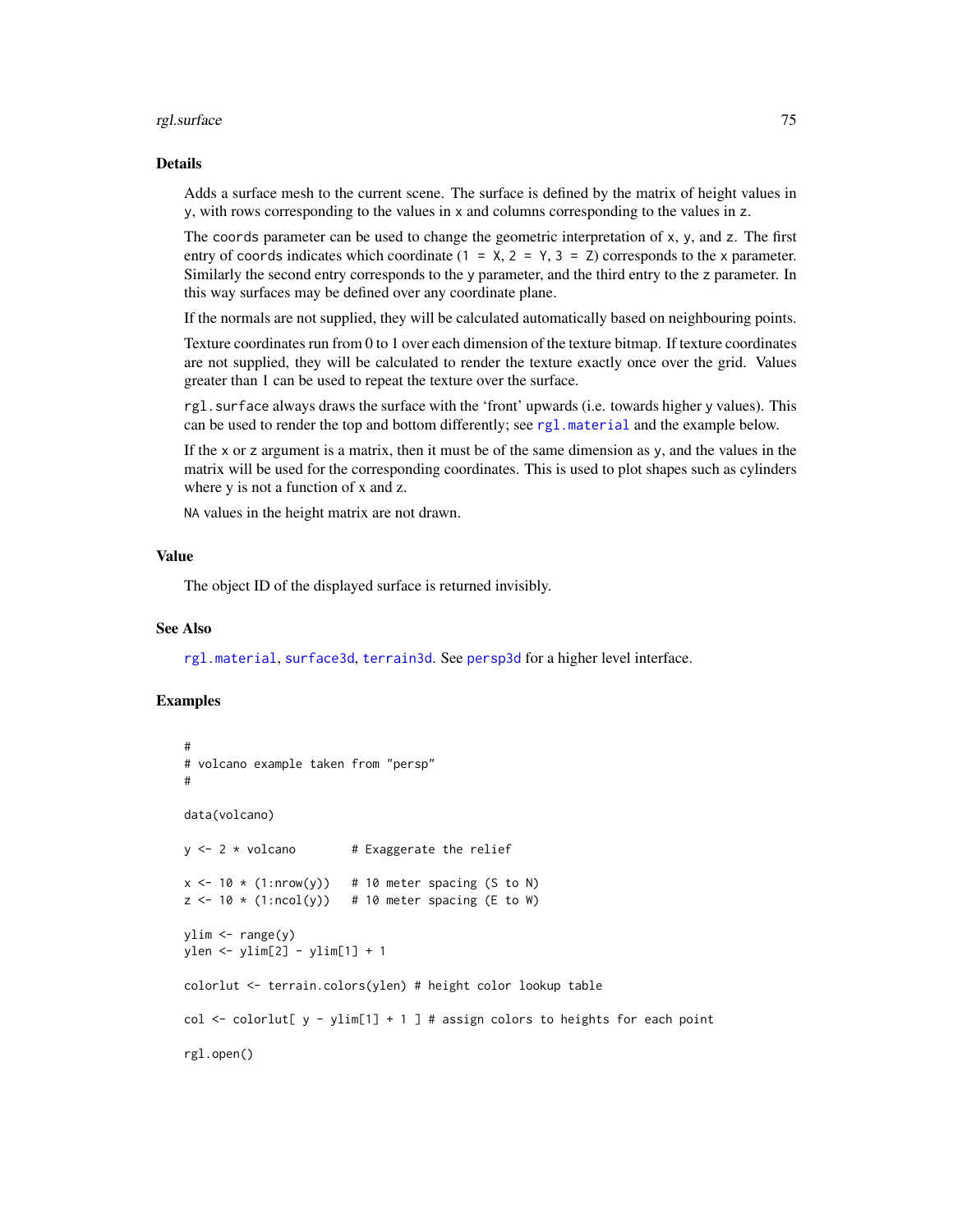```
rgl.surface(x, z, y, color = col, back = "lines")
```

```
rgl.Sweave Integrating rgl with Sweave
```
#### Description

As of R 2.13.0, it is possible to include rgl graphics into a [Sweave](#page-0-0) document. These functions support that integration.

#### Usage

```
Sweave.snapshot()
rgl.Sweave(name, width, height, options, ...)
rgl.Sweave.off()
```
#### Arguments

```
name, width, height, options, ...
                 These arguments are passed by Sweave to rgl.Sweave when it opens the device.
```
# Details

The rgl.Sweave function is not normally called by the user. The user specifies it as the graphics driver when opening the code chunk, e.g. by using

<<fig = TRUE, pdf = FALSE, grdevice = rgl.Sweave, resolution = 100>>=

When the rgl device is closed at the end of the code chunk, rgl. Sweave.off() will be called automatically. It will save a snapshot of the last image (by default in '.png' format) for inclusion in the Sweave document and (by default) close the device. Alternatively, the Sweave. snapshot() function can be called to save the image before the end of the chunk. Only one snapshot will be taken per chunk.

Several chunk options are used by the rgl.Sweave device:

- stayopen (default FALSE). If TRUE then the rgl device will *not* be closed at the end of the chunk, instead a call to Sweave. snapshot () will be used if it has not been called explicitly. Subsequent chunks can add to the scene.
- **outputtype** (default png). The output may be specified as outputtype =  $pdf$  or outputtype = eps instead, in which case the [rgl.postscript](#page-67-0) function will be used to write output in the specified format. Note that [rgl.postscript](#page-67-0) has limitations and does not always render scenes correctly.
- delay (default 0.1). After creating the display window, Sys. sleep will be called to delay this many seconds, to allow the display system to initialize. This is needed in X11 systems which open the display asynchronously. If the default time is too short, rgl.Sweave may falsely report that the window is too large to open.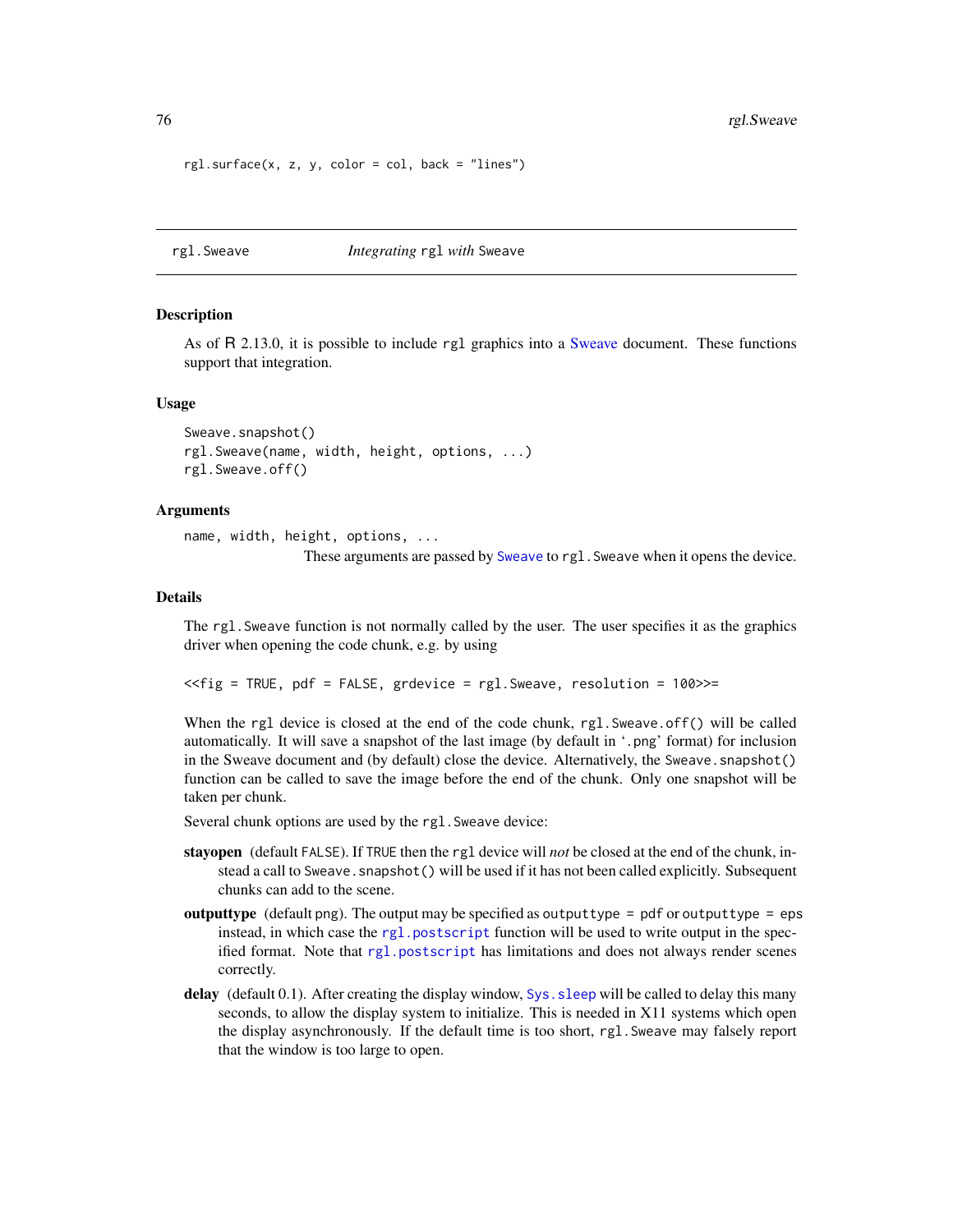# rgl.useNULL 77

# Value

These functions are called for their side effects.

## Note

We recommend turning off all other graphics drivers in a chunk that uses grdevice  $=$  rgl. Sweave. The rgl functions do not write to a standard graphics device.

#### Note

The rgl package relies on your graphics hardware to render OpenGL scenes, and the default '.png' output copies a bitmap from the hardware device. All such devices have limitations on the size of the bitmap, but they do not always signal these limitations in a way that rgl will detect. If you find that images are not being produced properly, try reducing the size using the resolution, width or height chunk options.

#### Author(s)

Duncan Murdoch

## See Also

[RweaveLatex](#page-0-0) for a description of alternate graphics drivers in Sweave, and standard options that can be used in code chunks.

[hook\\_rgl](#page-20-0) and [hook\\_webgl](#page-20-1) allow fixed or interactive rgl scenes to be embedded in knitr documents.

rgl.useNULL *Report default use of null device.*

## Description

This function checks the "rgl.useNULL" option if present, or the RGL\_USE\_NULL environment variable if it is not. If the value is TRUE or a string which matches "yes" or "true" in a case-insensitive test, TRUE is returned.

#### Usage

rgl.useNULL()

#### Value

A logical value indicating the current default for use of the null device.

## **Note**

This function is checked by the initialization code when rgl is loaded. Thus if you want to run rgl on a system where there is no graphics support, you should run options  $(rgl.$ useNULL = TRUE) or set the environment variable RGL\_USE\_NULL=TRUE \*before\* calling library(rgl) (or other code that loads rgl), and it will not fail in its attempt at initialization.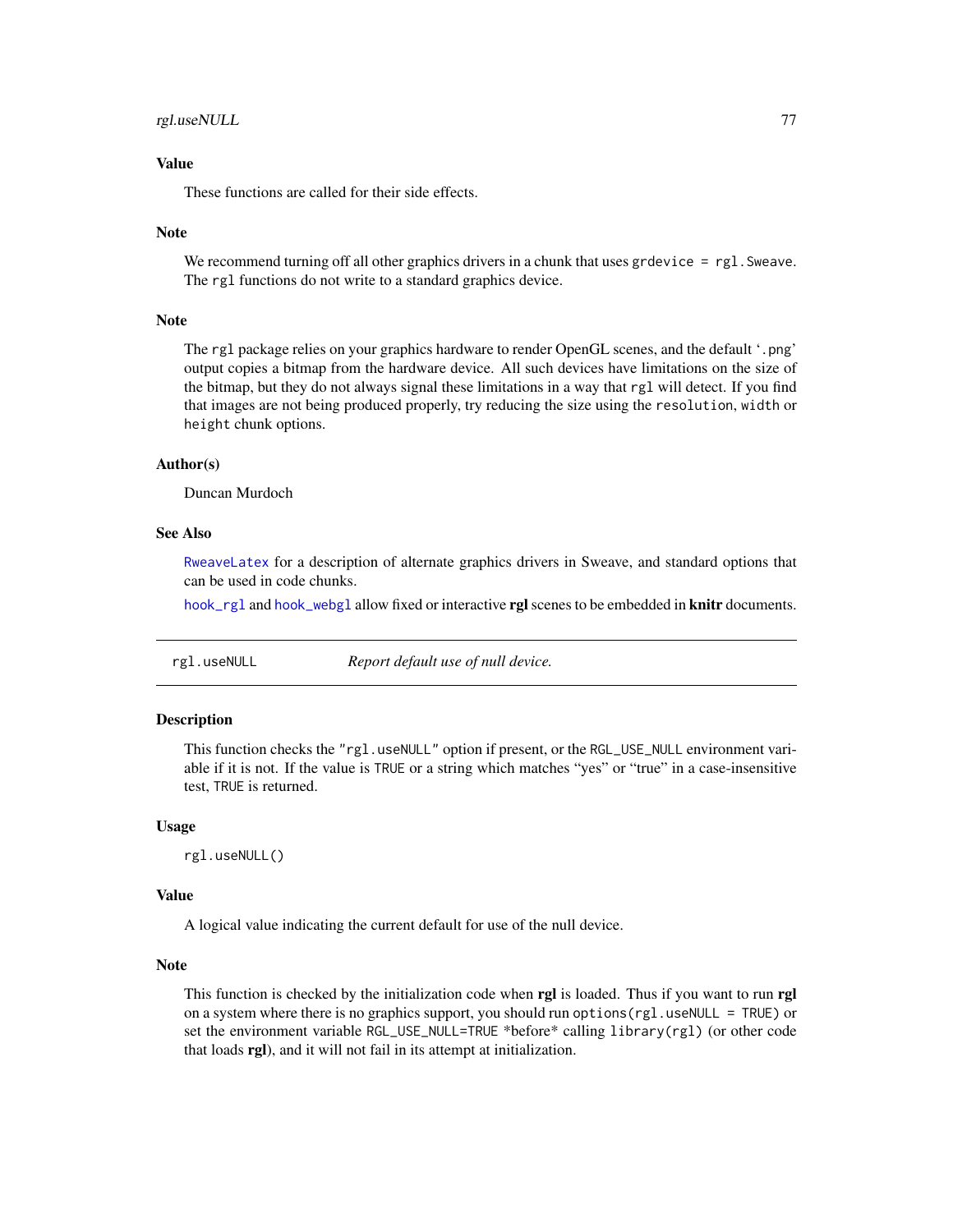#### Author(s)

Duncan Murdoch

#### See Also

[open3d](#page-31-0) and [rgl.open](#page-64-0).

## Examples

rgl.useNULL()

rgl.user2window *Convert between rgl user and window coordinates*

# Description

This function converts from 3-dimensional user coordinates to 3-dimensional window coordinates.

## Usage

```
rgl.user2window(x, y = NULL, z = NULL, projection = rgl.projection())rgl.window2user(x, y = NULL, z = 0, projection = rgl.projection())
rgl.projection()
```
## **Arguments**

| x, y, z    | Input coordinates. Any reasonable way of defining the coordinates is acceptable.<br>See the function xvz. coords for details. |
|------------|-------------------------------------------------------------------------------------------------------------------------------|
| projection | The rgl projection to use                                                                                                     |

#### Details

These functions convert between user coordinates and window coordinates.

Window coordinates run from 0 to 1 in X, Y, and Z. X runs from 0 on the left to 1 on the right; Y runs from 0 at the bottom to 1 at the top; Z runs from 0 foremost to 1 in the background. rgl does not currently display vertices plotted outside of this range, but in normal circumstances will automatically resize the display to show them. In the example below this has been suppressed.

#### Value

The coordinate conversion functions produce a matrix with columns corresponding to the X, Y, and Z coordinates.

rgl.projection() returns a list containing the following components:

| model      | the modelview matrix  |
|------------|-----------------------|
| projection | the projection matrix |
| viewport   | the viewport vector   |

See [par3d](#page-31-1) for more details.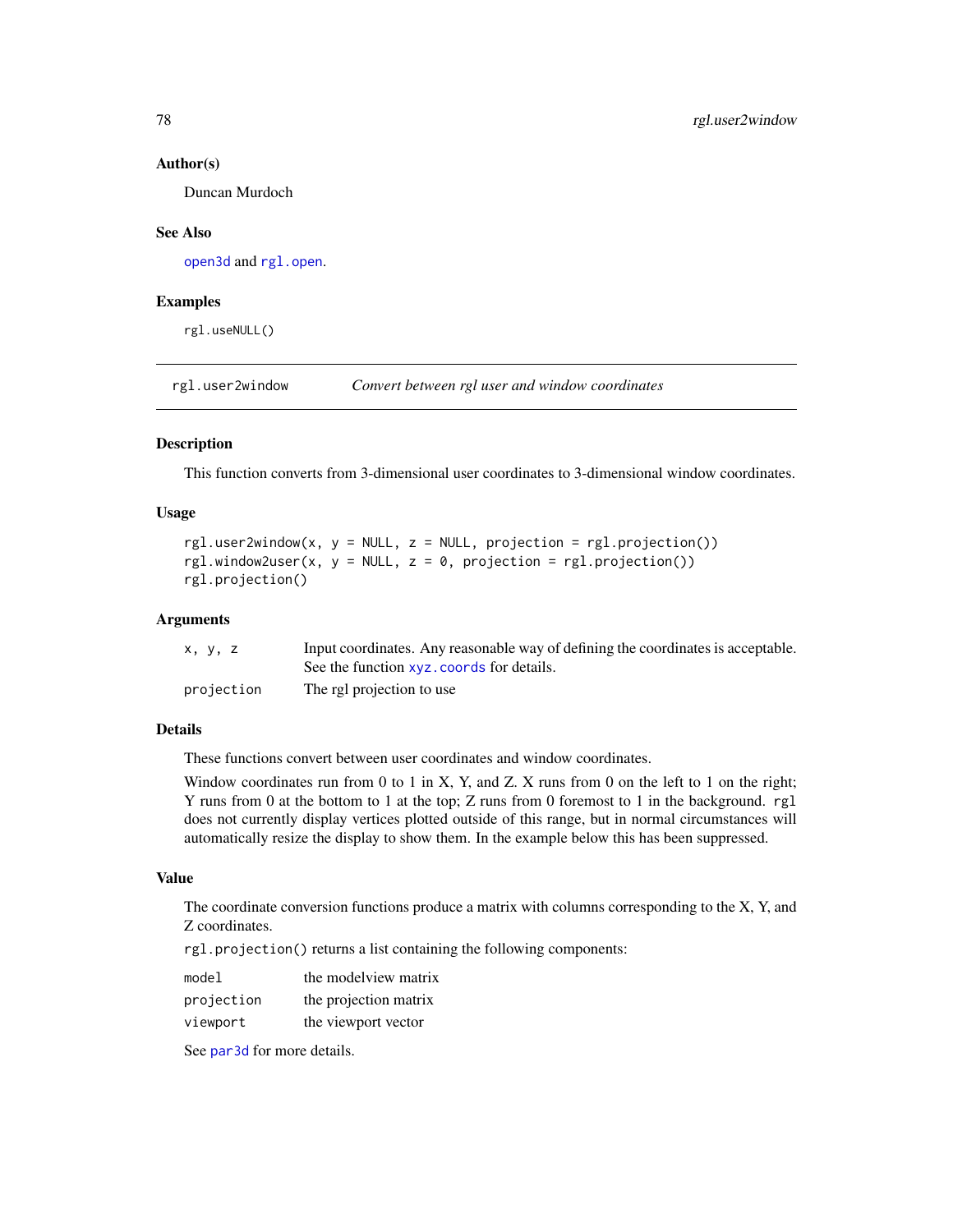scene 79

# Author(s)

Ming Chen / Duncan Murdoch

# See Also

[select3d](#page-82-0)

# Examples

```
open3d()
points3d(rnorm(100), rnorm(100), rnorm(100))
if (interactive() || !.Platform$OS == "unix") {
# Calculate a square in the middle of the display and plot it
square <- rgl.window2user(c(0.25, 0.25, 0.75, 0.75, 0.25),
                          c(0.25, 0.75, 0.75, 0.25, 0.25), 0.5)
par3d(ignoreExtent = TRUE)
lines3d(square)
par3d(ignoreExtent = FALSE)
}
```
scene *scene management*

#### <span id="page-78-0"></span>Description

Clear shapes, lights, bbox

## Usage

```
clear3d( type = c("shapes", "bboxdeco", "material"), defaults, subscence = 0)rgl.clear( type = "shapes", subscene = 0 )
pop3d( ... )
rgl.pop( type = "shapes", id = 0 )
rgl.ids( type = "shapes", subscene = NA )
```
## Arguments

type Select subtype(s): "shapes" shape stack "lights" light stack "bboxdeco" bounding box "userviewpoint" user viewpoint "modelviewpoint" model viewpoint "material" material properties "background" scene background "subscene" subscene list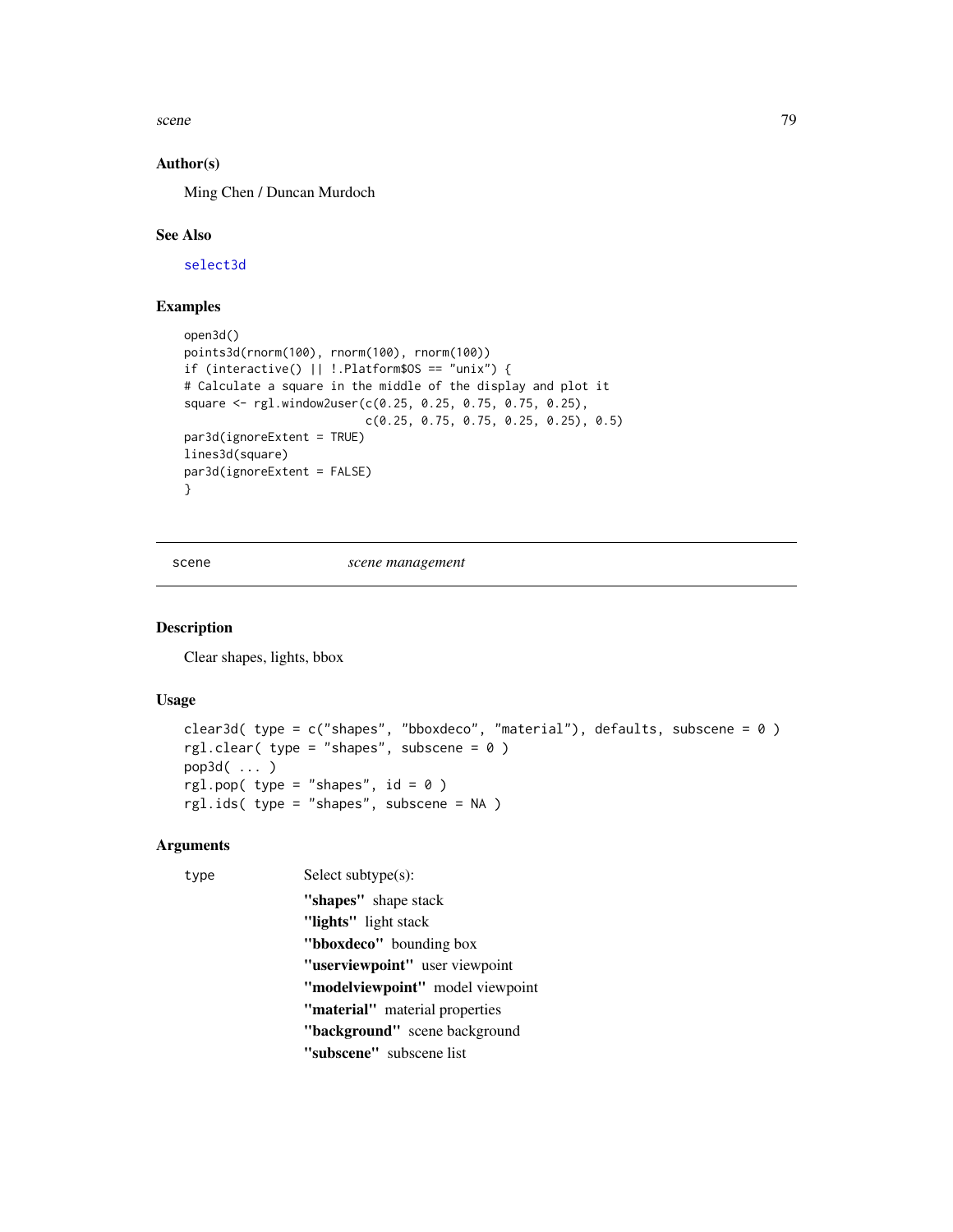80 scene set of the set of the set of the set of the set of the set of the set of the set of the set of the set of the set of the set of the set of the set of the set of the set of the set of the set of the set of the set

|          | "all" all of the above                                                                   |
|----------|------------------------------------------------------------------------------------------|
| defaults | default values to use after clearing                                                     |
| subscene | which subscene to work with. NA means the current one, $\theta$ means the whole<br>scene |
| id       | vector of ID numbers of items to remove                                                  |

... generic arguments passed through to RGL-specific (or other) functions

#### Details

RGL holds several lists of objects in each scene. There are lists for shapes, lights, bounding box decorations, subscenes, etc. clear3d and rgl.clear clear the specified stack, or restore the defaults for the bounding box (not visible) or viewpoint. With  $id = 0$  rgl. pop removes the last added node on the list (except for subscenes: there it removes the active subscene). The id argument may be used to specify arbitrary item(s) to remove; if id  $!=$  0, the type argument is ignored.

rgl.clear and clear3d may also be used to clear material properties back to their defaults.

clear3d has an optional defaults argument, which defaults to [r3dDefaults](#page-31-0). Only the materials component of this argument is currently used by clear3d.

rgl.ids returns a dataframe containing the IDs in the currently active subscene by default, or a specified subscene, or if subscene  $= 0$ , in the whole rgl window, along with an indicator of their type.

Note that clearing the light stack leaves the scene in darkness; it should normally be followed by a call to [rgl.light](#page-22-0) or [light3d](#page-22-0).

#### See Also

[rgl](#page-2-0), [rgl.bbox](#page-59-0), [rgl.light](#page-22-0), [open3d](#page-31-0) to open a new window.

```
x \le rnorm(100)
y <- rnorm(100)
z <- rnorm(100)
p \leftarrow plot3d(x, y, z, type = 's')rgl.ids()
lines3d(x, y, z)
rgl.ids()
if (interactive()) {
  readline("Hit enter to change spheres")
  rgl.pop(id = p['data'])spheres3d(x, y, z, col = "red", radius = <math>1/5</math>)box3d()
}
```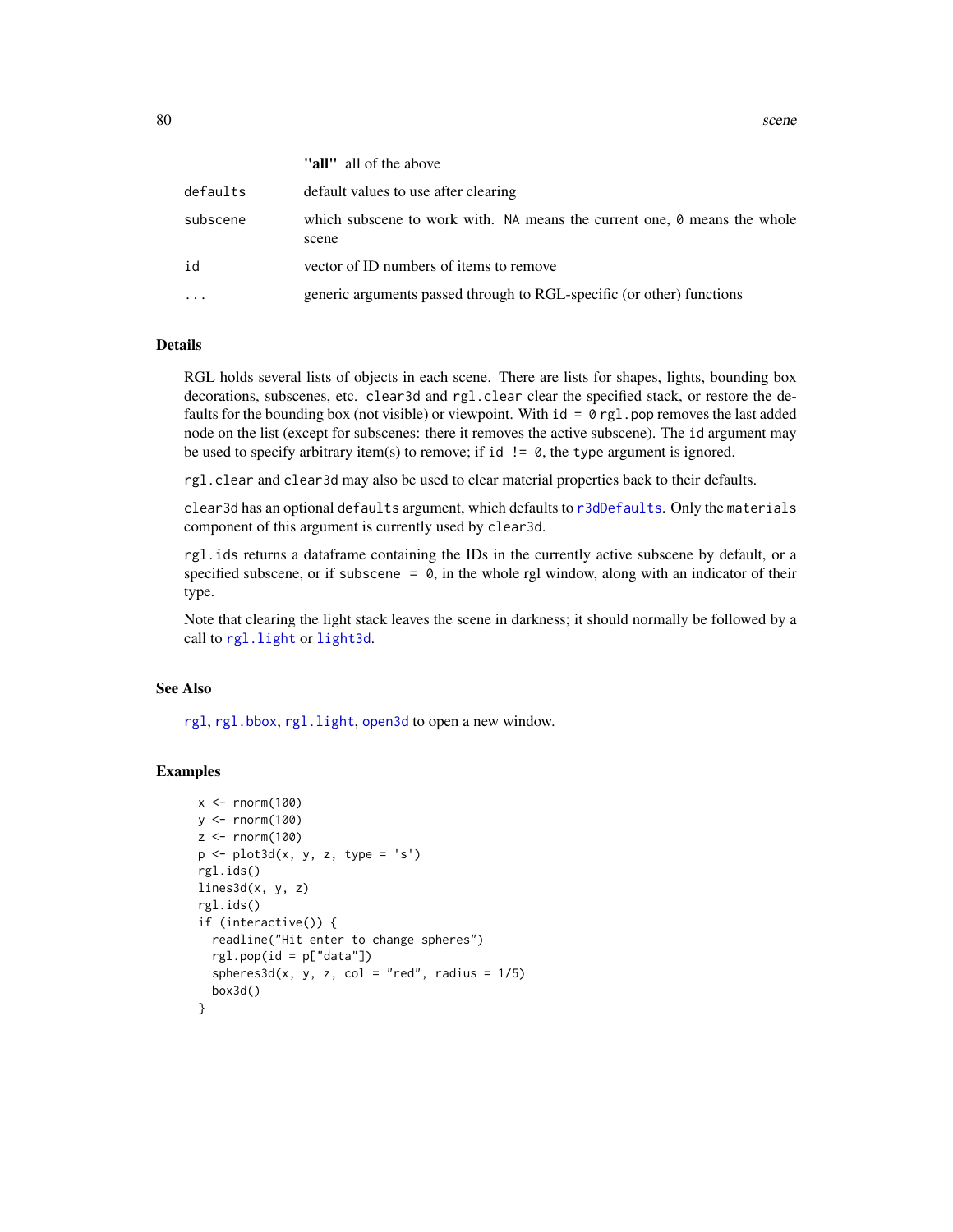<span id="page-80-0"></span>

#### Description

This function saves a large part of the RGL state associated with the current window to a variable.

# Usage

```
scene3d()
## S3 method for class 'rglscene'
plot3d(x, add = FALSE, ...)## S3 method for class 'rglobject'
plot3d(x, ...)
## S3 method for class 'rglscene'
print(x, \ldots)## S3 method for class 'rglobject'
print(x, \ldots)
```
## Arguments

| x                       | An object of class "rglscene"                             |
|-------------------------|-----------------------------------------------------------|
| add                     | Whether to open a new window, or add to the existing one. |
| $\cdot$ $\cdot$ $\cdot$ | Additional parameters, currently ignored.                 |

# Details

The components saved are: the [par3d](#page-31-1) settings, the [material3d](#page-61-1) settings, the [bg3d](#page-10-0) settings, the lights and the objects in the scene.

In most cases, calling [plot3d](#page-45-0) on that variable will duplicate the scene. (There are likely to be small differences, mostly internal, but some aspects of the scene are not currently available.) If textures are used, the name of the texture will be saved, rather than the contents of the texture file.

Other than saving the code to recreate a scene, saving the result of scene3d to a file will allow it to be reproduced later most accurately. In roughly decreasing order of fidelity, [writeWebGL](#page-109-0), [writePLY](#page-107-0), [writeOBJ](#page-105-0) and [writeSTL](#page-56-0) write the scene to a file in formats readable by other software.

# Value

The scene3d function returns an object of class "rglscene". This is a list with some or all of the components

| par3d    | The results returned from a par3d call.                                        |
|----------|--------------------------------------------------------------------------------|
| material | The results returned from a material 3d call.                                  |
| bg       | A list containing some of the properties of the scene background.              |
| bbox     | A list containing some of the properties of the scene bounding box decoration. |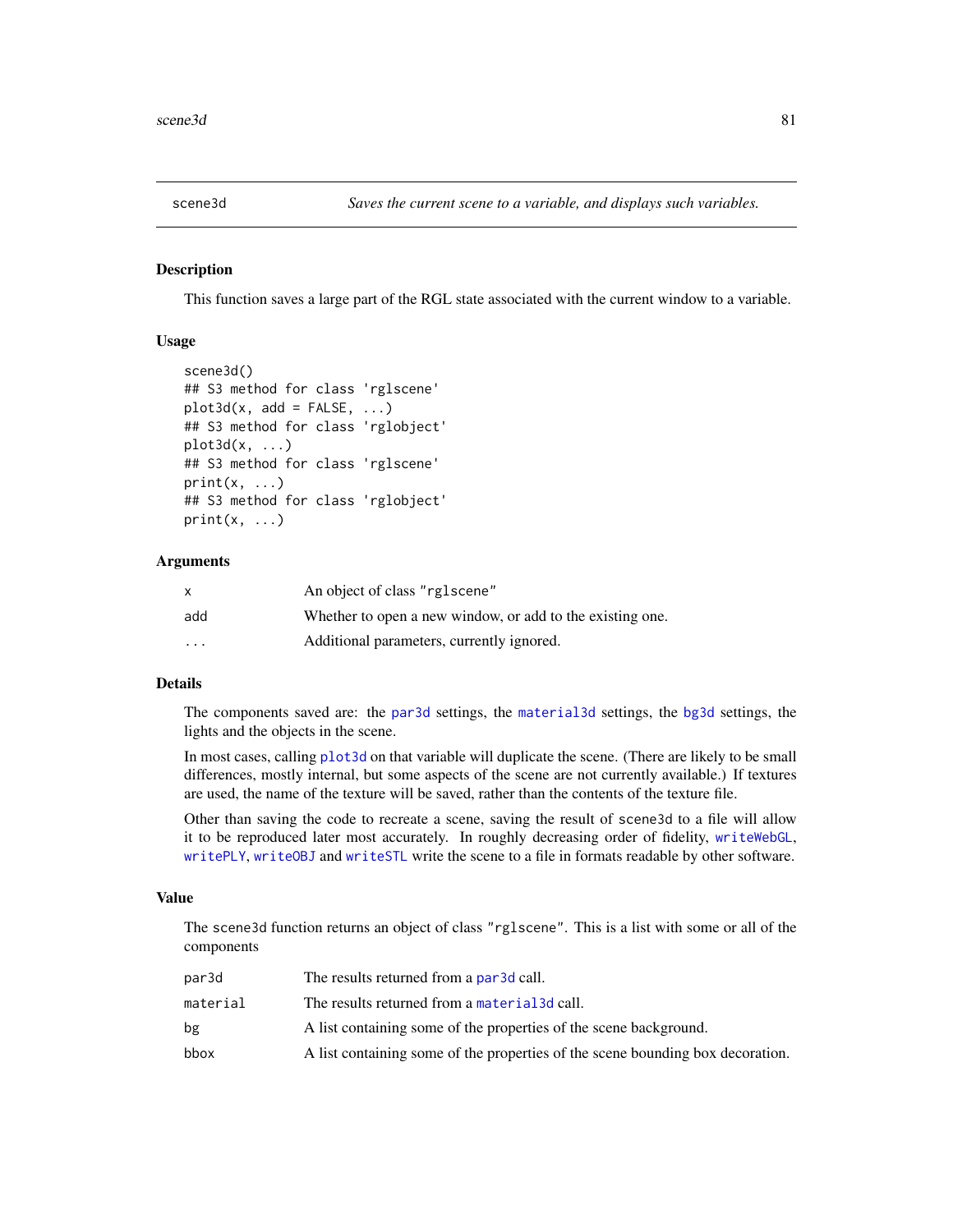objects A list containing the RGL lights and objects in the scene.

The objects in the objects component are of class "rglobject". They are lists containing some or all of the components

| id                      | The RGL identifier of the object in the original scene.                                                                                             |
|-------------------------|-----------------------------------------------------------------------------------------------------------------------------------------------------|
| type                    | A character variable identifying the type of object.                                                                                                |
| material                | Components of the material that differ from the scene material.                                                                                     |
| vertices, normals, etc. | Any of the attributes of the object retrievable by rgl. attrib.                                                                                     |
| ignoreExtent            | A logical value indicating whether this object contributes to the bounding box.<br>Currently this may differ from the object in the original scene. |
| objects                 | Sprites may contain other objects; they will be stored here as a list of "rglobject"s.                                                              |
|                         |                                                                                                                                                     |

Lights in the scene are stored similarly, mixed into the objects list.

The plot3d methods invisibly return a vector of RGL object ids that were plotted. The print methods invisibly return the object that was printed.

#### Author(s)

Duncan Murdoch

## See Also

[writeWebGL](#page-109-0), [writePLY](#page-107-0), [writeOBJ](#page-105-0) and [writeSTL](#page-56-0) write the scene to a file in various formats.

```
open3d()
z \le -2 \times volcano # Exaggerate the relief
x \le -10 \times (1: nrow(z)) # 10 meter spacing (S to N)
y \le -10 \times (1:\text{ncol}(z)) # 10 meter spacing (E to W)
persp3d(x, y, z, col = "green3", aspect = "iso")s < - scene3d()
# Make it bigger
s$par3d$windowRect <- 1.5*s$par3d$windowRect
# and draw it again
plot3d(s)
```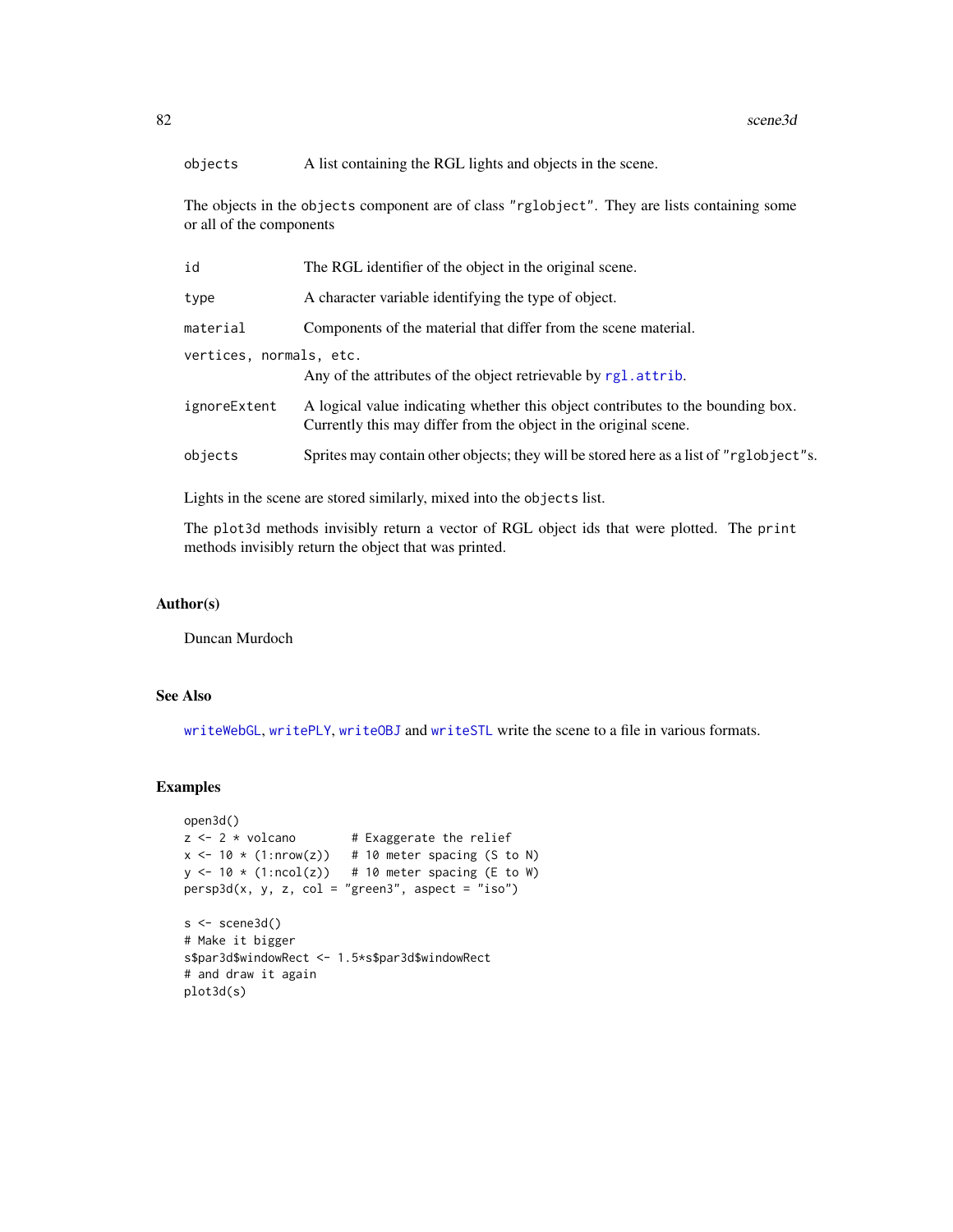<span id="page-82-0"></span>

#### Description

This function allows the user to use the mouse to select a region in an RGL scene.

## Usage

```
rgl.select3d(button = c("left", "middle", "right"))
select3d(...)
```
# Arguments

| button   | Which button to use for selection.       |
|----------|------------------------------------------|
| $\cdots$ | Button argument to pass to rg1. select3d |

# Details

This function selects 3-dimensional regions by allowing the user to use a mouse to draw a rectangle showing the projection of the region onto the screen. It returns a function which tests points for inclusion in the selected region.

If the scene is later moved or rotated, the selected region will remain the same, no longer corresponding to a rectangle on the screen.

#### Value

Returns a function  $f(x, y, z)$  which tests whether each of the points  $(x, y, z)$  is in the selected region, returning a logical vector. This function accepts input in a wide variety of formats as it uses [xyz.coords](#page-0-0) to interpret its parameters.

## Author(s)

Ming Chen / Duncan Murdoch

## See Also

[selectpoints3d](#page-83-0), [locator](#page-0-0)

#### Examples

# Allow the user to select some points, and then redraw them # in a different color

```
if (interactive()) {
x < - rnorm(1000)
y <- rnorm(1000)
```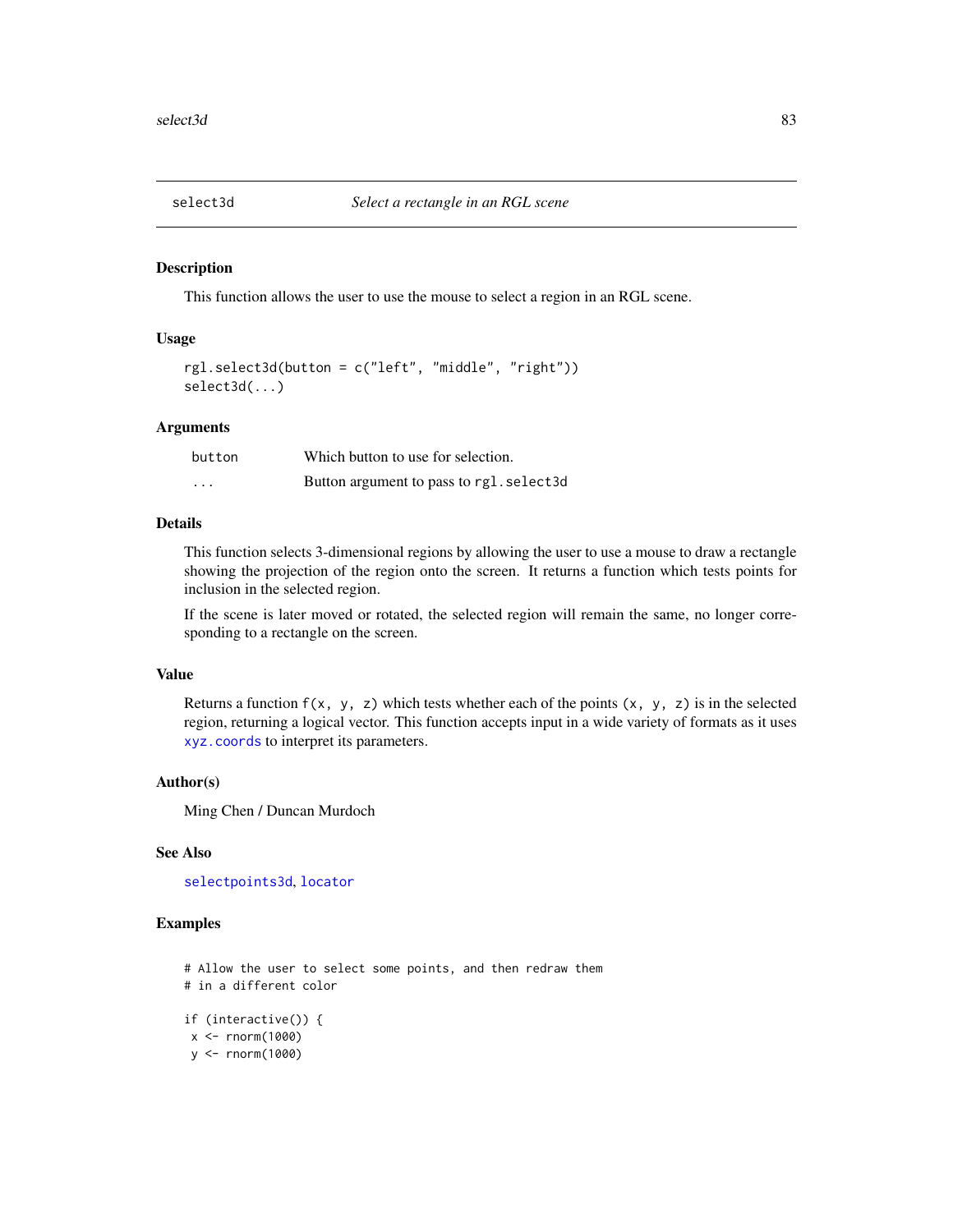## 84 selectpoints3d

```
z <- rnorm(1000)
open3d()
points3d(x, y, z)
 f \leftarrow \text{select3d}()keep \leftarrow f(x, y, z)rgl.pop()
points3d(x[keep], y[keep], z[keep], color = 'red')
points3d(x[!keep], y[!keep], z[!keep])
}
```
<span id="page-83-0"></span>selectpoints3d *Select points from a scene*

# **Description**

This function uses the [select3d](#page-82-0) function to allow the user to choose a point or region in the scene, then reports on all the vertices in or near that selection.

# Usage

```
selectpoints3d(objects = rgl.ids()$id, value = TRUE, closest = TRUE,
              multiple = FALSE, ...)
```
## Arguments

| objects   | A vector of object id values to use for the search.                                        |
|-----------|--------------------------------------------------------------------------------------------|
| value     | If TRUE, return the coordinates of the points; otherwise, return their indices.            |
| closest   | If TRUE, return the points closest to the selection of no points are exactly within<br>it. |
| multiple  | If TRUE or a function, do multiple selections. See the Details below.                      |
| $\ddotsc$ | Other parameters to pass to select3d.                                                      |
|           |                                                                                            |

## Details

The multiple argument may be a logical value or a function. If logical, it controls whether multiple selections will be performed. If multiple is FALSE, a single selection will be performed; it might contain multiple points. If TRUE, multiple selections will occur and the results will be combined into a single matrix.

If multiple is a function, it should take a single argument. This function will be called with the argument set to a matrix containing newly added rows to the value, i.e. it will contain coordinates of the newly selected points (if value = TRUE), or the indices of the points (if value = FALSE). It should return a logical value, TRUE to indicate that selection should continue, FALSE to indicate that it should stop.

In either case, if multiple selections are being performed, the ESC key will stop the process.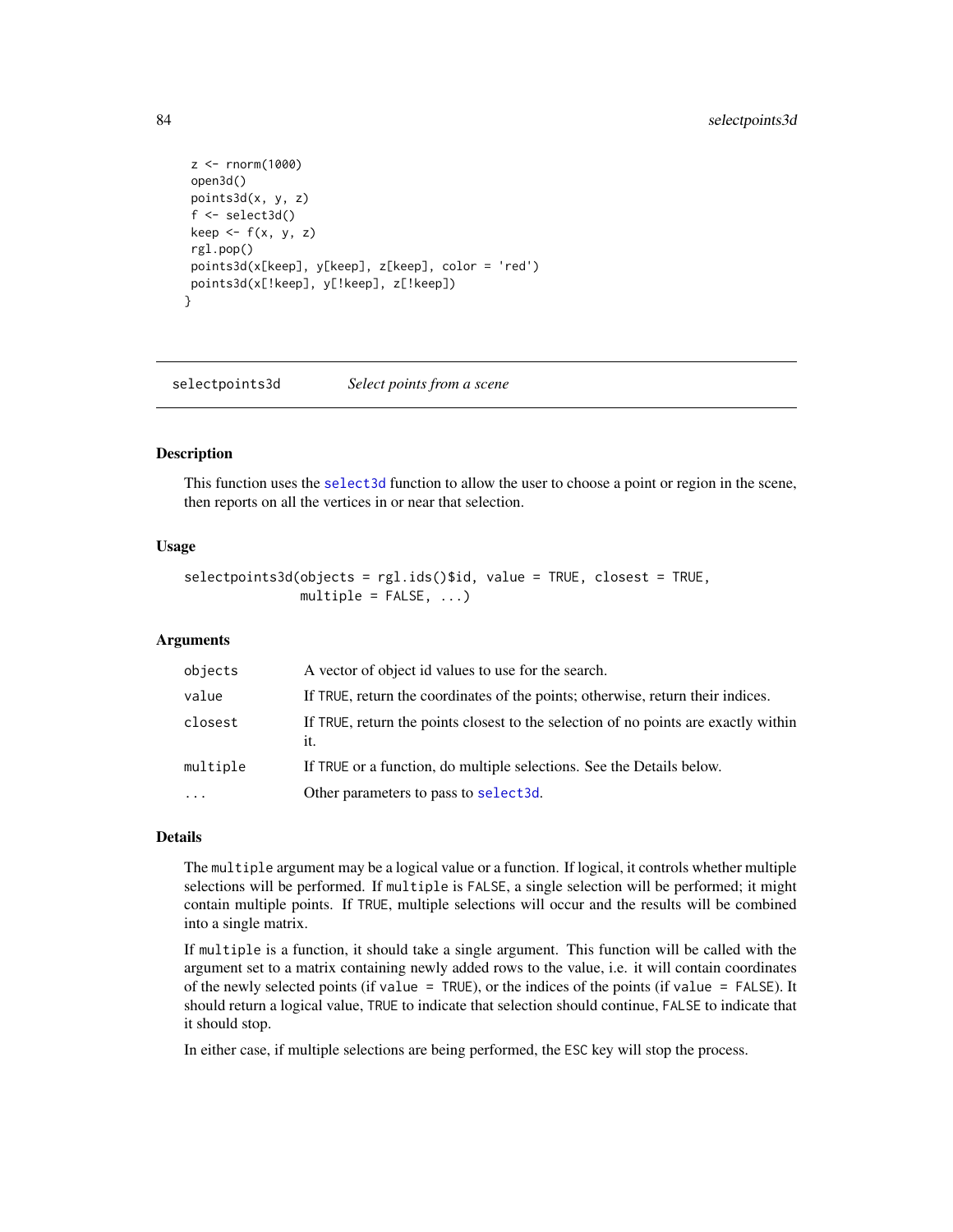# shapelist3d 85

## Value

If value is TRUE, a 3-column matrix giving the coordinates of the selected points. All rows in the matrix will be unique even if multiple vertices have the same coordinates.

If value is FALSE, a 2-column matrix containing columns:

| id    | The object id containing the point.                                   |
|-------|-----------------------------------------------------------------------|
| index | The index of the point within rgl.attrib(id, "vertices"). If multiple |
|       | points have the same coordinates, all indices will be returned.       |

#### Author(s)

Duncan Murdoch

# See Also

[select3d](#page-82-0) to return a selection function.

## Examples

```
xyz <- cbind(rnorm(20), rnorm(20), rnorm(20))
ids <- plot3d( xyz )
if (interactive()) {
 # Click near a point to select it and put a sphere there.
 # Press ESC to quit...
 # This version returns coordinates
 selectpoints3d(ids["data"],
    multiple = function(x) {
        spheres3d(x, color = "red", alpha = 0.3, radius = 0.2)
        TRUE
     })
 # This one returns indices
 selectpoints3d(ids["data"], value = FALSE,
     multiple = function(ids) {
        spheres3d(xyz[ids[, "index"], , drop = FALSE], color = "blue",
                  alpha = 0.3, radius = 0.2)
        TRUE
     })
}
```
shapelist3d *Create and plot a list of shapes*

## Description

These functions create and plot a list of shapes.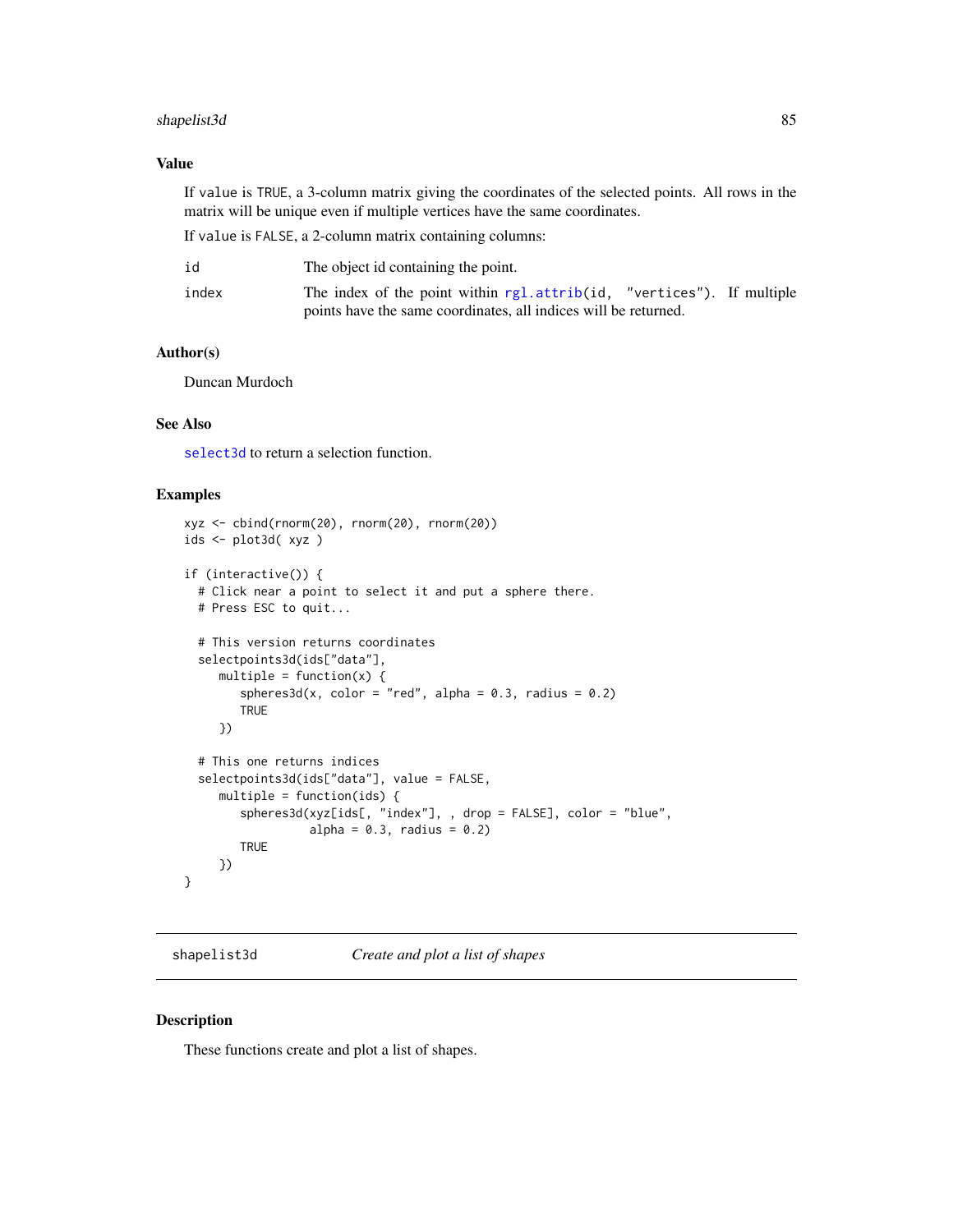## Usage

```
shapelist3d(shapes, x = 0, y = NULL, z = NULL, size = 1, matrix = NULL, override = TRUE,
            \ldots, plot = TRUE)
```
# Arguments

| shapes   | A single shape 3d object, or a list of them.                            |
|----------|-------------------------------------------------------------------------|
| x, y, z  | Translation( $s$ ) to apply                                             |
| size     | Scaling(s) to apply                                                     |
| matrix   | A single matrix transformation, or a list of them.                      |
| override | Whether the material properties should override the ones in the shapes. |
| $\cdots$ | Material properties to apply.                                           |
| plot     | Whether to plot the result.                                             |

# Details

shapelist3d is a quick way to create a complex object made up of simpler ones. Each of the arguments shapes through override may be a vector of values (a list in the case of shapes or matrix). All values will be recycled to produce a list of shapes as long as the longest of them.

The [xyz.coords](#page-0-0) function will be used to process the x, y and z arguments, so a matrix may be used as x to specify all three. If a vector is used for x but y or z is missing, default values of  $\theta$  will be used.

The "shapelist3d" class is simply a list of "shape3d" objects.

Methods for [dot3d](#page-25-0), [wire3d](#page-25-0), [shade3d](#page-25-0), [translate3d](#page-23-0), [scale3d](#page-23-0), and [rotate3d](#page-23-0) are defined for these objects.

## Value

An object of class c("shapelist3d", "shape3d").

#### Author(s)

Duncan Murdoch

#### See Also

[mesh3d](#page-25-1)

```
shapelist3d(icosahedron3d(), x = \text{rnorm}(10), y = \text{rnorm}(10), z = \text{rnorm}(10), col = 1:5, size = 0.3)
```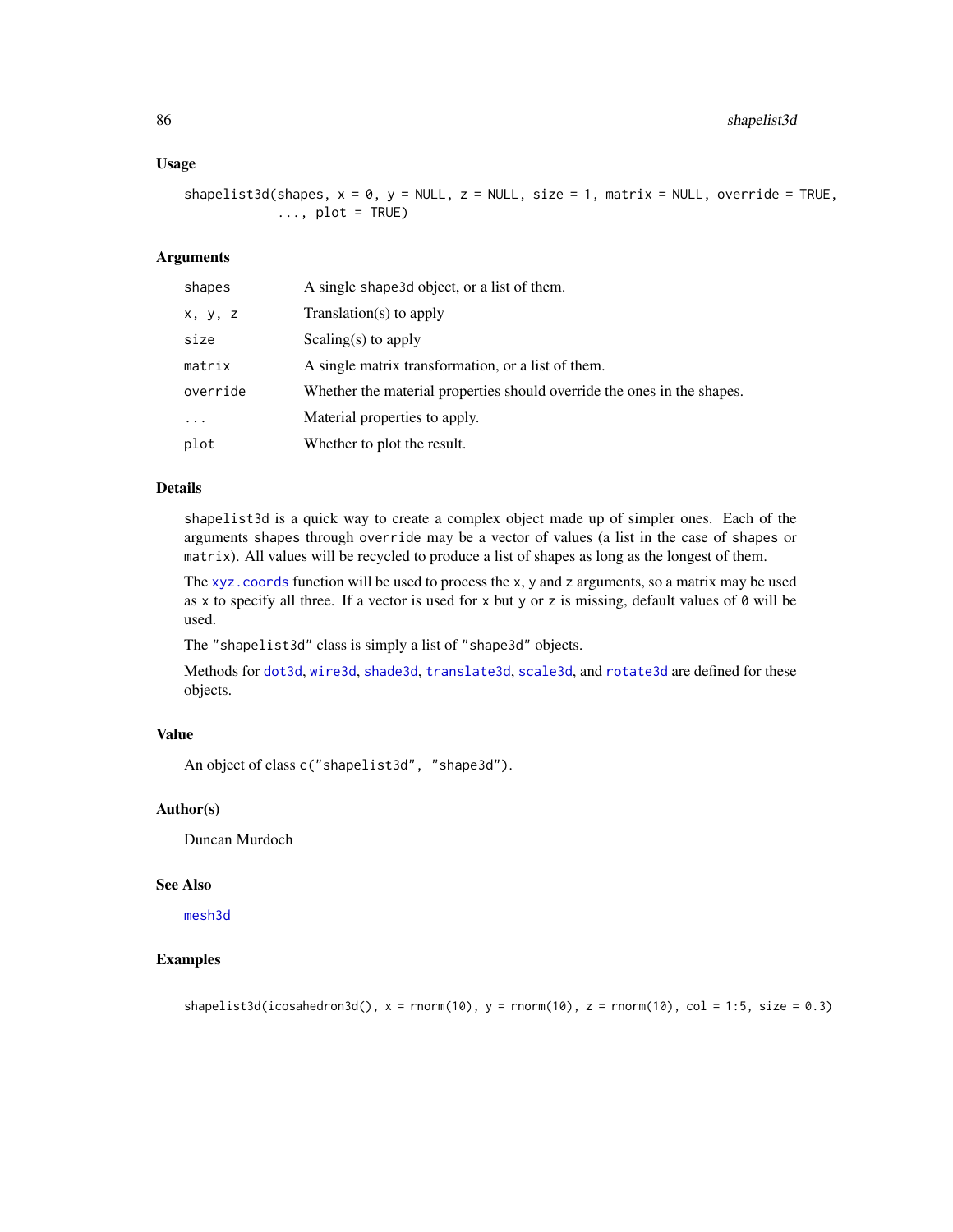## Description

This function uses a bitmap of a standard 2D graphics plot as a texture on a quadrilateral. Default arguments are set up so that it will appear on the face of the bounding box of the current 3D plot, but optional arguments allow it to be placed anywhere in the scene.

## Usage

```
show2d(expression,
 face = "z-", line = 0,
 reverse = FALSE, rotate = 0,x = NULL, y = NULL, z = NULL,width = 480, height = 480,
 filename = NULL,
  ignoreExtent = TRUE,
  color = "white", specular = "black", lit = FALSE,
  texmipmap = TRUE, texminfilter = "linear.mipmap.linear",
  expand = 1.03,
 texcoords = matrix(c(0, 1, 1, 0, 0, 0, 1, 1), ncol = 2), ...
```
# Arguments

| expression                                     | Any plotting commands to produce a plot in standard graphics. Ignored if<br>filename is not NULL.                                                                      |
|------------------------------------------------|------------------------------------------------------------------------------------------------------------------------------------------------------------------------|
| face                                           | A character string defining which face of the bounding box to use. See Details<br>below.                                                                               |
| line                                           | How far out from the bounding box should the quadrilateral be placed? Uses<br>same convention as mtext3d: not lines of text, but fraction of the bounding box<br>size. |
| reverse, rotate                                |                                                                                                                                                                        |
|                                                | Should the image be reversed or rotated? See Details below.                                                                                                            |
| x, y, z                                        | Specific values to use to override face.                                                                                                                               |
| width, height                                  | Parameters to pass to png when creating the bitmap. See Details below.                                                                                                 |
| filename                                       | A '.png' file image to use as the texture.                                                                                                                             |
| ignoreExtent                                   | Whether the quadrilateral should be ignored when computing the bounding box<br>of the scene.                                                                           |
| color, specular, lit, texmipmap, texminfilter, |                                                                                                                                                                        |
|                                                | Material properties to use for the quadrilateral.                                                                                                                      |
| expand                                         | Amount by which the quadrilateral is expanded outside the bounding box of the<br>data.                                                                                 |
| texcoords                                      | Coordinates on the image. Lower left of the bitmap is $c(\theta, \theta)$ , upper right is<br>$c(1,1)$ .                                                               |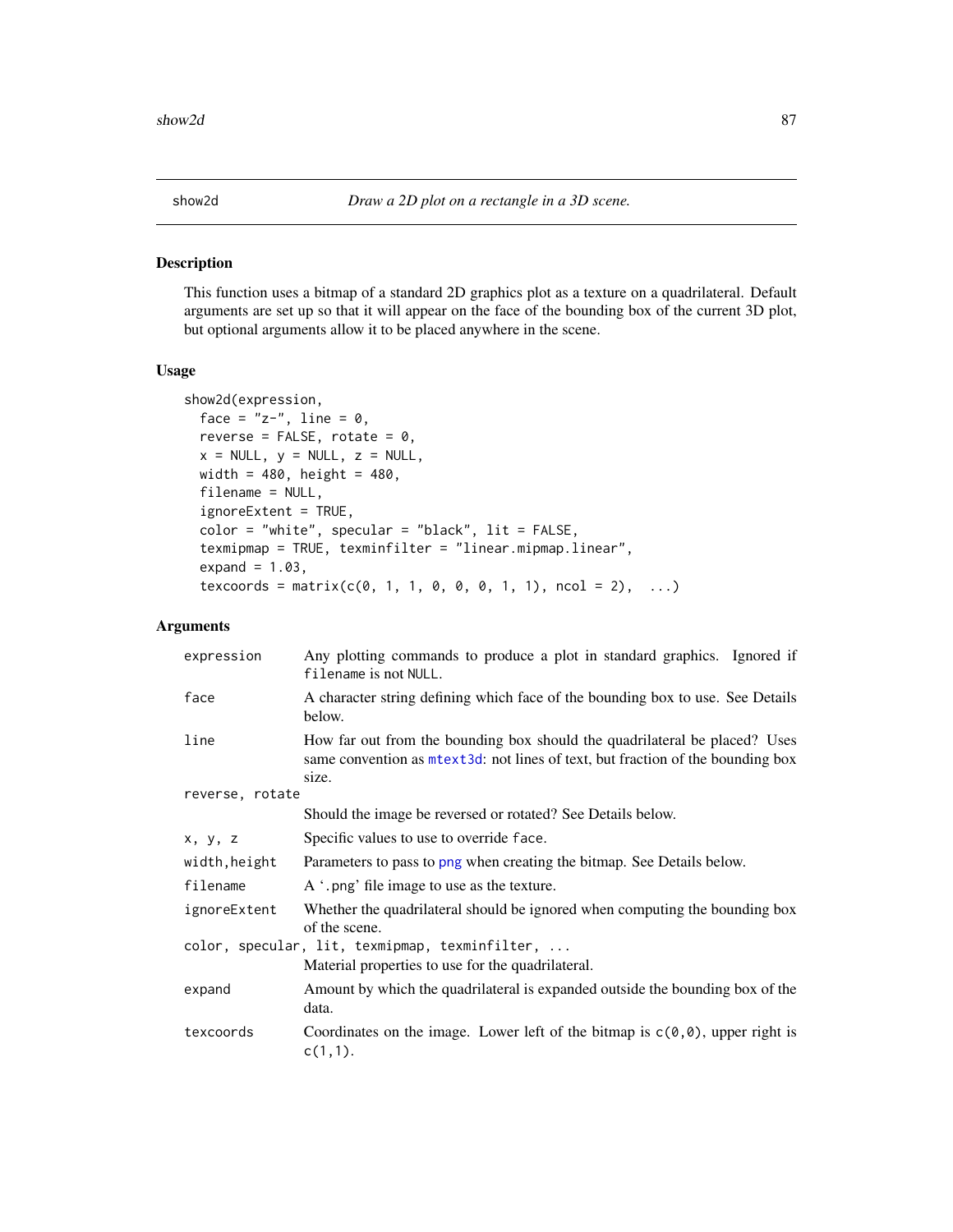## Details

The default arguments are chosen to make it easy to place a 2D image on the face of the bounding box. If x, y and z are NULL (the defaults), face will be used as a code for one of the six faces of the bounding box. The first letter should be "x", "y" or "z"; this defines the axis perpendicular to the desired face. If the second letter is "-" or is missing, the face will be chosen to be the face with the lower value on that axis. Any other letter will use the opposite face.

If any of x, y or z is given, the specified value will be used to replace the value calculated above. Usually four values should be given, corresponding to the coordinates of the lower left, lower right, upper right and upper left of the destination for the image before reverse and rotate are used. Fewer values can be used for one or two coordinates; [cbind](#page-0-0) will be used to put together all 3 coordinates into a 4 by 3 matrix (which will be returned as an attribute of the result).

The bitmap plot will by default be oriented so that it is properly oriented when viewed from the direction of the higher values of the perpendicular coordinate, and its lower left corner is at the lower value of the two remaining coordinates. The argument reverse causes the orientation to be mirrored, and rotate causes it to be rotated by multiples of 90 degrees. rotate should be an integer, with 0 for no rotation, 1 for a 90 degree counter-clockwise rotation, etc.

The width and height arguments control the shape and resolution of the bitmap. The defaults give a square bitmap, which is appropriate with the usual  $c(1,1,1)$  aspect ratios (see aspect 3d). Some tuning may be needed to choose the resoluttion. The plot will look best when displayed at its original size; shrinking it smaller tends to make it look faded, while expanding it bigger will make it look blurry. If filename is given, the width and height will be taken from the file, and width and height arguments will be ignored.

#### Value

Invisibly returns the id value of the quadrilateral, with the following attributes:

| The value returned by expression.                                          |
|----------------------------------------------------------------------------|
| A 4 by 3 matrix giving the coordinates of the corners as used in plotting. |
| A 4 by 2 matrix giving the texture coordinates of the image.               |
| The filename for the temporary file holding the bitmap image.              |
|                                                                            |

#### Author(s)

Duncan Murdoch

#### See Also

[bgplot3d](#page-12-0) uses a plot as the background for the window.

```
example(plot3d, ask = FALSE)
show2d({
 par(mar=c(0,0,0,0))
 plot(x, y, col = rainbow(1000), axes=FALSE)})
```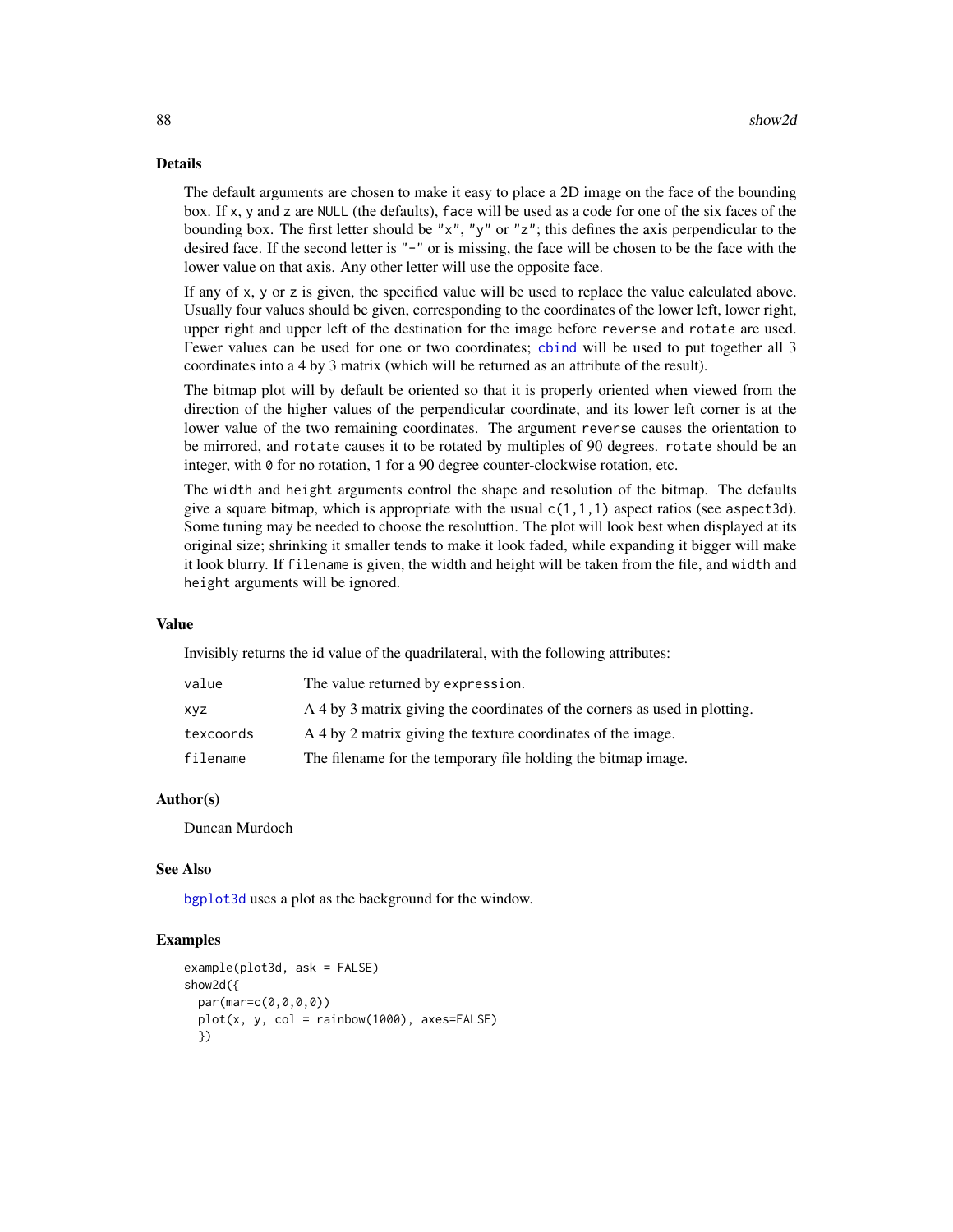#### Description

Adds a sphere set shape node to the scene

## Usage

```
spheres3d(x, y = NULL, z = NULL, radius = 1, ...)rgl.spheres(x, y = NULL, z = NULL, radius, ...)
```
## Arguments

| x, y, z | Numeric vector of point coordinates corresponding to the center of each sphere.<br>Any reasonable way of defining the coordinates is acceptable. See the function<br>xyz. coords for details. |
|---------|-----------------------------------------------------------------------------------------------------------------------------------------------------------------------------------------------|
| radius  | Vector or single value defining the sphere radius/radii                                                                                                                                       |
| $\cdot$ | Material properties. See rg1. material for details.                                                                                                                                           |

## Details

If a non-isometric aspect ratio is chosen, these functions will still draw objects that appear to the viewer to be spheres. Use [ellipse3d](#page-15-0) to draw shapes that are spherical in the data scale.

When the scale is not isometric, the radius is measured in an average scale. In this case the bounding box calculation is iterative, since rescaling the plot changes the shape of the spheres in usercoordinate, which changes the bounding box. Versions of rgl prior to 0.92.802 did not do this iterative adjustment.

If any coordinate or radius is NA, the sphere is not plotted.

#### Value

A shape ID of the spheres object is returned.

## See Also

[rgl.material](#page-61-0), [aspect3d](#page-7-0) for setting non-isometric scales

```
open3d()
spheres3d(rnorm(10), rnorm(10), rnorm(10), radius = runif(10), color = rainbow(10))
```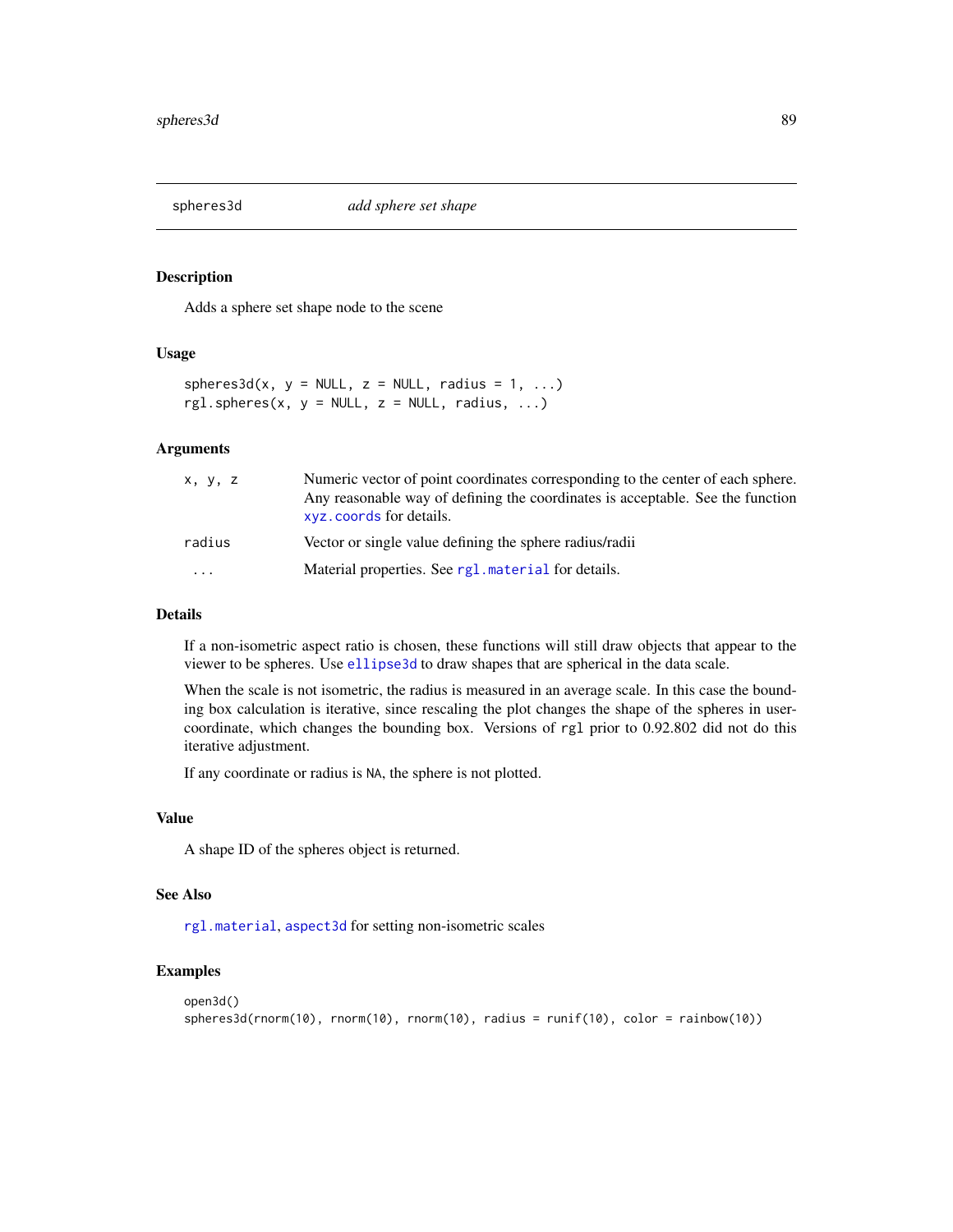#### Description

This creates a function to use with [play3d](#page-43-1) to spin an rgl scene at a fixed rate.

#### Usage

 $spin3d(axis = c(0, 0, 1), rpm = 5,$ dev = rgl.cur(), subscene = currentSubscene3d(dev))

## Arguments

| axis     | The desired axis of rotation                |
|----------|---------------------------------------------|
| rpm      | The rotation speed in rotations per minute. |
| dev      | Which rgl device to use                     |
| subscene | Which subscene to use                       |

#### Value

A function with header function(time, base = M), where M is the result of par3d("userMatrix") at the time the function is created. This function calculates and returns a list containing userMatrix updated by spinning the base matrix for time seconds at rpm revolutions per minute about the specified axis.

#### Author(s)

Duncan Murdoch

## See Also

[play3d](#page-43-1) to play the animation

```
# Spin one object
open3d()
plot3d(oh3d(col = "lightblue", alpha = 0.5))
if (!rgl.useNULL())
 play3d(spin3d(axis = c(1, 0, 0), rpm = 30), duration = 2)# Show spinning sprites, and rotate the whole view
open3d()
spriteid <- NULL
spin1 \le- spin3d(rpm = 4.5 ) # the scene spinner
spin2 \le spin3d(rpm = 9 ) # the sprite spinner
```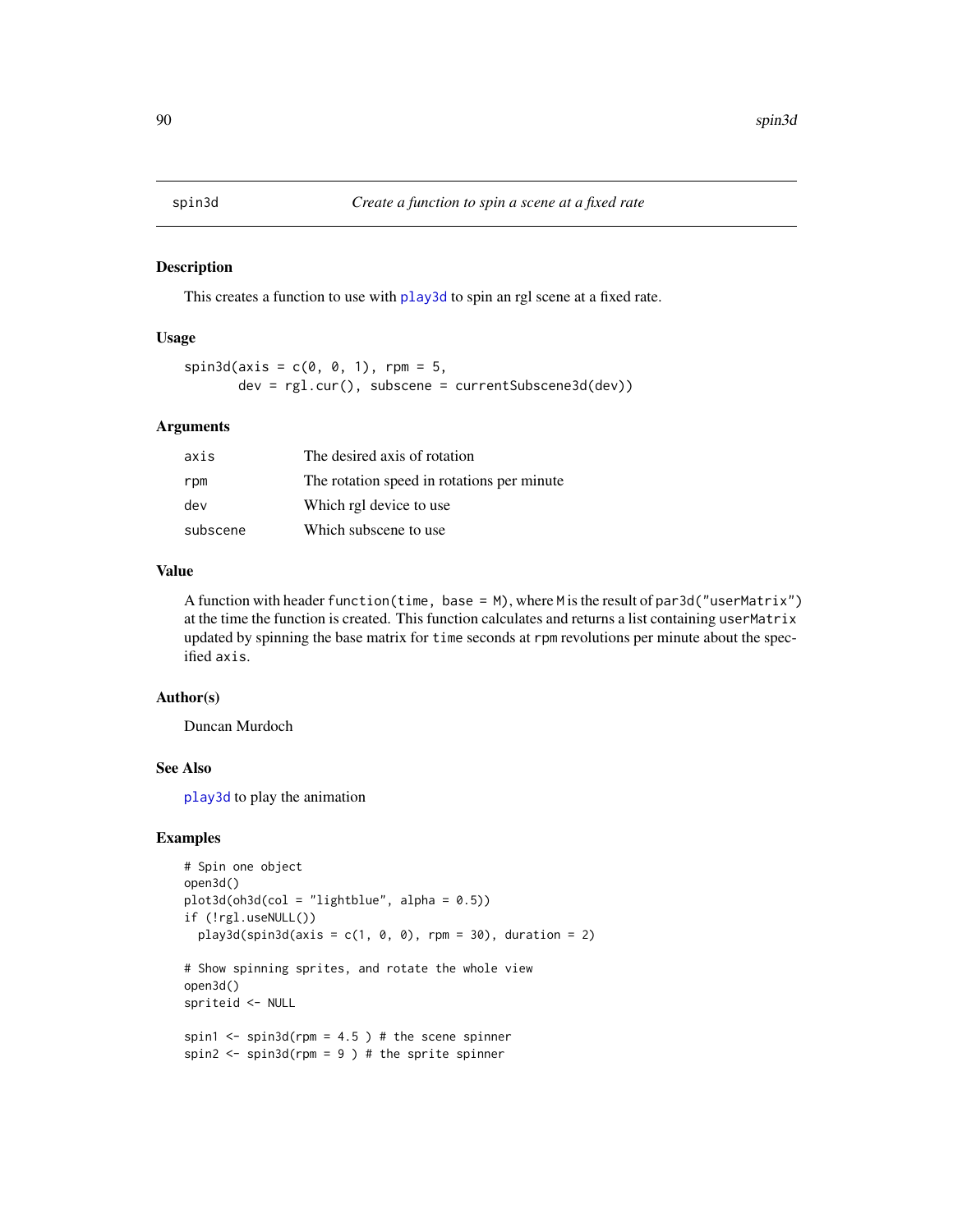sprites 91

```
f <- function(time) {
    par3d(skipRedraw = TRUE) # stops intermediate redraws
   on.exit(par3d(skipRedraw = FALSE)) # redraw at the end
    rgl.pop(id = spriteid) # delete the old sprite
    cubeid <- shade3d(cube3d(), col = "red")
    spriteid <<- sprites3d(0:1, 0:1, 0:1, shape = cubeid,
                   userMatrix = spin2(time,
                     base = spin1(time)$userMatrix)$userMatrix)
    spin1(time)
}
if (!rgl.useNULL())
 play3d(f, duration = 2)
```
sprites *add sprite set shape*

# Description

Adds a sprite set shape node to the scene.

#### Usage

```
sprites3d(x, y = NULL, z = NULL, radius = 1, shapes = NULL, userMatrix, ...)particles3d(x, y = NULL, z = NULL, radius = 1, ...)rgl.sprites(x, y = NULL, z = NULL, radius = 1, shapes = NULL, userMatrix, ...)
```
#### Arguments

| X, Y, Z    | point coordinates. Any reasonable way of defining the coordinates is acceptable.<br>See the function xyz. coords for details. |
|------------|-------------------------------------------------------------------------------------------------------------------------------|
| radius     | vector or single value defining the sphere radius                                                                             |
| shapes     | NULL for a simple square, or a vector of identifiers of shapes in the scene                                                   |
| userMatrix | if shape is not NULL, the transformation matrix for the shapes                                                                |
| $\ddotsc$  | material properties when shape $== 0$ , texture mapping is supported                                                          |

#### Details

Simple sprites (used when shapes is NULL) are 1 by 1 squares that are directed towards the viewpoint. Their primary use is for fast (and faked) atmospherical effects, e.g. particles and clouds using alpha blended textures. Particles are Sprites using an alpha-blended particle texture giving the illusion of clouds and gasses. The centre of each square will be at the coordinates given by x, y, z.

When shapes is not NULL, it should be a vector of identifers of objects to plot in the scene (e.g. as returned by plotting functions or by [rgl.ids](#page-78-0)). These objects will be removed from the scene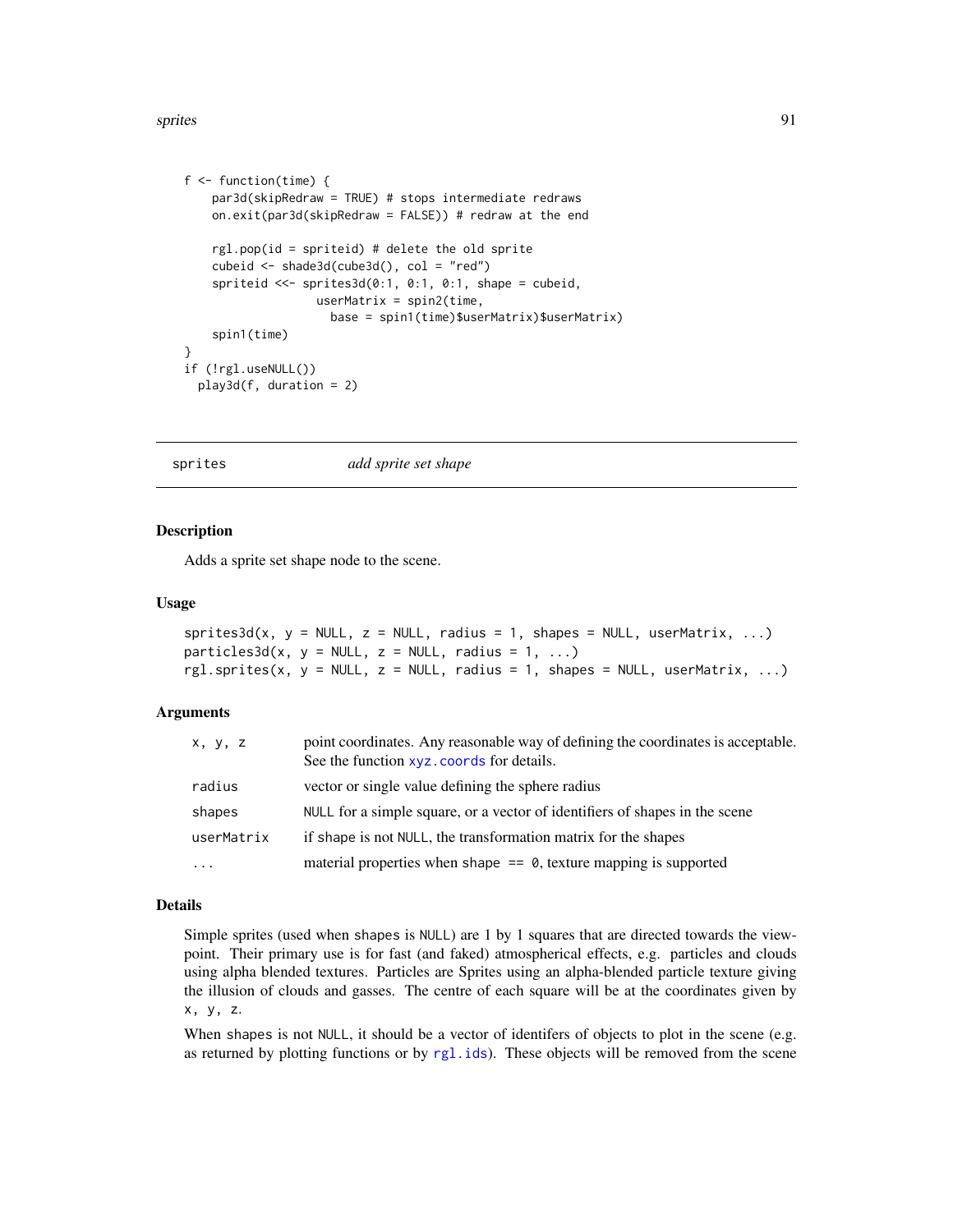and duplicated as a sprite image in a constant orientation, as specified by userMatrix. The origin 0, 0, 0 will be plotted at the coordinates given by x, y, z.

The userMatrix argument is ignored for shapes = NULL. For shapes, sprites3d defaults the matrix to r3dDefaults\$userMatrix while rgl.sprites defaults it to an identity transformation.

If any coordinate is NA, the sprite is not plotted.

The id values of the shapes are retrieved using rgl.attrib(id, "ids"); the user matrix is retrieved using rgl.attrib(id, "usermatrix").

# Value

These functions are called for the side effect of displaying the sprites. The shape ID of the displayed object is returned.

## See Also

[rgl.material](#page-61-0)

#### Examples

```
open3d()
particles3d( rnorm(100), rnorm(100), rnorm(100), color = rainbow(100) )
# is the same as
sprites3d( rnorm(100), rnorm(100), rnorm(100), color = rainbow(100),
 lit = FALSE, alpha = .2,textype = "alpha", texture = system.file("textures/particle.png", package = "rgl") )
sprites3d( rnorm(10) + 6, rnorm(10), rnorm(10), shape = shade3d(tetrahedron3d(), col = "red") )
```
subdivision3d *generic subdivision surface method*

## Description

The Subdivision surface algorithm divide and refine (deform) a given mesh recursively to certain degree (depth). The mesh3d algorithm consists of two stages: divide and deform. The divide step generates for each triangle or quad four new triangles or quads, the deform step drags the points (refinement step).

## Usage

```
subdivision3d(x, ...)
 ## S3 method for class 'mesh3d'
subdivision3d(x, depth = 1, normalize = FALSE, deform = TRUE, ... )
 divide.mesh3d(mesh, vb = mesh$vb, ib = mesh$ib, it = mesh$it )
 normalize.mesh3d(mesh)
 deform.mesh3d(mesh, vb = mesh$vb, ib = mesh$ib, it = mesh$it )
```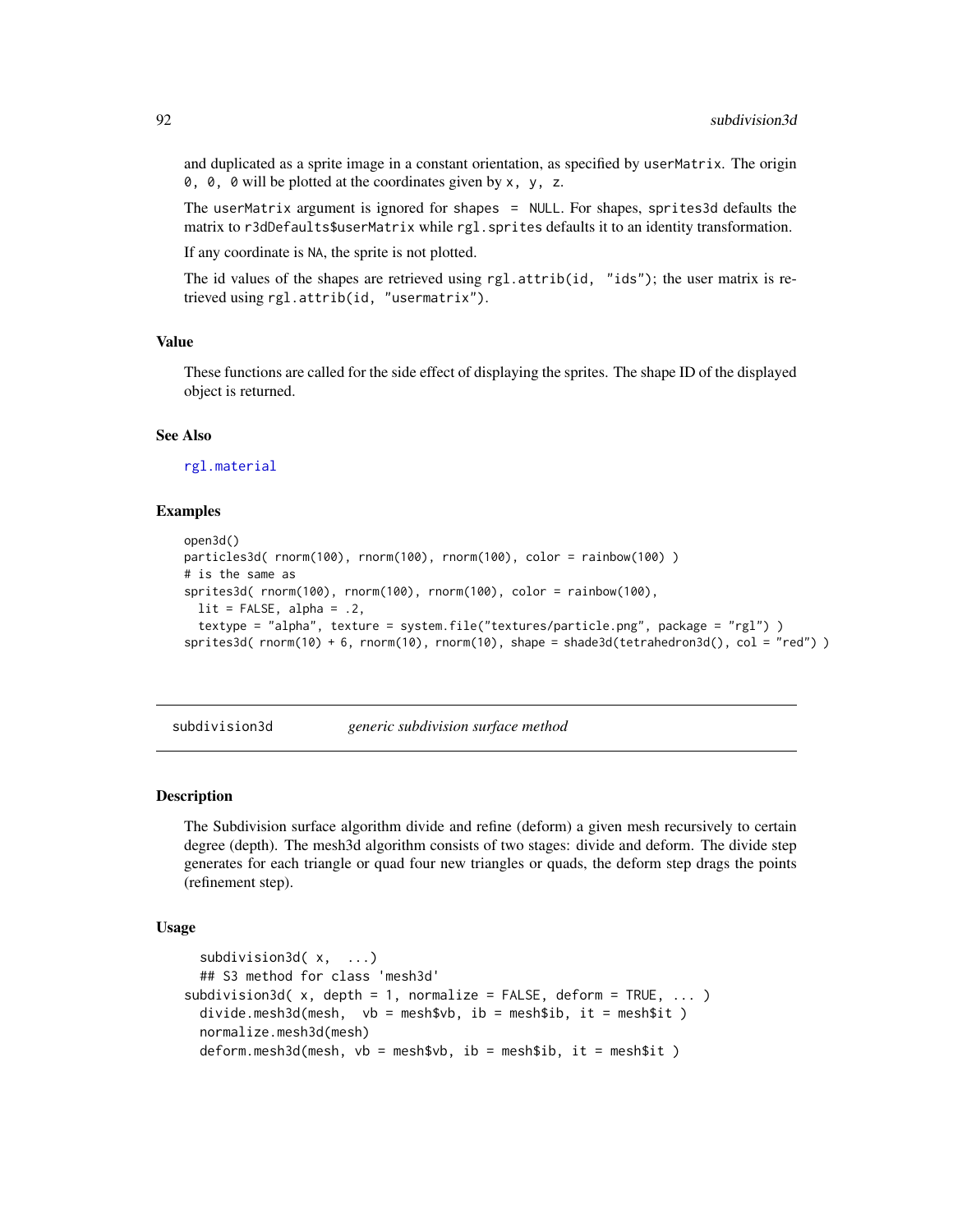#### subscene3d 93

#### Arguments

| $\mathsf{x}$ | 3d geometry mesh                                                                                                         |
|--------------|--------------------------------------------------------------------------------------------------------------------------|
| mesh         | 3d geometry mesh                                                                                                         |
| depth        | recursion depth                                                                                                          |
| normalize    | normalize mesh3d coordinates after division if deform is TRUE                                                            |
| deform       | deform mesh                                                                                                              |
| it           | indices for triangular faces                                                                                             |
| ib           | indices for quad faces                                                                                                   |
| vb           | matrix of vertices: 4xn matrix (rows x, y, z, h) or equivalent vector, where h<br>indicates scaling of each plotted quad |
| $\cdots$     | other arguments (unused)                                                                                                 |

# Details

Generic subdivision surface method. Currently there exists an algorithm that can be applied on mesh3d objects.

# See Also

[r3d](#page-54-0) [mesh3d](#page-25-1)

# Examples

```
open3d()
shade3d( subdivision3d( cube3d(), depth = 3 ), color = "red", alpha = 0.5 )
```
subscene3d *Create, select or modify a subscene.*

## <span id="page-92-0"></span>Description

This creates a new subscene, or selects one by id value, or adds objects to one.

## Usage

```
newSubscene3d(viewport = "replace", projection = "replace", model = "replace",
          parent = currentSubscene3d(),
           copyLights = TRUE, copyShapes = FALSE, copyBBoxDeco = copyShapes,
           copyBackground = FALSE, newviewport,
           ignoreExtent)
currentSubscene3d(dev = rgl.cur())
useSubscene3d(subscene)
addToSubscene3d(ids, subscene = currentSubscene3d())
delFromSubscene3d(ids, subscene = currentSubscene3d())
gc3d(protect = NULL)
```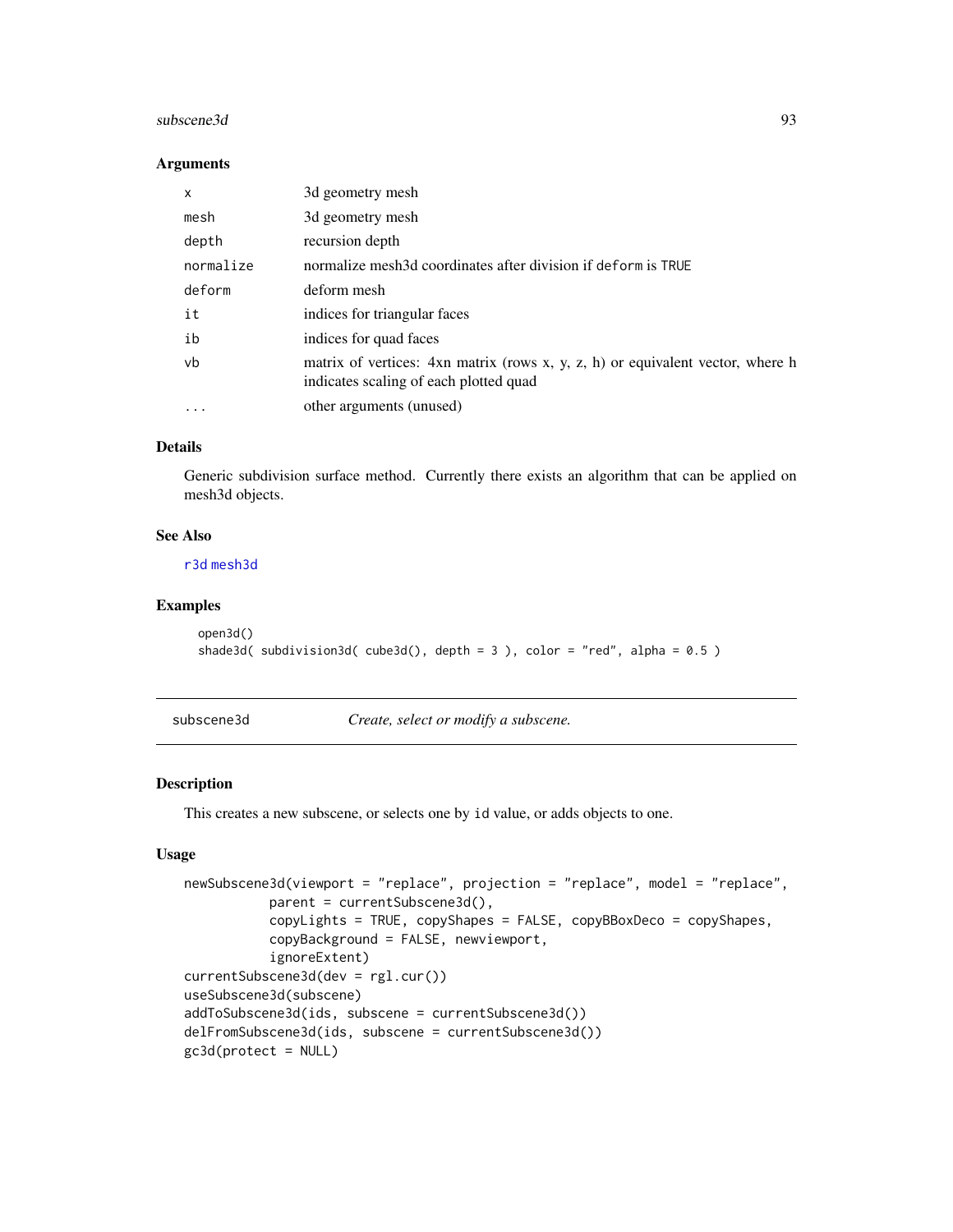## Arguments

| viewport, projection, model |                                                                                                                                        |
|-----------------------------|----------------------------------------------------------------------------------------------------------------------------------------|
|                             | How should the new subscene be embedded? Possible values are c("inherit", "modify", "replace")<br>See Details below.                   |
| parent                      | The parent subscene (defaults to the current subscene).                                                                                |
|                             | copyLights, copyShapes, copyBBoxDeco, copyBackground                                                                                   |
|                             | Whether lights, shapes, bounding box decorations and background should be<br>copied to the new subscene.                               |
| newviewport                 | Optionally specify the new subscene's viewport (in pixels).                                                                            |
| ignoreExtent                | Whether to ignore the subscene's bounding box when calculating the parent<br>bounding box. Defaults to TRUE if model is not "inherit". |
| dev                         | Which rgl device to query for the current subscene.                                                                                    |
| subscene                    | Which subscene to use or modify.                                                                                                       |
| ids                         | A vector of integer object ids to add to the subscene.                                                                                 |
| protect                     | Object ids to protect from this garbage collection.                                                                                    |

## Details

The rgl package allows multiple windows to be open; each one corresponds to a "scene". Within each scene there are one or more "subscenes". Each subscene corresponds to a rectangular region in the window, and may have its own projection and transformation.

There is always a current subscene: most graphic operations make changes there, e.g. by adding an object to it.

The scene "owns" objects; addToSubscene3d and delFromSubscene3d put their ids into or remove them from the list being displayed within a particular subscene. The gc3d function deletes objects from the scene if they are not visible in any subscene, unless they are protected by having their id included in protect.

The viewport, projection and model parameters each have three possible settings: c("inherit", "modify", "replace"). "inherit" means that the corresponding value from the parent subscene will be used. "replace" means that the new subscene will have its own value of the value, independent of its parent. "modify" means that the child value will be applied first, and then the parent value will be applied. For viewport, this means that if the parent viewport is changed, the child will maintain its relative position. For the two matrices, "modify" is unlikely to give satisfactory results, but it is available for possible use.

The viewport parameter controls the rectangular region in which the subscene is displayed. It is specified using newviewport (in pixels relative to the whole window), or set to match the parent viewport.

The projection parameter controls settings corresponding to the observer. These include the field of view and the zoom; they also include the position of the observer relative to the model. The par3d("projMatrix") matrix is determined by the projection.

The model parameter controls settings corresponding to the model. Mouse rotations affect the model, as does scaling. The par3d("modelMatrix") matrix is determined by these as well as by the position of the observer (since OpenGL assumes that the observer is at (0, 0, 0) after the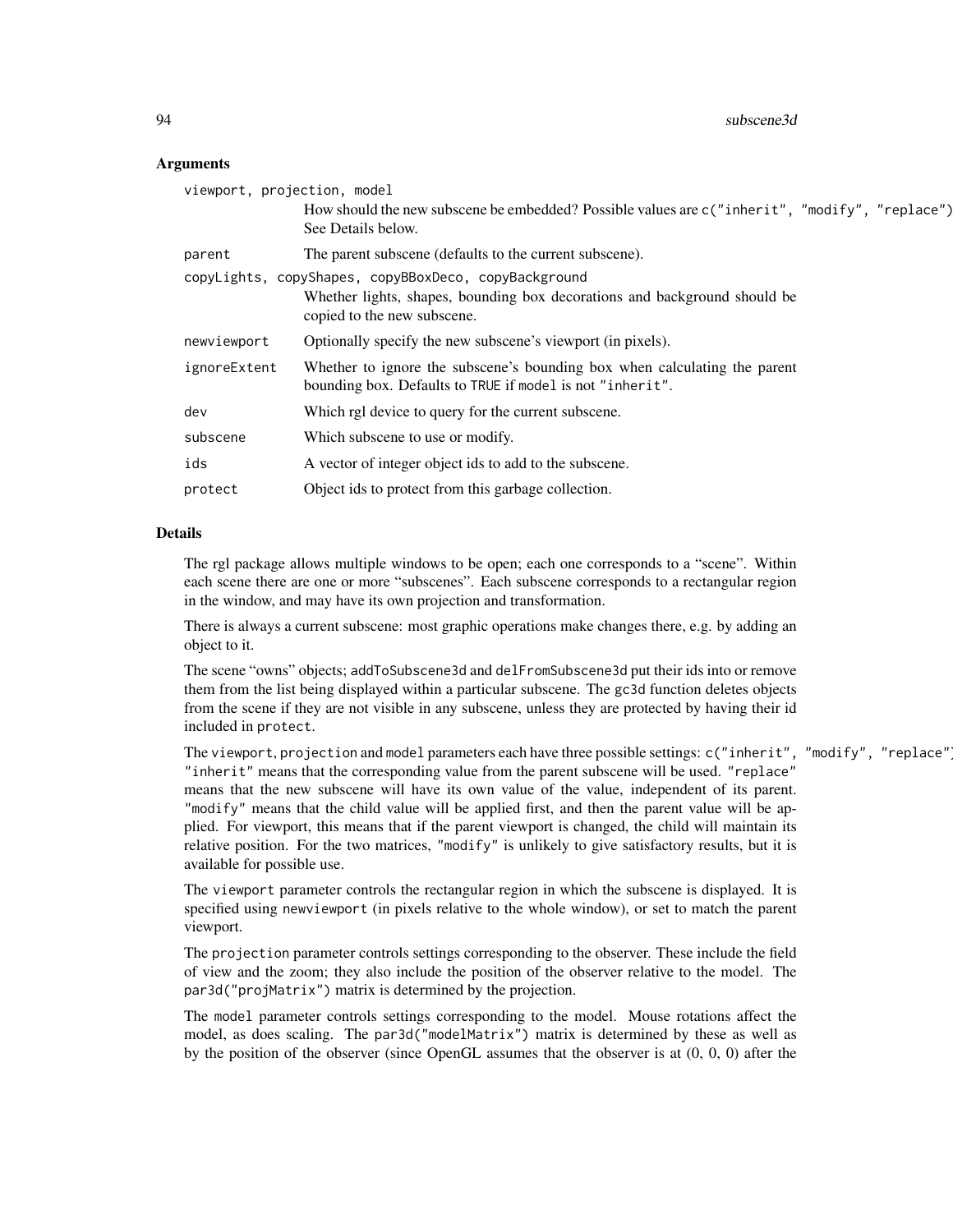#### subscene3d 95

MODELVIEW transformation). Only those parts concerning the model are inherited when model specifies inheritance, the observer setting is controlled by projection.

If copyBackground is TRUE, the background of the newly created child will overwrite anything displayed in the parent subscene, regardless of depth.

#### Value

If successful, each function returns the object id of the subscene, with the exception of gc3d, which returns the count of objects which have been deleted.

#### Author(s)

Duncan Murdoch and Fang He.

## See Also

[subsceneInfo](#page-95-0) for information about a subscene, [mfrow3d](#page-27-0) and [layout3d](#page-27-1) to set up multiple panes of subscenes.

```
# Show the Earth with a cutout by using clipplanes in subscenes
lat <- matrix(seq(90, -90, len = 50)*pi/180, 50, 50, byrow = TRUE)
long <- matrix(seq(-180, 180, len = 50)*pi/180, 50, 50)
r <- 6378.1 # radius of Earth in kmx \leftarrow r * cos(lat) * cos(long)y <- r*cos(lat)*sin(long)
z \leftarrow r * sin(lat)open3d()
obj \leq surface3d(x, y, z, col = "white",texture = system.file("textures/worldsmall.png", package = "rgl"),
       specular = "black", axes = FALSE, box = FALSE, xlab = "", ylab = "", zlab = "",
       normal_x = x, normal_y = y, normal_z = z)
cols <- c(rep("chocolate4", 4), rep("burlywood1", 4), "darkgoldenrod1")
rs <- c(6350, 5639, 4928.5, 4207, 3486,
                         (3486 + 2351)/2, 2351, (2351 + 1216)/2, 1216)
for (i in seq_along(rs))
  obj \leq c(obj, spheres3d(0, 0, col = cols[i], radius = rs[i]))
root <- currentSubscene3d()
newSubscene3d("inherit", "inherit", "inherit", copyShapes = TRUE, parent = root)
clipplanes3d(1, 0, 0, 0)
newSubscene3d("inherit", "inherit", "inherit", copyShapes = TRUE, parent = root)
clipplanes3d(0, 1, 0, 0)
```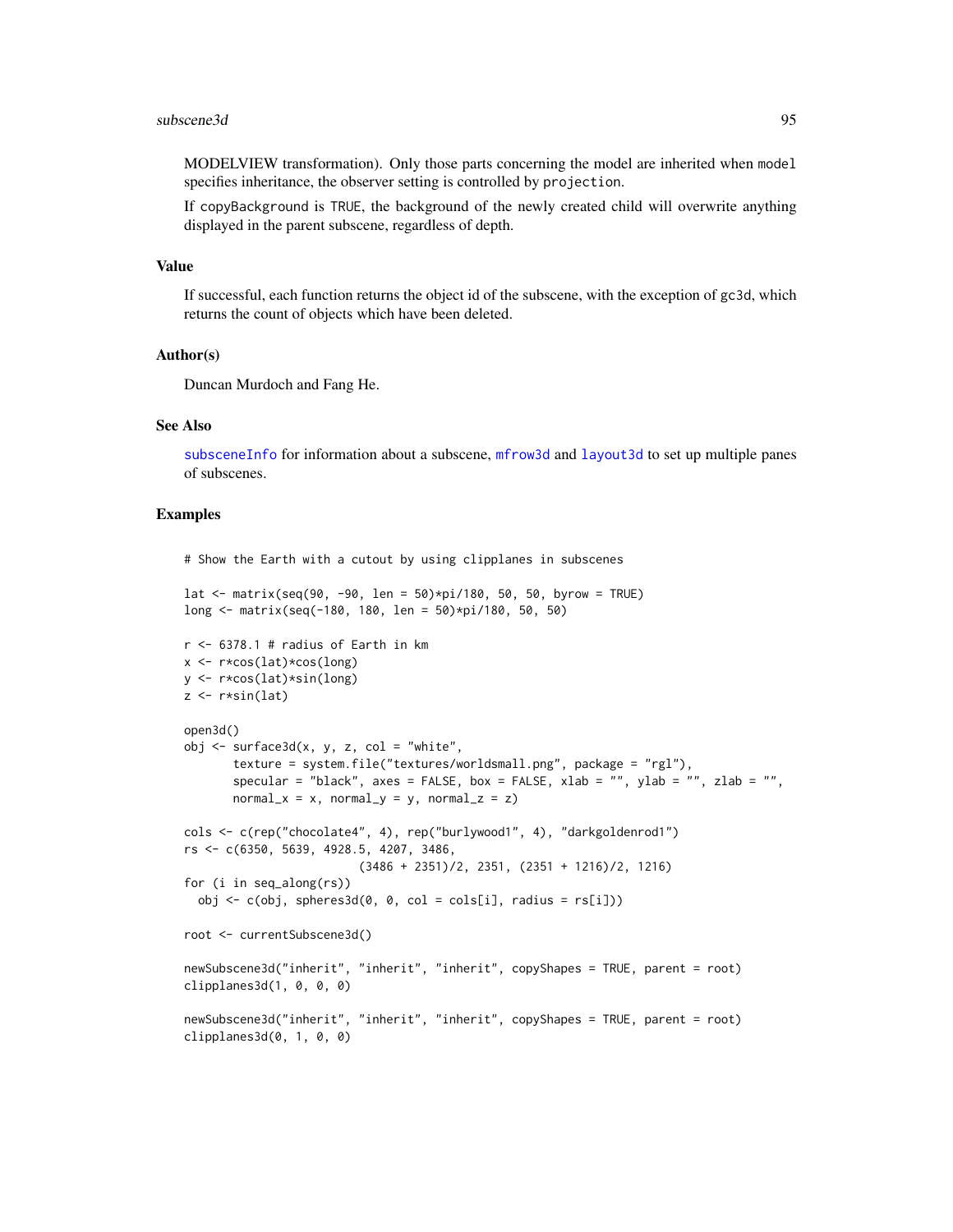```
newSubscene3d("inherit", "inherit", "inherit", copyShapes = TRUE, parent = root)
clipplanes3d(0, 0, 1, 0)
# Now delete the objects from the root subscene, to reveal the clipping planes
useSubscene3d(root)
delFromSubscene3d(obj)
```
<span id="page-95-0"></span>subsceneInfo *Get information on subscenes*

#### Description

This function retrieves information about the tree of subscenes shown in the active window.

## Usage

subsceneInfo(id = NA, embeddings, recursive = FALSE)

# Arguments

| id         | Which subscene to report on; NA is the current subscene. Set to "root" for the |
|------------|--------------------------------------------------------------------------------|
|            | root.                                                                          |
| embeddings | Optional new setting for the embeddings for this subscene.                     |
| recursive  | Whether to report on children recursively.                                     |

## Details

In rgl, each window contains a tree of "subscenes", each containing views of a subset of the objects defined in the window.

Rendering in each subscene depends on the viewport, the projection, and the model transformation. Each of these characteristics may be inherited from the parent (embedding[i] = "inherit"), may modify the parent (embedding[i] = "modify"), or may replace the parent (embedding[i] == "replace"). All three must be specified if embeddings is used.

#### Value

| id        | The object id of the subscene                                                                 |
|-----------|-----------------------------------------------------------------------------------------------|
| parent    | The object id of the parent subscene, if any                                                  |
| children  | If recursive, a list of the information for the children, otherwise just their<br>object ids. |
| embedding | A vector of 3 components describing how this subscene is embedded in its par-<br>ent.         |
|           |                                                                                               |

## Author(s)

Duncan Murdoch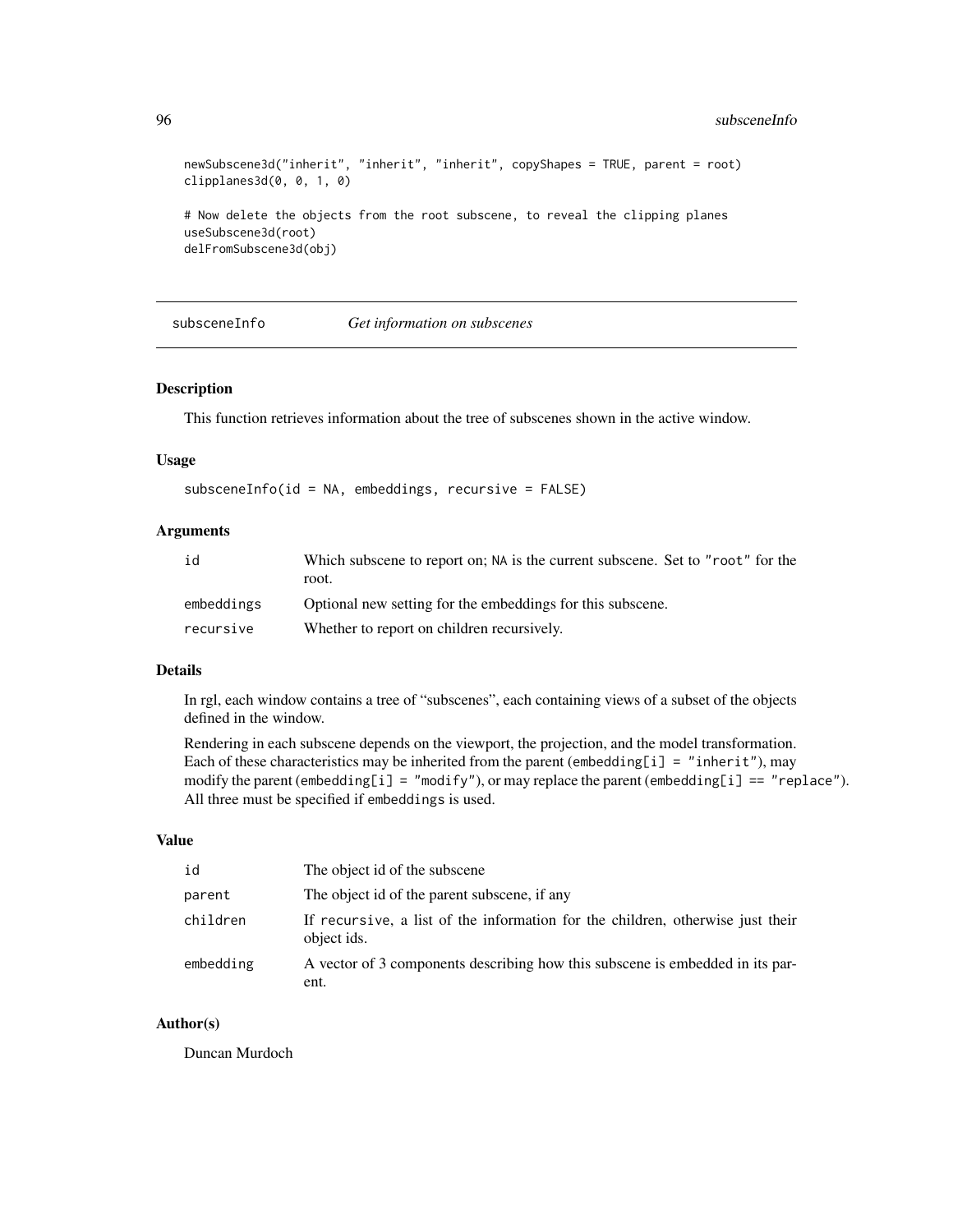#### surface3d 97

## See Also

[newSubscene3d](#page-92-0)

#### Examples

example(plot3d) subsceneInfo()

<span id="page-96-0"></span>surface3d *add height-field surface shape*

# <span id="page-96-1"></span>**Description**

Adds a surface to the current scene. The surface is defined by a matrix defining the height of each grid point and two vectors defining the grid.

## Usage

```
surface3d(x, y, z, ..., normal_x = NULL, normal_y = NULL, normal_z = NULL)\text{terrain3d}(x, y, z, ..., \text{normal}_x = \text{NULL}, \text{normal}_y = \text{NULL}, \text{normal}_z = \text{NULL})
```
# Arguments

| X | values corresponding to rows of z, or matrix of x coordinates                 |
|---|-------------------------------------------------------------------------------|
| y | values corresponding to the columns of z, or matrix of y coordinates          |
|   | matrix of heights                                                             |
| . | Material and texture properties. See rg1 material for details.                |
|   | normal_x, normal_y, normal_z                                                  |
|   | matrices of the same dimension as z giving the coordinates of normals at each |
|   | grid point                                                                    |

#### Details

Adds a surface mesh to the current scene. The surface is defined by the matrix of height values in z, with rows corresponding to the values in x and columns corresponding to the values in y. This is the same parametrization as used in [persp](#page-0-0).

If the x or y argument is a matrix, then it must be of the same dimension as z, and the values in the matrix will be used for the corresponding coordinates. This is used to plot shapes such as cylinders where z is not a function of x and y.

If the normals are not supplied, they will be calculated automatically based on neighbouring points.

surface3d always draws the surface with the 'front' upwards (i.e. towards higher z values). This can be used to render the top and bottom differently; see [rgl.material](#page-61-0) and the example below.

For more flexibility in defining the surface, use rgl. surface.

surface3d and terrain3d are synonyms.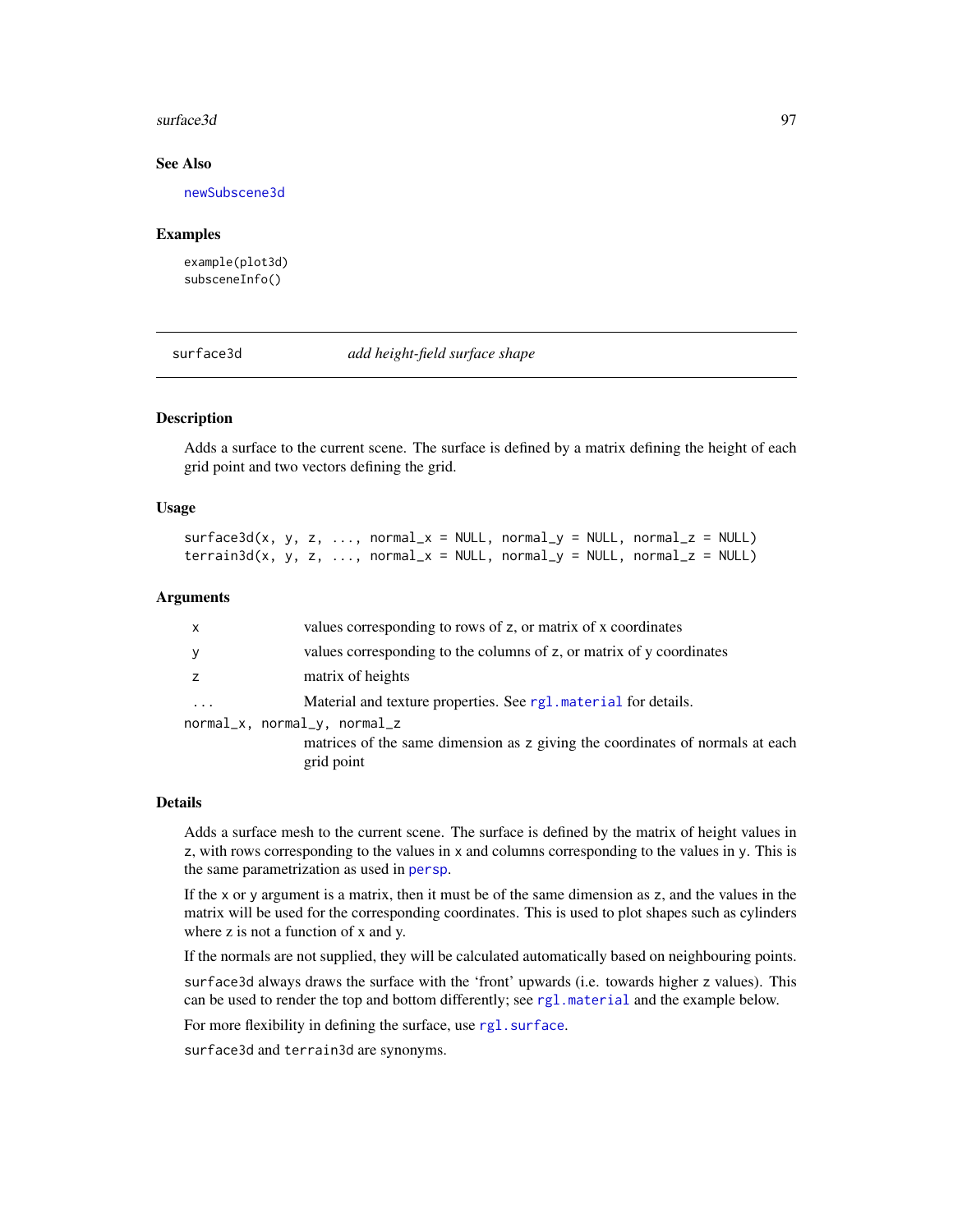## See Also

[rgl.material](#page-61-0), [rgl.surface](#page-73-0). See [persp3d](#page-37-0) for a higher level interface.

# Examples

```
#
# volcano example taken from "persp"
#
data(volcano)
z \le -2 * volcano # Exaggerate the relief
x \le -10 \times (1: nrow(z)) # 10 meter spacing (S to N)
y \le -10 \times (1:\text{ncol}(z)) # 10 meter spacing (E to W)
zlim \leftarrow range(y)zlen <- zlim[2] - zlim[1] + 1
colorlut <- terrain.colors(zlen) # height color lookup table
col \le - colorlut[ z - zlim[1] + 1 ] # assign colors to heights for each point
open3d()
surface3d(x, y, z, color = col, back = "lines")
```
text3d *add text*

## Description

Adds text to the scene. The text is positioned in 3D space. Text is always oriented towards the camera.

## Usage

```
rgl.text(x, y = NULL, z = NULL, text,adj = 0.5, justify, family = par3d("family"), font = par3d("font"),
           cex = par3d("cex"), useFreeType = par3d("useFreeType"), ...)
text3d(x, y = NULL, z = NULL, texts, adj = 0.5, justify, ...)text3d(x, y = NULL, z = NULL, texts, adj = 0.5, justify, ...)rglFonts(...)
```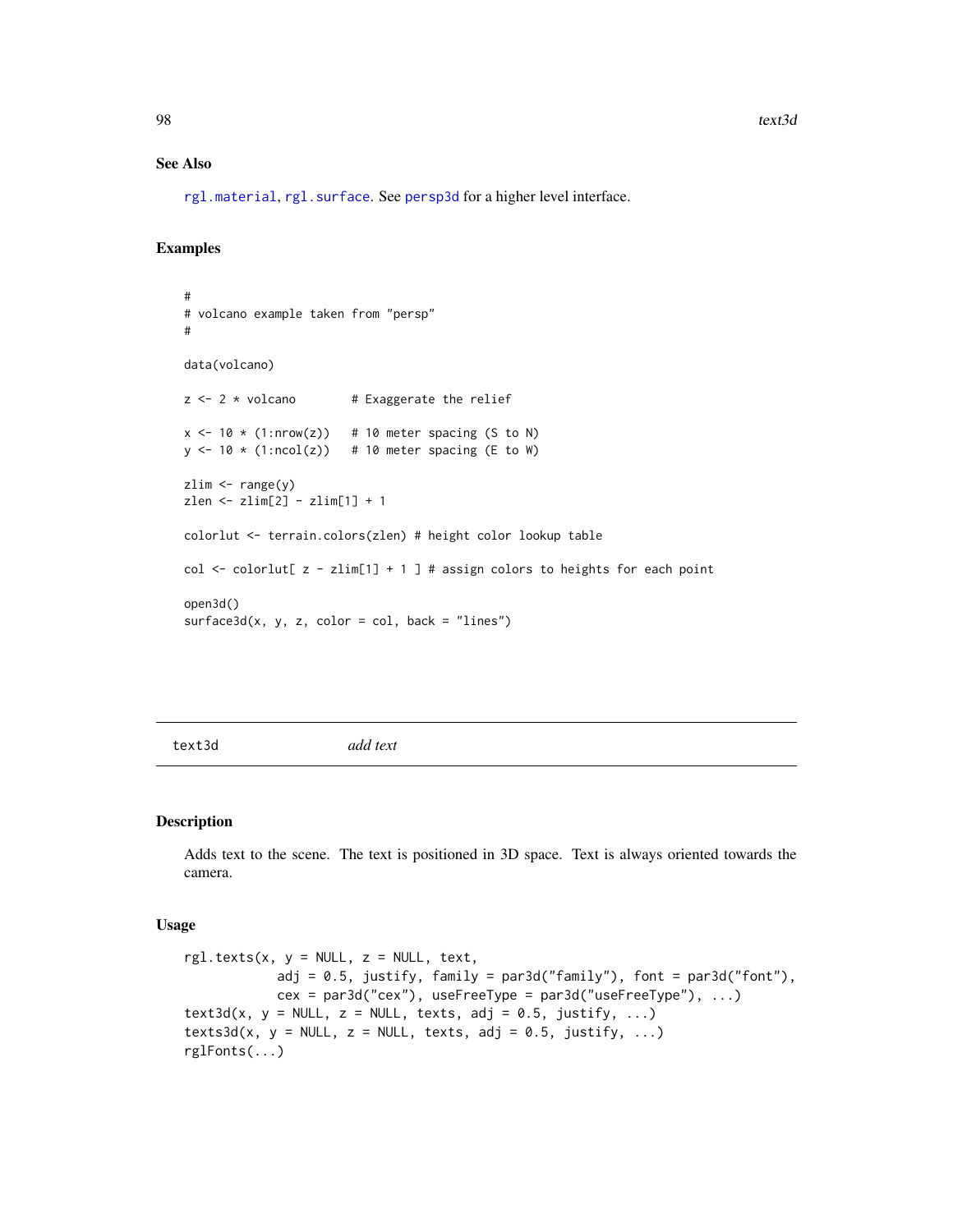#### text3d 99

#### Arguments

| x, y, z     | point coordinates. Any reasonable way of defining the coordinates is acceptable.<br>See the function xyz. coords for details.                                                                                       |
|-------------|---------------------------------------------------------------------------------------------------------------------------------------------------------------------------------------------------------------------|
| text        | text character vector to draw                                                                                                                                                                                       |
| texts       | text character vector to draw                                                                                                                                                                                       |
| adj         | one value specifying the horizontal adjustment, or two, specifying horizontal<br>and vertical adjustment respectively                                                                                               |
| justify     | (deprecated, please use adj instead) character string specifying the horizontal<br>adjustment; options are "left", "right", "center".                                                                               |
| family      | A device-independent font family name, or ""                                                                                                                                                                        |
| font        | A numeric font number from 1 to 5                                                                                                                                                                                   |
| cex         | A numeric character expansion value                                                                                                                                                                                 |
| useFreeType | logical. Should FreeType be used to draw text? (See details below.)                                                                                                                                                 |
| .           | In rgl. texts, material properties; see rgl. material for details. In rglFonts,<br>device dependent font definitions for use with FreeType. In the other functions,<br>additional parameters to pass to rgl. texts. |

# Details

The adj parameter determines the position of the text relative to the specified coordinate. Use adj =  $c(\emptyset, \emptyset)$  to place the left bottom corner at  $(x, y, z)$ , adj =  $c(\emptyset.5, \emptyset.5)$  to center the text there, and  $adj = c(1, 1)$  to put the right top corner there. The optional second coordinate for vertical adjustment defaults to 0.5. Placement is done using the "advance" of the string and the "ascent" of the font relative to the baseline, when these metrics are known.

text3d and texts3d draw text using the [r3d](#page-54-0) conventions. These are synonyms; the former is singular to be consistent with the classic 2-D graphics functions, and the latter is plural to be consistent with all the other graphics primitives. Take your choice!

If any coordinate or text is NA, that text is not plotted.

# Value

The text drawing functions return the object ID of the text object i invisibly.

rglFonts returns the current set of font definitions.

# Fonts

Fonts are specified using the family, font, cex, and useFreeType arguments. Defaults for the currently active device may be set using [par3d](#page-31-1), or for future devices using [r3dDefaults](#page-31-0).

The family specification is the same as for standard graphics, i.e. families

c("serif", "sans", "mono", "symbol")

are normally available, but users may add additional families. font numbers are restricted to the range 1 to 4 for standard, bold, italic and bold italic respectively; with font 5 recoded as family "symbol" font 1.

Using an unrecognized value for "family" will result in the system standard font as used in rgl up to version 0.76. That font is not resizable and font values are ignored.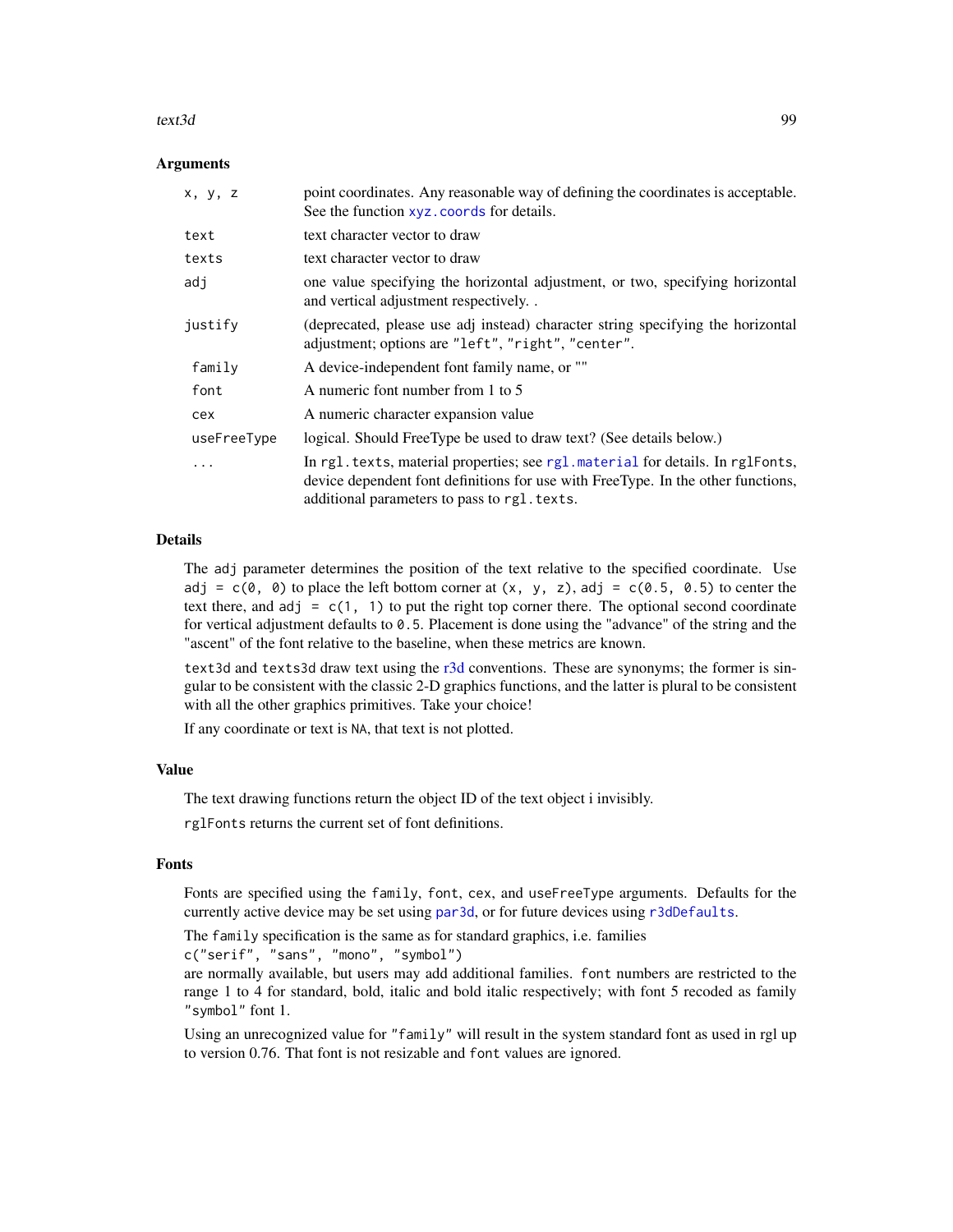If useFreeType is TRUE, then rgl will use the FreeType anti-aliased fonts for drawing. This is generally desirable, and it is the default if rgl was built to support FreeType.

FreeType fonts are specified using the rglFonts function. This function takes a vector of four filenames of TrueType font files which will be used for the four styles regular, bold, italic and bold italic. The vector is passed with a name to be used as the family name, e.g. rg1Fonts(sans =  $c''$ /path/to/FreeSans.ttf" In order to limit the file size, rgl ships with just 3 font files, for regular versions of the serif, sans and mono families. Additional free font files are available from the Amaya project at [http:](http://dev.w3.org/cvsweb/Amaya/fonts/) [//dev.w3.org/cvsweb/Amaya/fonts/](http://dev.w3.org/cvsweb/Amaya/fonts/). See the example below for how to specify a full set of fonts.

Full pathnames should normally be used to specify font files. If relative paths are used, they are interpreted differently by platform. Currently Windows fonts are looked for in the Windows fonts folder, while other platforms use the current working directory.

If FreeType fonts are not used, then bitmapped fonts will be used instead. On Windows these will be based on the fonts specified using the windowsFonts function, and are resizable. Other platforms will use the default bitmapped font which is not resizable.

Bitmapped fonts have a limited number of characters supported; if any unsupported characters are used, an error will be thrown.

#### See Also

[r3d](#page-54-0)

#### Examples

```
open3d()
famnum \leq rep(1:4, 8)
family <- c("serif", "sans", "mono", "symbol")[famnum]
font \leq rep(rep(1:4, each = 4), 2)
cex \le rep(1:2, each = 16)
text3d(font, cex, fammum, text = paste(family, font), adj = 0.5,color = "blue", family = family, font = font, cex = cex)## Not run:
# These FreeType fonts are available from the Amaya project, and are not shipped
# with rgl. You would normally install them to the rgl/fonts directory
# and use fully qualified pathnames, e.g.
# system.file("fonts/FreeSerif.ttf", package = "rgl")
rglFonts(serif = c("FreeSerif.ttf", "FreeSerifBold.ttf", "FreeSerifItalic.ttf",
                 "FreeSerifBoldItalic.ttf"),
         sans = c("FreeSans.ttf", "FreeSansBold.ttf", "FreeSansOblique.ttf",
                 "FreeSansBoldOblique.ttf"),
         mono = c("FreeMono.ttf", "FreeMonoBold.ttf", "FreeMonoOblique.ttf",
                 "FreeMonoBoldOblique.ttf"),
         symbol= c("ESSTIX10.TTF", "ESSTIX12.TTF", "ESSTIX9_.TTF",
                 "ESSTIX11.TTF"))
```
## End(Not run)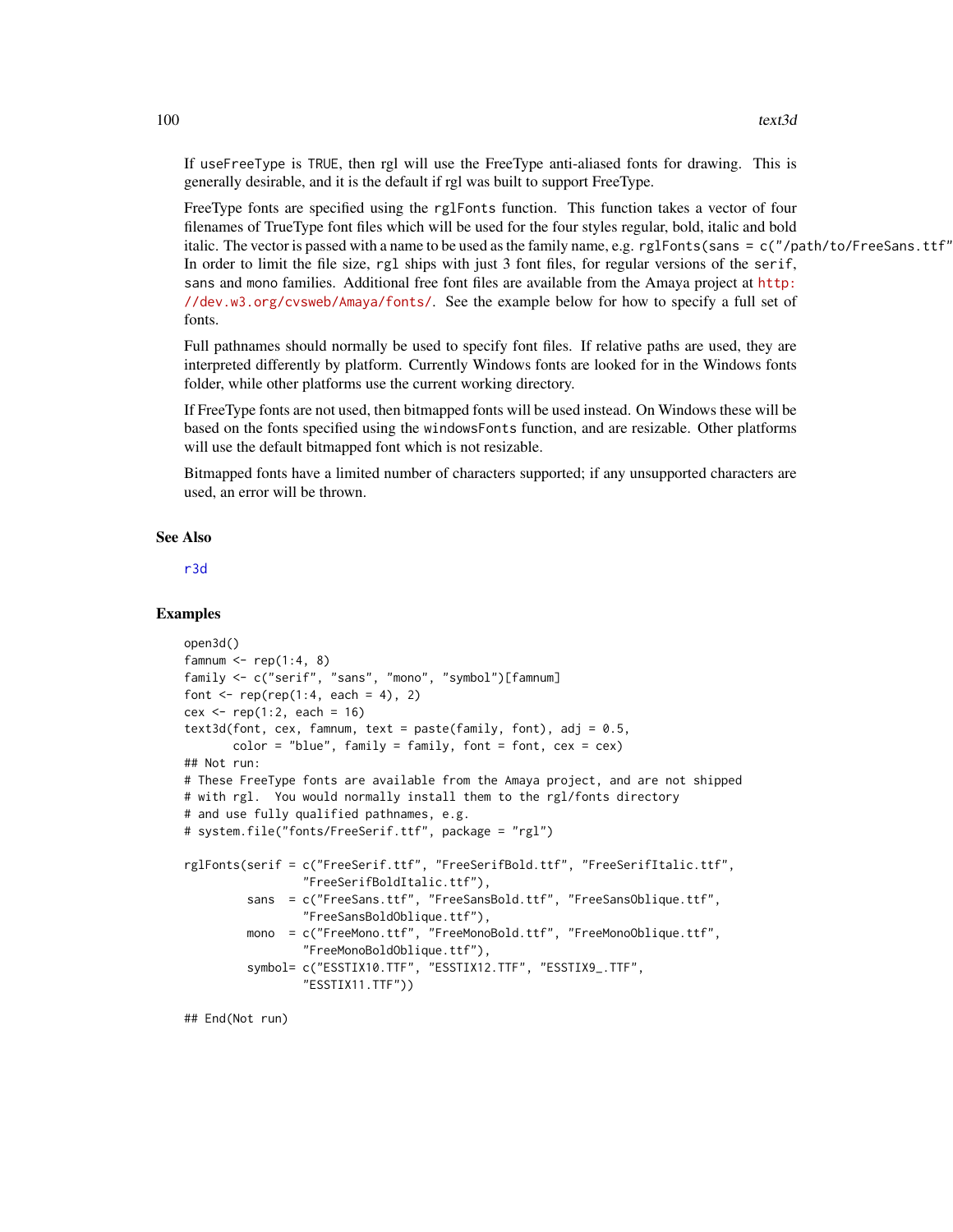## Description

This algorithm decomposes a general polygon into simple polygons and uses the "ear-clipping" algorithm to triangulate it. Polygons with holes are supported.

#### Usage

triangulate(x,  $y = NULL$ ,  $z = NULL$ , random = TRUE, plot = FALSE, partial = NA)

# Arguments

| x, y, z | Coordinates of a two-dimensional polygon in a format supported by xyz.coords.<br>See Details for how z is handled. |
|---------|--------------------------------------------------------------------------------------------------------------------|
| random  | Whether to use a random or deterministic triangulation.                                                            |
| plot    | Whether to plot the triangulation; mainly for debugging purposes.                                                  |
| partial | If the triangulation fails, should partial results be returned?                                                    |

## Details

Normally triangulate looks only at the x and y coordinates. However, if one of those is constant, it is replaced with the z coordinate if present.

The algorithm works as follows. First, it breaks the polygon into pieces separated by NA values in x or y. Each of these pieces should be a simple, non-self-intersecting polygon, separate from the other pieces. (Though some minor exceptions to this rule may work, none are guaranteed). The nesting of these pieces is determined.

The "outer" polygon(s) are then merged with the polygons that they immediately contain, and each of these pieces is triangulated using the ear-clipping algorithm.

Finally, all the triangulated pieces are put together into one result.

## Value

A three-by-n array giving the indices of the vertices of each triangle. (No vertices are added; only the original vertices are used in the triangulation.)

The array has an integer vector attribute "nextvert" with one entry per vertex, giving the index of the next vertex to proceed counter-clockwise around outer polygon boundaries, clockwise around inner boundaries.

#### Note

Not all inputs will succeed, even when a triangulation is possible. Generally using random = TRUE will find a successful triangulation if one exists, but it may occasionally take more than one try.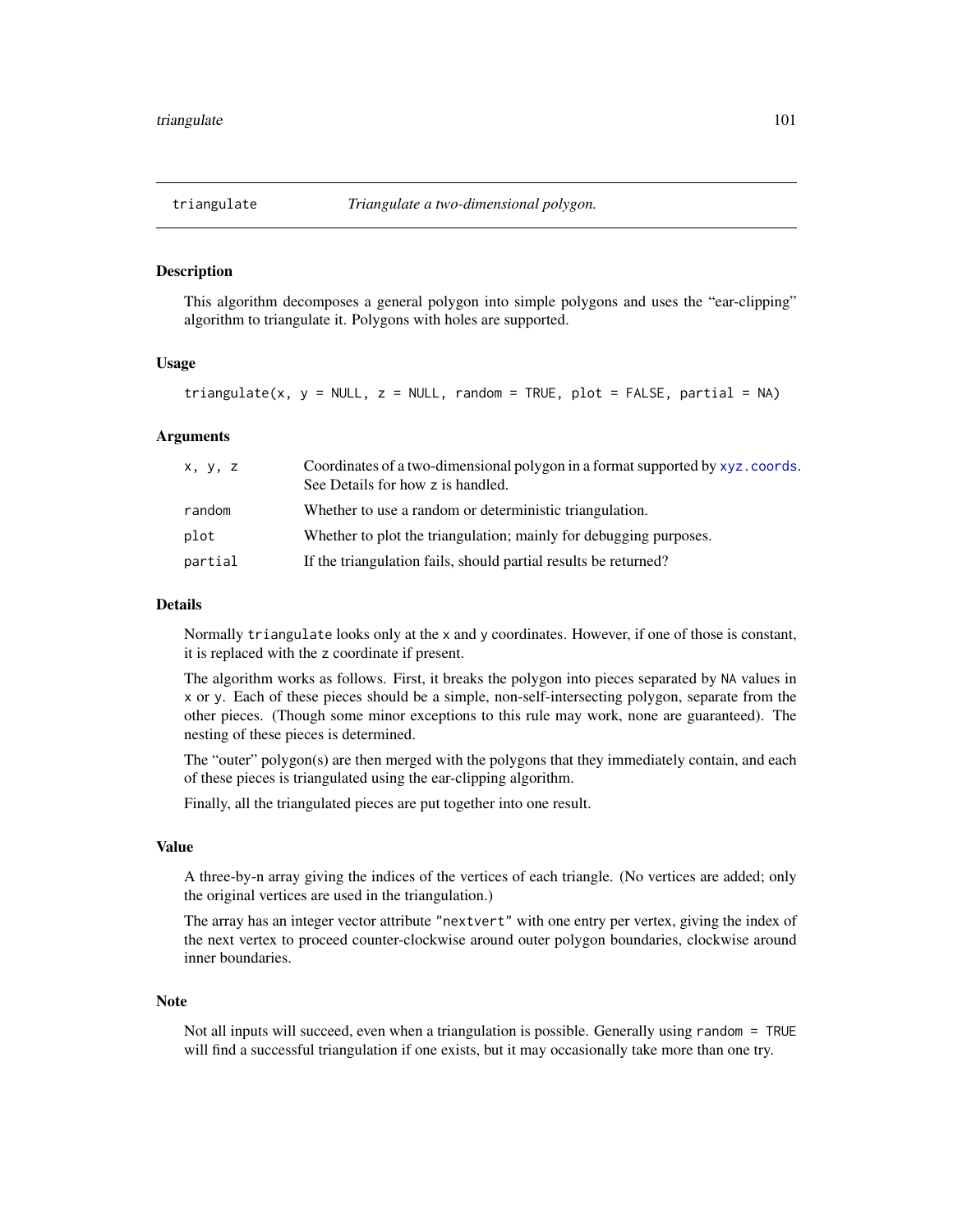102 turn3d turn3d turn3d turn3d turn3d turn3d turn3d turn3d turn3d turn3d turn3d turn3d turn3d turn3d turn3d turn3d turn3d turn3d turn3d turn3d turn3d turn3d turn3d turn3d turn3d turn3d turn3d turn3d turn3d turn3d turn3d t

#### Author(s)

Duncan Murdoch

## References

See the Wikipedia article "polygon triangulation" for a description of the ear-clipping algorithm.

# See Also

[extrude3d](#page-16-0) for a solid extrusion of a polygon, [polygon3d](#page-49-0) for a flat display; both use triangulate.

# Examples

```
theta <- seq(0, 2*pi, len = 25)[-25]theta <- c(theta, NA, theta, NA, theta, NA, theta, NA, theta)
r <- c(rep(1.5, 24), NA, rep(0.5, 24), NA, rep(0.5, 24), NA, rep(0.3, 24), NA, rep(0.1, 24))
dx <- c(rep(0, 24), NA, rep(0.6, 24), NA, rep(-0.6, 24), NA, rep(-0.6, 24), NA, rep(-0.6, 24))
x \leq -r \cdot cos(theta) + dxy <- r*sin(theta)
plot(x, y, type = "n")polygon(x, y)
triangle(x, y, plot = TRUE)open3d()
polygon3d(x, y, x - y, col = "red")
```
turn3d *Create a solid of rotation from a two-dimensional curve.*

## Description

This function "turns" the curve (as on a lathe) to form a solid of rotation along the x axis.

# Usage

 $turn3d(x, y = NULL, n = 12, smooth = FALSE, ...)$ 

# Arguments

| x, y      | Points on the curve, in a form suitable for xy, coords. The y values must be<br>non-negative. |
|-----------|-----------------------------------------------------------------------------------------------|
| n         | How many steps in the rotation?                                                               |
| smooth    | logical; whether to add normals for a smooth appearance.                                      |
| $\ddotsc$ | Additional parameters to pass to tmesh3d.                                                     |

# Value

A mesh object containing triangles and/or quadrilaterals.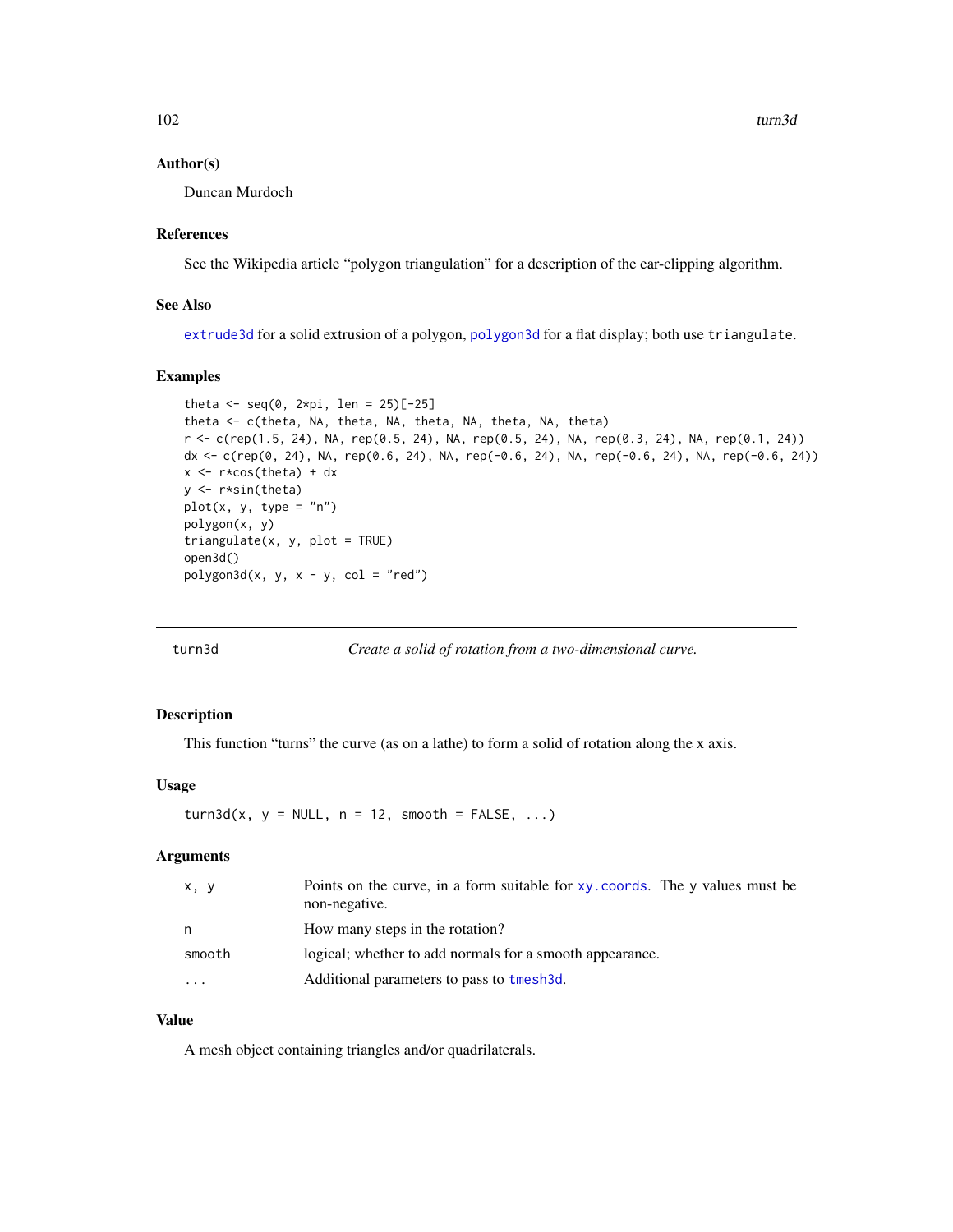#### viewpoint 103

# Author(s)

Fang He and Duncan Murdoch

# See Also

[extrude3d](#page-16-0)

# Examples

```
x \le -1:10y <- rnorm(10)^2
shade3d(turn3d(x, y), col = "green")
```
viewpoint *Set up viewpoint*

# <span id="page-102-0"></span>Description

Set the viewpoint orientation.

# Usage

```
view3d( theta = 0, phi = 15, ...)
rgl.viewpoint( theta = 0, phi = 15, fov = 60, zoom = 1,
        scale = par3d("scale"), interactive = TRUE, userMatrix,
       type = c("userviewpoint", "modelviewpoint") )
```
# Arguments

| theta, phi  | polar coordinates                                                   |
|-------------|---------------------------------------------------------------------|
| $\ddots$ .  | additional parameters to pass to rgl. viewpoint                     |
| fov         | field-of-view angle in degrees                                      |
| zoom        | zoom factor                                                         |
| scale       | real length 3 vector specifying the rescaling to apply to each axis |
| interactive | logical, specifying if interactive navigation is allowed            |
| userMatrix  | 4x4 matrix specifying user point of view                            |
| type        | which viewpoint to set?                                             |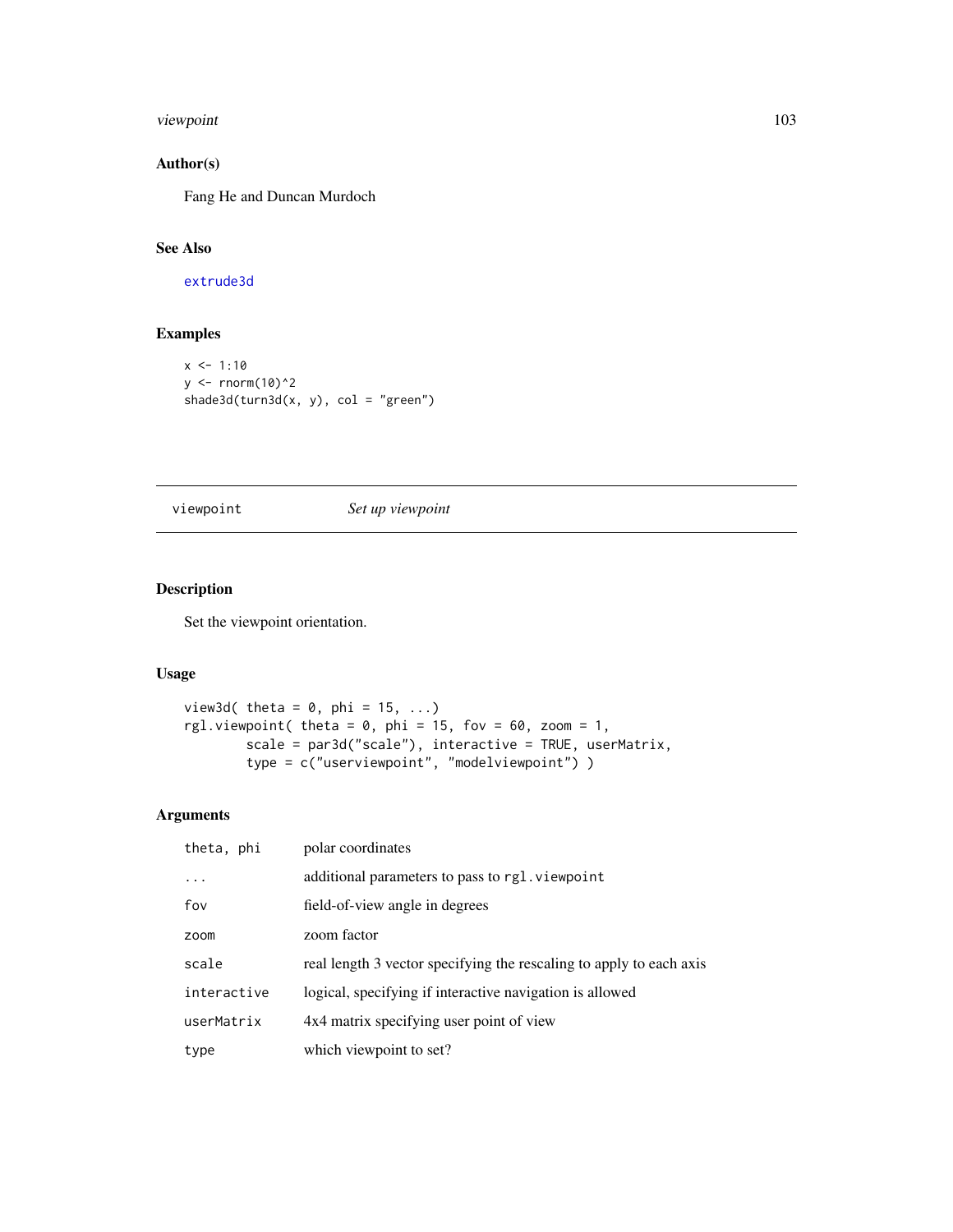## Details

The data model can be rotated using the polar coordinates theta and phi. Alternatively, it can be set in a completely general way using the 4x4 matrix userMatrix. If userMatrix is specified, theta and phi are ignored.

The pointing device of your graphics user-interface can also be used to set the viewpoint interactively. With the pointing device the buttons are by default set as follows:

left adjust viewpoint position

middle adjust field of view angle

right or wheel adjust zoom factor

The user's view can be set with fov and zoom.

If the fov angle is set to 0, a parallel or orthogonal projection is used. Small non-zero values (e.g. 0.01 or less, but not 0.0) are likely to lead to rendering errors due to OpenGL limitations.

Prior to version 0.94, all of these characteristics were stored in one viewpoint object. With that release the characteristics are split into those that affect the projection (the user viewpoint) and those that affect the model (the model viewpoint). By default, this function sets both, but the type argument can be used to limit the effect.

# See Also

[par3d](#page-31-1)

# Examples

```
## Not run:
# animated round trip tour for 10 seconds
rgl.open()
shade3d(oh3d(), color = "red")
start <- proc.time()[3]
while ((i \le 36*(proc.time))[3] - start)) < 360) {
 rgl.viewpoint(i, i/4);
}
## End(Not run)
```
webGLcontrols *Write HTML/Javascript code to control a WebGL display.*

# **Description**

These functions write out HTML code to control WebGL displays on the same page.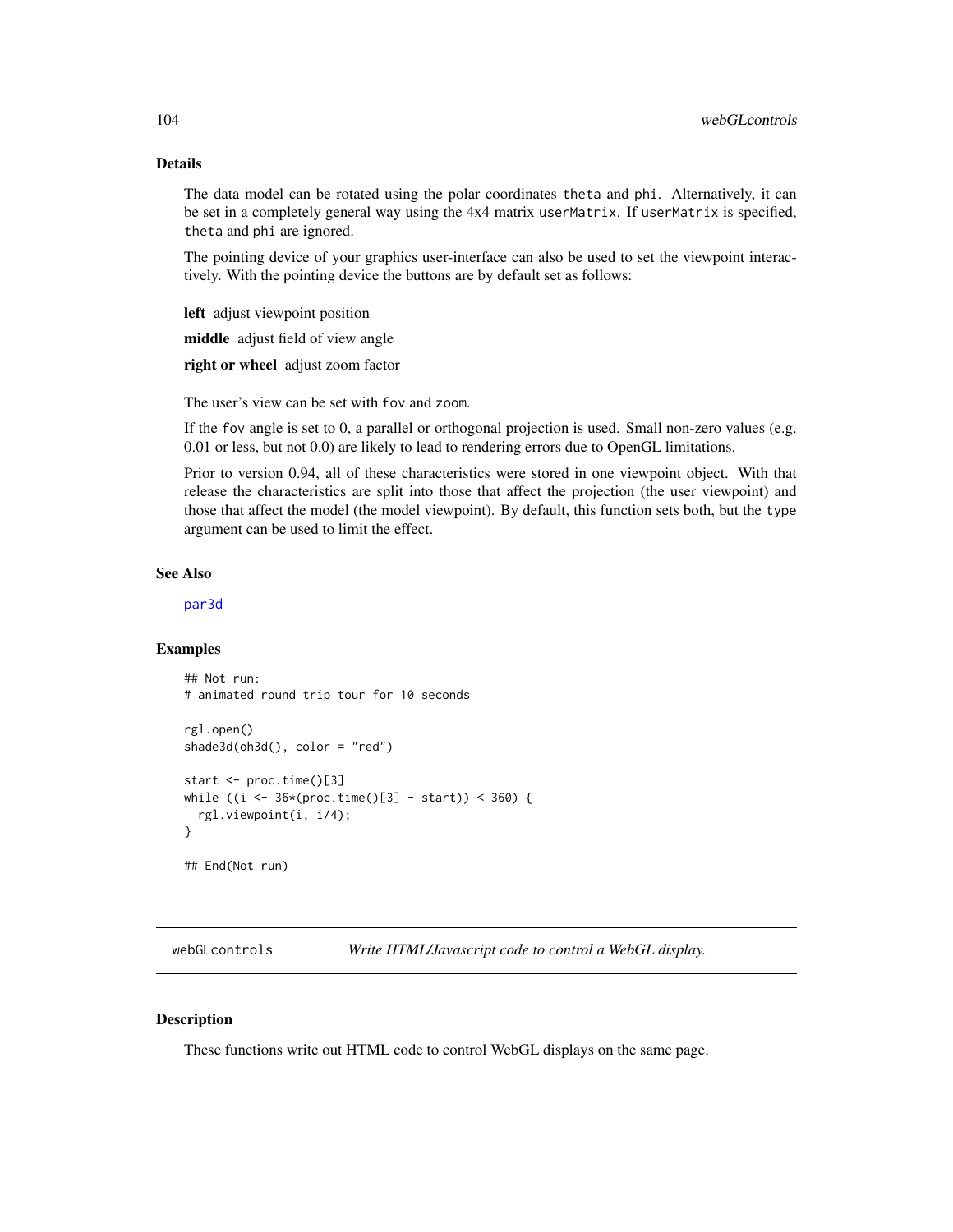# webGLcontrols 105

## Usage

```
subsetSlider(subsets, labels = names(subsets),
            fullset = Reduce(union, subsets),
             subscenes = currentSubscene3d(), prefixes = "",
             accumulate = FALSE, ...)subsetSetter(subsets, subscenes = currentSubscene3d(), prefixes = "",
fullset = Reduce(union, subsets),
                         accumulate = FALSE)
clipplaneSlider(a=NULL, b=NULL, c=NULL, d=NULL,
                plane = 1, clipplaneids, prefixes = "",
                labels = signif(values[, 1], 3), ...toggleButton(subset, subscenes = currentSubscene3d(), prefixes = "",
             label = deparse(substitute(subset)),
             id = paste0(basename(tempfile("input"))), name = id)
```
# Arguments

| subsets             | A list of vectors of object identifiers; the slider or setter will choose among them.     |  |
|---------------------|-------------------------------------------------------------------------------------------|--|
| labels              | Labels to display corresponding to each subset. If NULL, numeric labels will be<br>shown. |  |
| fullset             | Objects in the subscene which are not in fuller will not be touched.                      |  |
| subscenes           | The subscenes to be controlled.                                                           |  |
| prefixes            | The prefixes of the WebGL scenes to be controlled.                                        |  |
| accumulate          | If TRUE, the subsets will accumulate (by union) as the value increases.                   |  |
| id                  | The id of the input control that will be generated.                                       |  |
| name                | The name of the input control that will be generated.                                     |  |
| $\ddots$            | Arguments to pass to property Slider.                                                     |  |
| a,b,c,d             | The parameter values to change. Leave as NULL to hold the parameter constant.             |  |
| plane, clipplaneids |                                                                                           |  |
|                     | The identifier of the particular clipplane to modify.                                     |  |
| subset              | The subset that the button should toggle.                                                 |  |
| label               | The button label.                                                                         |  |
|                     |                                                                                           |  |

## Details

subsetSlider and clipplaneSlider generate an HTML5 slider control with a text label. To display no text, set the labels to blanks in the ... argument.

subsetSetter is a low-level function to produce the Javascript code used by subsetSlider. This code will not touch objects in the subscene if they are not in fullset. fullset defaults to the union of all the object ids mentioned in subsets, so by default if an id is not mentioned in one of the subsets, it will not be controlled by the slider.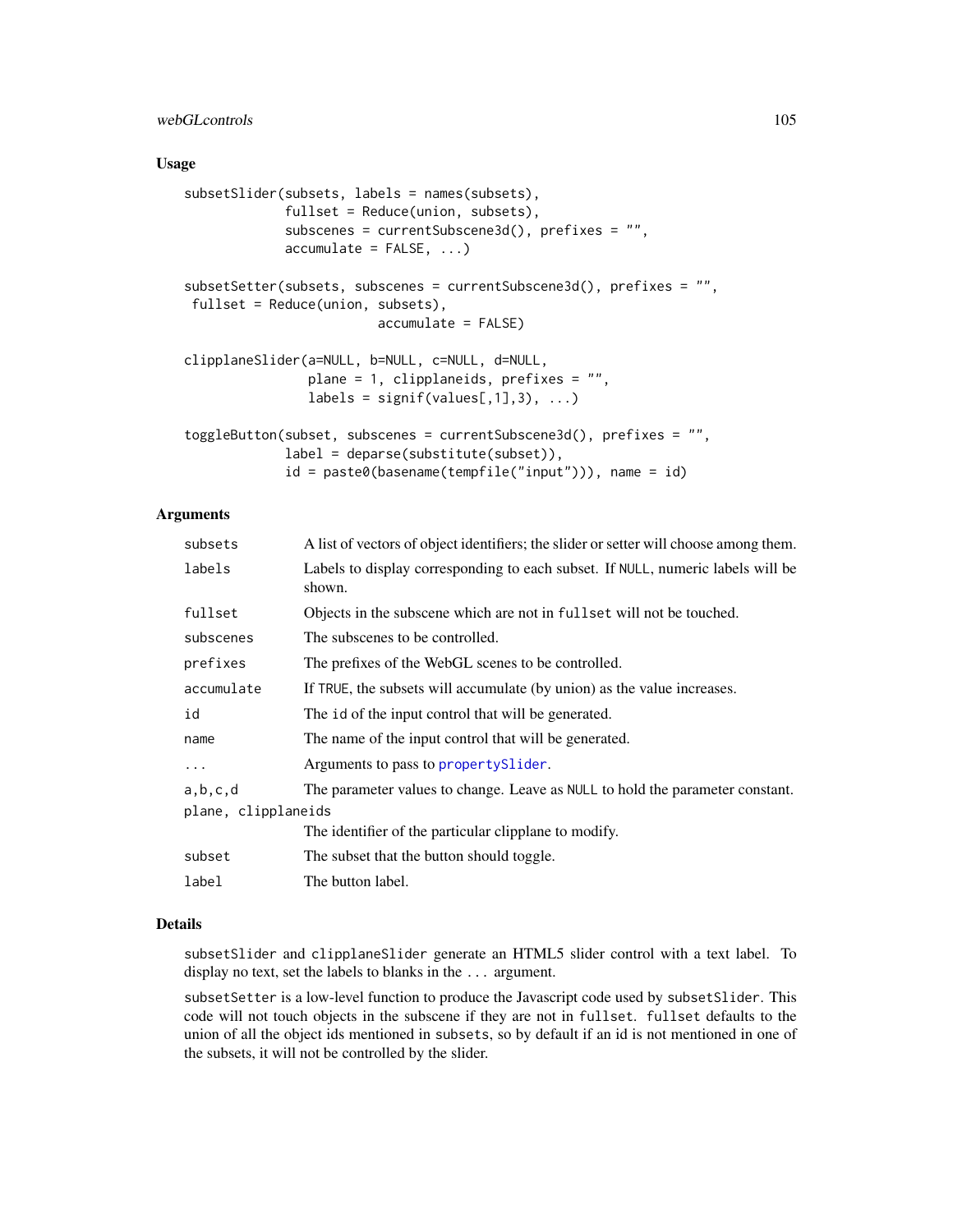toggleButton generates a button that toggles the presence of objects within a subscene. If the first entry in subset is in the subscene, all are deleted, otherwise all are added.

clipplaneSlider allows a clipping plane to be moved to a sequence of positions. Any non-NULL entries among a, b, c, d should be vectors; the slider will set those parameters of the selected clipping plane to corresponding values as the slider is moved.

# Value

subsetSetter returns a length-one character vector of class "propertySetter".

The other functions use [cat](#page-0-0) to write their output and invisibly return the id of the control that was generated.

#### Author(s)

Duncan Murdoch

## See Also

[writeWebGL](#page-109-0). See [propertySlider](#page-51-0) and [propertySetter](#page-51-1) for lower level, more flexible functions.

# Examples

```
if (require(rglwidget)) {
 subsets <- list(1:3, 1:4, 1:5)
 subsetSlider(subsets = subsets)
 toggleButton(1:3)
 clipplaneSlider(d = seq(0, 1, len=20), clipplaneid = 123)
}
```
<span id="page-105-0"></span>writeOBJ *Write Wavefront OBJ format files; read simple ones*

#### Description

writeOBJ writes OBJ files. This is a file format that is commonly used in 3D graphics applications. It does not represent text, but does represent points, lines, polygons (and many other types that RGL doesn't support). readOBJ reads only some parts of OBJ files.

#### Usage

```
writeOBJ(con,
         pointRadius = 0.005, pointShape = icosahedron3d(),
         lineRadius = pointRadius, lineSides = 20,
         pointsAsPoints = FALSE, linesAsLines = FALSE,
         withNormals = TRUE, withTextures = TRUE,
         separateObjects = TRUE,
         ids = NULL)readOBJ(con, ...)
```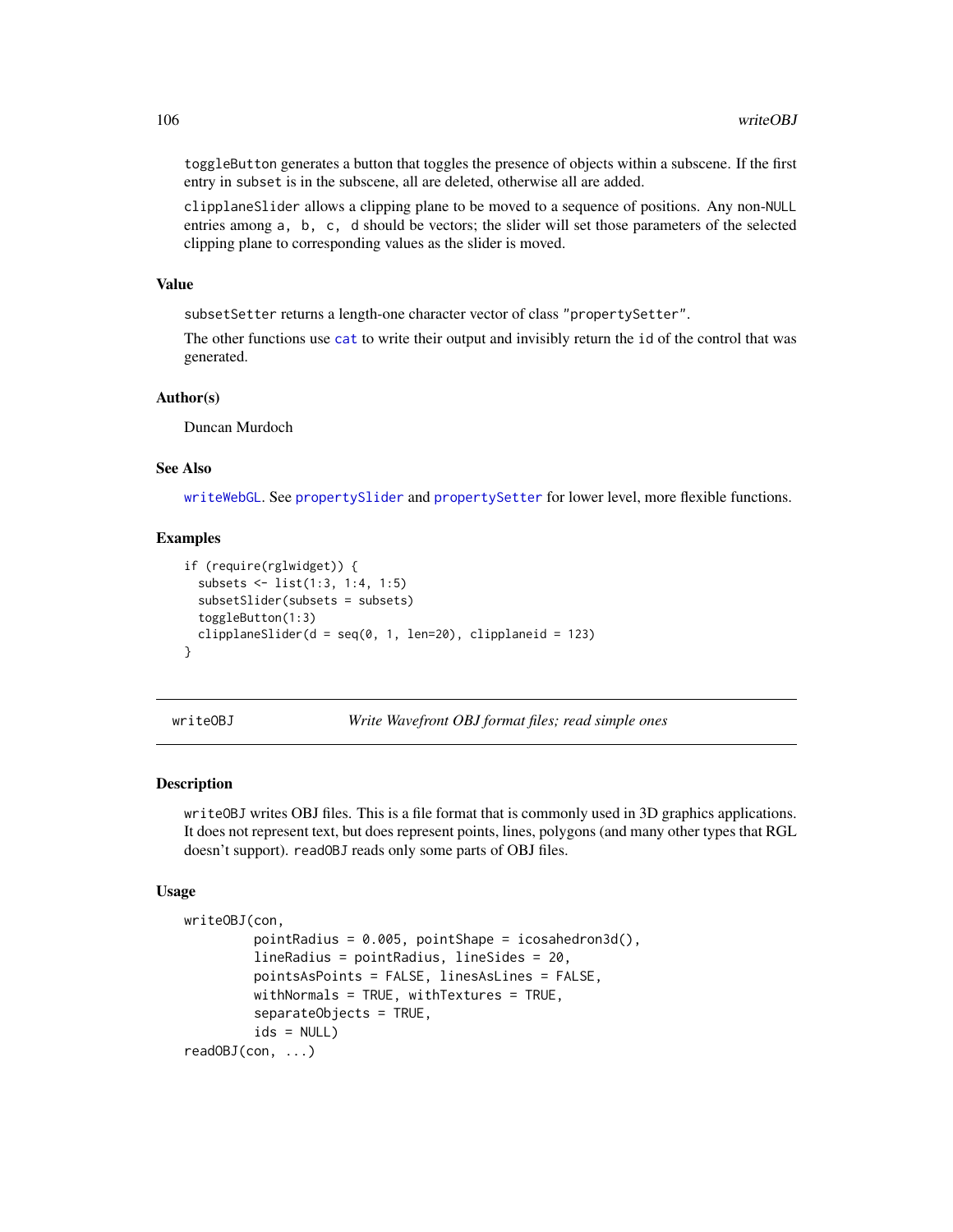#### writeOBJ 107

## Arguments

| con                          | A connection or filename.                                                                                          |  |
|------------------------------|--------------------------------------------------------------------------------------------------------------------|--|
| pointRadius, lineRadius      |                                                                                                                    |  |
|                              | The radius of points and lines relative to the overall scale of the figure, if they<br>are converted to polyhedra. |  |
| pointShape                   | A mesh shape to use for points if they are converted. It is scaled by the point Radius.                            |  |
| lineSides                    | Lines are rendered as cylinders with this many sides.                                                              |  |
| pointsAsPoints, linesAsLines |                                                                                                                    |  |
|                              | Whether to convert points and lines to "point" and "line" records in the OBJ<br>output.                            |  |
| withNormals                  | Whether to output vertex normals for smooth shading.                                                               |  |
| separateObjects              |                                                                                                                    |  |
|                              | Whether to mark each RGL object as a separate object in the file.                                                  |  |
| withTextures                 | Whether to output texture coordinates.                                                                             |  |
| ids                          | The identifiers (from rg1.ids) of the objects to write. If NULL, try to write<br>everything.                       |  |
| $\cdots$                     | Additional arguments (typically just material) to pass to tmesh3d.                                                 |  |

# Details

The current writeOBJ implementation only outputs triangles, quads, planes, spheres, points, line segments, line strips and surfaces. It does not output material properties such as colors, since the OBJ format does not support the per-vertex colors that RGL uses.

The readOBJ implementation can only read faces, and ignores information about normals and textures.

The defaults for pointsAsPoints and linesAsLines have been chosen because Blender ([http:](http://www.blender.org) [//www.blender.org](http://www.blender.org)) does not import points or lines, only polygons. If you are exporting to other software you may want to change them.

If present, texture coordinates are output by default, but the textures themselves are not.

Individual RGL objects are output as separate objects in the file when separateObjects = TRUE, the default.

The output file should be readable by Blender and Meshlab; the latter can write in a number of other formats, including U3D, suitable for import into a PDF document.

## Value

writeObj invisibly returns the name of the connection to which the data was written.

readObj returns a mesh object constructed from the input file.

## Author(s)

Duncan Murdoch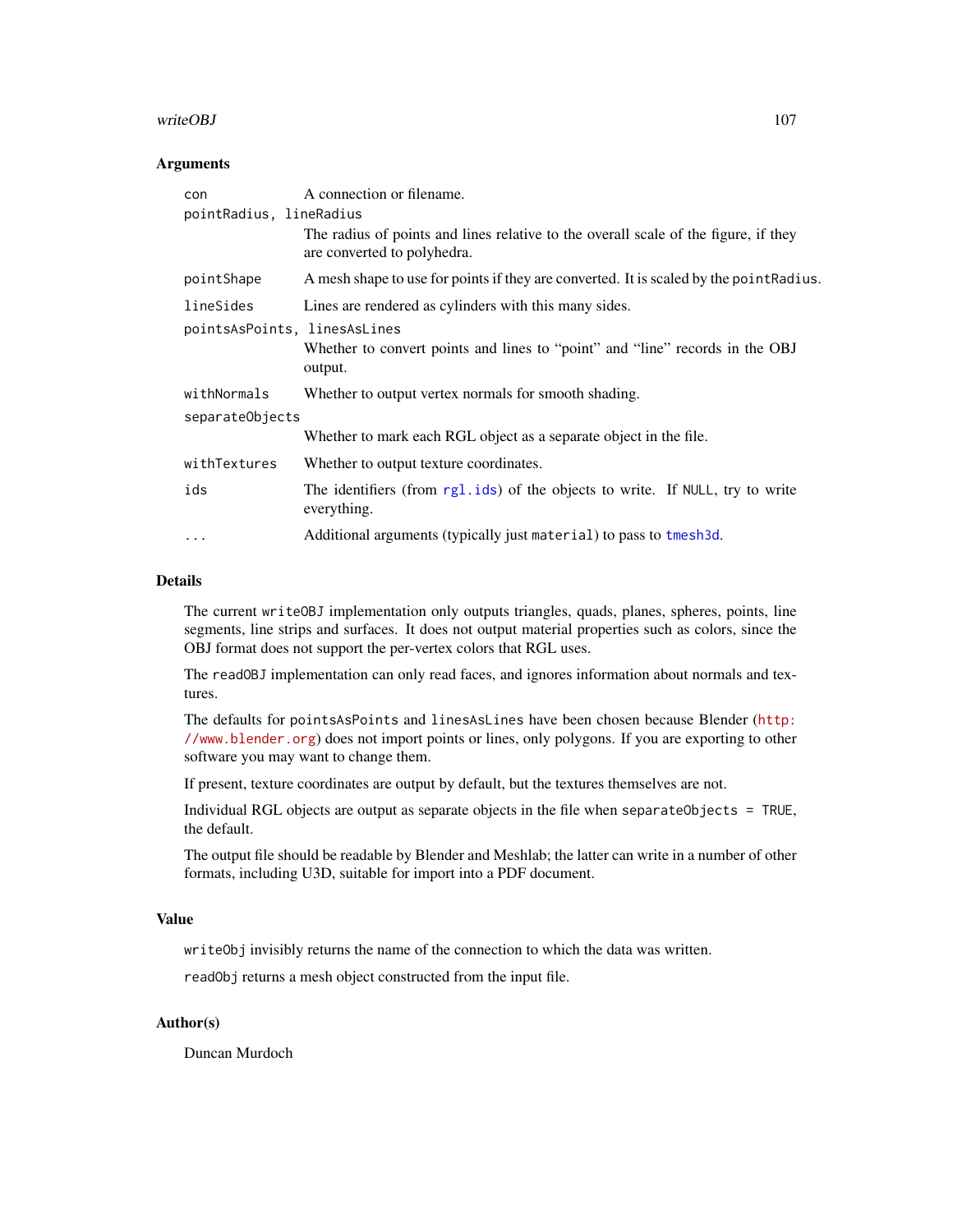# References

The file format was found at <http://www.martinreddy.net/gfx/3d/OBJ.spec> on November 11, 2012.

## See Also

[scene3d](#page-80-0) saves a copy of a scene to an R variable; [writeWebGL](#page-109-0), [writePLY](#page-107-0) and [writeSTL](#page-56-0) write the scene to a file in various other formats.

## Examples

```
filename <- tempfile(fileext = ".obj")
open3d()
shade3d( icosahedron3d() )
writeOBJ(filename)
# The motivation for writing readObj() was to read this shape
# file of Comet 67P/Churyumov-Gerasimenko, from the ESA:
open3d()
shade3d(readOBJ(url(
"http://sci.esa.int/science-e/www/object/doc.cfm?fobjectid=54726"
), material = list(col = "gray"))
```
<span id="page-107-0"></span>

| writePLY |
|----------|
|----------|

**Write Stanford PLY format files** 

#### Description

This function writes PLY files. This is a simple file format that is commonly used in 3D printing. It does not represent text, only edges and polygons. The writePLY function does the necessary conversions.

#### Usage

```
writePLY(con, format = c("little_endian", "big_endian", "ascii"),
         pointRadius = 0.005, pointShape = icosahedron3d(),
         lineRadius = pointRadius, lineSides = 20,
         pointsAsEdges = FALSE, linesAsEdges = pointsAsEdges,
         withColors = TRUE, withNormals = !(pointsAsEdges || linesAsEdges),
         ids = NULL)
```
#### Arguments

| con    | A connection or filename.                              |
|--------|--------------------------------------------------------|
| format | Which output format. Defaults to little-endian binary. |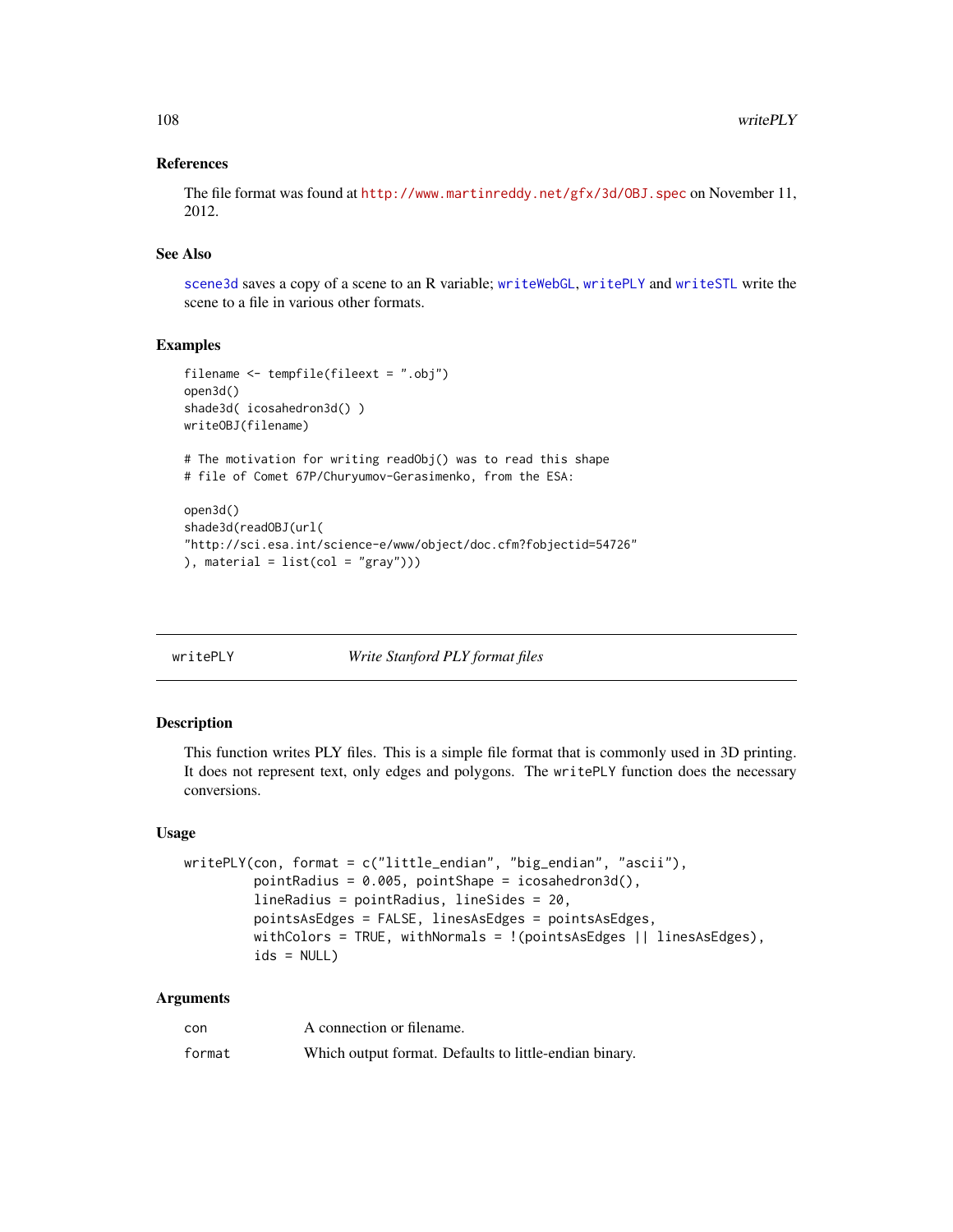#### <span id="page-108-0"></span>write  $PLY$  109

| pointRadius, lineRadius |                                                                                                                    |
|-------------------------|--------------------------------------------------------------------------------------------------------------------|
|                         | The radius of points and lines relative to the overall scale of the figure, if they<br>are converted to polyhedra. |
| pointShape              | A mesh shape to use for points if they are converted. It is scaled by the point Radius.                            |
| lineSides               | Lines are rendered as cylinders with this many sides.                                                              |
| pointsAsEdges,          | linesAsEdges                                                                                                       |
|                         | Whether to convert points and lines to "Edge" records in the PLY output.                                           |
| withColors              | Whether to output vertex color information.                                                                        |
| withNormals             | Whether to output vertex normals for smooth shading.                                                               |
| ids                     | The identifiers (from rg1.ids) of the objects to write. If NULL, try to write<br>everything.                       |

# Details

The current implementation only outputs triangles, quads, planes, spheres, points, line segments, line strips and surfaces.

The defaults for pointsAsEdges and linesAsEdges have been chosen because Blender ([http:](http://www.blender.org) [//www.blender.org](http://www.blender.org)) does not import lines, only polygons. If you are exporting to other software you may want to change them.

Since the PLY format only allows one object per file, all RGL objects are combined into a single object when output.

The output file is readable by Blender and Meshlab; the latter can write in a number of other formats, including U3D, suitable for import into a PDF document.

#### Value

Invisibly returns the name of the connection to which the data was written.

### Author(s)

Duncan Murdoch

# References

The file format was found at [http://www.mathworks.com/matlabcentral/fx\\_files/5459/1/](http://www.mathworks.com/matlabcentral/fx_files/5459/1/content/ply.htm) [content/ply.htm](http://www.mathworks.com/matlabcentral/fx_files/5459/1/content/ply.htm) on November 10, 2012.

# See Also

[scene3d](#page-80-0) saves a copy of a scene to an R variable; [writeWebGL](#page-109-0), [writeOBJ](#page-105-0) and [writeSTL](#page-56-0) write the scene to a file in various other formats.

# Examples

```
filename <- tempfile(fileext = ".ply")
open3d()
shade3d( icosahedron3d(col = "magenta") )
writePLY(filename)
```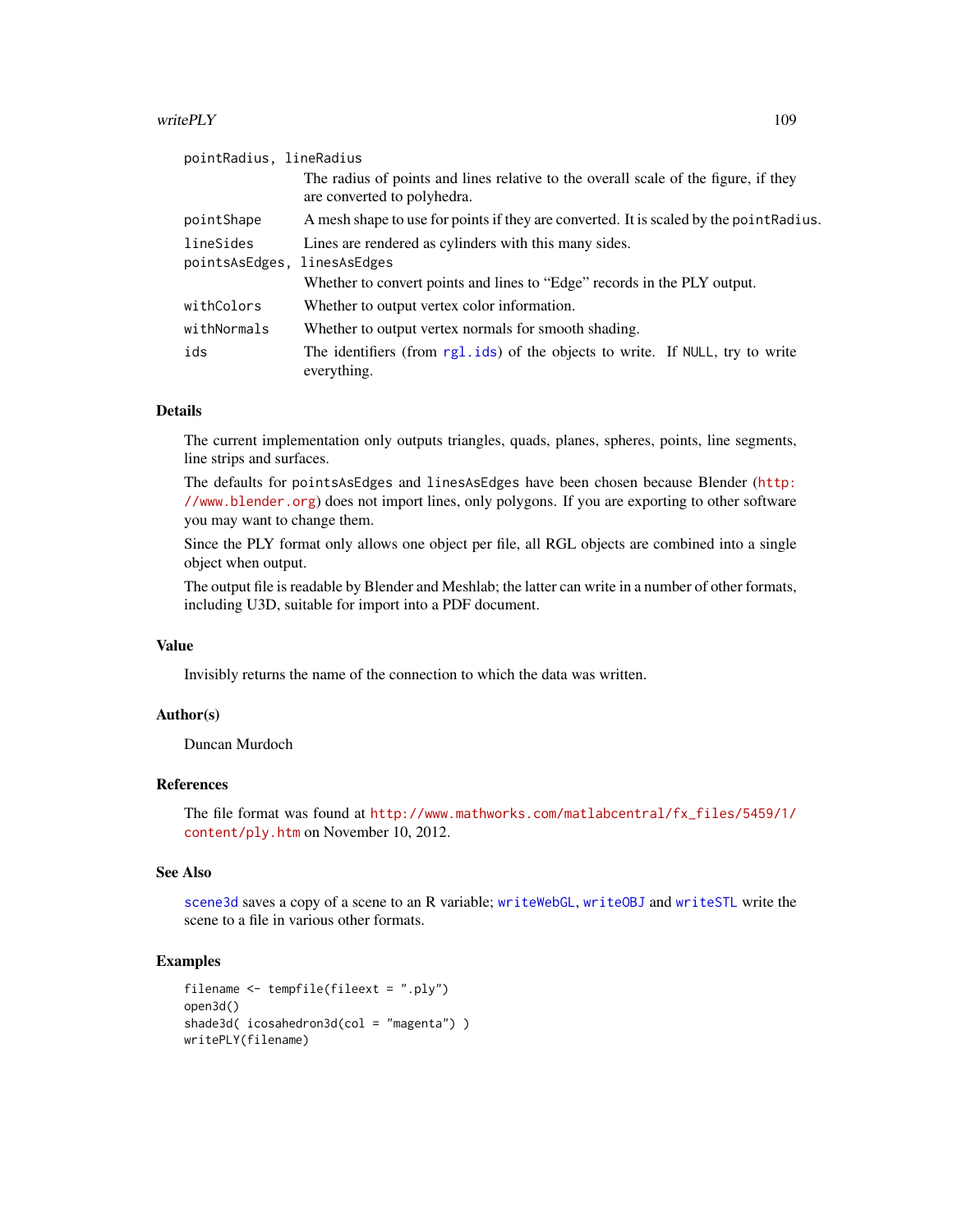<span id="page-109-1"></span><span id="page-109-0"></span>

#### Description

Writes the current scene to a collection of files that contain WebGL code to reproduce it in a browser.

# Usage

```
writeWebGL(dir = "webGL", filename = file.path(dir, "index.html"),
        template = system.file(file.path("WebGL", "template.html"), package = "rgl"),
           prefix = "",snapshot = TRUE, commonParts = TRUE, reuse = NULL,
           font = "Arial", width, height)
```
# Arguments

| dir           | Where to write the files.                                                                                                                                                                                             |
|---------------|-----------------------------------------------------------------------------------------------------------------------------------------------------------------------------------------------------------------------|
| filename      | The filename to use for the main file.                                                                                                                                                                                |
| template      | The template web page to which to write the Javascript for the scene. See Details<br>below.                                                                                                                           |
| prefix        | An optional prefix to use on global identifiers in the scene; use different prefixes<br>for different scenes displayed on the same web page. If not blank, it should be a<br>legal identifier in Javascript and HTML. |
| snapshot      | Whether to include a snapshot of the scene, to be displayed in browsers that<br>don't support WebGL, or a specification of the snapshot to use. See details<br>below.                                                 |
| commonParts   | Whether to include parts that would be common to several figures on the same<br>page. Currently this includes a reference to and copy of the 'CanvasMatrix.js'<br>file in the output.                                 |
| reuse         | When writing several figures on the same page, set this to a dataframe containing<br>values to reuse. See the Value section below.                                                                                    |
| font          | The font to use for text.                                                                                                                                                                                             |
| width, height | The (optional) width and height in pixels of the image to display. If omitted, the<br>par3d("windowRect") dimensions will be used.                                                                                    |

#### Details

This function writes out a web page containing Javascript that reconstructs the scene in WebGL.

Use the template argument to give the filename of a web page that is to contain the code for the new scene. It should contain a single line containing paste0("%", prefix, "WebGL%"), e.g. %WebGL% with the default empty prefix. That line will be replaced by the Javascript and other code necessary to reproduce the current scene. The template may also contain the string "%rglVersion%" which will be replaced with the current rgl version number. If template is NULL, the output will simply be written directly to the main file.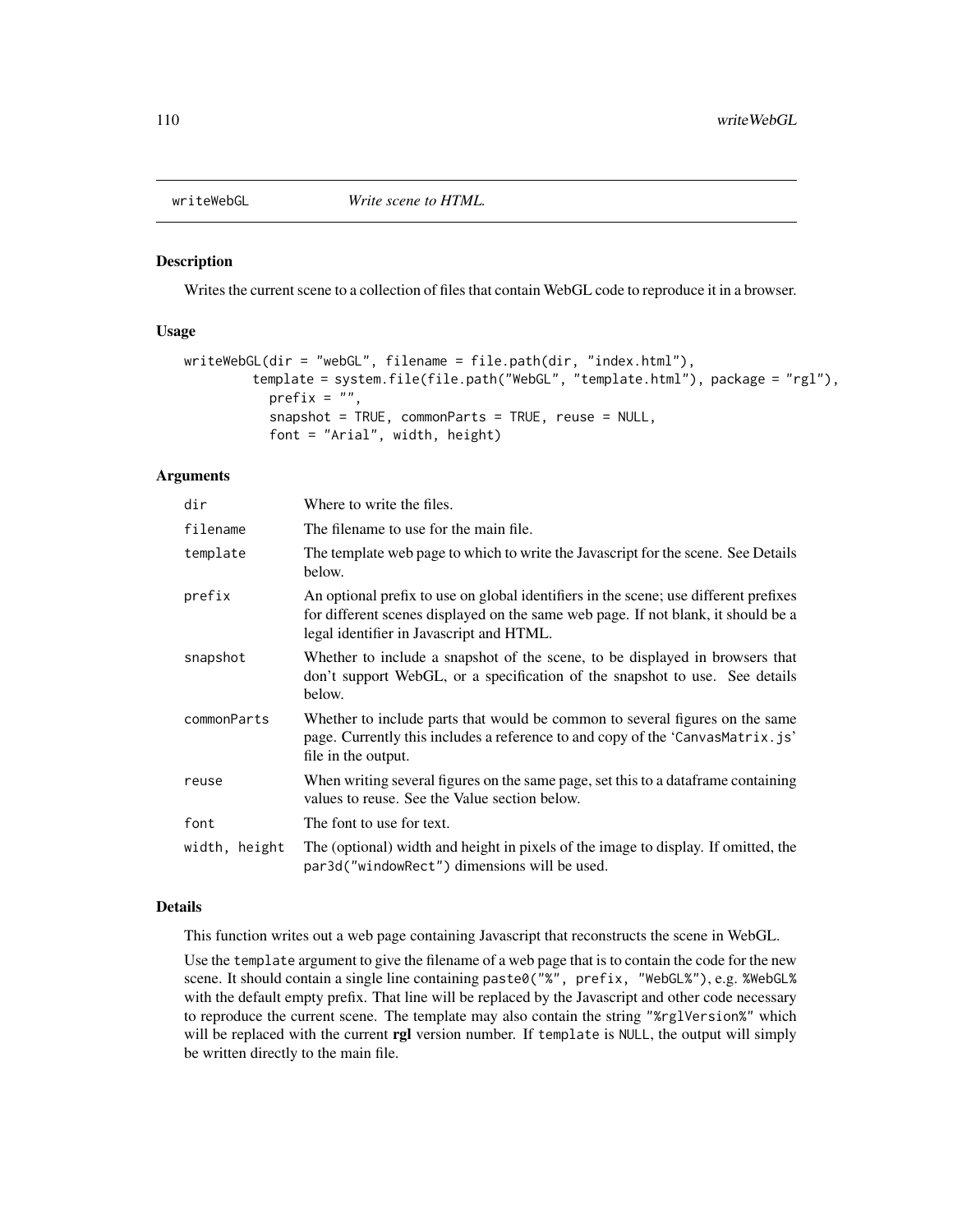#### <span id="page-110-0"></span>writeWebGL 111

To put more than one scene into a web page, use different values of prefix for each. The prefix will be used in identifiers in both Javascript and HTML, so it is safest to start with a letter and only use alphanumeric characters.

WebGL is a fairly new technology for displaying 3D scenes in browsers. Most current browsers support it to some extent, though it may not be enabled by default; see <http://get.webgl.org> for details. A major exception currently is Microsoft's Internet Explorer, though plugins are available.

Currently writeWebGL has a number of known limitations, some of which will be gradually eliminated as development progresses:

- The bounding box decorations are fixed; labels do not move as they do within R.
- User-defined mouse controls are not supported.
- No automatic movement (e.g. rotation via [spin3d](#page-89-0)) is supported.
- Missing values are not handled properly.
- Polygons will only be rendered as filled; there is no support in WebGL for wireframe or point rendering.
- WebGL browsers generally do not support more than 65535 vertices per object. writeWebGL will print a warning if this limit is exceeded, but it is up to the user to break his scene into smaller objects. (And 65535 vertices may not be small enough!)

There is some experimental support for modification of the scene by other Javascript code on the same web page. Currently this is limited to the following. There will be a global variable created with name  $\epsilon$ prefix>rgl, where  $\epsilon$ prefix> will be replaced by the prefix argument to writeWebGL. Currently this variable will contain properties corresponding to some of the components returned by [par3d](#page-31-0), namely FOV, zoom, userMatrix and listeners. Each of these components should be indexed by a subscene number to obtain the value for that subscene; for example, use <prefix>rgl.userMatrix[3] to obtain the user matrix for subscene 3 as a CanvasMatrix4 object (defined in the 'CanvasMatrix.js' library). After modifying any of these values, user code should insert a call  $\langle prefix\rangle \rightarrow rgl.drawScience()$ ; to update the display. The snapshot argument can be a logical value or a character value. If logical and FALSE, no snapshot will be included. If TRUE, a snapshot will be taken of the current scene using [snapshot3d](#page-72-0) and included in the scene to use when WebGL errors occur. If snapshot is a character string starting "data:", it will be assumed to be the result of the [image\\_uri](#page-0-0) function. Otherwise it will be assumed to be a filename, and [image\\_uri](#page-0-0) will be used to embed it in the output page.

#### Value

The filename is returned. If reuse is not NULL, it will have an attribute called "reuse" which contains a dataframe with columns "id" and "prefix" identifying the prefix used for objects drawn in this scene. This dataframe can be used as the reuse argument in subsequent calls to writeWebGL.

### Note

If commonParts is TRUE, the output includes a binary copy of the CanvasMatrix Javascript library. This file is necessary for the Javascript code written by writeWebGL to function properly, but only one copy is needed if the output page contains multiple writeWebGL figures.

Its source (including the copyright notice and license for free use) is included in the file named by system.file("htmlwidgets/lib/CanvasMatrix.src.js", package = "rglwidget").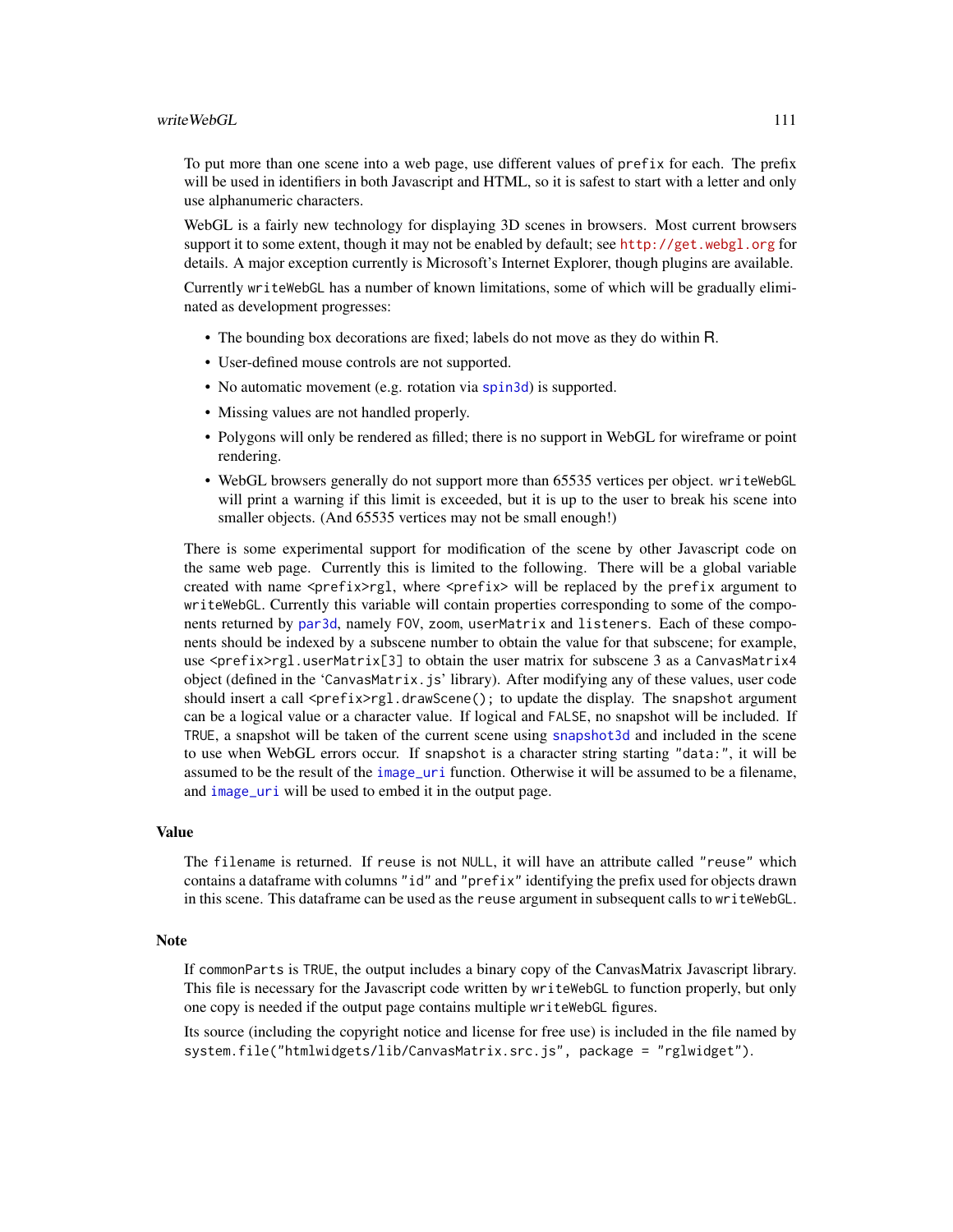# Author(s)

Duncan Murdoch.

# References

<http://www.webgl.org>

# See Also

[scene3d](#page-80-0) saves a copy of a scene to an R variable; [writePLY](#page-107-0), [writeOBJ](#page-105-0) and [writeSTL](#page-56-0) write the scene to a file in various other formats.

# Examples

```
if (require(rglwidget)) {
  plot3d(rnorm(100), rnorm(100), rnorm(100), type = "s", col = "red")# This writes a copy into temporary directory 'webGL', and then displays it
  filename <- writeWebGL(dir = file.path(tempdir(), "webGL"),
                      width = 500, reuse = TRUE)
  # Display the "reuse" attribute
  attr(filename, "reuse")
  # Display the scene in a browser
  if (interactive())
   browseURL(paste0("file://", filename))
}
```
<span id="page-111-0"></span>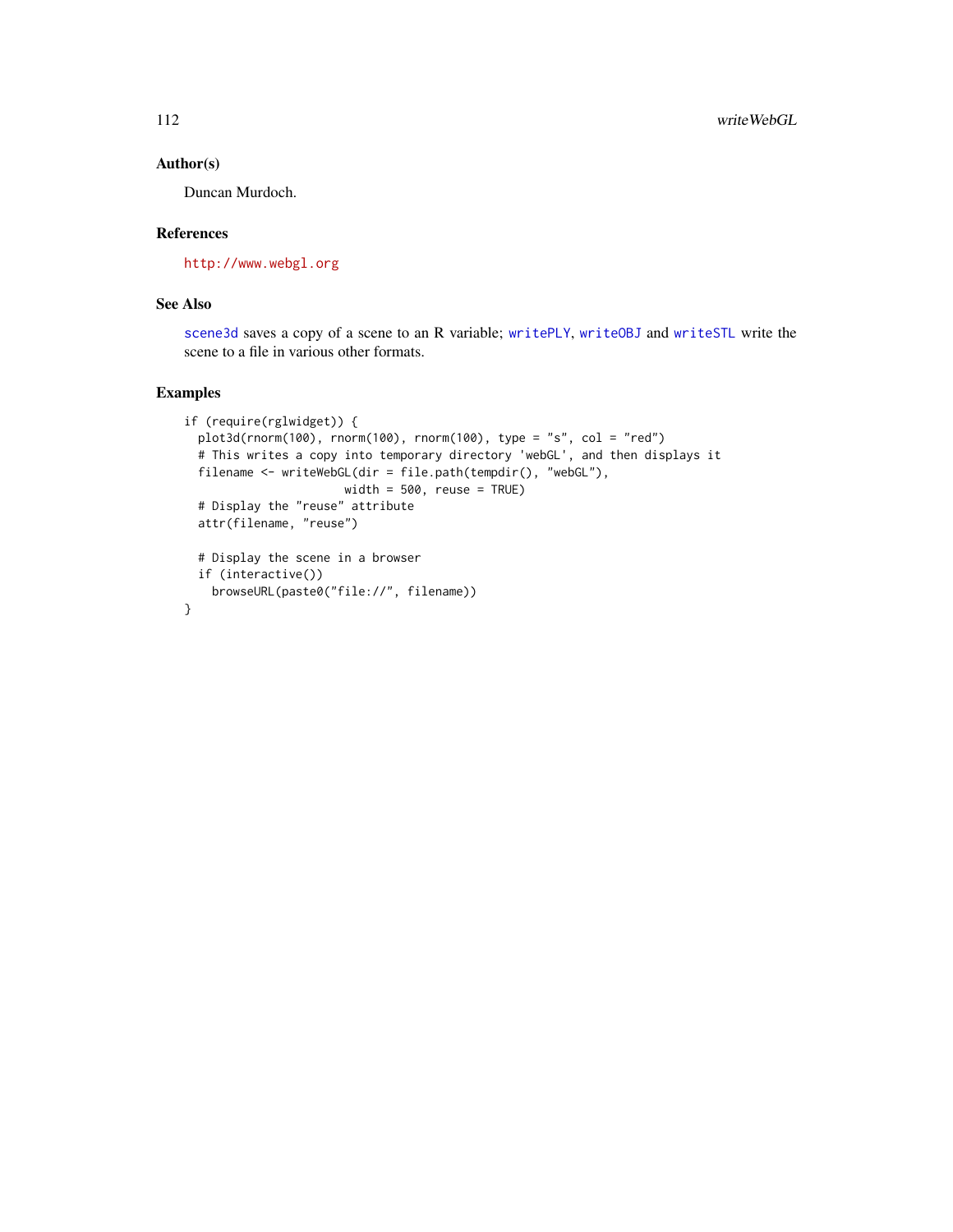# **Index**

∗Topic dplot ellipse3d , [16](#page-15-0) par3dinterp , [36](#page-35-0) play3d , [44](#page-43-0) spin3d , [90](#page-89-1) ∗Topic dynamic abclines3d , [5](#page-4-0) addNormals , [6](#page-5-0) aspect3d , [8](#page-7-0) axes3d , [9](#page-8-0) bg3d , [11](#page-10-0) cylinder3d , [14](#page-13-0) grid3d , [19](#page-18-0) light , [23](#page-22-0) matrices , [24](#page-23-0) mesh3d, [26](#page-25-0) par3d , [32](#page-31-1) persp3d , [38](#page-37-0) planes3d , [43](#page-42-0) plot3d , [46](#page-45-0) points3d , [49](#page-48-0) r3d , [55](#page-54-0) rgl-package , [3](#page-2-0) rgl.bbox , [60](#page-59-0) rgl.bringtotop , [61](#page-60-0) rgl.material , [62](#page-61-0) rgl.open, [65](#page-64-0) rgl.pixels , [66](#page-65-0) rgl.postscript , [68](#page-67-0) rgl.primitive , [69](#page-68-0) rgl.setMouseCallbacks , [71](#page-70-0) rgl.snapshot, [73](#page-72-1) rgl.surface , [74](#page-73-0) rgl.user2window , [78](#page-77-0) scene , [79](#page-78-1) select3d, [83](#page-82-0) shapelist3d , [85](#page-84-0) spheres3d , [89](#page-88-0) sprites , [91](#page-90-0)

subdivision3d , [92](#page-91-0) surface3d , [97](#page-96-0) text3d , [98](#page-97-0) viewpoint , [103](#page-102-0) ∗Topic graphics bgplot3d , [13](#page-12-0) extrude3d , [17](#page-16-0) identify3d , [22](#page-21-0) mfrow3d, [28](#page-27-0) observer3d, [30](#page-29-0) persp3d , [38](#page-37-0) persp3d.function , [40](#page-39-0) polygon3d , [50](#page-49-0) readSTL , [57](#page-56-1) rgl.attrib , [58](#page-57-0) scene3d, [81](#page-80-1) selectpoints3d , [84](#page-83-0) subscene3d, [93](#page-92-0) subsceneInfo, [96](#page-95-0) triangulate , [101](#page-100-0) turn3d , [102](#page-101-0) writeOBJ, [106](#page-105-1) writePLY, [108](#page-107-1) writeWebGL , [110](#page-109-1) ∗Topic utilities hook\_rgl , [21](#page-20-0) rgl.Sweave , [76](#page-75-0) .check3d , [4](#page-3-0) abclines3d , [5](#page-4-0) , *[20](#page-19-0)* , *[44](#page-43-0)* addNormals , [6](#page-5-0) addToSubscene3d *(*subscene3d *)* , [93](#page-92-0) ageSetter , [7](#page-6-0) , *[55](#page-54-0)* as.character , *[22](#page-21-0)* asEuclidean *(*matrices *)* , [24](#page-23-0) asHomogeneous *(*matrices *)* , [24](#page-23-0) aspect3d , [8](#page-7-0) , *[34](#page-33-0)* , *[48](#page-47-0)* , *[89](#page-88-0)* axes3d , [9](#page-8-0) , *[61](#page-60-0)* axis , *[10](#page-9-0)*

axis3d , *[20](#page-19-0)*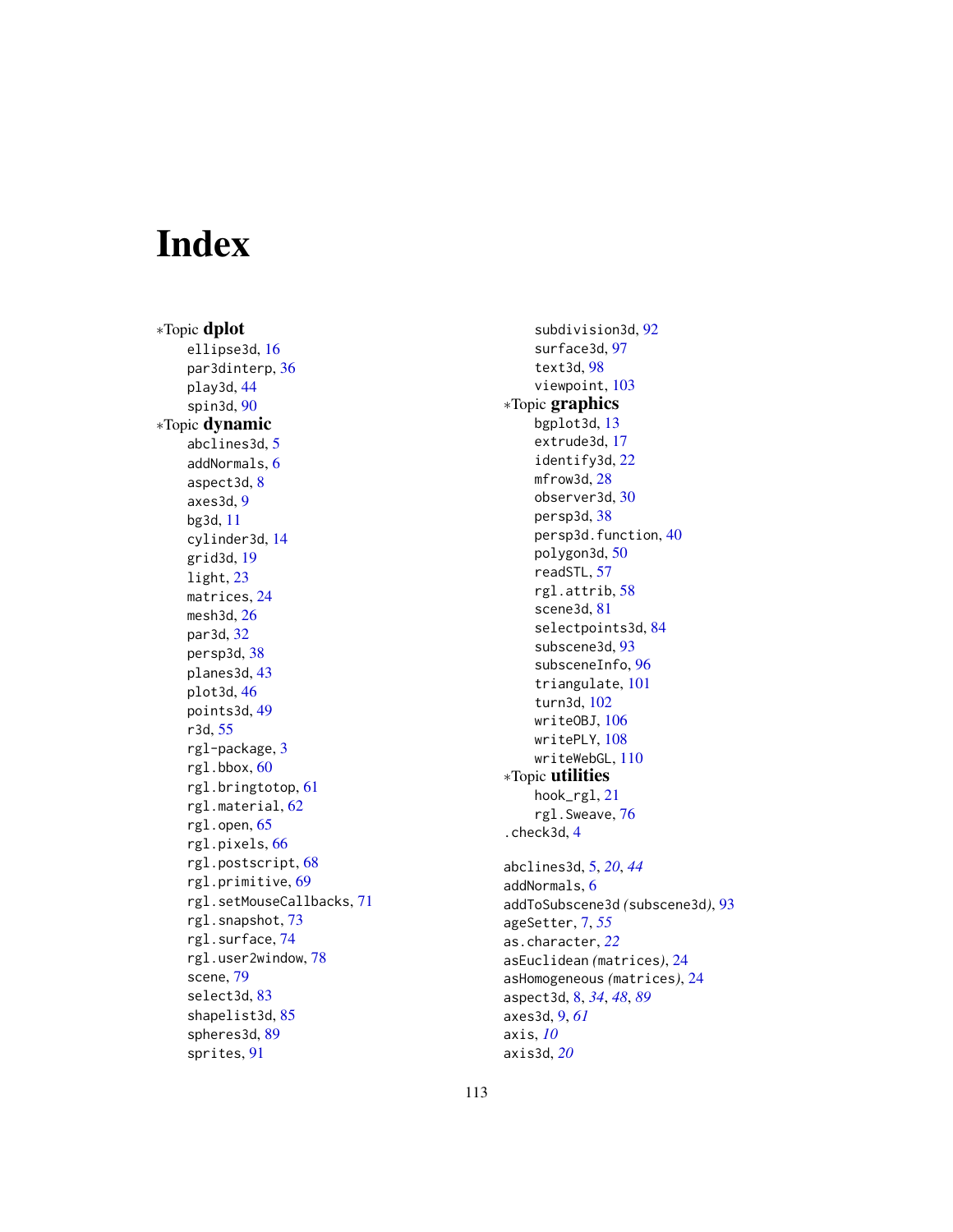# 114 INDEX

axis3d *(*axes3d*)*, [9](#page-8-0)

bbox3d, *[10](#page-9-0)*, *[61](#page-60-0)* bbox3d *(*rgl.bbox*)*, [60](#page-59-0) bg3d, [11,](#page-10-0) *[13](#page-12-0)*, *[33](#page-32-0)*, *[81](#page-80-1)* bgplot3d, *[12](#page-11-0)*, [13,](#page-12-0) *[88](#page-87-0)* box, *[10](#page-9-0)* box3d *(*axes3d*)*, [9](#page-8-0)

cat, *[106](#page-105-1)* cbind, *[88](#page-87-0)* clear3d *(*scene*)*, [79](#page-78-1) clearSubsceneList *(*mfrow3d*)*, [28](#page-27-0) clipplanes3d *(*planes3d*)*, [43](#page-42-0) clipplaneSlider, *[54](#page-53-0)* clipplaneSlider *(*webGLcontrols*)*, [104](#page-103-0) col2rgb, *[7](#page-6-0)* cube3d, *[3](#page-2-0)*, *[56](#page-55-0)* cube3d *(*mesh3d*)*, [26](#page-25-0) cuboctahedron3d *(*mesh3d*)*, [26](#page-25-0) currentSubscene3d *(*subscene3d*)*, [93](#page-92-0) curve, *[42](#page-41-0)* cylinder3d, [14](#page-13-0)

decorate3d, *[38](#page-37-0)* decorate3d *(*plot3d*)*, [46](#page-45-0) deform.mesh3d *(*subdivision3d*)*, [92](#page-91-0) delFromSubscene3d *(*subscene3d*)*, [93](#page-92-0) divide.mesh3d *(*subdivision3d*)*, [92](#page-91-0) dodecahedron3d *(*mesh3d*)*, [26](#page-25-0) dot3d, *[56](#page-55-0)*, *[86](#page-85-0)* dot3d *(*mesh3d*)*, [26](#page-25-0)

ellipse3d, [16,](#page-15-0) *[89](#page-88-0)* extrude3d, [17,](#page-16-0) *[51](#page-50-0)*, *[102,](#page-101-0) [103](#page-102-0)*

gc3d, *[29](#page-28-0)* gc3d *(*subscene3d*)*, [93](#page-92-0) getr3dDefaults *(*par3d*)*, [32](#page-31-1) GramSchmidt, [18](#page-17-0) grid, *[20](#page-19-0)* grid3d, [19](#page-18-0)

hook\_rgl, [21,](#page-20-0) *[77](#page-76-0)* hook\_webgl, *[77](#page-76-0)* hook\_webgl *(*hook\_rgl*)*, [21](#page-20-0)

icosahedron3d *(*mesh3d*)*, [26](#page-25-0) identify, *[22,](#page-21-0) [23](#page-22-0)* identify3d, [22](#page-21-0)

identityMatrix *(*matrices*)*, [24](#page-23-0) image\_uri, *[111](#page-110-0)* layout, *[29,](#page-28-0) [30](#page-29-0)* layout3d, *[95](#page-94-0)* layout3d *(*mfrow3d*)*, [28](#page-27-0) legend, *[13](#page-12-0)* legend3d *(*bgplot3d*)*, [13](#page-12-0) light, [23](#page-22-0) light3d, *[80](#page-79-0)* light3d *(*light*)*, [23](#page-22-0) lines3d, *[51](#page-50-0)*, *[56](#page-55-0)*, *[70](#page-69-0)* lines3d *(*points3d*)*, [49](#page-48-0) locator, *[83](#page-82-0)* material3d, *[10](#page-9-0)*, *[12](#page-11-0)*, *[33](#page-32-0)*, *[47](#page-46-0)*, *[81](#page-80-1)* material3d *(*rgl.material*)*, [62](#page-61-0) matrices, [24,](#page-23-0) *[35](#page-34-0)* matrixSetter *(*propertySetter*)*, [52](#page-51-0) mesh3d, *[17](#page-16-0)*, *[25](#page-24-0)*, [26,](#page-25-0) *[56](#page-55-0)*, *[86](#page-85-0)*, *[93](#page-92-0)* mfrow3d, [28,](#page-27-0) *[95](#page-94-0)* movie3d, *[73](#page-72-1)* movie3d *(*play3d*)*, [44](#page-43-0) mtext, *[10](#page-9-0)* mtext3d, *[87](#page-86-0)* mtext3d *(*axes3d*)*, [9](#page-8-0) newSubscene3d, *[29,](#page-28-0) [30](#page-29-0)*, *[97](#page-96-0)*

newSubscene3d *(*subscene3d*)*, [93](#page-92-0) next3d *(*mfrow3d*)*, [28](#page-27-0) normalize.mesh3d *(*subdivision3d*)*, [92](#page-91-0)

observer3d, [30,](#page-29-0) *[34](#page-33-0)* octahedron3d *(*mesh3d*)*, [26](#page-25-0) oh3d *(*mesh3d*)*, [26](#page-25-0) open3d, *[4](#page-3-0)*, *[48](#page-47-0)*, *[56](#page-55-0)*, *[66](#page-65-0)*, *[78](#page-77-0)*, *[80](#page-79-0)* open3d *(*par3d*)*, [32](#page-31-1)

par, *[29,](#page-28-0) [30](#page-29-0)* par3d, *[4](#page-3-0)*, *[9](#page-8-0)*, *[26](#page-25-0)*, *[28,](#page-27-0) [29](#page-28-0)*, *[31](#page-30-0)*, [32,](#page-31-1) *[37](#page-36-0)*, *[45](#page-44-0)*, *[47,](#page-46-0) [48](#page-47-0)*, *[64](#page-63-0)*, *[72](#page-71-0)*, *[78](#page-77-0)*, *[81](#page-80-1)*, *[99](#page-98-0)*, *[104](#page-103-0)*, *[111](#page-110-0)* par3dinterp, [36,](#page-35-0) *[46](#page-45-0)*, *[53,](#page-52-0) [54](#page-53-0)* par3dinterpSetter *(*propertySetter*)*, [52](#page-51-0) par3dsave, *[37](#page-36-0)* particles3d *(*sprites*)*, [91](#page-90-0) persp, *[38,](#page-37-0) [39](#page-38-0)*, *[97](#page-96-0)* persp3d, [38,](#page-37-0) *[41,](#page-40-0) [42](#page-41-0)*, *[75](#page-74-0)*, *[98](#page-97-0)* persp3d.function, *[39](#page-38-0)*, [40](#page-39-0) planes3d, *[5](#page-4-0)*, [43](#page-42-0)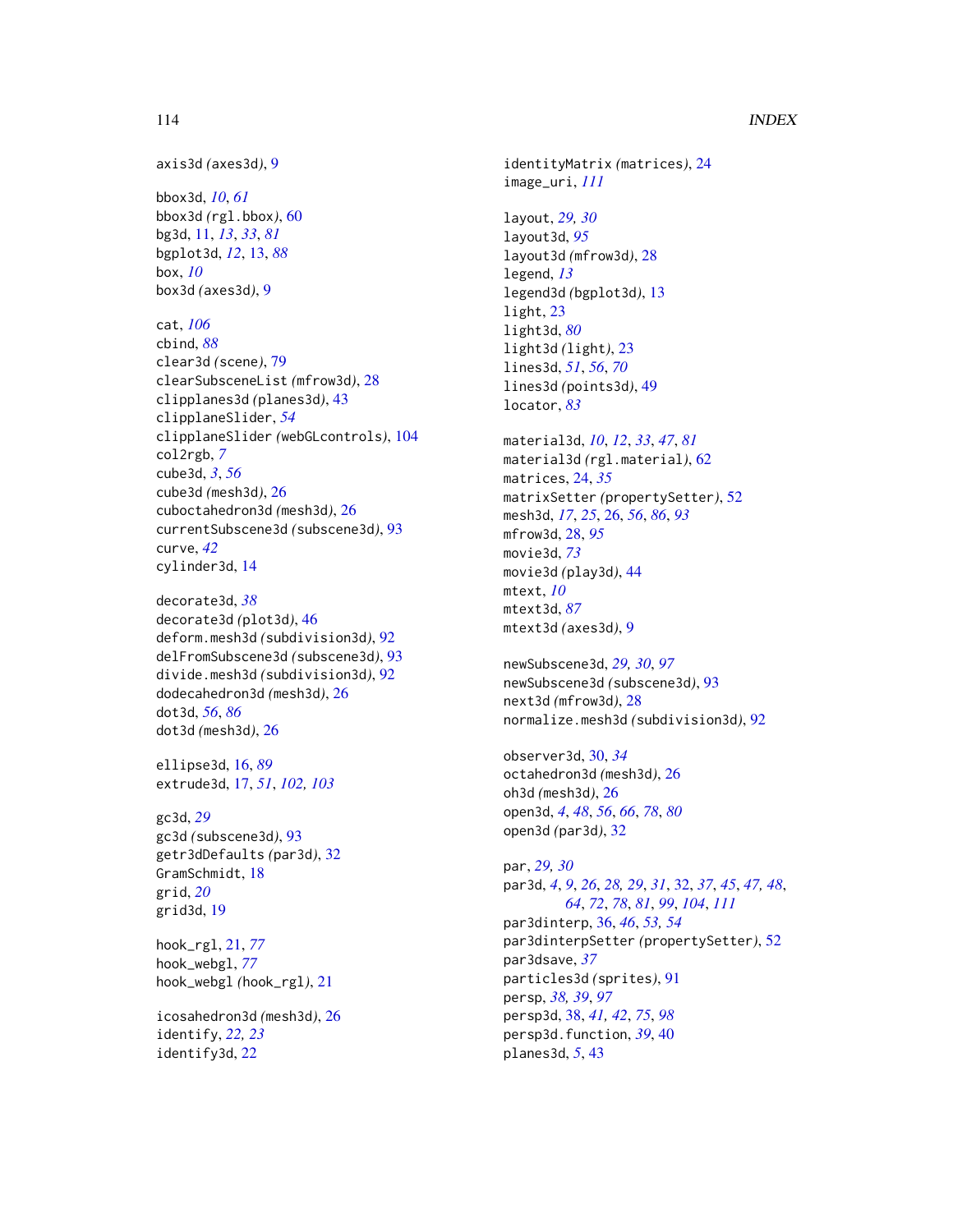### INDEX 115

play3d, *[37](#page-36-0)*, [44,](#page-43-0) *[90](#page-89-1)* plot.default, *[48](#page-47-0)* plot3d, *[3](#page-2-0)*, *[9](#page-8-0)*, *[33](#page-32-0)*, *[38,](#page-37-0) [39](#page-38-0)*, [46,](#page-45-0) *[81](#page-80-1)* plot3d.function, *[48](#page-47-0)* plot3d.function *(*persp3d.function*)*, [40](#page-39-0) plot3d.rglobject *(*scene3d*)*, [81](#page-80-1) plot3d.rglscene *(*scene3d*)*, [81](#page-80-1) png, *[13](#page-12-0)*, *[87](#page-86-0)* points3d, [49,](#page-48-0) *[56](#page-55-0)*, *[70](#page-69-0)* polygon3d, *[18](#page-17-0)*, [50,](#page-49-0) *[102](#page-101-0)* pop3d *(*scene*)*, [79](#page-78-1) pretty, *[20](#page-19-0)*, *[61](#page-60-0)* print.rglobject *(*scene3d*)*, [81](#page-80-1) print.rglscene *(*scene3d*)*, [81](#page-80-1) propertySetter, [52,](#page-51-0) *[106](#page-105-1)* propertySlider, *[8](#page-7-0)*, *[105,](#page-104-0) [106](#page-105-1)* propertySlider *(*propertySetter*)*, [52](#page-51-0) qmesh3d, *[16](#page-15-0)* qmesh3d *(*mesh3d*)*, [26](#page-25-0) quads3d, *[56](#page-55-0)* quads3d *(*points3d*)*, [49](#page-48-0) r3d, *[4](#page-3-0)*, *[28](#page-27-0)*, [55,](#page-54-0) *[66](#page-65-0)*, *[93](#page-92-0)*, *[99,](#page-98-0) [100](#page-99-0)* r3dDefaults, *[33](#page-32-0)*, *[64](#page-63-0)*, *[80](#page-79-0)*, *[99](#page-98-0)* r3dDefaults *(*par3d*)*, [32](#page-31-1) rainbow, *[42](#page-41-0)* readOBJ *(*writeOBJ*)*, [106](#page-105-1) readSTL, [57](#page-56-1) rgl, *[56](#page-55-0)*, *[80](#page-79-0)* rgl *(*rgl-package*)*, [3](#page-2-0) rgl-package, [3](#page-2-0) rgl.abclines, *[44](#page-43-0)* rgl.abclines *(*abclines3d*)*, [5](#page-4-0) rgl.antialias *(*rgl.open*)*, [65](#page-64-0) rgl.attrib, *[7](#page-6-0)*, [58,](#page-57-0) *[82](#page-81-0)*, *[85](#page-84-0)* rgl.bbox, [60,](#page-59-0) *[61](#page-60-0)*, *[65,](#page-64-0) [66](#page-65-0)*, *[80](#page-79-0)* rgl.bg, *[65,](#page-64-0) [66](#page-65-0)* rgl.bg *(*bg3d*)*, [11](#page-10-0) rgl.bringtotop, *[45](#page-44-0)*, [61,](#page-60-0) *[73](#page-72-1)* rgl.clear, *[23](#page-22-0)*, *[66](#page-65-0)* rgl.clear *(*scene*)*, [79](#page-78-1) rgl.clipplanes *(*planes3d*)*, [43](#page-42-0) rgl.close *(*rgl.open*)*, [65](#page-64-0) rgl.cur *(*rgl.open*)*, [65](#page-64-0) rgl.dev.list *(*rgl.open*)*, [65](#page-64-0) rgl.getMouseCallbacks *(*rgl.setMouseCallbacks*)*, [71](#page-70-0)

rgl.getWheelCallback *(*rgl.setMouseCallbacks*)*, [71](#page-70-0) rgl.ids, *[57](#page-56-1)*, *[59,](#page-58-0) [60](#page-59-0)*, *[91](#page-90-0)*, *[107](#page-106-0)*, *[109](#page-108-0)* rgl.ids *(*scene*)*, [79](#page-78-1) rgl.init *(*rgl.open*)*, [65](#page-64-0) rgl.light, *[65,](#page-64-0) [66](#page-65-0)*, *[80](#page-79-0)* rgl.light *(*light*)*, [23](#page-22-0) rgl.lines, *[66](#page-65-0)* rgl.lines *(*rgl.primitive*)*, [69](#page-68-0) rgl.linestrips, *[49](#page-48-0)* rgl.linestrips *(*rgl.primitive*)*, [69](#page-68-0) rgl.material, *[43](#page-42-0)*, *[49](#page-48-0)*, *[61](#page-60-0)*, [62,](#page-61-0) *[69,](#page-68-0) [70](#page-69-0)*, *[74,](#page-73-0) [75](#page-74-0)*, *[89](#page-88-0)*, *[92](#page-91-0)*, *[97](#page-96-0)[–99](#page-98-0)* rgl.open, *[4](#page-3-0)*, *[56](#page-55-0)*, [65,](#page-64-0) *[78](#page-77-0)* rgl.pixels, [66](#page-65-0) rgl.planes, *[5](#page-4-0)* rgl.planes *(*planes3d*)*, [43](#page-42-0) rgl.points, *[49](#page-48-0)*, *[66](#page-65-0)* rgl.points *(*rgl.primitive*)*, [69](#page-68-0) rgl.pop, *[23](#page-22-0)*, *[49](#page-48-0)*, *[61](#page-60-0)*, *[66](#page-65-0)*, *[70](#page-69-0)* rgl.pop *(*scene*)*, [79](#page-78-1) rgl.postscript, [68,](#page-67-0) *[76](#page-75-0)* rgl.primitive, *[28](#page-27-0)*, *[49](#page-48-0)*, *[65](#page-64-0)*, [69](#page-68-0) rgl.projection *(*rgl.user2window*)*, [78](#page-77-0) rgl.quads, *[66](#page-65-0)* rgl.quads *(*rgl.primitive*)*, [69](#page-68-0) rgl.quit *(*rgl.open*)*, [65](#page-64-0) rgl.select, [70](#page-69-0) rgl.select3d, *[71](#page-70-0)* rgl.select3d *(*select3d*)*, [83](#page-82-0) rgl.set, *[3](#page-2-0)* rgl.set *(*rgl.open*)*, [65](#page-64-0) rgl.setMouseCallbacks, *[34](#page-33-0)*, [71](#page-70-0) rgl.setWheelCallback, *[34](#page-33-0)* rgl.setWheelCallback *(*rgl.setMouseCallbacks*)*, [71](#page-70-0) rgl.snapshot, *[46](#page-45-0)*, *[66](#page-65-0)[–68](#page-67-0)*, [73](#page-72-1) rgl.spheres, *[66](#page-65-0)*, *[70](#page-69-0)* rgl.spheres *(*spheres3d*)*, [89](#page-88-0) rgl.sprites, *[66](#page-65-0)*, *[70](#page-69-0)* rgl.sprites *(*sprites*)*, [91](#page-90-0) rgl.surface, *[66](#page-65-0)*, *[70](#page-69-0)*, [74,](#page-73-0) *[97,](#page-96-0) [98](#page-97-0)* rgl.Sweave, *[22](#page-21-0)*, [76](#page-75-0) rgl.texts, *[66](#page-65-0)*, *[70](#page-69-0)* rgl.texts *(*text3d*)*, [98](#page-97-0) rgl.triangles, *[44](#page-43-0)*, *[66](#page-65-0)* rgl.triangles *(*rgl.primitive*)*, [69](#page-68-0)

rgl.useNULL, *[4](#page-3-0)*, *[36](#page-35-0)*, *[66](#page-65-0)*, [77](#page-76-0)